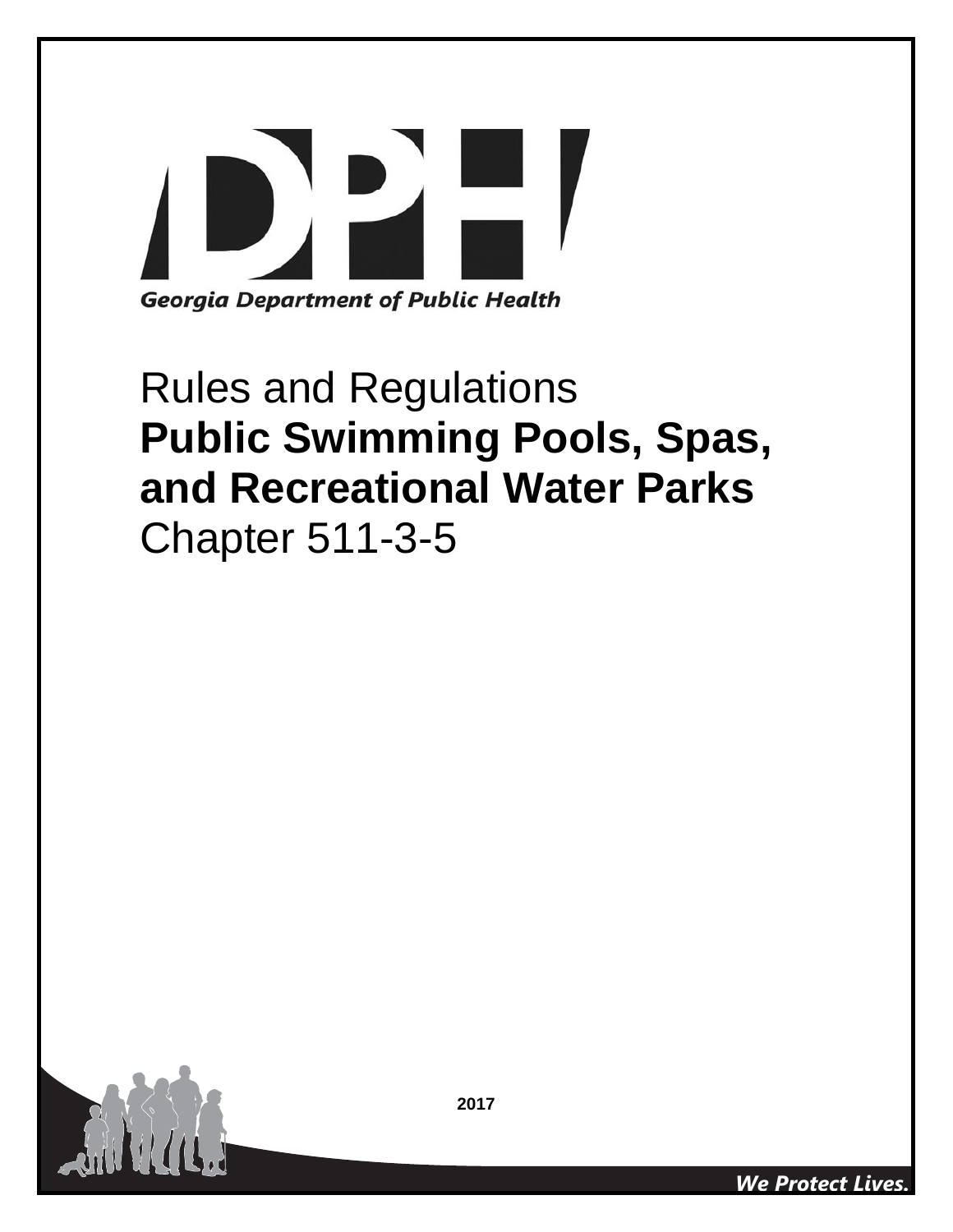# **RULES OF DEPARTMENT OF PUBLIC HEALTH**

# **CHAPTER 511-3-5 PUBLIC SWIMMING POOLS, SPAS, AND RECREATIONAL WATER PARKS**

# **TABLE OF CONTENTS**

| $511 - 3 - 5 - 01$ | <b>Definitions</b>                       | $511 - 3 - 5 - 13$   | <b>Heaters and Temperature Requirements</b>        |
|--------------------|------------------------------------------|----------------------|----------------------------------------------------|
| 511-3-5-.02        | Scope                                    | $511 - 3 - 5 - 14$   | Air Blower and Air Induction Systems               |
| $511 - 3 - 5 - 03$ | Permits                                  | $511 - 3 - 5 - 15$   | Water Supply and Wastewater Disposal               |
| $511 - 3 - 5 - 04$ | <b>Structural Design</b>                 | $511 - 3 - 5 - 16$   | Disinfectant Equipment and Chemical                |
|                    |                                          |                      | Feeders                                            |
| $511 - 3 - 5 - 05$ | Dimensional Design                       | $511 - 3 - 5 - 17$   | <b>Chemical Operational Parameters</b>             |
| 511-3-5-06         | Decks and Deck Equipment                 | $511 - 3 - 5 - 18$   | Specific Safety Features and Markers               |
| 511-3-5-.07        | <b>Circulation Systems</b>               | $511 - 3 - 5 - 19$   | <b>Dressing Facilities and Sanitary Facilities</b> |
| $511 - 3 - 5 - 08$ | <b>Filters</b>                           | $511 - 3 - 5 - 0.20$ | Recreational Water Parks and Special               |
|                    |                                          |                      | Purpose Pools                                      |
| 511-3-5-.09        | Pumps and Motors                         | $511-3-5-21$         | <b>Food Service</b>                                |
| $511 - 3 - 5 - 10$ | <b>Return Inlets and Suction Outlets</b> | 511-3-5-.22          | Operation and Management                           |
| $511 - 3 - 5 - 11$ | Surface Skimmer Systems                  | $511 - 3 - 5 - 23$   | <b>Compliance Procedures</b>                       |
| $511 - 3 - 5 - 12$ | Lighting and Electrical Requirements     | $511 - 3 - 5 - 24$   | <b>Environmental Health Personnel</b>              |

# **511-3-5-.01 Definitions.**

The following definitions shall apply in the interpretation and enforcement of this chapter.

(1) "Abandoned Pool" means a public pool that has not been permitted or not in

operation for at least four calendar years.

(2) "Abrasion Hazard" means a sharp or rough surface that would scrape the skin by chance during normal use.

(3) "Accessible" means easily exposed for inspection and for the replacement of materials or parts with the use of tools.

(4) "Active Area" means those water areas in pools which are three feet or less in water depth.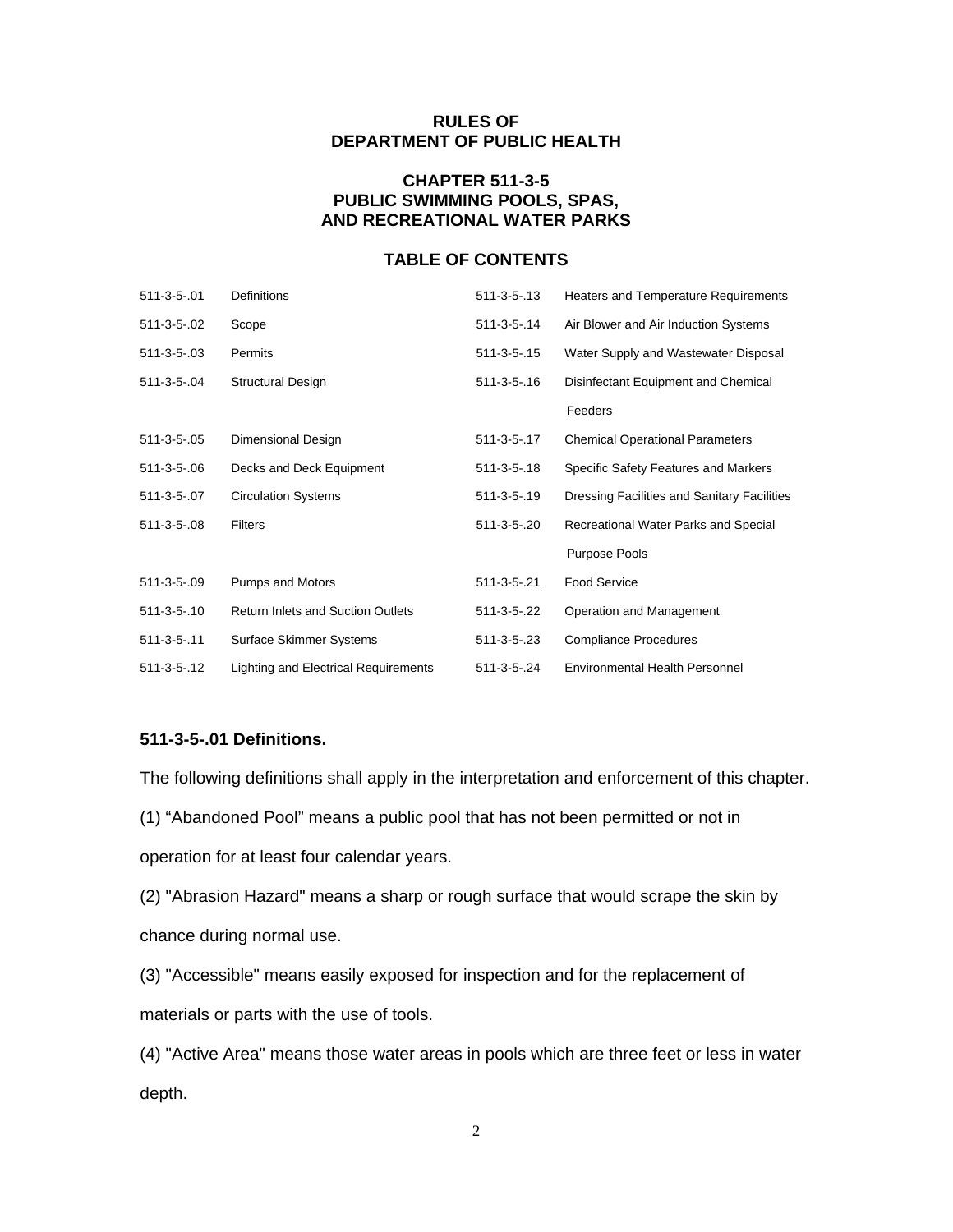#### **Swimming Pools, Spas and Recreational Water Parks Chapter 511-3-5**

(5) "Air Induction System" means a system whereby a volume of air (only) is induced into a hollow duct in a spa floor, bench or other location. The air induction system is activated by a separate air power blower.

(6) "Air Pump Assist Backwash" means the compression of air in the filter effluent chamber (by means of an air compressor or by the water pressure from the recirculating pump) which, when released, rapidly decompresses and forces water in the filter chamber through the elements in reverse, dislodging the filter aid and accumulated dirt, carrying it to waste.

(7) "Alkalinity" means the amount of bicarbonate, carbonate or hydroxide compounds present in water solution. See also "Total Alkalinity."

(8) "Aquatic Facility" means a physical place that contains one or more public swimming pools and support infrastructure.

(9) "Aquatic Feature" means an individual component within a public pool. Examples include slides, structures designed to be climbed or walked across by bathers, and structures that create falling or shooting water.

(10) "Automated Controller" means a system of at least one chemical probe, a controller, and auxiliary or integrated component that senses the level of one or more water parameters and provides a signal to other equipment to maintain the parameters within a user-established range.

(11) "Backwash" means the process of thoroughly cleansing the filter medium, elements, and the contents of the filter vessel by the reverse flow of water through the filter.

(12) "Barrier" means a fence, safety cover, wall, building wall or a combination thereof, which completely surrounds or covers the swimming pool or spa and obstructs access to the swimming pool, spa or recreational water park.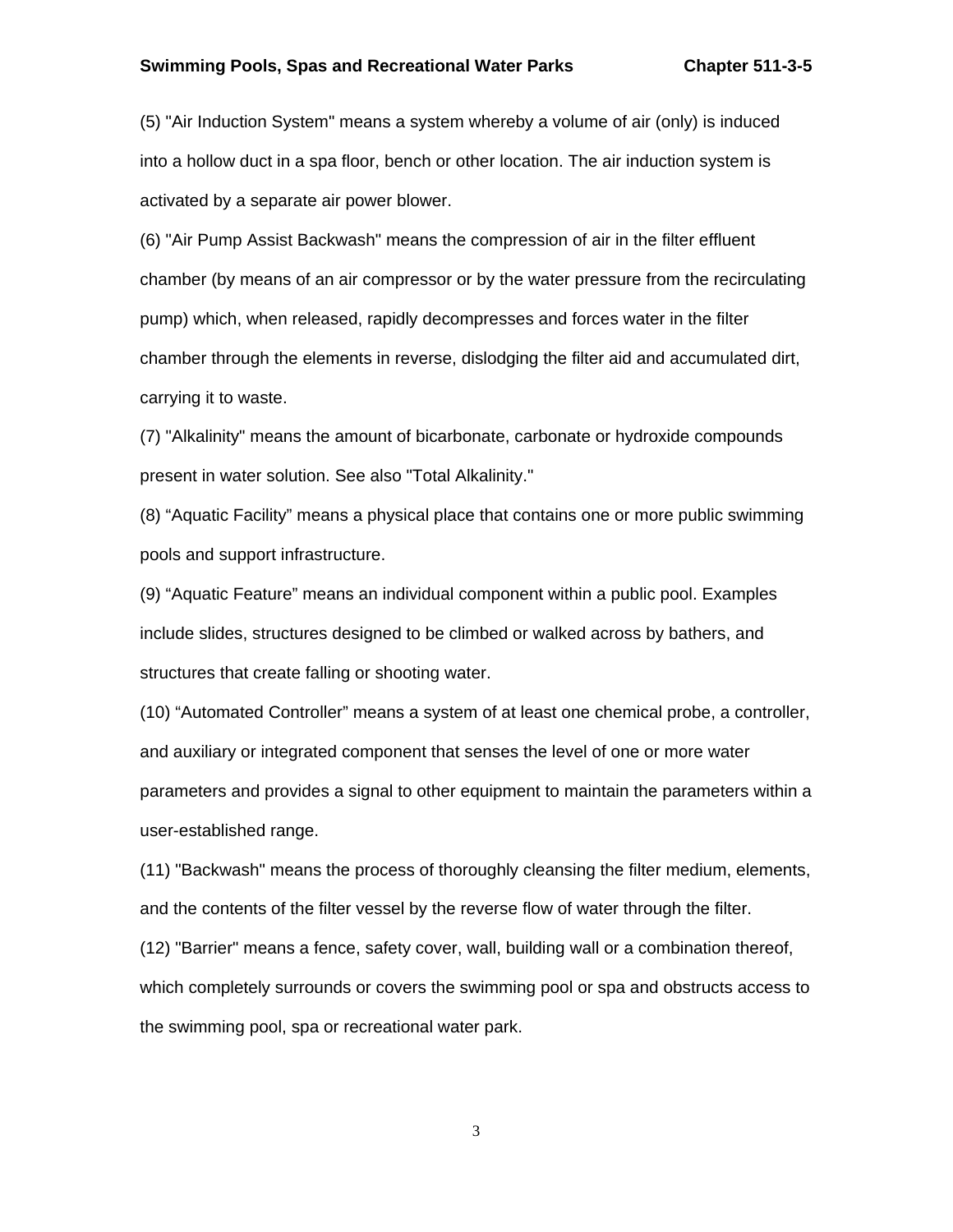(13) "Bather" means any person who uses a swimming pool, spa, or recreational water park, or adjoining deck areas for the purpose of water sports, recreation, therapy, or related activities.

(14) "Booster or Jet Pump System" means a system whereby one or more hydrotherapy jets are activated by the use of a pump which is completely independent of the filtration and heating system of a spa. It may also mean a device used to provide hydraulic support for certain types of equipment such as cleaning systems, gas chlorinators and solar systems.

(15) "Breakpoint Chlorination" means the conversion of inorganic chloramine compounds to nitrogen gas by reaction with free available chlorine. The point at which the drop occurs is referred to as the "breakpoint". The amount of free chlorine that must be added to the water to achieve breakpoint chlorination is approximately ten times the amount of combined chlorine in the water.

(16) "Brominator" means a device to apply or to deliver a bromine disinfectant to water at a controlled rate.

(17) "Cartridge" means a pleated or surface-type filter component with fixed dimensions that is designed to remove suspended particles from water flowing through the filter.

(18) "Chemical Feeder" means a mechanical device for applying chemicals to pool or spa water.

(19) "Chloramine" means a compound formed when chlorine combines with nitrogen or ammonia that causes eye and skin irritation and has a strong, objectionable odor.

(20) "Chlorinator" means a device to apply or to deliver a chlorine disinfectant to water at a controlled rate.

(21) "Chlorine Generator" means equipment that generates chlorine, hypochlorous acid or hypochlorite on site for disinfection and oxidation of water contaminants.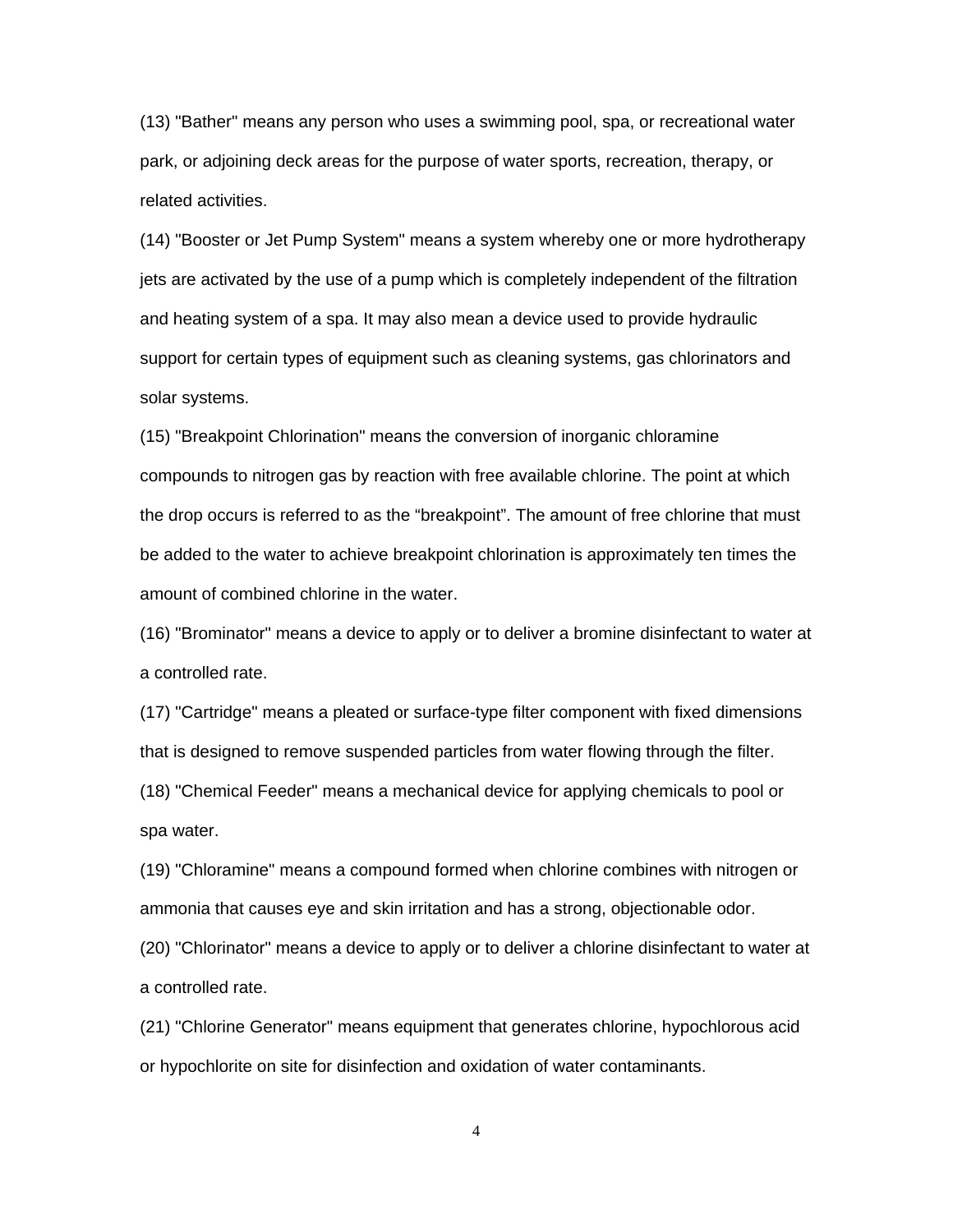#### **Swimming Pools, Spas and Recreational Water Parks Chapter 511-3-5**

(22) "Circulation Equipment" means the mechanical components that are part of a circulation system in a pool or spa. Circulation equipment includes, but is not limited to, pumps, hair and lint strainers, filters, valves, gauges, meters, heaters, surface skimmers, inlet/outlet fittings, and chemical feeding devices. These components may have separate functions, but when connected to each other by piping, perform as a coordinated system for purposes of maintaining pool and spa water in a clear, sanitary and desirable condition.

(23) "Circulation System" means an arrangement of mechanical equipment or components, connected by piping to a pool or spa in a closed circuit. The function of a circulation system is to direct water from the pool or spa, causing it to flow through the various system components for purposes of clarifying, heating, purifying and returning the water back to the original body of water.

(24) "Clarifier" means a chemical that coagulates and neutralizes suspended particles in water, such as inorganic salts of aluminum or iron and water-soluble organic polyelectrolyte polymers. Also called coagulant or flocculent.

(25) "Contact Concentration" means the concentration of a chemical in a flow of water. This concentration depends on the rate of addition, the flow rate of the water and the efficiency of the mixing. It is calculated using the equation (assumes complete mixing): Amount of Chemical (gpm)/Water Flow Rate (gpm)  $x$  4.41 = Contact Concentration (mg/L).

(26) "Combined chlorine" means the reaction of free chlorine with ammonia and nitrogen compounds to form chloramines.

(27) "Contamination Response Plan" means a plan for handling contamination from formed-stool, diarrheal-stool, and vomit.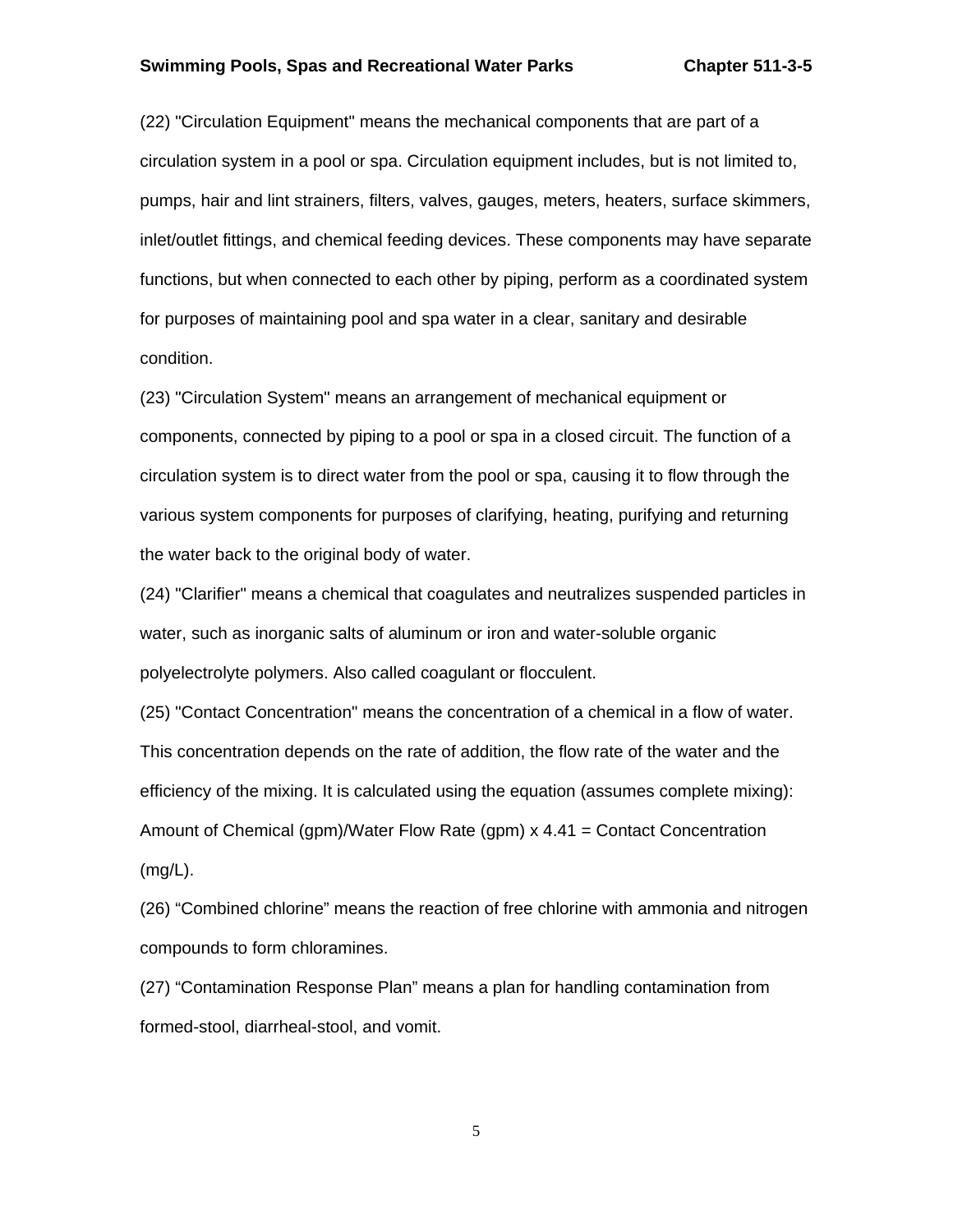(28) "Coping" means the cap on the pool or spa wall that provides a finishing edge around the pool or spa, whether formed, cast in place, pre-cast concrete, or prefabricated from metal or plastic materials.

(29) "Country Club" means a location with facilities for outdoor sports and social activities for which members pay a membership fee other than a daily fee, periodically for the use of facilities and services by them and their guests. Fraternal organizations may be included in this definition.

(30) "Cove" means the radius between the pool or spa wall and the pool or spa floor. (31) "CT Value" means a representation of the concentration of the disinfectant (C) multiplied by time in minutes (T) needed for inactivation of a particular contaminant. The concentration and time are inversely proportional; therefore, the higher the concentration of the disinfectant, the shorter the contact time required for inactivation. The CT value can vary with pH or temperature change so these values must also be supplied to allow comparison between values.

(32) "Cyanuric Acid" means a chemical that helps reduce the excess loss of chlorine in water due to the ultraviolet rays of the sun. It is also called stabilizer, isocyanuric acid, conditioner or triazinetrione.

(33) "Decks" means those areas immediately adjacent to or attached to a pool or spa that are intended for bathers to sit, stand, or walk upon. It connects the pool to adjacent amenities, entrances, and exits. This area is expected to be regularly trafficked and made wet by bathers.

(34) "Deep Areas" means water depths in excess of five feet.

(35) "Department" means the Georgia Department of Public Health.

(36) "Diatomite" means the filtering medium of a diatomaceous earth filter composed of microscopic fossil skeletons of the "diatom," a tiny freshwater marine plankton.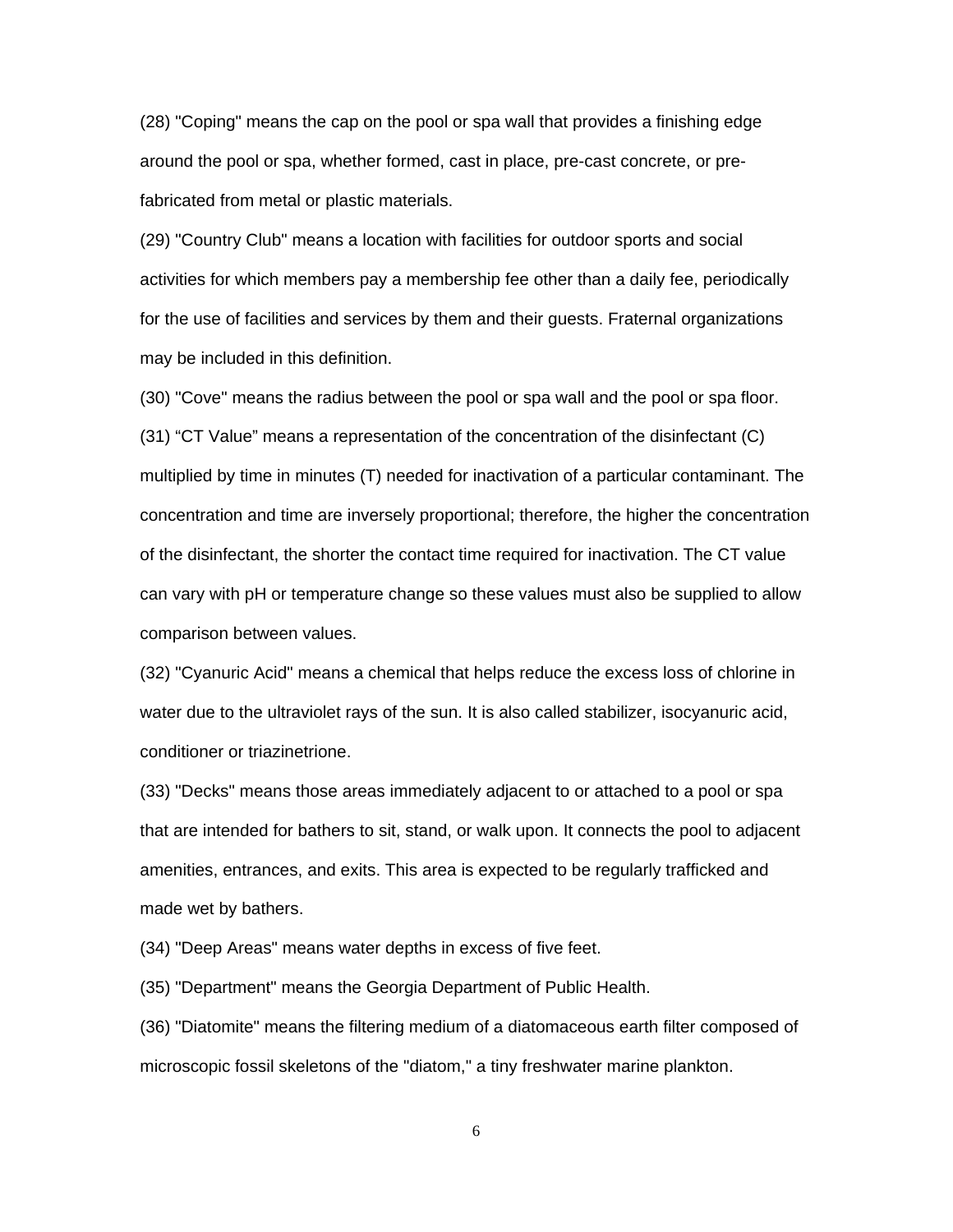(37) "Disinfectant" means an agent used to kill undesirable or pathogenic (diseasecausing) organisms that have a measurable residual at a level adequate to make the desired kill.

(38) "Diving Board" means a recreational mechanism for entering a swimming pool, consisting of a semi rigid board that derives its elasticity through the use of a fulcrum mounted below the board. This term includes, without limitation, a "jump board" with a coil spring, leaf spring or comparable device located beneath the board which is activated by the force exerted in jumping on the board, and a "stationary diving platform" used for diving and constructed or located on site, including natural or artificial rocks, pedestals or other items.

(39) "DPD (Diethyl-p-phenylene Diamine)" means a reagent and test method that specifically measure bromine or free available and total chlorine, producing a series of colors from pale pink to dark red.

(40) "Effective Filter Area" means total surface area through which the designed flow rate will be maintained during filtration.

(41) "Effluent" means the water that flows out of a filter, pump or other device.

(42) "EPA Registered" means all products regulated and registered under the Federal Insecticide, Fungicide, and Rodenticide Act (FIFRA) by the U.S. Environmental Protection Agency EPA registered products will have a registration number on the label which can be verified by using the EPA National Pesticide Information Retrieval System. (43) "Equipment Room" means a space intended for the operation of pool pumps, filters, heaters and controllers.

(44) "Feet of Head" means a basis for indicating the resistance in a hydraulic system, equivalent to the height of a column of water that would cause the same resistance (100 feet of head equals 43 pounds per square inch).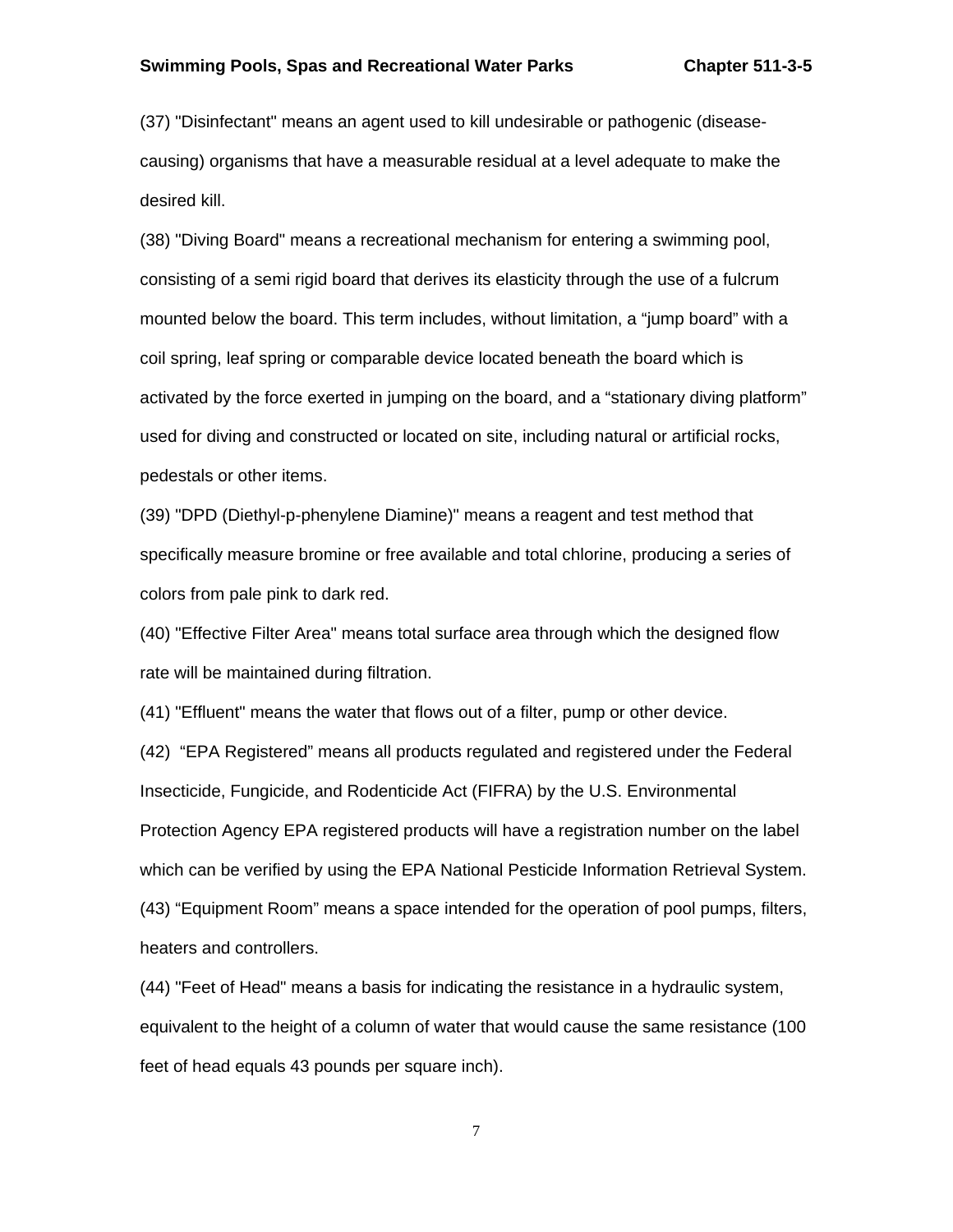(45) "Filter" means a device that removes undissolved particles from water by recirculating the water through a porous substance (a filter medium or element). (46) "Filter Element" means a device within a filter tank designed to entrap solids and conduct water to a manifold, collection header, pipe, or similar conduit and return it to the pool or spa. A filter element usually consists of a septum and septum support or a cartridge.

(47) "Free Available Chlorine (FAC)" means the portion of the total available chlorine that is not "combined chlorine" and is present as hypochlorous acid (HOCl) or hypochlorite ion (OCl-) and will react chemically with undesirable or pathogenic organisms.

(48) "Flume" means the riding channels of a waterslide which accommodate riders using or not using mats, tubes, rafts, and other transport vehicles as they slide along a path lubricated by a water flow.

(49) "Handhold/Handrail" means a device that can be gripped by a user for the purpose of resting or steadying him/herself. It is not limited to but may be located inside or outside the pool or spa or as part of a set of steps or deck-installed equipment. (50) "Hardness" means the amount of calcium and magnesium dissolved in water; measured by a test kit and expressed as parts per million (ppm) of equivalent calcium carbonate.

(51) "Health Authority" means both the Georgia Department of Public Health and the County Board of Health - Environmental Health Office.

(52) "Hydrotherapy Spa or Spa" means a unit that may have a therapeutic use but which is not drained, cleaned, or refilled for each individual. It may include, but not be limited to, hydrotherapy jet circulation, hot water/cold water mineral baths, air induction bubbles or any combination thereof. Industry terminology for a spa includes, but is not limited to, "therapeutic pool," "hydrotherapy pool," "whirlpool," and "hot spa."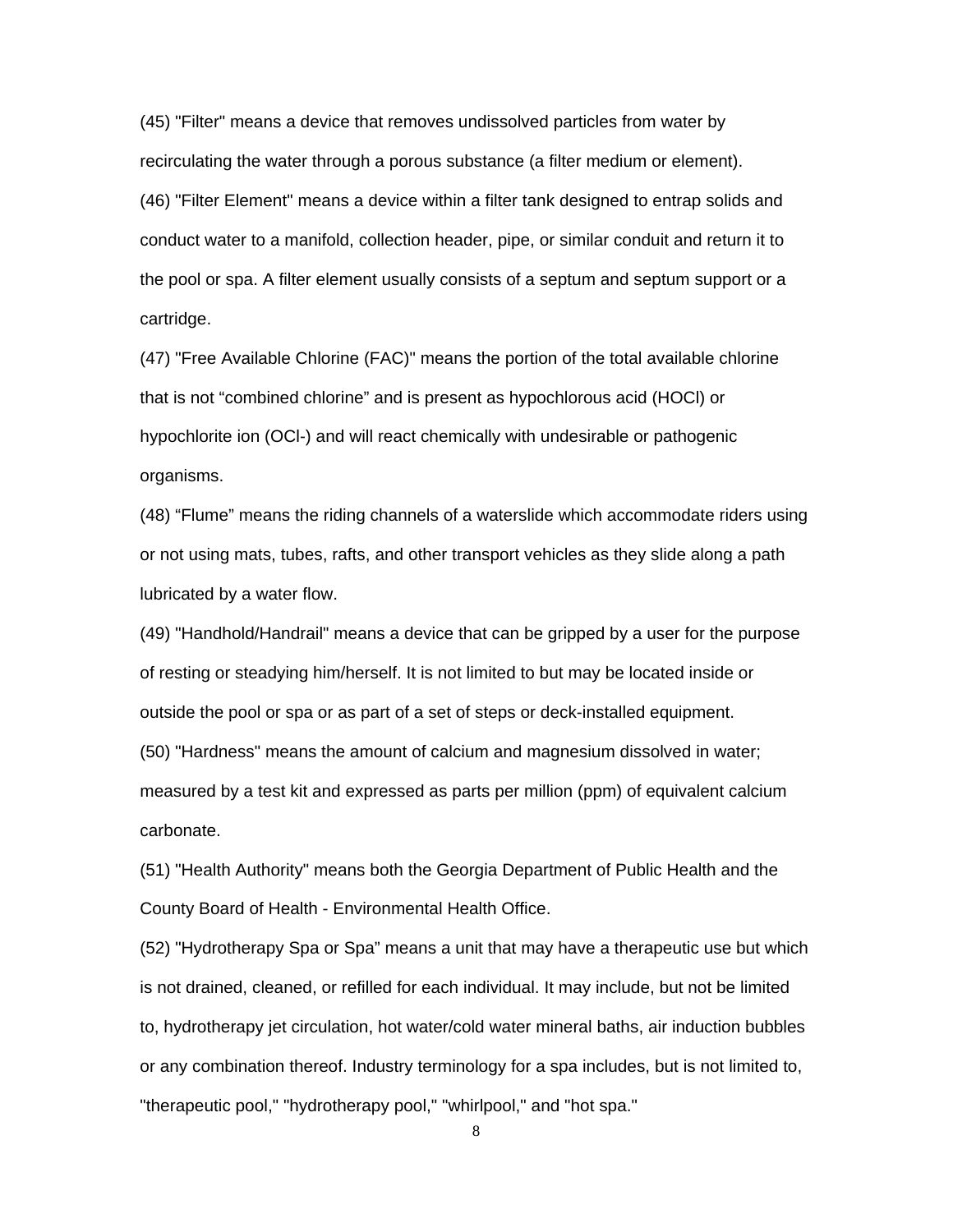#### **Swimming Pools, Spas and Recreational Water Parks Chapter 511-3-5**

(53) "Imminent Health Hazard" means a product, practice, circumstance, event or condition that requires immediate correction or cessation of operation in order to prevent a significant threat of danger or death, injury or illness.

(54) "Increased Risk Public Pool" means a public pool which, due to its intrinsic characteristics and intended users, has a greater likelihood of microbial contamination. An increased-risk public pool includes spray pads, wading pools, and others designed for children less than five years old.

(55) "Influent" means the water entering a filter or other device.

(56) "In ground Swimming Pool" means any pool where the sides rest in partial or full contact with the earth.

(57) "Lifeguard" means an individual who has successfully completed a recognized lifeguard training course, holds a current certificate for such training, has met the preservice requirements, and is participating in continuing in-service training requirements of the facility.

(58) "Modification" means changes or repairs to equipment, interior finishes, or fixtures on a public swimming pool that will not disturb or remove any portion of the plumbing, decking, or watertight shell structure.

(59) "Monitoring" means the regular and purposeful observation and checking of systems or facilities and recording of data, including system alerts, excursions from acceptable ranges, and other facility issues. Monitoring includes human or electronic means.

(60) "Multi -port Filter-Control Valve" means a multiport valve having a number of control positions for various filter operations that combines in one unit the function of two or more single valves.

(61) "Non-swimming Area" means any portion of a pool where water depth, offset ledges, or similar irregularities prevents normal swimming activities.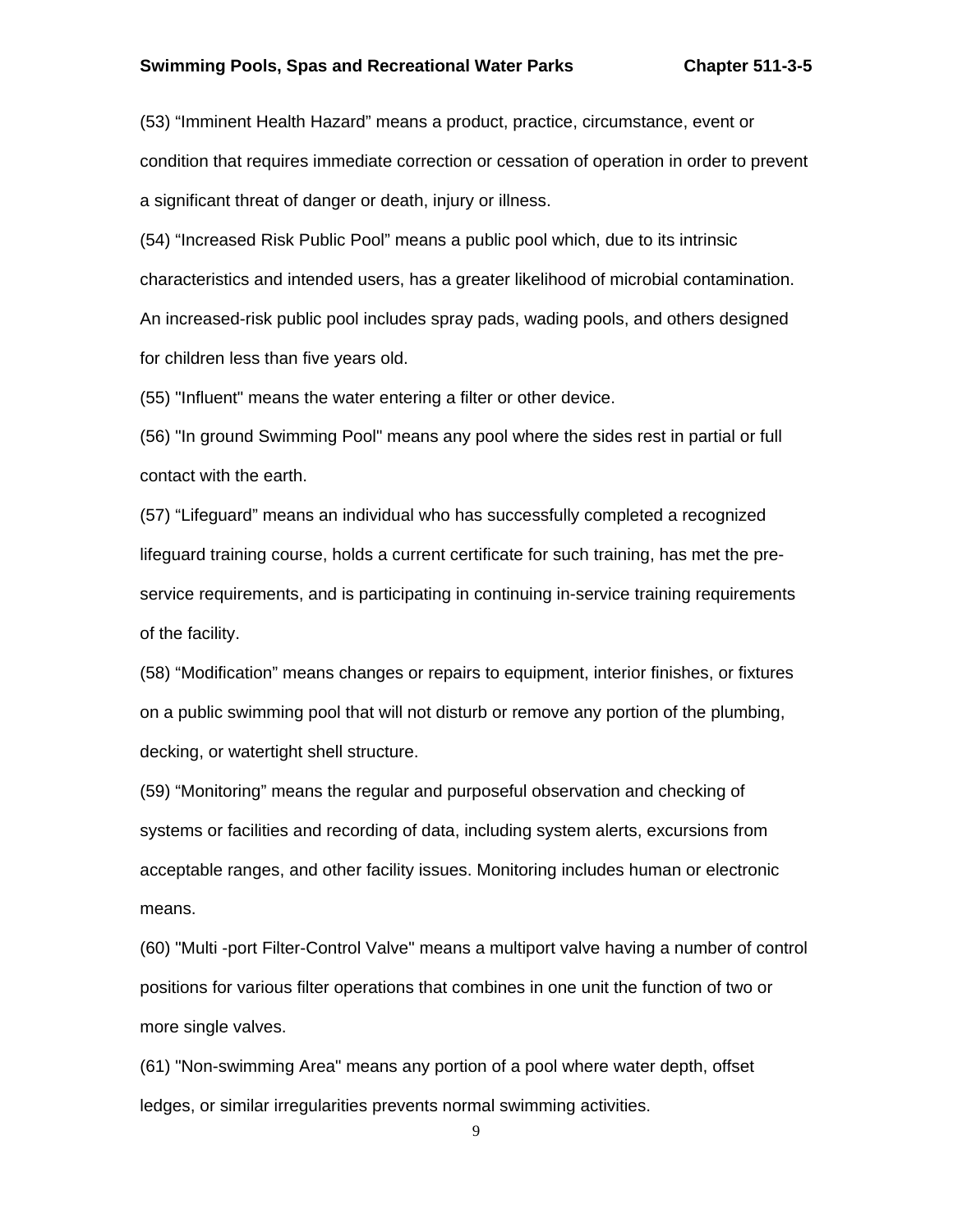(62) "Organic Matter" means perspiration, urine, saliva, suntan oil, cosmetics, lotions, dead skin, and similar debris introduced to water by users and the environment. (63) "Orthotolidine (OTO)" means a colorless reagent that reacts with chlorine or bromine to produce a series of yellow-to-orange colors which indicate the amount of chlorine or bromine in water.

(64) ""Oxidation Reduction Potential" means a measure of the tendency for a solution to either gain or lose electrons; higher (more positive) oxidation reduction potential indicates a more oxidative solution.

(65) "Overflow System" means a system for the removal of pool/spa surface water through the use of overflows, surface skimmers and surface water collection systems of various design and manufacture.

(66) "Patron" means a bather or other person or occupant at a public pool who may or may not have contact with water either through partial or total immersion. Patrons may not have contact with the water, but who might still be exposed to potential contamination from the facility's air, surfaces, or aerosols.

(67) "Peninsula / Wing Wall" means a structural projection into a pool intended to provide partial separation within the body of water.

(68) "pH" means the negative log of the concentration of hydrogen ions. As pH is raised, more ionization occurs and chlorine disinfectants decrease in effectiveness.

(69) "Pool" means any artificial water holding structure with a closed-loop circulation of water through a water treatment system with a return to the structure.

(70) "Private Pool" means any constructed pool, permanent or non-portable, that serves a single-family dwelling and is used only by the residents of that dwelling and their guests.

(71) "Public Swimming Pool" means any structure, chamber, or tank containing an artificial body of water shared and used by the public for swimming, diving, wading,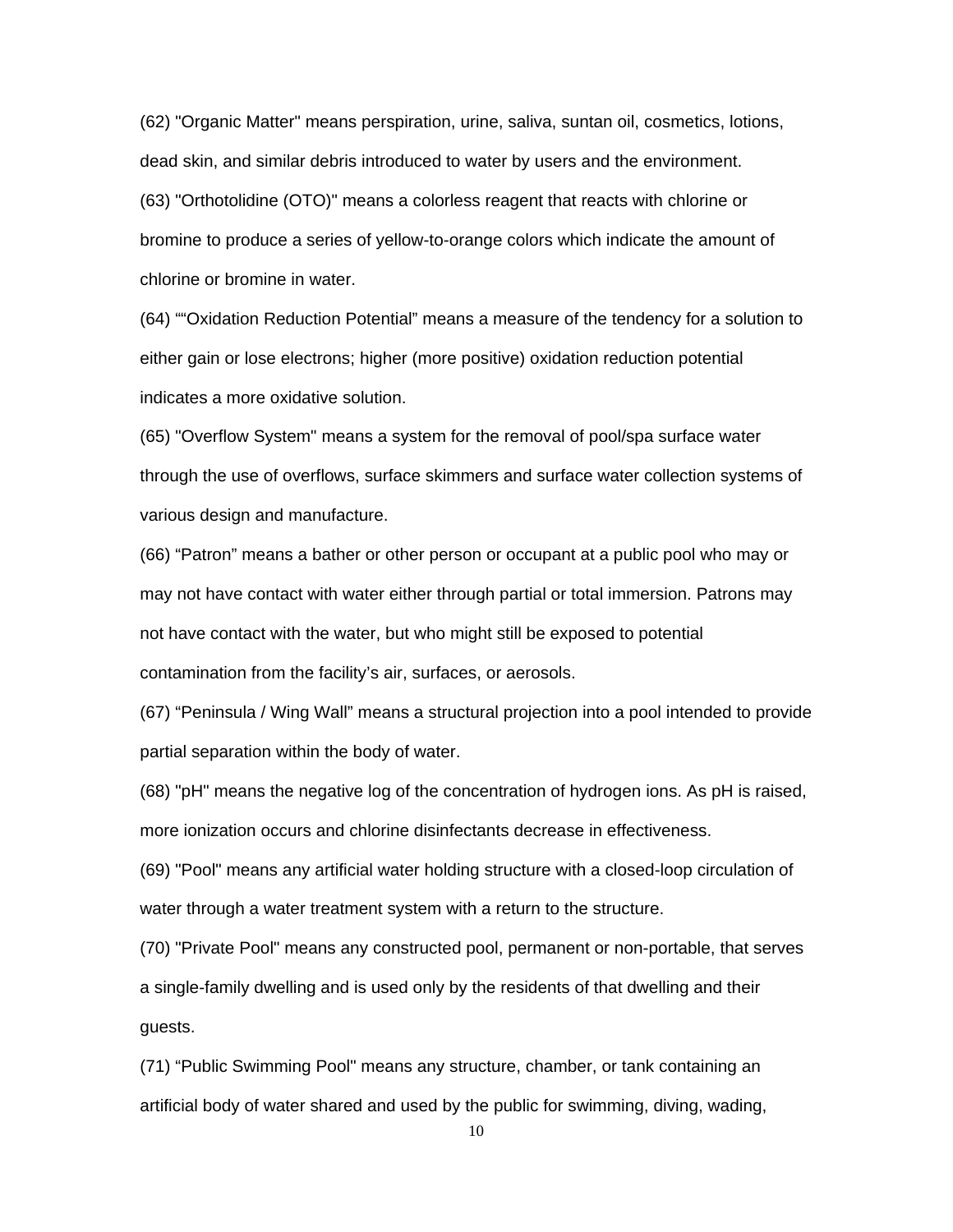#### **Swimming Pools, Spas and Recreational Water Parks Chapter 511-3-5**

recreation or therapy, together with buildings, appurtenances and equipment used in connection with the body of water, regardless of whether a fee is charged for its use. The term includes municipal, school, hotel, or motel pools, and any pool to which access is granted in exchange for payment of a daily fee. The term shall also include pools and spas operated by or serving camps, churches, day care centers, group home facilities of twelve or more clients, institutions, parks, state agencies, condominiums, mobile home parks, recreational vehicle parks, associations, health clubs, special purpose pools, and recreational water parks. Public swimming pools are divided into the following classifications:

(a) Class "A" means a pool intended for use for accredited competitive swimming events such as Federation Internationale De Natation (FINA), USA Swimming, USA Diving, National Collegiate Athletic Association (NCAA) and National Federation of State High School Associations (NFHS) and other governing bodies. The use of such a pool is not limited to competitive events.

(b) Class "B" means a pool intended for general public recreational use.

(c) Class "C" means a pool operated solely for and in conjunction with lodging and housing such as hotels, motels, campgrounds and multi-residential housing.

(d) Class "D" means special purpose pools (see special purpose pool types).

(e) Class "E" means pools or spas used for instruction, play, or therapy, and having a water temperature above 90 degrees  ${}^{0}F$  (32 degrees  ${}^{0}C$ ).

(72) "Special Purpose Pools" means any pool operated for recreational play and other special purposes, including, but not limited to, wave or surf action pools, activity pools, interactive water activity pools, wading pools, and activity pools. These include, but are not limited to the following types:

(a) Activity Pools. A pool designed for casual water play ranging from simple splashing activity to the use of attractions placed in the pool for recreation. This includes, but is not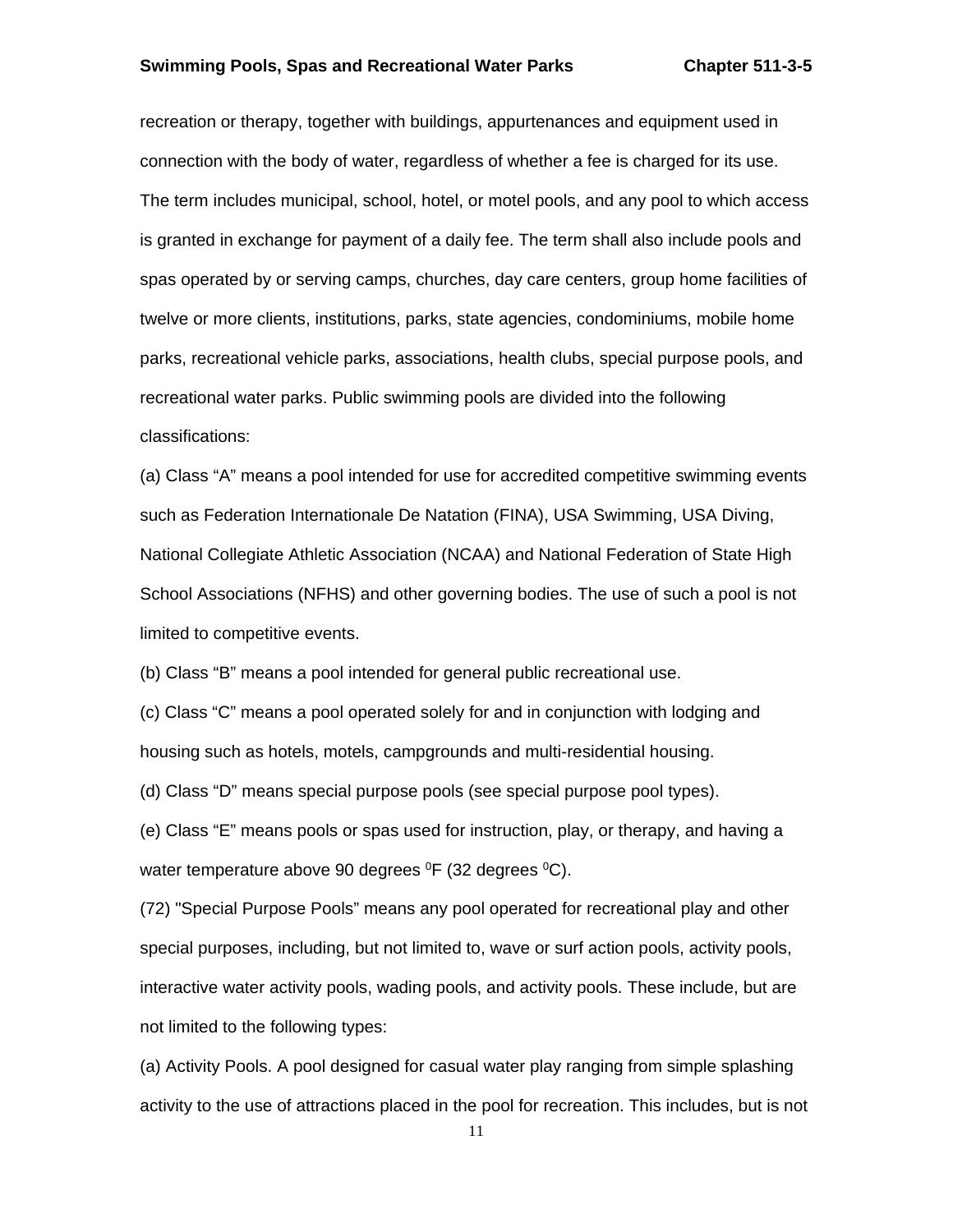limited to slides, flumes, lilypad walks, log rolls, cable, rope, boom drops, and any other falling entry features. These pools allow for the bather to drop into the pool area from a height of six inches to four feet above the water surface and in various positions of entry. (b) Continuous Water Course. A manufactured stream of water of near-constant depth in which water is moved by pumps or other propulsion to provide a flow that transports bathers over a defined path.

(c) Diving Pool. A pool used exclusively for diving.

(d) Dual Use Pool. A pool that is normally used as a swimming pool, but which has no more than one water slide or one other feature other than diving boards which uses the main body of water as its landing or activity area.

(e) Exercise Spa. A variant of a spa in which the design and construction includes specific features and equipment to produce a water flow intended to allow recreational physical activity including but not limited to, biking and treadmills. Spas can include peripheral jetted seats intended for water therapy, heater, circulation and filtration system, which must be separate and distinct from the spa and must have separate controls.

(f) Interactive Water Play Pool. A pad which contains various fountains, interactive water sprays, or waterfall features. The pad slopes to one or more drains which empties into a reservoir which is recirculated and disinfected before its return to the water features. These pools are also known as splash pads, spray pads, wet decks. For the purposes of the Chapter, only those designed to recirculate water and intended for public use and recreation shall be regulated.

(g) Landing Pool. A pool located at the exit of one or more waterslide flumes. The body of water is intended and designed to receive a bather emerging from the flume for the purpose of terminating the slide action and providing a means of exit to a deck or walkway area.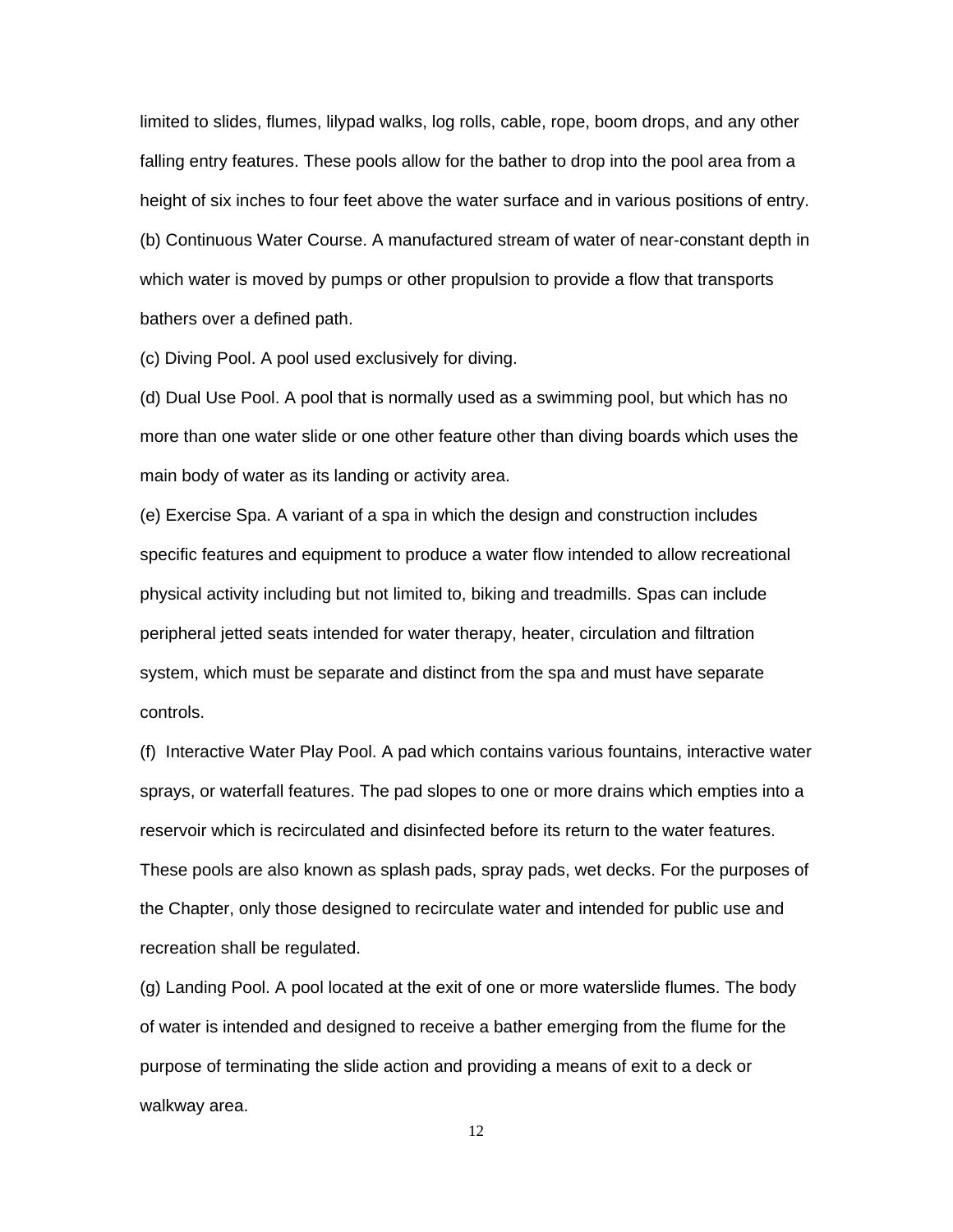(h) Leisure River. A riding water course where ingress and egress is effectively limited to designated points of entry and exit, also known as a lazy river.

(i) Sensory Deprivation Chamber (float tank). A chamber that provides a light and sound free environment, contains a saturated solution of sodium chloride or magnesium sulfate having a specific gravity of 1.27 to 1.3, and is maintained at a temperature of approximately 93.5°F (34.1°C).

(j) Wading Pool. A shallow pool with a depth of 18 inches or less, and which has no water activity features.

(k) Wading Interactive Pool. A pool with a depth of 18 inches or less and which has any number of water features within the pool area.

(l) Wave Pool. A large body of water that has a mechanism for generating an oscillating wave-form at one end and ending at the other end with a zero-depth-entry.

(73) Zero Depth Entry Pools. A pool in any classification that has a sloping edge or beach at one end in place of a wall.

(74) "Permanently Installed Swimming Pool" means a pool that is constructed in the ground or in a building in such a manner that it cannot be readily disassembled for storage.

(75). "Therapeutic Pool" means a pool used in physical programs operated by medical facilities licensed by the Department of Community Health or operated by a licensed physical therapist.

(76) "Pool Slide" means a slide having a configuration as defined in the Code of Federal Regulations (CFR) Ch. II, Title 16 Part 1207 of the Consumer Product Safety Commission, or which is similar in construction to a playground slide designed to allow users to slide from an elevated height to a pool. The term includes children's (tot) slides and all other non-flume slides that are mounted on the pool deck or within the basin of a public swimming pool.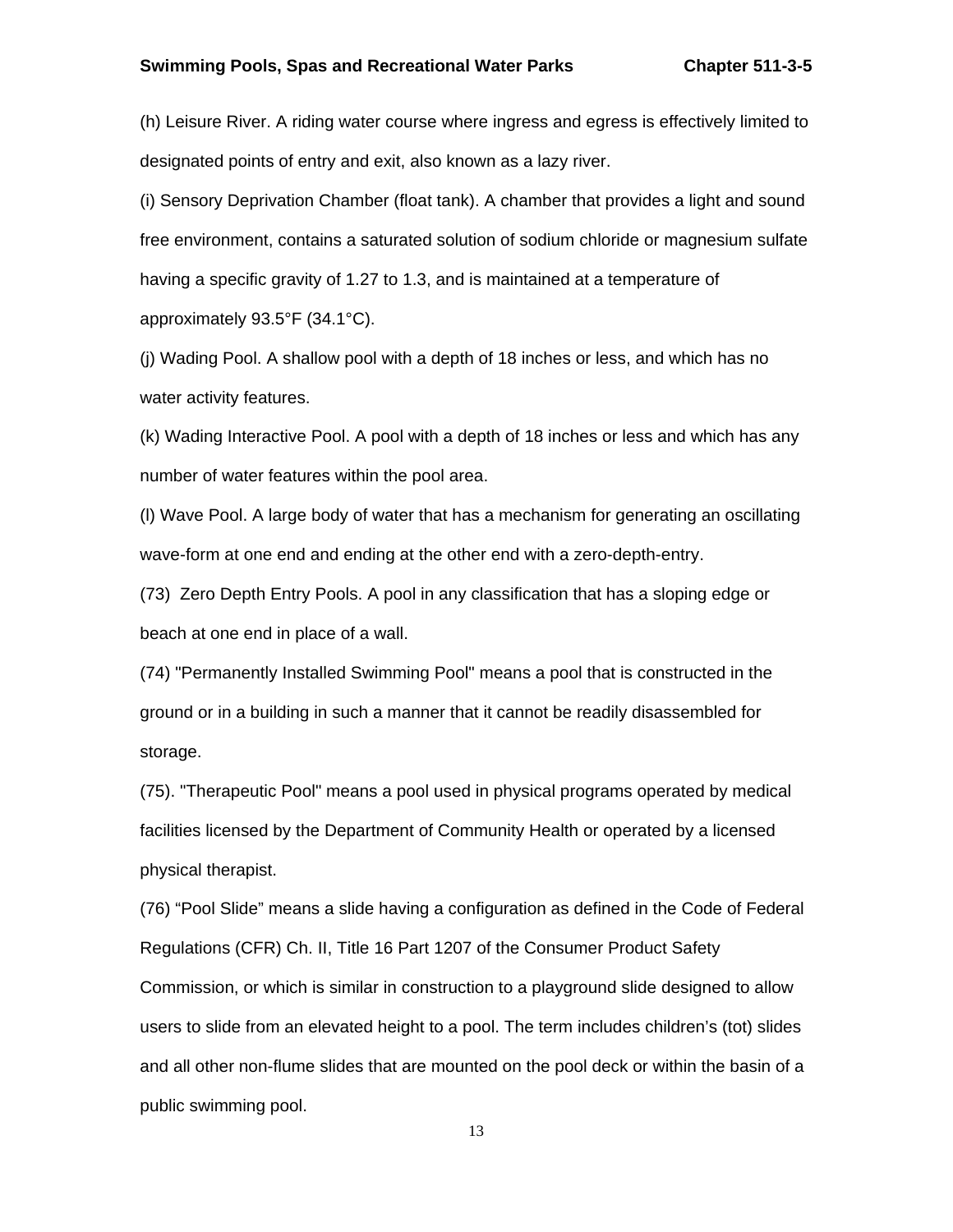(77) "Potable Water" means any water, such as an approved domestic water supply, which is microbiologically safe and otherwise suitable for drinking.

(78) "PPM" means an abbreviation for parts per million, the unit of measurement used in chemical testing which indicates the parts by weight in relation to one million parts by weight of water, such as the term milligrams per liter (mg/L).

(79) "Precipitate" means a solid material which is forced out of a solution by some chemical reaction and which may settle out or remain as a haze in suspension (turbidity).

(80) "PSI" means an abbreviation for pounds per square inch.

(81) "Rate of Flow" means the quantity of water flowing past a designated point within a specified time, such as the number of gallons flowing in one minute (gpm).

(82) "Rated Pressure" means that pressure that is equal to or less than the designed pressure and appears on the data plate of the equipment.

(83) "Recreational Water Park" means a facility or area which incorporates one or more special purpose pools, together with associated buildings, appurtenances, and equipment designated for public bathing or swimming.

(84) "Removable" means something that can be disassembled with the use of simple tools such as a screwdriver, pliers or wrench.

(85) "Remodeling" means the activity of restoring all or part of the physical structure of a pool or spa into good condition. This includes the rebuilding or replacing of worn and broken parts or components that require disturbing segments of the piping system, decking, or watertight shell structure.

(86) "Responsible Person" means an individual that is responsible for daily water monitoring operations when a "trained operator" is not on-site or making visits to the public swimming pool daily.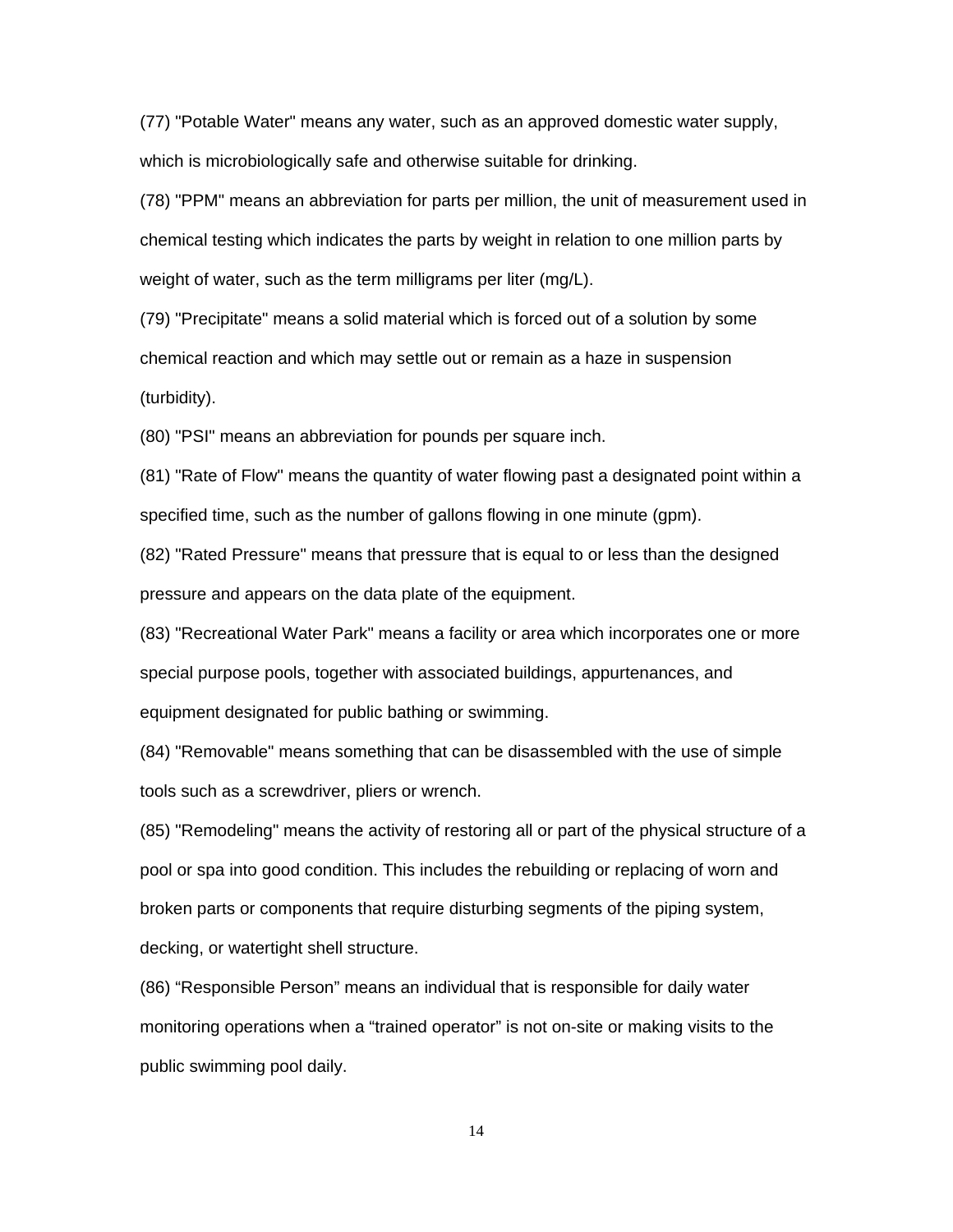(87) "Return Inlet" means the opening or fitting through which the water under positive pressure returns into a pool or spa.

(88) "Return Piping" means that piping through which water is returned to the pool.

(89) "Ring Buoy" means a ring-shaped floating buoy capable of supporting a bather in the water.

(90) "Rinse Shower" means a shower typically located on the deck area and supplied with ambient temperature water. The main purpose is to remove dirt, sand, or organic material prior to entering the water to reduce the introduction of contaminants and the formation of disinfection by-products.

(91) "Shallow Area" means portions of a pool or spa with water depths five feet or less.

(92) "Safety Plan" means a written document that has procedures, requirements, or standards related to safety which the pool staff shall follow. The safety plan shall include training and emergency response procedures.

(93) "Sanitize" means reducing the level of microbes to that level considered safe by public health standards. This may be achieved through a variety of chemical or physical means including chemical treatment, physical cleaning, or drying.

(94) "Saturation Index" means a mathematical representation or scale representing the ability of water to deposit calcium carbonate, or dissolve metal, concrete or grout.

(95) "Shock Treatment" means the practice of adding significant amounts of

an oxidizing chemical to water to destroy ammonia and nitrogenous and organic contaminants in water.

(96) "Skimmer Weir" means the part of a skimmer which adjusts automatically to small changes in water level to assure a continuous flow of water to the skimmer.

(97) "Slip Resistant" means a surface that has been treated or constructed so as to significantly reduce the chance of a patron slipping. The surface shall not be an abrasion hazard. All surfaces required to be slip-resistant shall have a minimum dynamic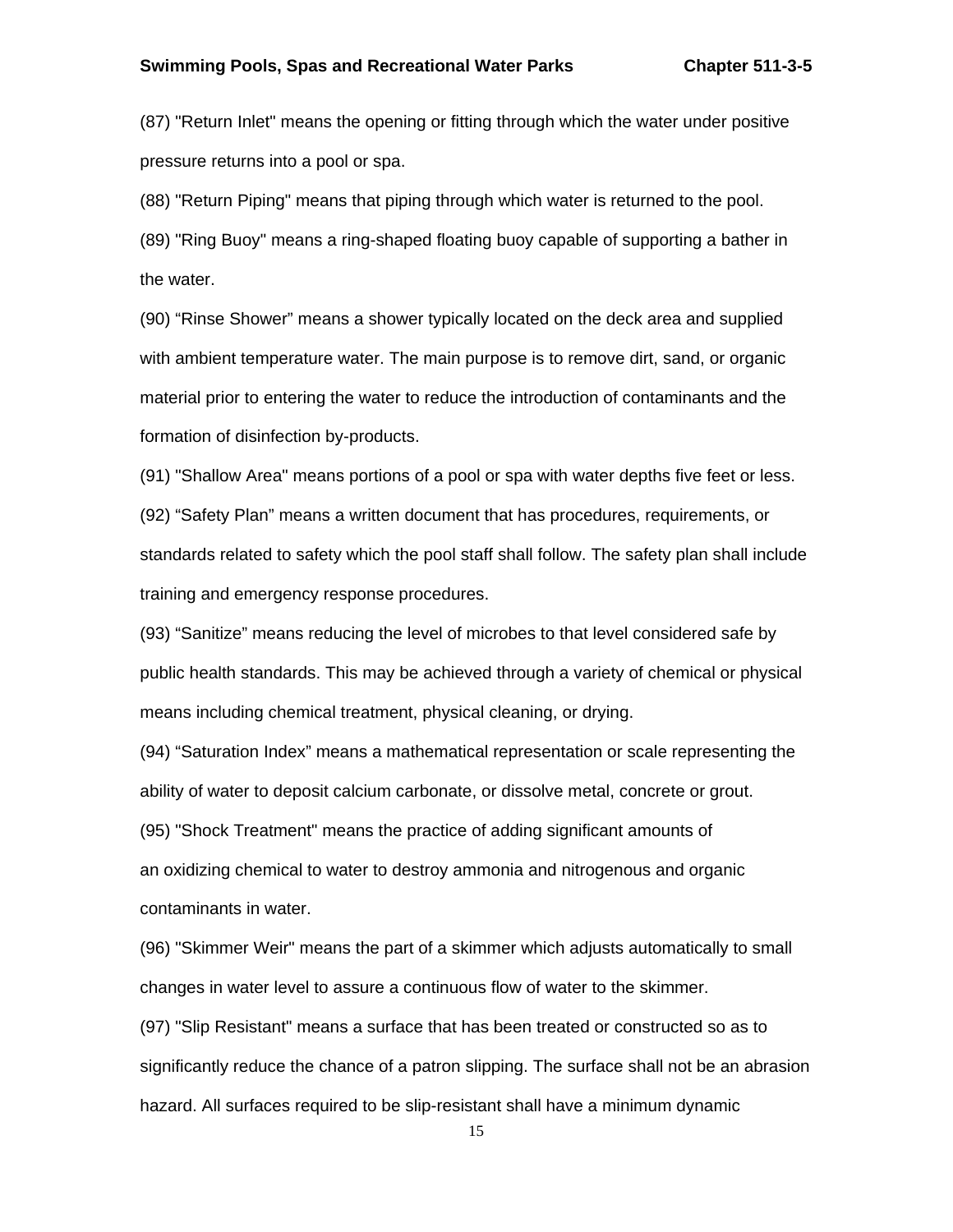coefficient of friction at least equal to the requirements of ANSI A137.1-2012 or successor standard for that installation as measured by the DCOF AcuTest.

(98) "Sodium Hypochlorite (NaOCl)" means a clear liquid form of an inorganic chlorine compound obtainable in concentrations of 5% to 16% available chlorine.

(99) **"**Special Use Pool" means a pool that does not meet the operational and design characteristics of any public swimming pool class or type identified elsewhere in this chapter. A special use pool may be considered through an application for a variance. (100) "Suction Outlet" means the opening or fitting through which the water under negative pressure is drawn from the pool or spa.

(101) "Suction Piping" means that piping through which water is removed from the pool. (102) "Surface Skimming System" means perimeter-type overflows, surface skimmers and surface water collection systems of various design and manufacture which permit the continuous removal of floating debris and surface water to the filter.

(103) "Supplemental Disinfection Systems" means those disinfection processes or systems installed in addition to the primary system required on all increased risk public pools.

(104) "Test Kit" means a device used to monitor specific chemical or agent residual or demands in pool or spa water.

(105) "Theoretical Peak Occupancy Load" means the anticipated peak number of bathers in the water and on the deck. This occupancy is also used for design purposes and to determine services that support bathers. For public swimming pools, the theoretical peak occupancy load is calculated by using the water density factor and deck area:

(a) Flat Water. A public swimming pool in which the water line is static except for movement made by users usually as a horizontal use as in swimming. Diving spargers do not void the flat water definition.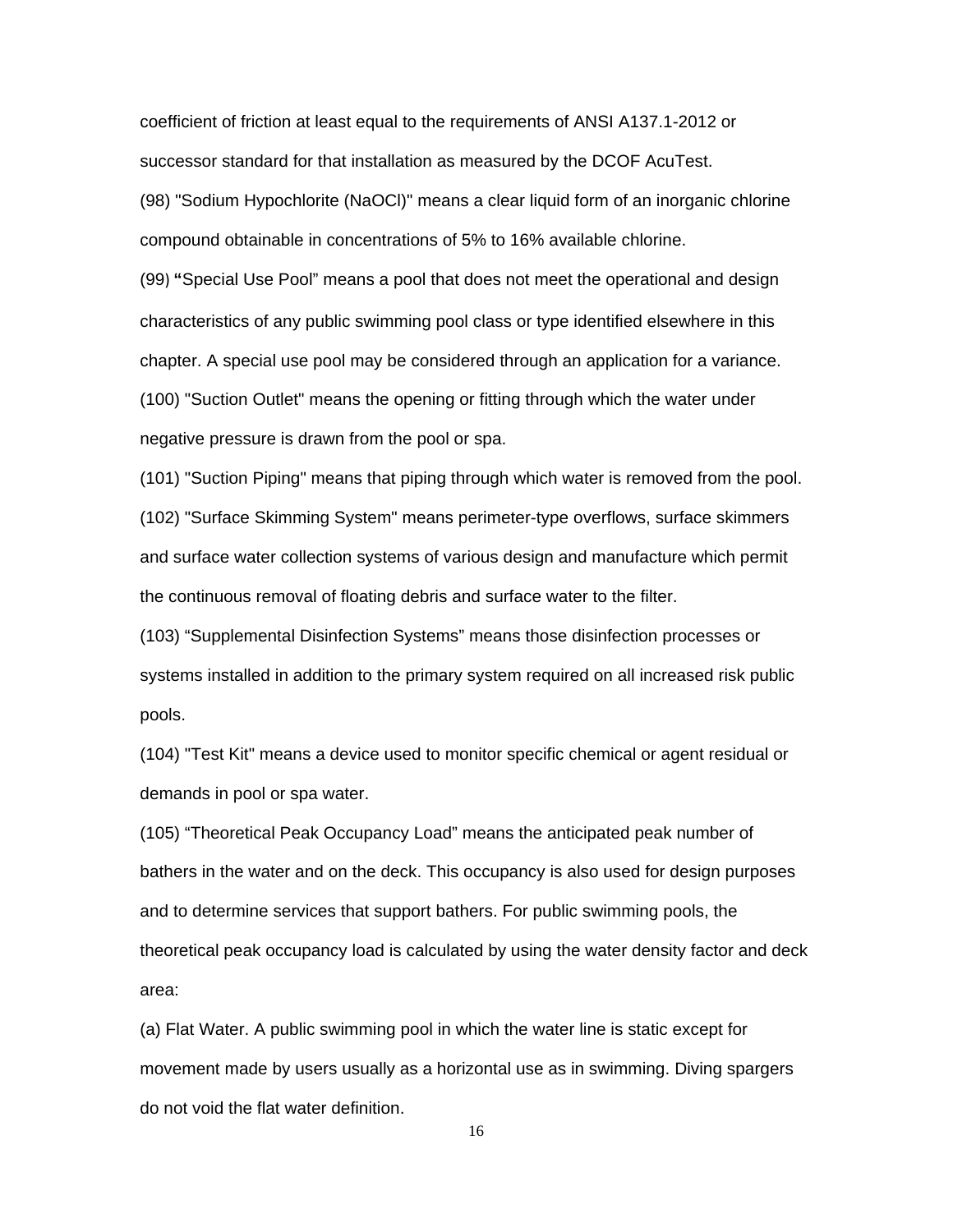#### **Swimming Pools, Spas and Recreational Water Parks Chapter 511-3-5**

(b) Agitated Water. A public swimming pool with mechanical means (aquatic features) to discharge, spray, or move the water's surface above or below the static water line of the pool so people are standing or playing vertically. Where there is no static water line, movement shall be considered above the deck plane.

(c) Hot Water. A pool or spa with a water temperature over  $90^{\circ}F(32^{\circ}C)$ .

(106) "Time Clock" means a mechanical device that automatically controls the periods that a pump, filter, chlorinator, heater, blower and other electrical devices are running. (107) "Total Alkalinity" means the ability or capacity of water to resist change in pH; also known as the buffering capacity of water. Measured with a test kit and expressed as ppm.

(108) "Total Available Chlorine (TAC)" means the sum of both the free available and combined chlorines.

(109) "Trained Operator" means an individual responsible for the operation and maintenance of the public pool water and the associated infrastructure of the facility who has successfully completed a Department approved operator training course.

(110) "Turbidity" means the cloudy condition of water due to the presence of extremely fine particulate materials in suspension that interfere with the passage of light.

(111) "Turnover Rate" means the period of time (usually in hours) required to circulate a volume of water equal to the pool or spa capacity.

(112) "Underwater Seat Bench" means a submerged seat without hydrotherapy jets.

(113) "Vacuum" means the reduction of atmospheric pressure within a pipe, tank, pump or other vessel. Vacuum is measured in inches of mercury. One inch (1") of mercury is equivalent to one and thirteen hundredths feet (1.13') of head. The practical maximum vacuum is thirty inches (30") of mercury or thirty three and nine tenths feet (33.9') of head.

(114) "Waterline". The waterline shall be defined in one of the following ways: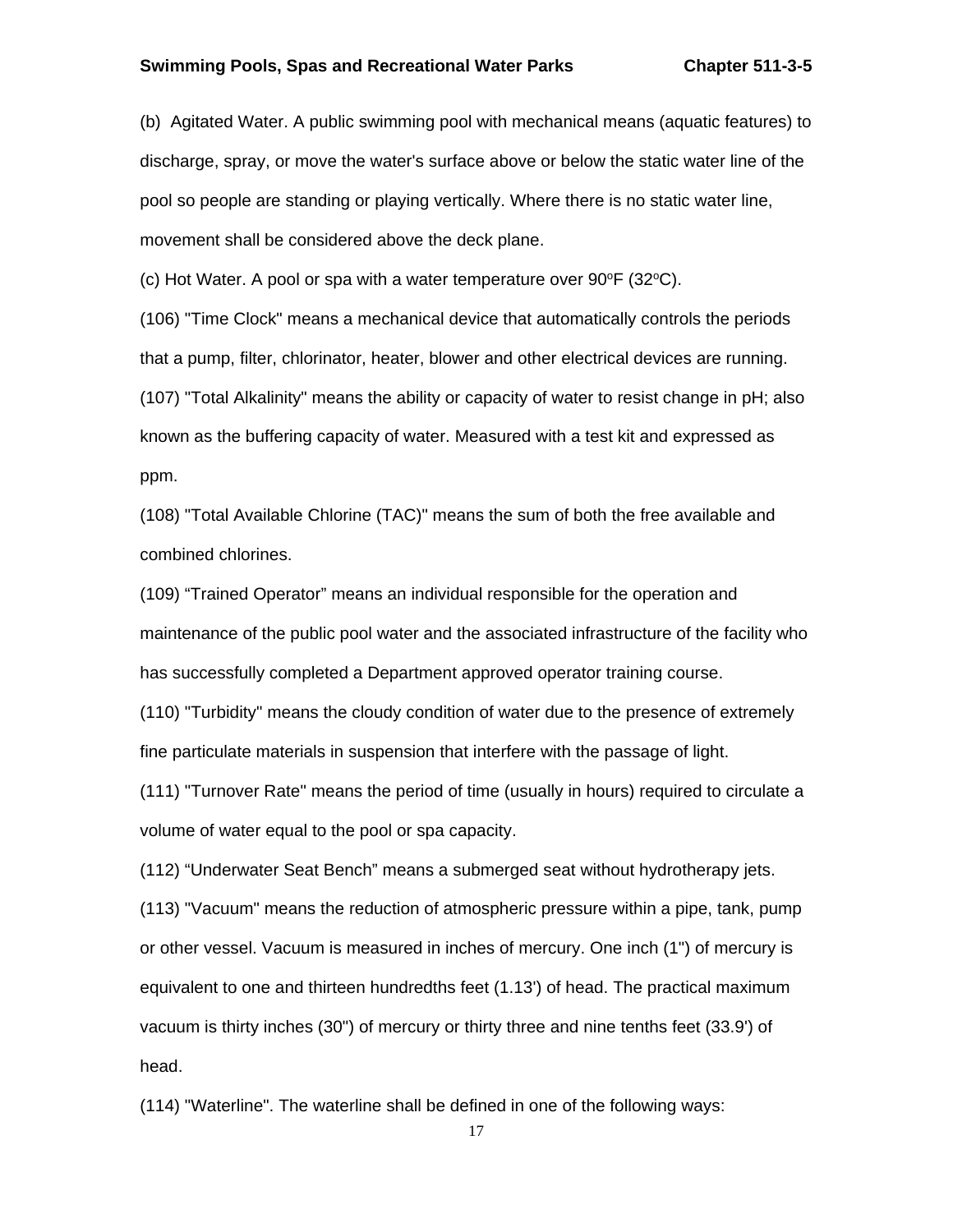(a) Skimmer System. The waterline shall be at the midpoint of the operating range of the skimmers when there are no bathers in the pool or spa.

(b) Overflow System. The waterline shall be at the top of the overflow rim.

(115) Water slide. A slide that runs into a landing pool or runout through a fabricated channel with flowing water. A water slide may be classified by their physical and intended use characteristics. The following are types of waterslides:

(a) Body Slide. A water slide used without a vehicle.

(b) Children's Slide. A water slide generally intended only for use by persons under the height of 48 inches. Water slide has a maximum fall distance of 3 inches from slide exit where the rider enters the water and water depth is no more than 24 inches.

(c) Mat Slides. Water slide used with a designated mat as a vehicle.

(d) Specialty Slides. A proprietary water slide design, such as an uphill, half-pipe, or bowl ride, which does not conform to the standard classification.

(e) Speed Slide. Water slide where the riders achieve a velocity of 25 feet per second or more during the course of the ride.

(f) Tub Slides. Water slide used with a single or multi-person water slide tube.

(116) "Water Quality Testing Device" means a product designed to measure the level of a parameter in water. A WQTD includes a device or method to provide a visual indication of a parameter level, and may include one or more reagents and accessory items.

[Authority: O.C.G.A. Secs. 31-2A-6, 31-12-8, 31-45-10.]

#### **511-3-5-.02 Scope.**

(1) These rules prescribe minimum design, construction, and operation requirements for the protection of public health and safety of the public in swimming pools, spas, and recreational water parks.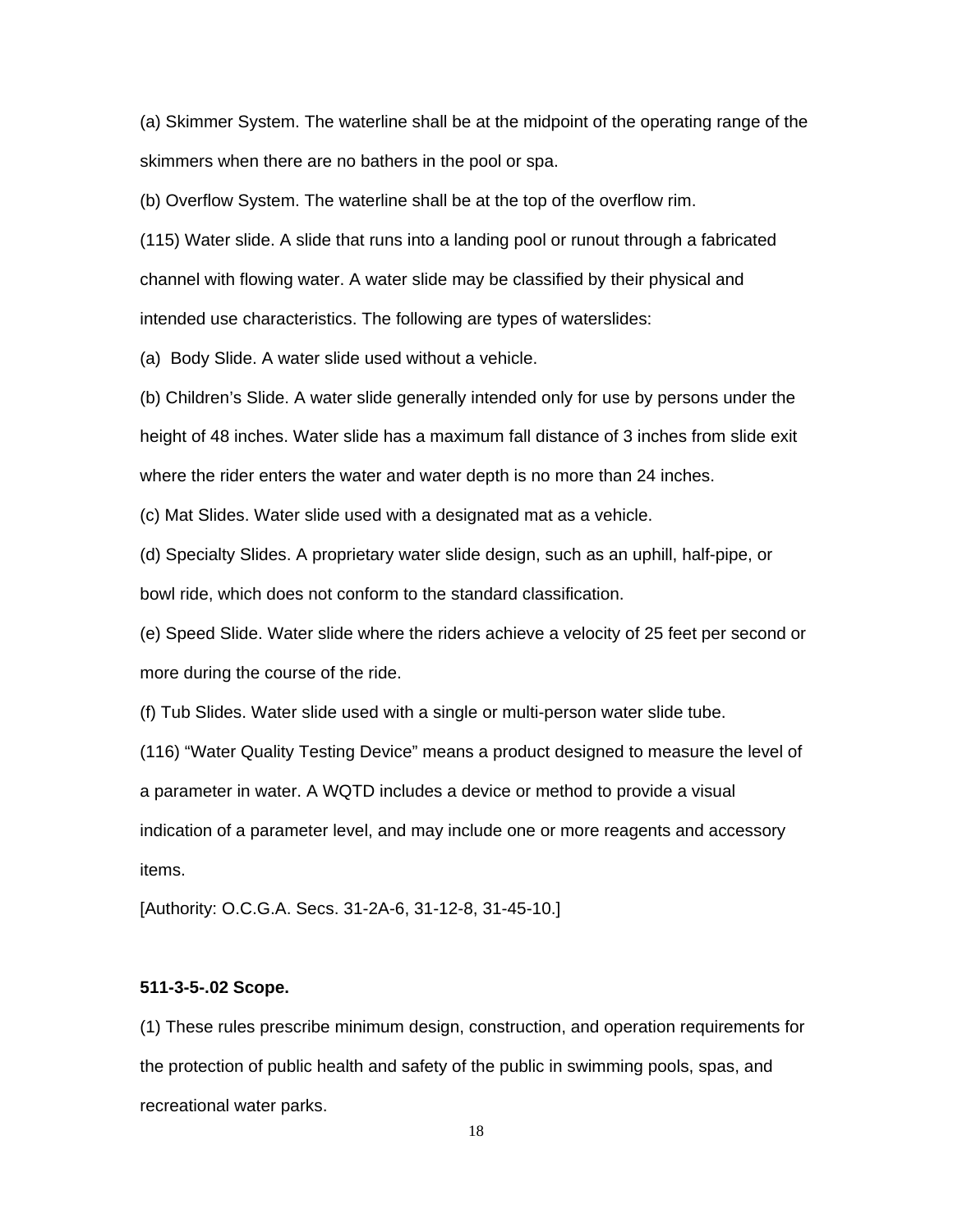#### *Rule .02*

(2) These rules are intended to cover certain aspects of the design, equipment, operation, permanent installation, new construction and remodeling of swimming pools, spas and recreational water parks. Where adequate standards do not exist and these rules do not provide sufficient guidance for consideration of innovations in design, construction and operation of proposed pools, spas or recreational water parks, the Department will establish requirements necessary to protect the health and safety of the pool patrons.

(3) These rules shall not apply to private swimming pool and hot tubs or spas serving a single-family dwelling and used only by the residents of that dwelling and their guests, apartment complex pools, country club pools, subdivision pools which are open only to residents of the subdivision and their guests, therapeutic pools operated by a licensed medical facility or a licensed physical therapist, therapeutic chambers which are drained, cleaned, and refilled after each individual use, or religious ritual baths used solely for religious purposes.

(4) This Chapter shall apply to those counties where local rules and regulations governing public swimming pools were not in effect on 31 December 2000; provided, however, that the governing authority of a county or municipality may by ordinance or resolution elect to make apartment pools within their jurisdiction subject to this Chapter. (5) All pools shall meet the requirements of this Chapter except as provided in subsection (6) below.

(6) Public swimming pools constructed prior to December 31, 2016 shall continue to be governed by the 2013 version of this Chapter with regard to design and construction requirements. Any such pool that is remodeled after 31 December 2016 shall be required to comply with the current version of this Chapter. Notwithstanding the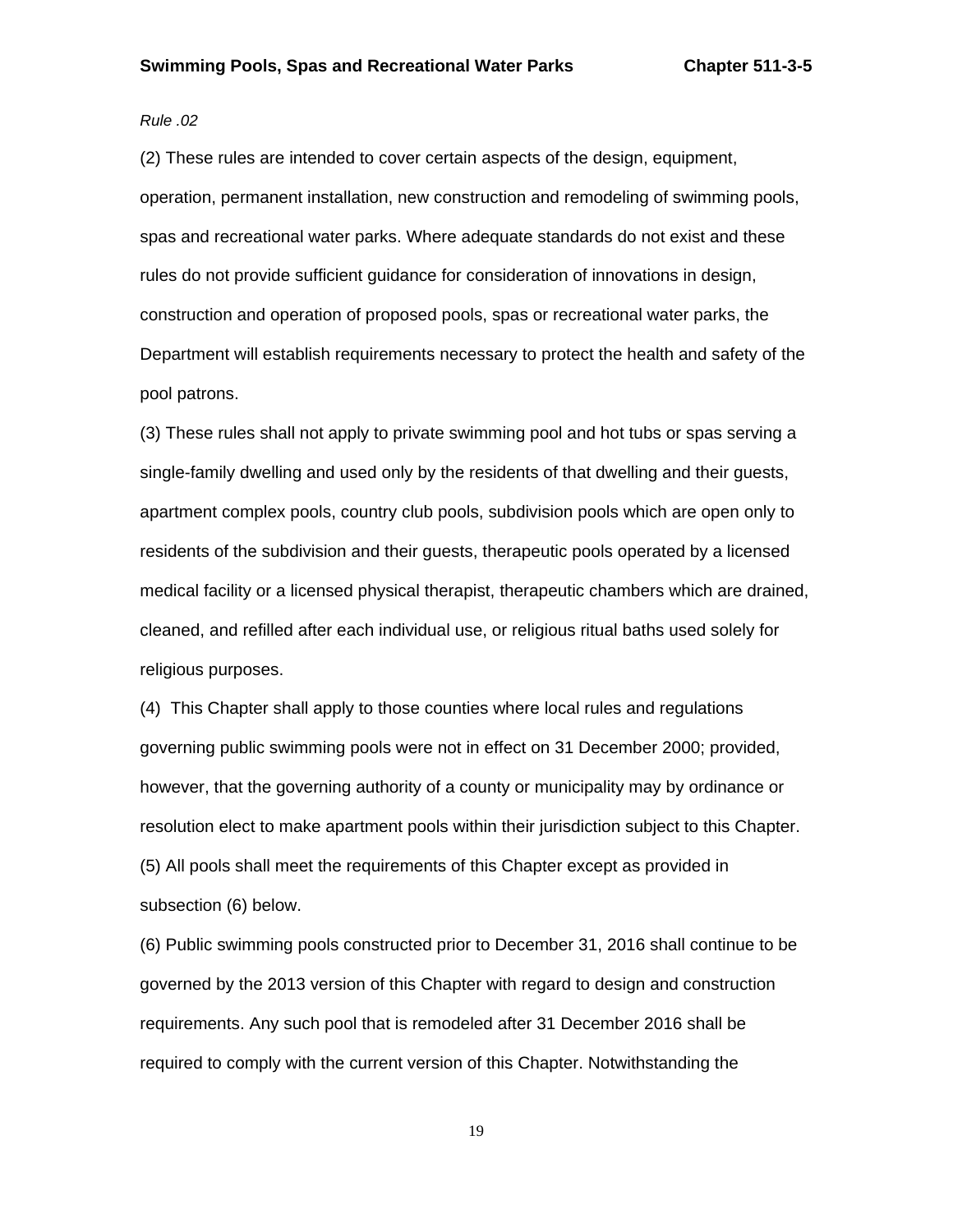# *Rule .02(6)*

foregoing, all pools shall be required to meet the current requirements of this Chapter related to the abatement of suction hazards.

 (7) All single, dual, or multiple drain covers and grates shall comply with ANSI/APSP-16 or any successor standard that may be prescribed by ANSI/APSP.

[Authority: O.C.G.A. Secs. 31-2A-6, 31-12-8, 31-45-10.]

#### **511-3-5-.03 Permits.**

#### (1) **General Provisions.**

(a) It shall be unlawful for any person to operate a public pool, spa, or recreational water park without having first obtained a valid operating permit from the health authority pursuant to this Chapter. Each pool must operate under a separate permit.

(b) It shall be unlawful for any person to build, alter, or remodel a public pool, spa, or recreational water park without first having obtained a valid construction permit from the health authority pursuant to this Chapter.

(c) Prior to the issuance of any permit under these rules, the applicant shall provide evidence of satisfactory compliance with the provisions of this Chapter and all other laws which apply to the location, construction, and maintenance of the pool, spa, or recreational water park, and the safety of persons therein.

(d) All permit applications shall be prepared in duplicate on forms provided by the Department. The original shall be filed with the health authority for the county in which the pool is located and a copy retained by the applicant.

#### (2) **Construction Permits.**

(a) Two complete sets of scaled construction plans must be submitted to the local health authority for approval when a public swimming pool, spa, or recreational water park attraction is to be constructed, altered, or remodeled, or when an existing or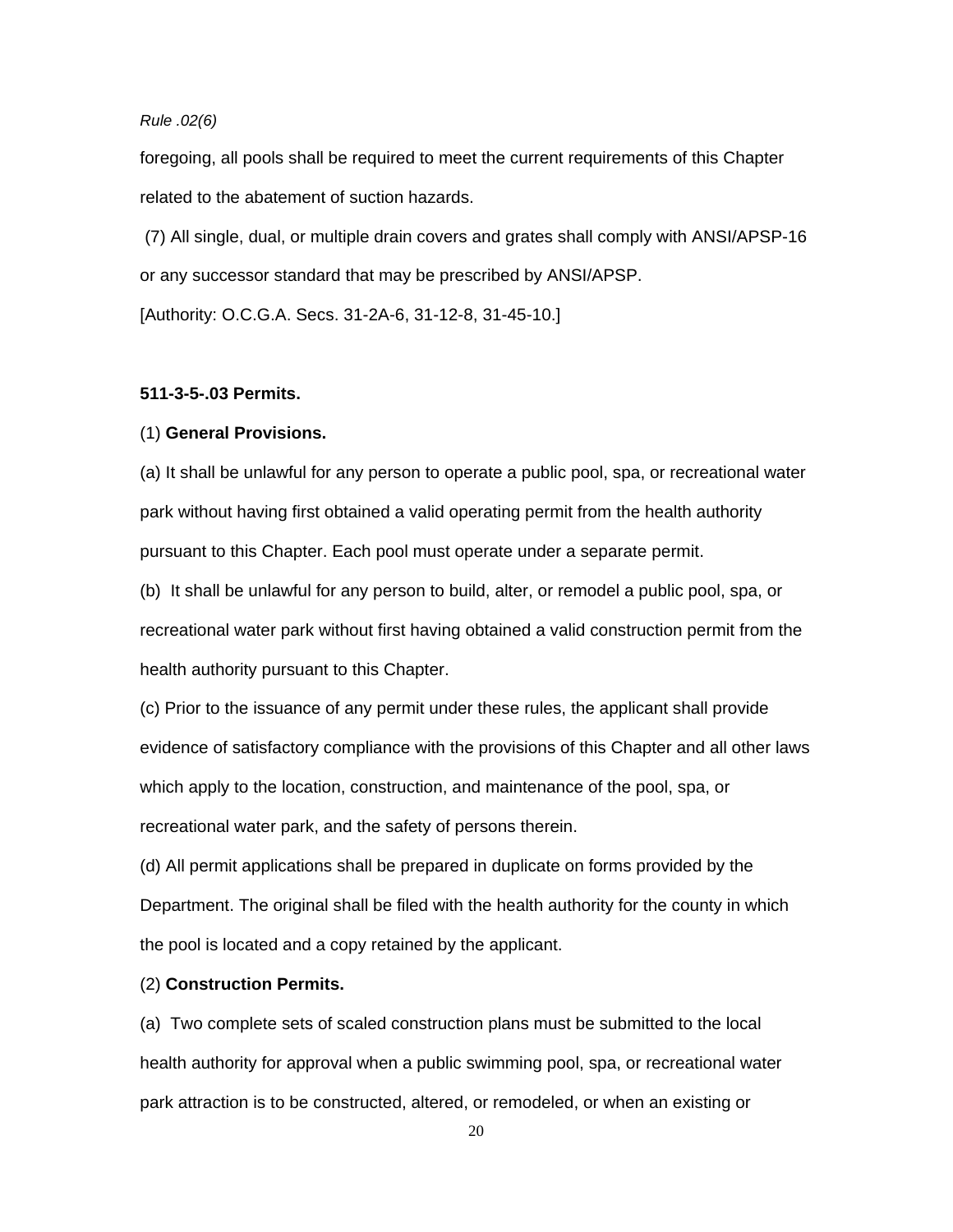# *Rule .03(2)(a)*

abandoned structure is to be converted for use as a public pool, spa, or recreational water park attraction. The plans shall be submitted at least thirty days prior to beginning construction and shall indicate, at a minimum, the proposed layout, the mechanical plans, the construction materials, and the type and model of proposed equipment.

(b) The theoretical peak occupancy shall be stated on the plans.

(c) One approved set of the construction plans shall remain at the construction site at all times during construction, and all contractors must have access to the plans.

(d) The construction plans must bear the seal of a licensed architect or professional engineer, unless the health authority deems it to be unnecessary.

(e) Complete specifications for the project shall accompany the plans, including manufacturer's cut sheets and specifications on all equipment.

(f) A professional engineer licensed in the state must sign the department hydraulic analysis form and submit the completed worksheet with the construction plans, unless the health authority deems it to be unnecessary.

(g) Any additional data required by the health authority for purpose of clarification, anticipated use, or to support any changes in design or scope of the project, must be submitted before issuance of a construction permit.

(h) The swimming pool, spa, or recreational water park shall be built in compliance with the plans as approved unless written approval of changes has been given by the health authority.

(i) A construction permit is valid for twelve months from the date of issue. If the project has not been completed within that time, then the owner must apply to renew the permit. (j) The owner or its agent shall notify the health authority at specific, predetermined stages of construction and at the time of completion of the pool to allow inspections.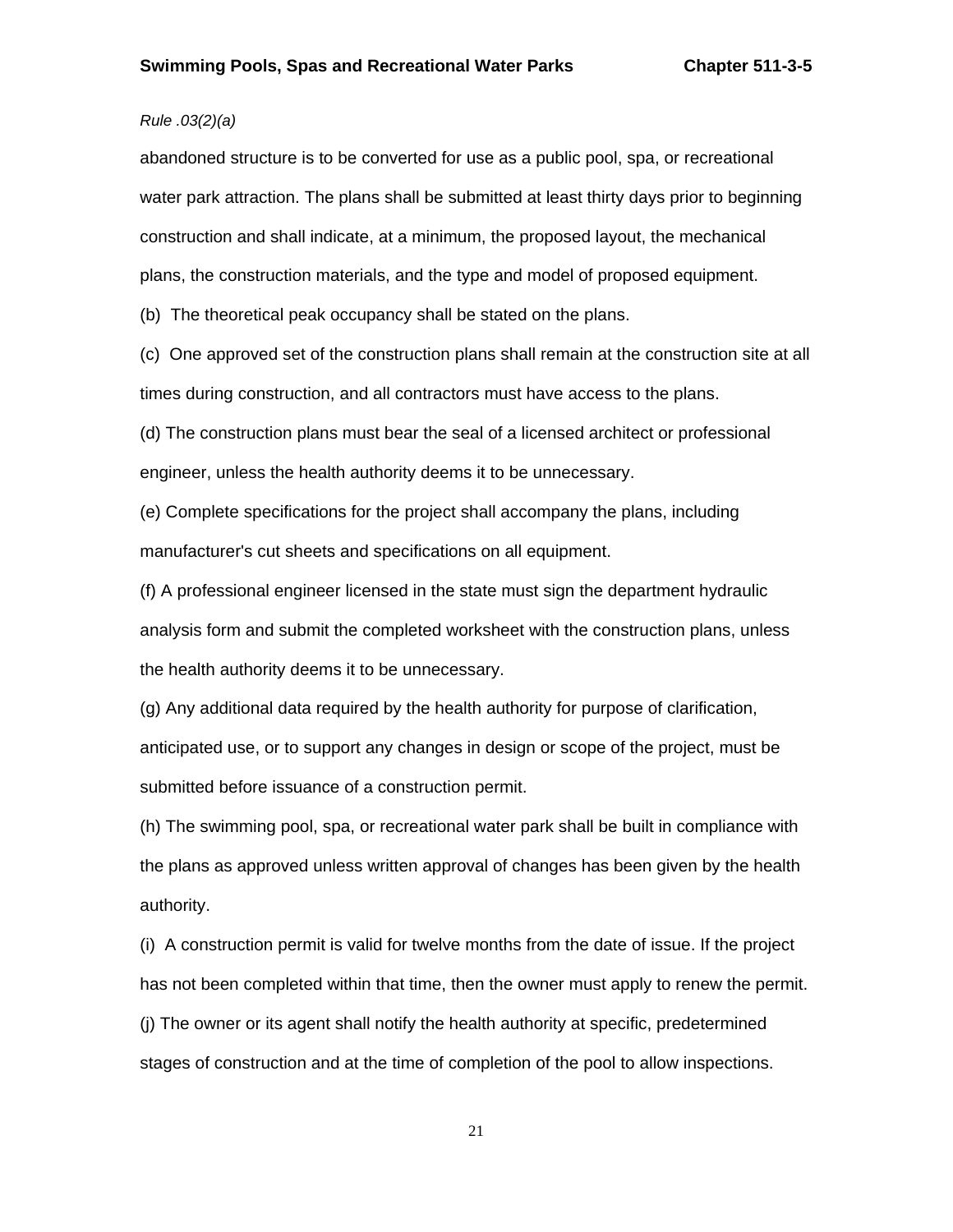# *Rule .03(2)*

(k) The health authority may make or require third party inspections of any new or existing construction work to determine compliance with the provisions of this chapter and other ordinances or laws.

#### (3) **Operating Permit.**

(a) The permit shall be prominently displayed at all times, as close to the main entrance as practicable or as determined by the health authority.

(b) An operating permit shall not be valid for more than twelve months.

(c) An operational permit will not be issued to a facility if any violation of this Chapter is found during the permitting inspection, if applicable, written evidence of compliance with other state laws or local ordinances is not provided at the time of inspection, or if any outstanding fees are due.

(d) The owner must provide the health authority with a letter from a licensed architect, or professional engineer stating that the pool was built in compliance with the regulation and applicable codes. This letter need only be provided once.

(e) Copies of any testing reports for systems, such as air handling, are conducted, shall be furnished with the application.

[Authority: O.C.G.A. Secs. 31-2A-6, 31-12-8, 31-45-10.]

#### **511-3-5-.04 Structural Design.**

(1) Pools shall be constructed of reinforced concrete or impervious and structurally sound materials, which provide a smooth, easily cleaned, watertight structure capable of withstanding the anticipated loads for full and empty conditions, taking into account climatic and hydrostatic considerations, and the integration of the pool with other structures. The structural design and materials used shall be in accordance with generally accepted structural engineering practices.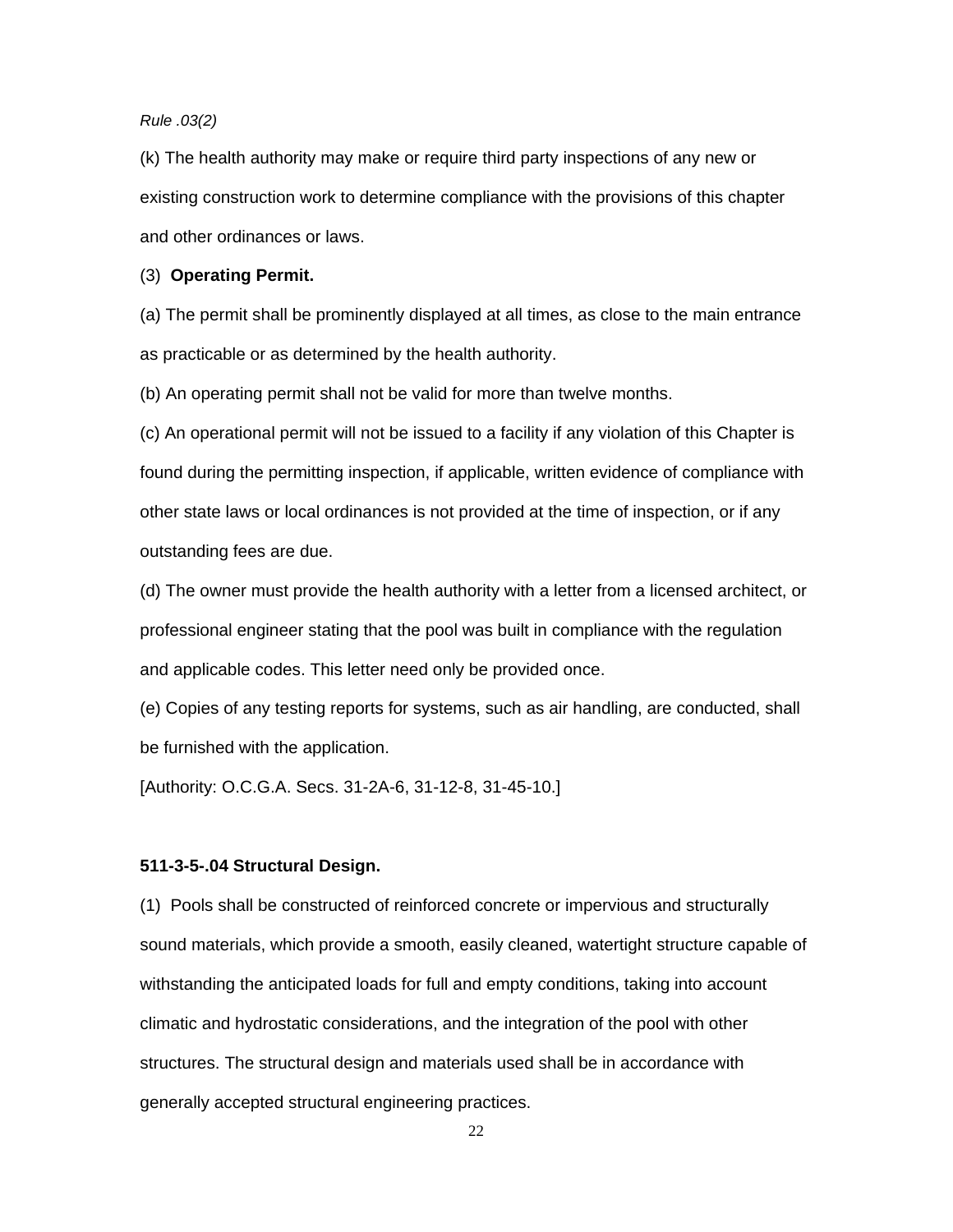#### *Rule .04*

(2) Pool shell construction material may also include fiberglass, stainless steel and modular panel systems meeting the requirements of this section and any applicable American Society of Testing and Materials standards or state building code.

(3) Sand or earth shall not be permitted as an interior finish in a swimming pool or spa. (4) The pool or spa shell, appurtenances, piping, filter system, pump and motor, and other components shall be constructed to facilitate protection from damage due to freezing.

(5) Surfaces within the pool or spa intended to provide footing for users shall be designed to provide a slip-resistant surface that is rigid and resistant to puncture and tear.

(6) Polyvinyl chloride (PVC) membrane systems may be used as an interior finish of a public pool if the supporting watertight pool shell to which the system is attached meets the structure requirements of the chapter. If the structure complies with the chapter, the contractor may permanently attach an approved PVC membrane or panel system to all surfaces within the pool. A PVC membrane shall be a minimum of 55 mils in thickness. (7) The roughness or irregularity of such surfaces shall not be such as to cause injury or discomfort to the feet during normal use.

(8) The color of the interior shall be white or light pastel and shall not obscure the presence of a bather on the bottom of the pool, or of objects, debris, algae, or surface cracks within the pool.

(9) Swimming pools and spas and their appurtenances shall be constructed of materials which are nontoxic to man and the environment, impervious and enduring, able to withstand design stresses, and able to provide a watertight structure with a smooth and easily cleaned surface without cracks or joints, excluding structural joints, or to which a smooth, easily cleaned surface finish is applied or attached. Materials of manufacture for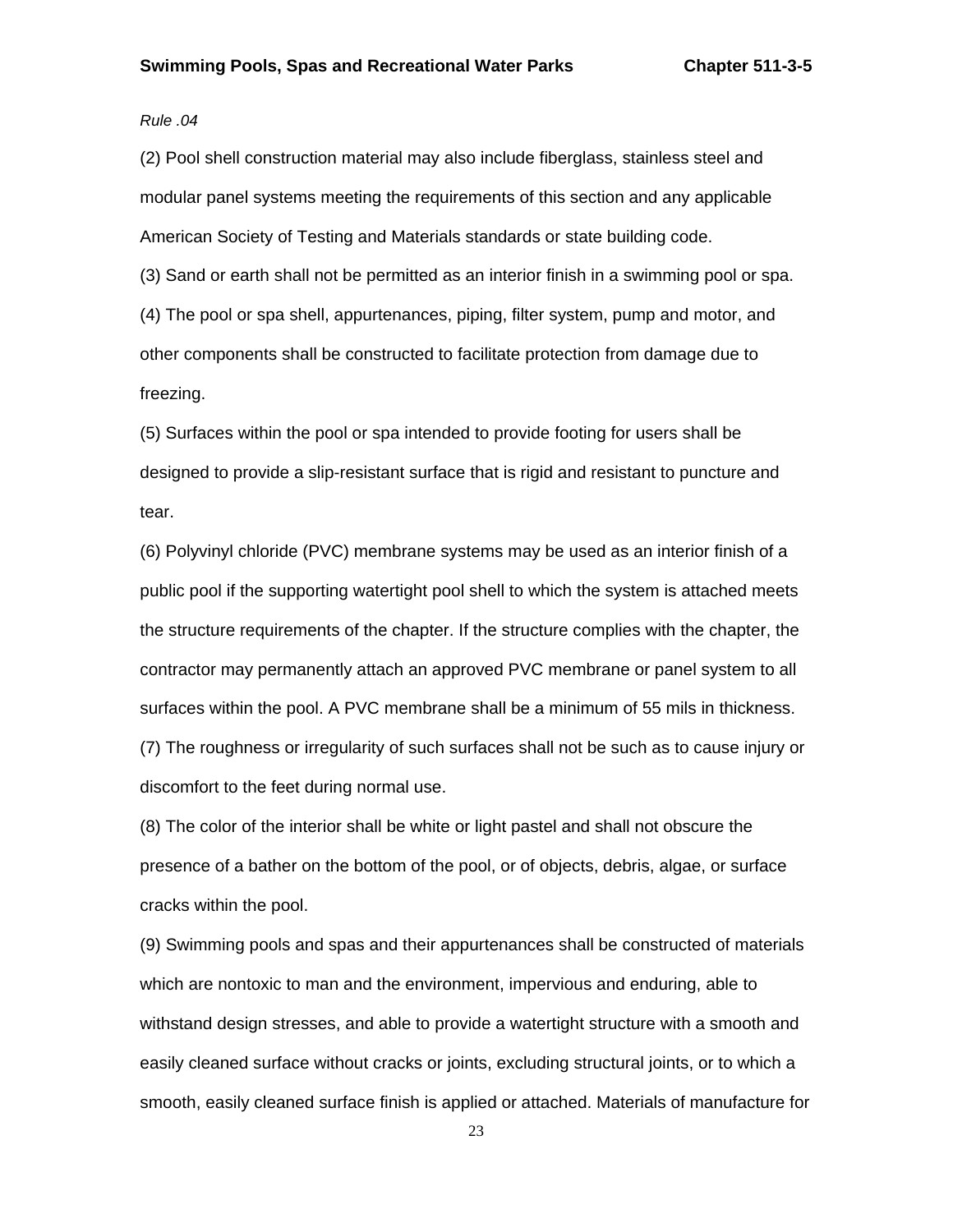#### *Rule .04(9)*

swimming pools and spas shall be capable of fulfilling the design, installation, and intended use requirements in these rules. The materials of manufacture, components and accessories used in public spas shall comply with the following:

(a) **Plumbing.** All plumbing shall be sized, installed, and maintained according to applicable State Regulations and local plumbing codes. Written evidence shall be provided from a licensed plumbing contractor or the plumbing inspector, as required by the local health authority, of compliance with the plumbing code.

(b) **Electrical Systems.** All electrical wiring, equipment, and installation, including the grounding of pool components, shall conform with national, state and local electrical codes. Written evidence shall be provided from a licensed electrical contractor or electrical inspector, as required by the local health authority, of compliance with all electrical codes.

(c) **Recirculation and Treatment Systems and other Components.** All recirculation and treatment system equipment and all other components such as filters, recessed automatic surface skimmers, ionizers, ozone generators, solar heaters, disinfection feeders, chlorine generators and sensory deprivation chambers or float pods must be tested and approved using the current NSF Standard 50, Circulation System Components and Related Materials for Swimming Pool, Spas/Hot Tubs." Written evidence shall be provided from the designing engineer that all recirculation and treatment systems and all components used in the installation meet these approved standards.

(d) **Material Surfaces.** All surfaces that come in contact with the user shall be finished so that they do not constitute a cutting, pinching, puncturing or abrasion hazard under casual contact and intended use. All materials shall be maintained in accordance with manufacturer's instructions.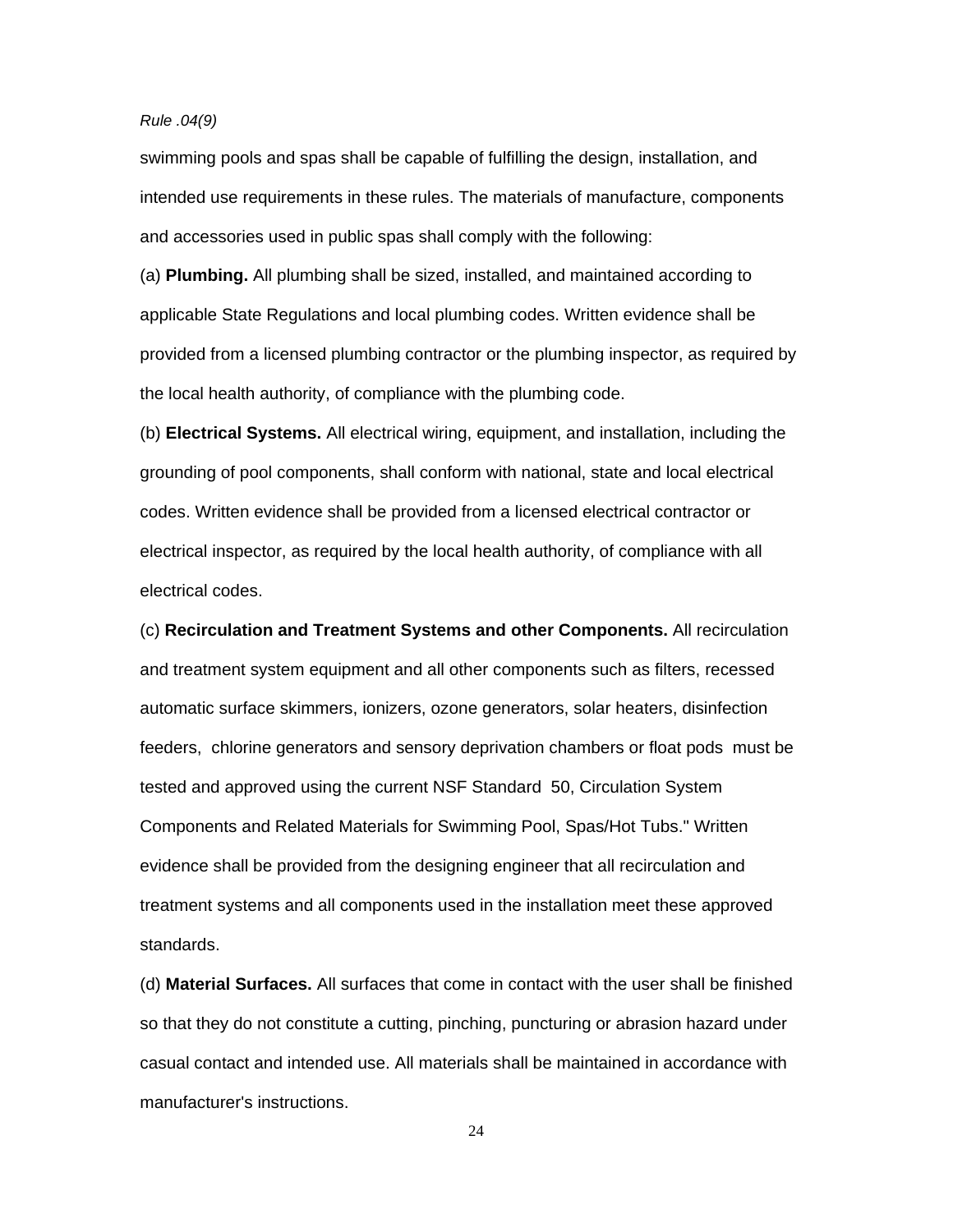# *Rule .04(9)*

(e) **Compatibility**. Combinations of different materials shall be chemically and mechanically compatible for their intended use and environment. Any pool with a metalbased shell or utilizing dissimilar metals shall be provided with sacrificial anodes or other approved means to reduce galvanic action and electrolytic corrosion.

(f) **Ventilation.** Mechanical ventilation shall be provided for all indoor public swimming pools and pump rooms. All systems shall be sized, installed and maintained according to applicable state regulations and local codes. Written evidence shall be provided by a licensed heating, ventilation and air-conditioning contractor certifying compliance with all applicable codes and with the latest ANSI/ASHRAE standard 62.1, Ventilation for Acceptable Indoor Air Quality. A written statement of commissioning shall be provided to the owner stating that the amount of outdoor air meets the performance requirements of the applicable codes.

(10) Roofs or canopies over pools or spas shall be constructed so that water run-off does not drain into the pool or spa water.

[Authority: O.C.G.A. Secs. 31-2A-6, 31-12-8, 31-45-10.]

#### **511-3-5-.05 Dimensional Design.**

(1) Swimming pools, spas, and recreational water park attractions may be constructed in any shape that is safe and which allows for adequate circulation of the water.

(a) There shall be no protrusions, extensions, or other means of entanglement or obstructions in the swimming area which can cause the entrapment or injury of the bather.

(b) There shall be construction tolerances allowed on all dimensional designs. Overall length, width and depth in the deep end of a swimming pool may vary plus or minus three inches. All other overall dimensions in a swimming pool and in a spa may vary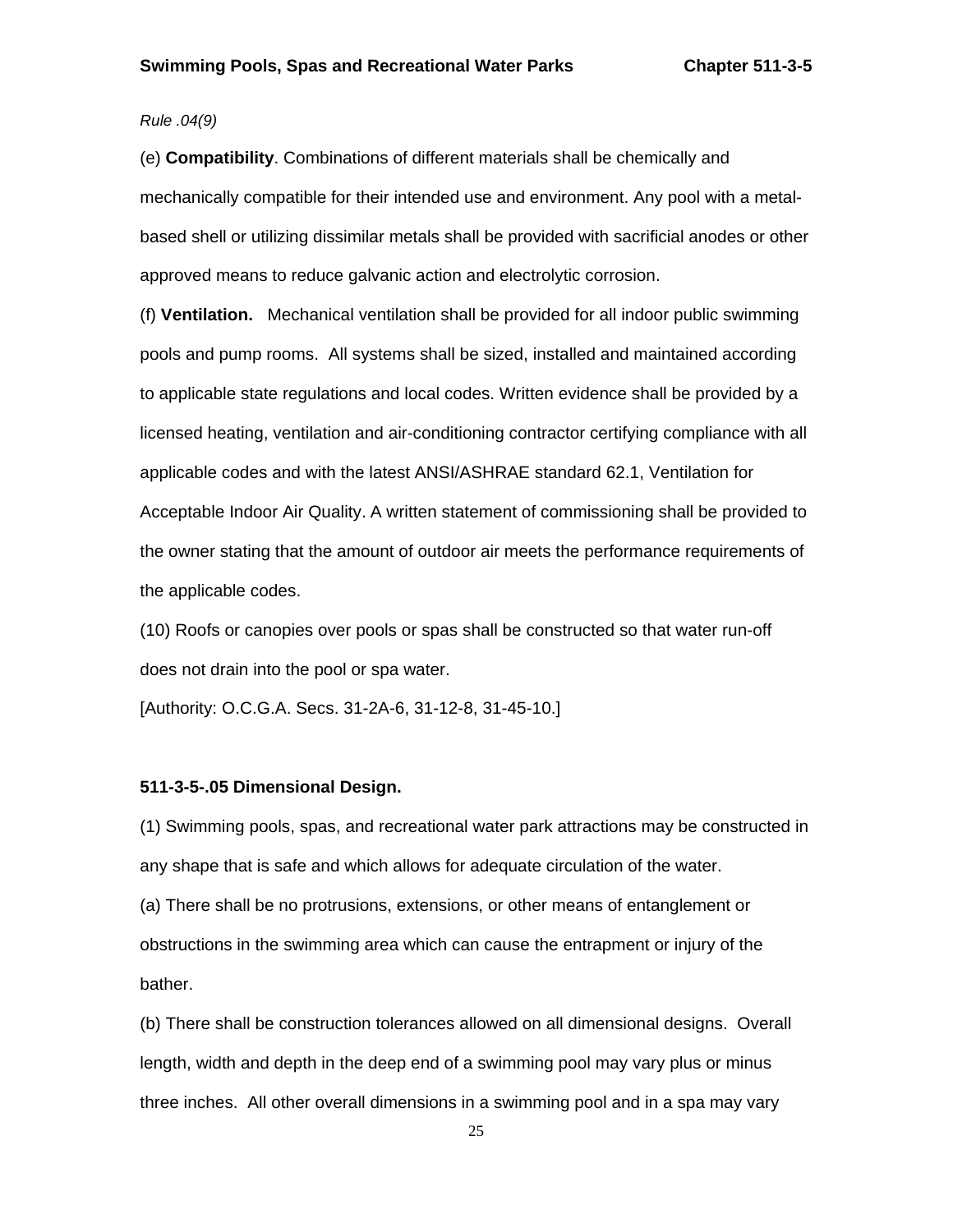#### *Rule .05(1)(b)*

plus or minus two inches, unless otherwise specified. The designed waterline shall have a maximum construction tolerance at the time of completion of the work of plus or minus one-fourth inch for pools and spas with adjustable weir surface skimming systems and of plus or minus one-eighth inch for pools and spas with nonadjustable surface skimming systems.

(c) The pool size shall be governed by the requirements of the activities for which the installation is intended.

(2) **Walls.** Walls shall not be more than eleven degrees from plumb for a minimum depth of two feet nine inches from the waterline in deep areas or two feet three inches in the shallow areas. Below these depths the wall may be radiused to join the floor. The finished construction tolerance for the wall slope shall be  $\pm 3$  percent.

(3) **Floor Slopes.** Floor slopes shall comply with the following minimum standards:

(a) All slopes shall be uniform.

(b) The slope of the floor from the shallow end wall towards the deep end shall not exceed one foot in twelve feet to the point of the first slope change.

(c) The point of the first slope change shall be defined as the point at which the floor slope exceeds one foot in twelve feet and shall not occur at a depth of more than five feet.

(d) The slope of the floor from the point of the first slope change to the deep end shall not exceed one foot in three feet. Such slopes may not provide any less water depth than those specified if the pool is intended for diving.

(e) Transitional radius from wall to floor where floor slopes join the wall shall comply with the following:

1. The radius shall have its center no less than two feet nine inches below the waterline in deep areas or two feet six inches in the shallow area.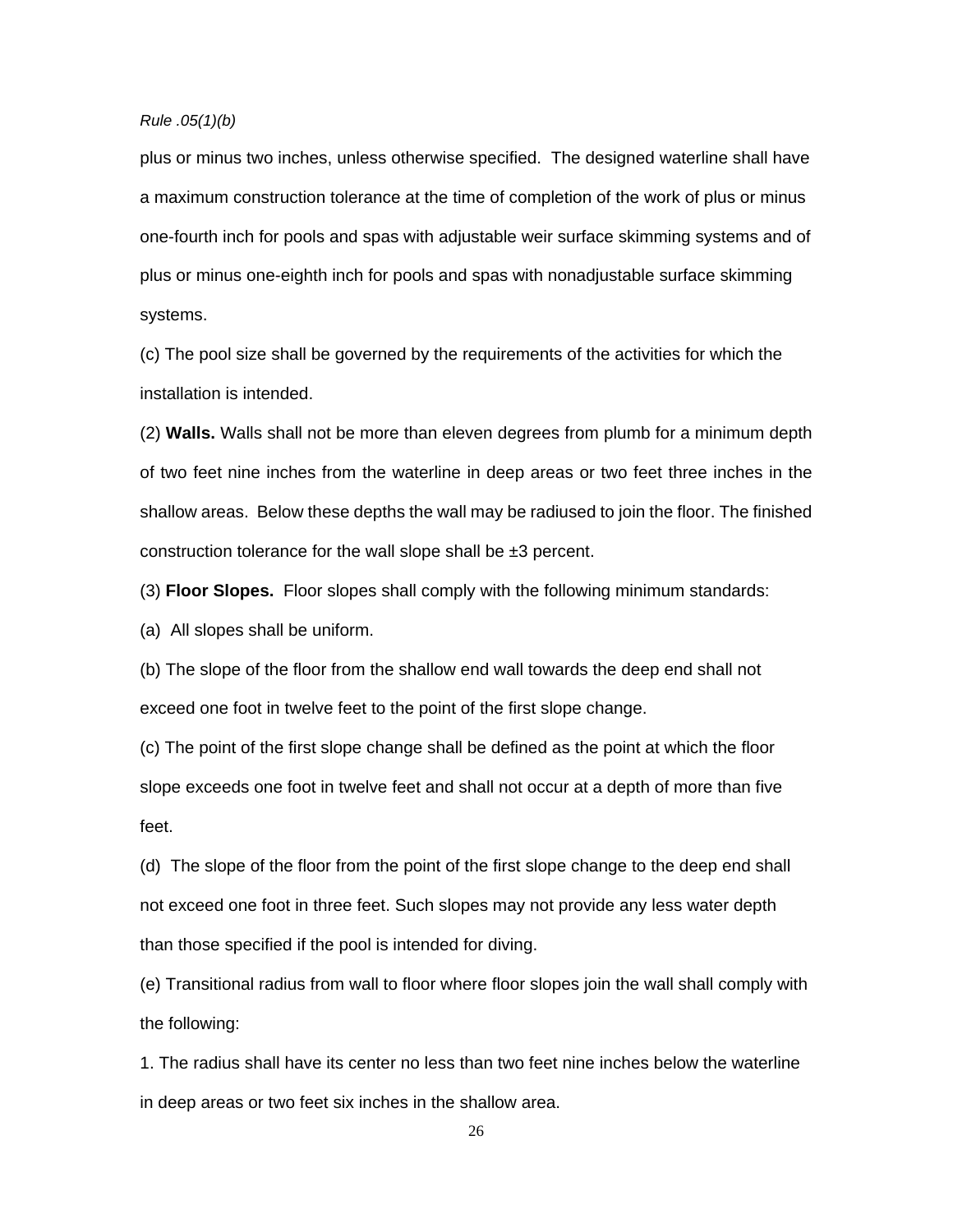*Rule .05(3)(e)* 

2. The radius shall be tangent at the point where the radius either meets the wall or the floor.

3. The radius (R) shall be at least equal to or greater than the depth of the pool minus the vertical wall depth measured from the waterline or tolerance allowed in DPH Rule 511-3-5-.05 (2) minus three inches to allow draining to the main drain. (R minimum = Pool depth - Vertical wall depth - 3")

4. Walls shall intersect with the floor at an angle or a transition profile. Where a transitional profile is provided at water depths of three feet or less, a transitional radius shall not exceed six inches and shall be tangent to the wall and is permitted to be tangent to or intersect the floor.

(4) **Water depths.** Water depths at the shallow end of the swimming area shall be a maximum of three feet six inches except for competitive racing pools.

(a) The active area of a pool shall be visually set apart from, but may be adjoined to, the shallow area and shall not adjoin the deep area.

(b) The transition point or point of slope change of the pool from the active area to the shallow area and from the shallow area to the deep area and at the points of separation of diving, slide and amusement areas shall be visually set apart with a rope and float line, depth markers and a four inch minimum width row of floor tile, or similar means of a color contrasting with the bottom. In diving pools with a constant slope, the shallow area shall be visually set apart from the deep area with a rope and float line, depth markers and a four inch minimum width row of floor tile, or similar means of a color contrasting with the bottom. The health authority may waive the need for a rope and float line in swim-out areas or similar construction where deemed necessary.

(c) Starting platforms built after the adoption of this chapter shall be installed according to manufacturer's instructions and this section.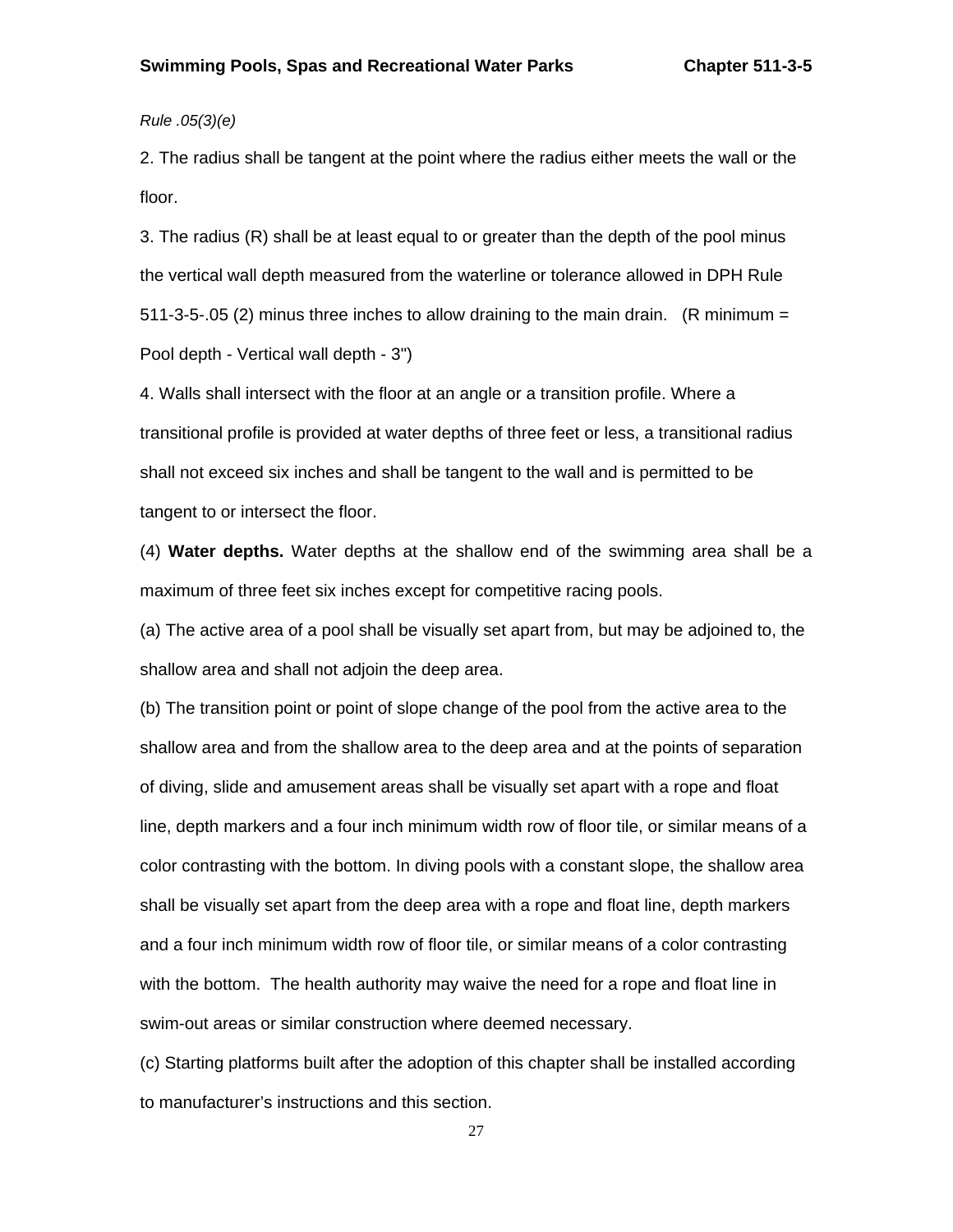#### *Rule .05(4)(c)*

1. Starting platforms shall be installed in a minimum water depth of five feet.

2. The leading edge of starting platforms shall have a maximum height of 30 inches above the water surface.

3. Platforms shall have slip resistant tread surfaces.

(d) Starting platforms shall be used by swimmers certified for racing starts and under the direct supervision of a qualified coach or instructor.

(e) Starting platforms shall be removed, if possible, or prohibited from use during all recreational or non-competitive swimming activity by covering platforms with a manufacturer-supplied platform cover or with another means or device that is readily visible and clearly prohibits use.

(5) Diving areas in non-competitive pools shall conform to the minimum water depths, areas, slopes and other dimensions shown in DPH Rule 511-3-5-.05(7). If a wall exists, then it shall conform to the 5:1 slope in the Point D dimension and the  $L_{1-2-3-4}$  dimensions and shall be installed in accordance with the manufacturer's instructions.

(6) Installation and use instructions for manufactured diving equipment shall be provided by the manufacturer and shall specify the minimum water dimensions required for each diving board and diving stand combination. The manufacturer's instructions shall refer to the water envelope type by dimensionally relating their products to Point A on the water envelopes referenced in subsection (b) below. The board manufacturer shall specify which boards fit on the design pool geometry types.

(a) When diving equipment is installed, it shall conform to the specifications set forth in DPH Rule 511-3-5-.06(7) and shall be located in the diving area of the pool so as to provide the minimum dimensions as shown in DPH Rule 511-3-5-.05(7).

(b) The tip of the diving equipment shall be located at Point A shown in the diagram in DPH Rule 511-3-5-.05(7)(a), which is the reference point of all other dimensions.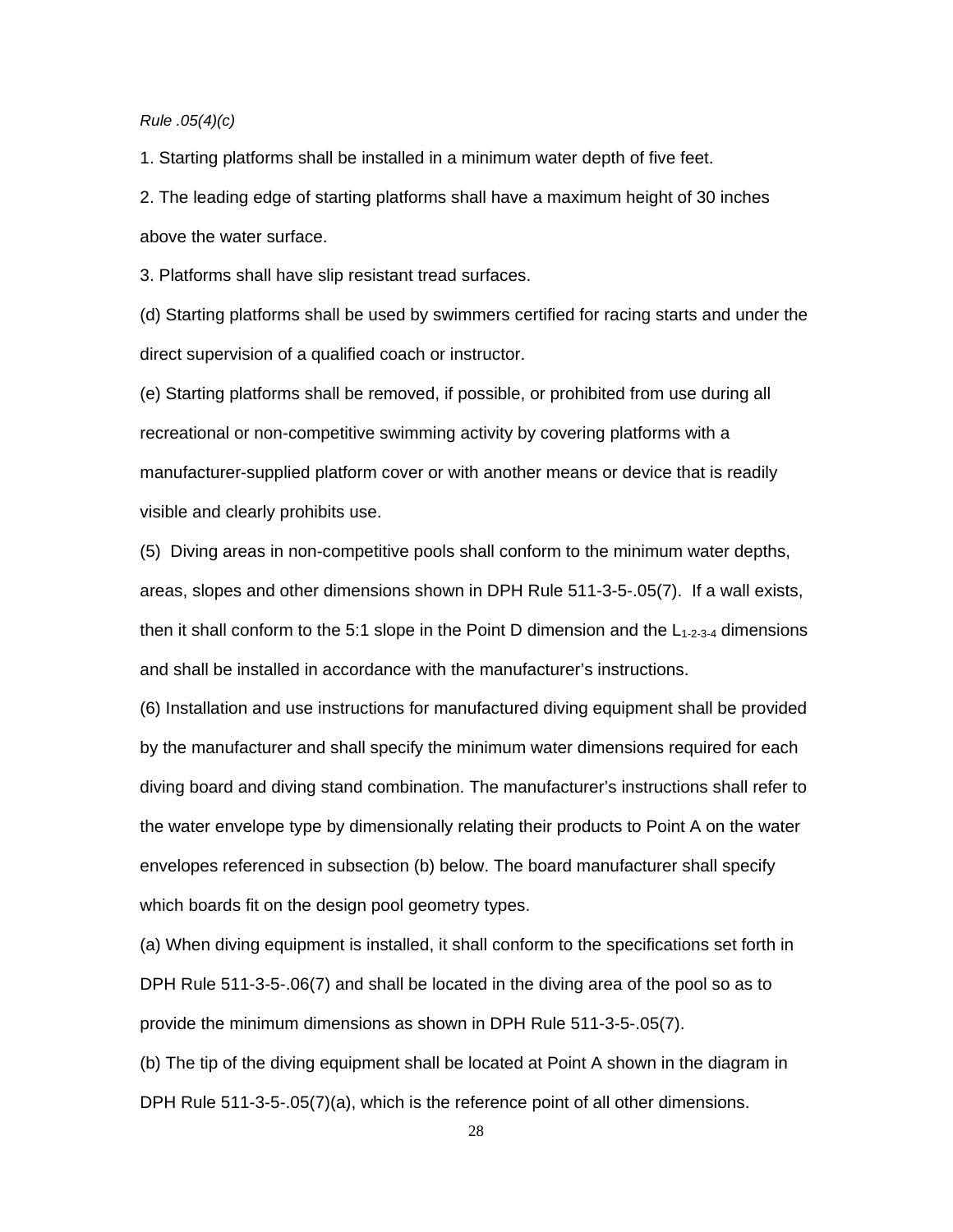# *Rule .05(6)*

(c) There shall be a completely unobstructed clear vertical distance of thirteen feet above any diving board measured from the center of the front end of the board. This area shall extend horizontally at least eight feet behind, eight feet to each side and sixteen feet ahead of Point A shown in the diagram in DPH Rule 511-3-5-.05(7)(a). (d) Public non-competitive pools with diving facilities in excess of three meters in height, or pools designed for platform diving, shall comply with the dimensional design requirements of the Federation Internationale de Natation Amateur (FINA), U.S. Diving, National Federation of State High School Associations (NFSHSA), or similar authority.

#### (7) **Minimum Dimensions for Diving Portion of Pools.**

(a) Diagram showing points where dimensions are measured. Note that the shallow portion of the pool is not shown.



Note: L<sub>4</sub> is a minimum dimension to allow sufficient length opposite the board. This may of course be lengthened to form the shallow portion of the pool.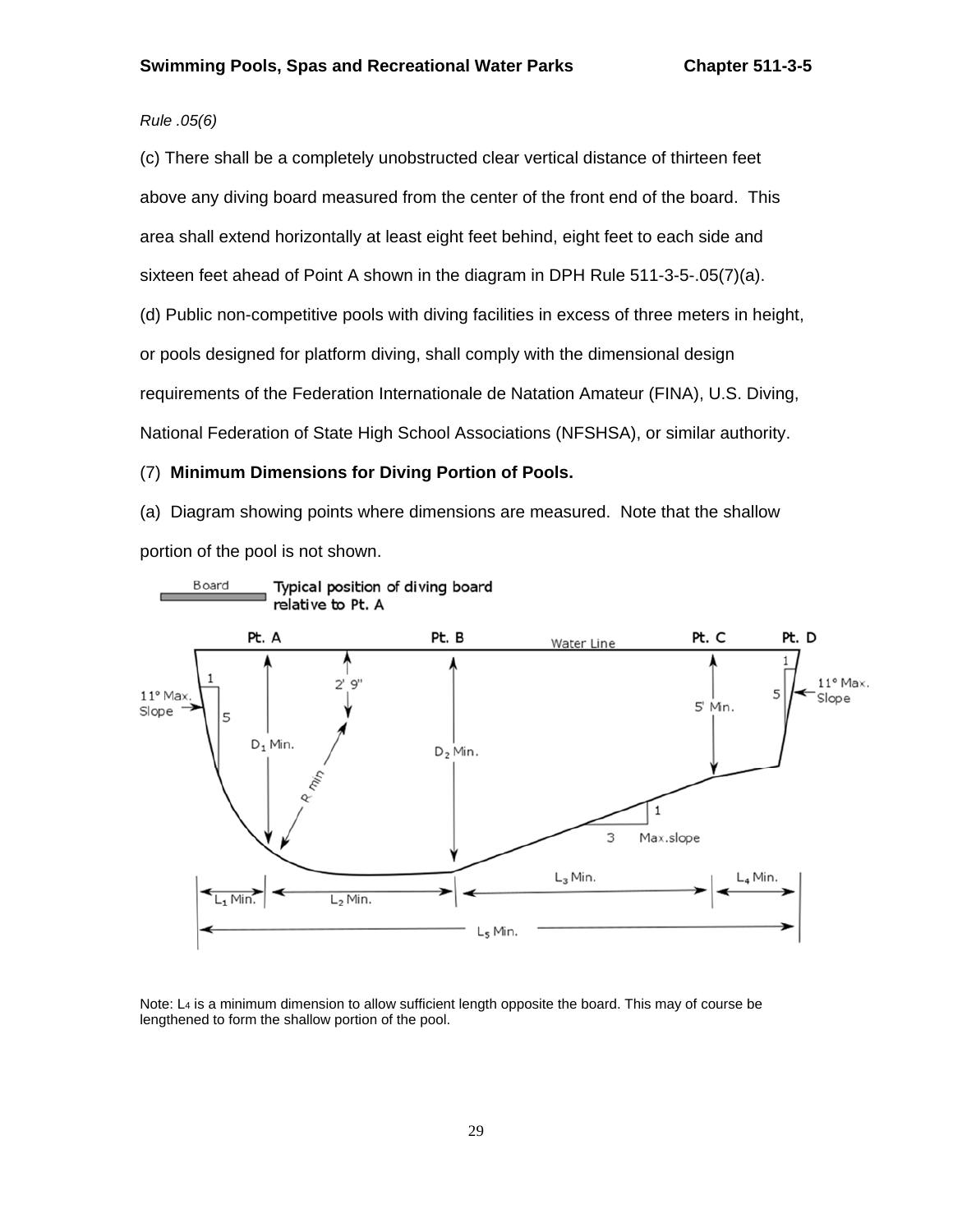#### *Rule .05(7)*

(b) Minimum dimensions for points given in diagram (a).

| <b>RELATED DIVING</b><br><b>EQUIPMENT</b>                    |                                                                  | <b>MINIMUM DIMENSIONS</b> |                |            |                |                |             | MINIMUM WIDTH OF<br>POOL AT: |             |             |             |             |
|--------------------------------------------------------------|------------------------------------------------------------------|---------------------------|----------------|------------|----------------|----------------|-------------|------------------------------|-------------|-------------|-------------|-------------|
| <b>MAX</b><br><b>DIVING</b><br><b>BOARD</b><br><b>LENGHT</b> | <b>MAX BOARD</b><br><b>HEIGHT</b><br><b>OVER</b><br><b>WATER</b> | D <sub>1</sub>            | D <sub>2</sub> | R          | L <sub>1</sub> | L <sub>2</sub> | LЗ          | $L_4$                        | $L_{5}$     | PT.A        | PT.B        | PT.C        |
| 10'                                                          | 26"(2/3meter)                                                    | $7' - 0''$                | $8' - 6"$      | $5'-6''$   | $2' - 6"$      | $8' - 0''$     | $10' - 6"$  | $7' - 0''$                   | $28' - 0''$ | $16' - 0''$ | $18' - 0''$ | $18' - 0''$ |
| 12'                                                          | 30''(3/4)<br>meter)                                              | $7' - 6''$                | $9' - 0''$     | $6' - 0''$ | $3' - 0''$     | $9' - 0''$     | $12' - 0''$ | $4' - 0''$                   | $28' - 0''$ | $18' - 0''$ | $20' - 0''$ | $20' - 0''$ |
| 16'                                                          | Meter                                                            | $8' - 6"$                 | $10' - 0''$    | $7' - 0''$ | $4' - 0''$     | $10' - 0''$    | $15' - 0''$ | $2' - 0''$                   | $31' - 0''$ | $20' - 0''$ | $22' - 0''$ | $22' - 0''$ |
| 16'                                                          | 3 Meter                                                          | $11' -$<br>0"             | $12' - 0''$    | $8' - 6''$ | $6' - 0''$     | $10' - 6"$     | $21' - 0''$ | $\Omega$                     | $37' - 6''$ | $22' - 0''$ | $24' - 0''$ | $24' - 0''$ |

1. L2, L3, and L4 combined, represent the minimum distance from the tip of the board to pool wall opposite diving equipment.

2. Placement of boards shall observe the following minimum dimensions. With multiple board installations minimum pool widths must be increased accordingly.

- Deck Level Board to Pool Side **8'** - 1 Meter Board to Pool Side 10'
- 3 Meter Board to Pool Side 11'
- 1 Meter or Deck Level Board to 3 Meter Board 10'
- 1 Meter or Deck Level Board to another
	- 1 Meter or Deck Level Board 8'
- 3 Meter to another 3 Meter Board 10'

(8) **Offset Ledges.** When provided, offset ledges shall fall within eleven degrees from plumb starting at the junction of the pool wall and waterline and shall have a slipresistant surface. The outer two inch edge shall be lined with slip resistant tile in a contrasting color. The maximum width shall be eight inches. The typical allowable dimensions are based on the depths shown below.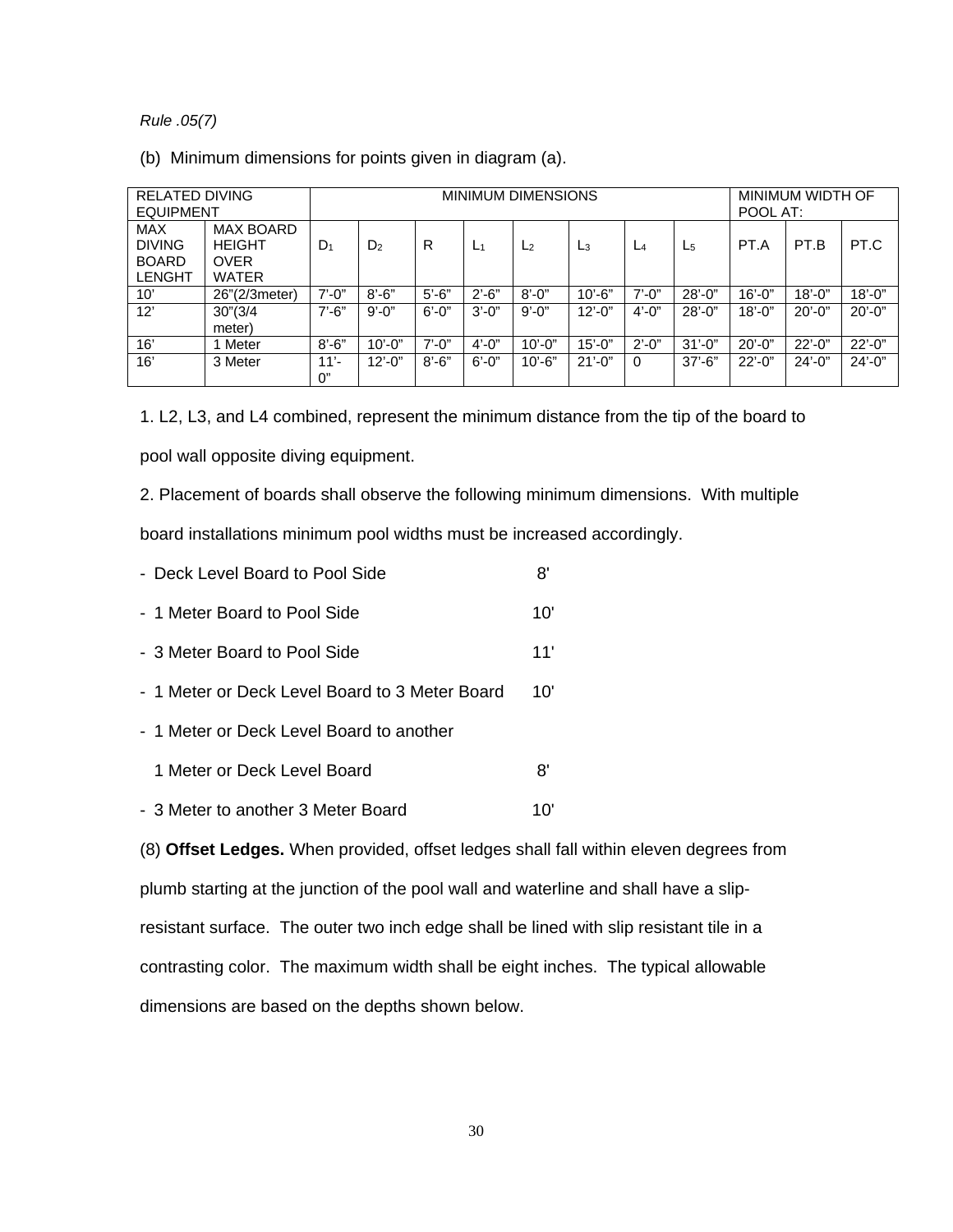*Rule .05(8)* 



(9) **Underwater Seat Benches.** Underwater seat benches in pools, if provided, shall have a maximum horizontal seat bench depth of twenty inches below the waterline, be visually set apart by having the outer two inches of each seat lined with a slip-resistant tile in a contrasting color, and shall be located fully outside of the required minimum diving water envelope if the pool is intended for use with diving equipment. .

(10) **Swimouts.** Swimouts shall be located in the shallow area of a pool outside of the perimeter and comply with all the following:

(a) The horizontal surface shall be not be more than twenty inches below waterline.

(b) An unobstructed surface shall be provided that is equal to or greater than that required for the top tread of the pool stairs in DPH Rule 511-3-5-.06(3).

(c) Where used as an entry and exit access, swimouts shall be provided with steps that comply with the pool stair requirement in DPH Rule 511-3-5-.06(3).

(d) The leading two inches of the outer edge shall be visually set apart with slip resistant tiles in a contrasting color.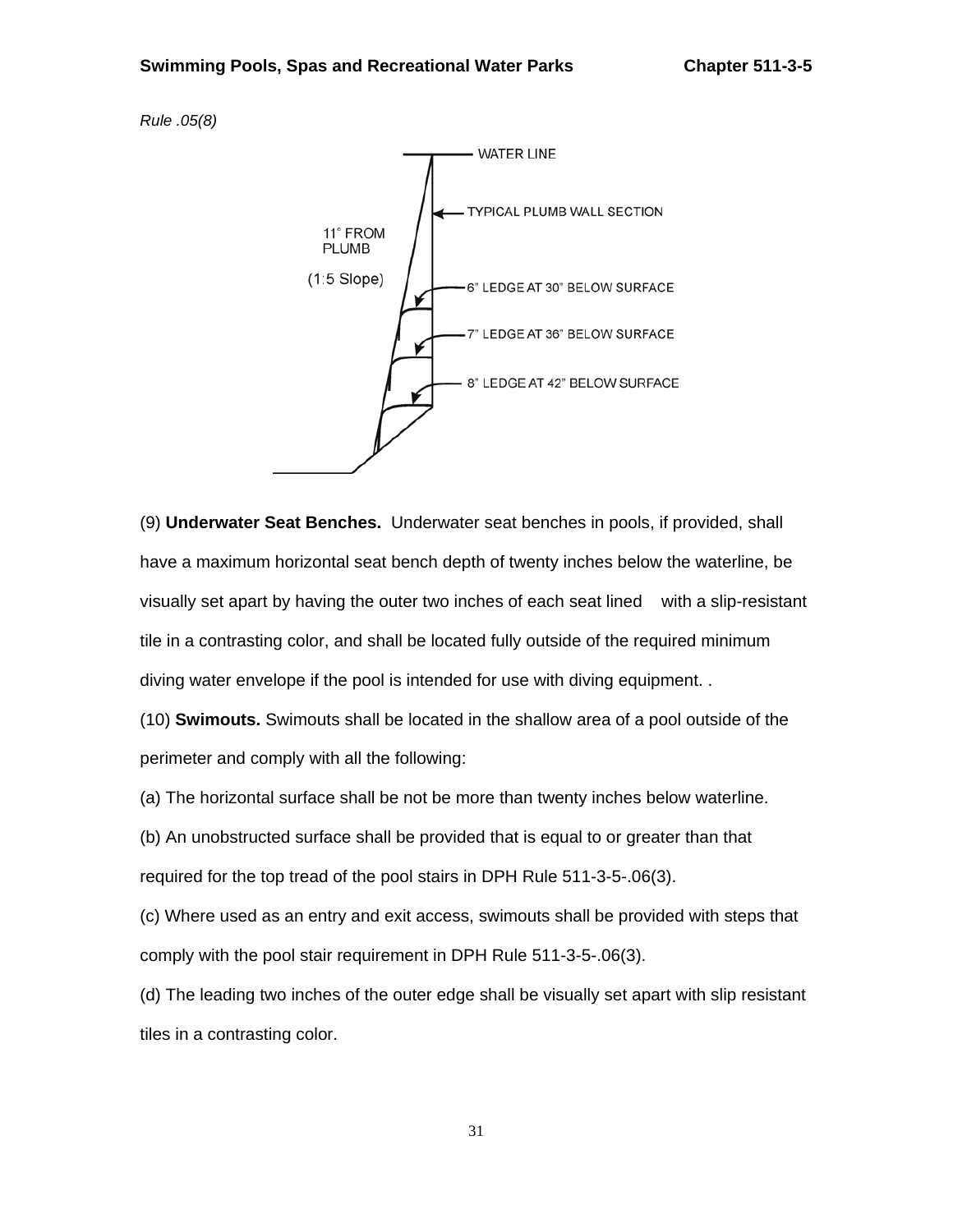*Rule .05* 

 (11) **Underwater/Tanning Shelf.** An underwater shelf used as the required entry or exit access shall be located not more than twelve inches below the waterline. The leading two inches of the outer edge shall be visually set apart with contrasting tiles.

The shelf surface area is excluded when determining the occupancy load.

(12) **Theoretical Peak Occupancy Load.** The theoretical peak occupancy for a public swimming pool shall be used for designing systems that serve bathers, and shall incorporate non-water related areas such as decking. This peak occupancy shall be the total number of bathers that are permissible on the deck and in the water at any given point in time.

(a) The theoretical peak occupancy shall be calculated by dividing the pool area in square feet by the density factor (D) representing the specific water types or devices and pool deck area.

(b) Use Table 1. Density Factors (D) in square feet to determine the theoretical peak occupancy.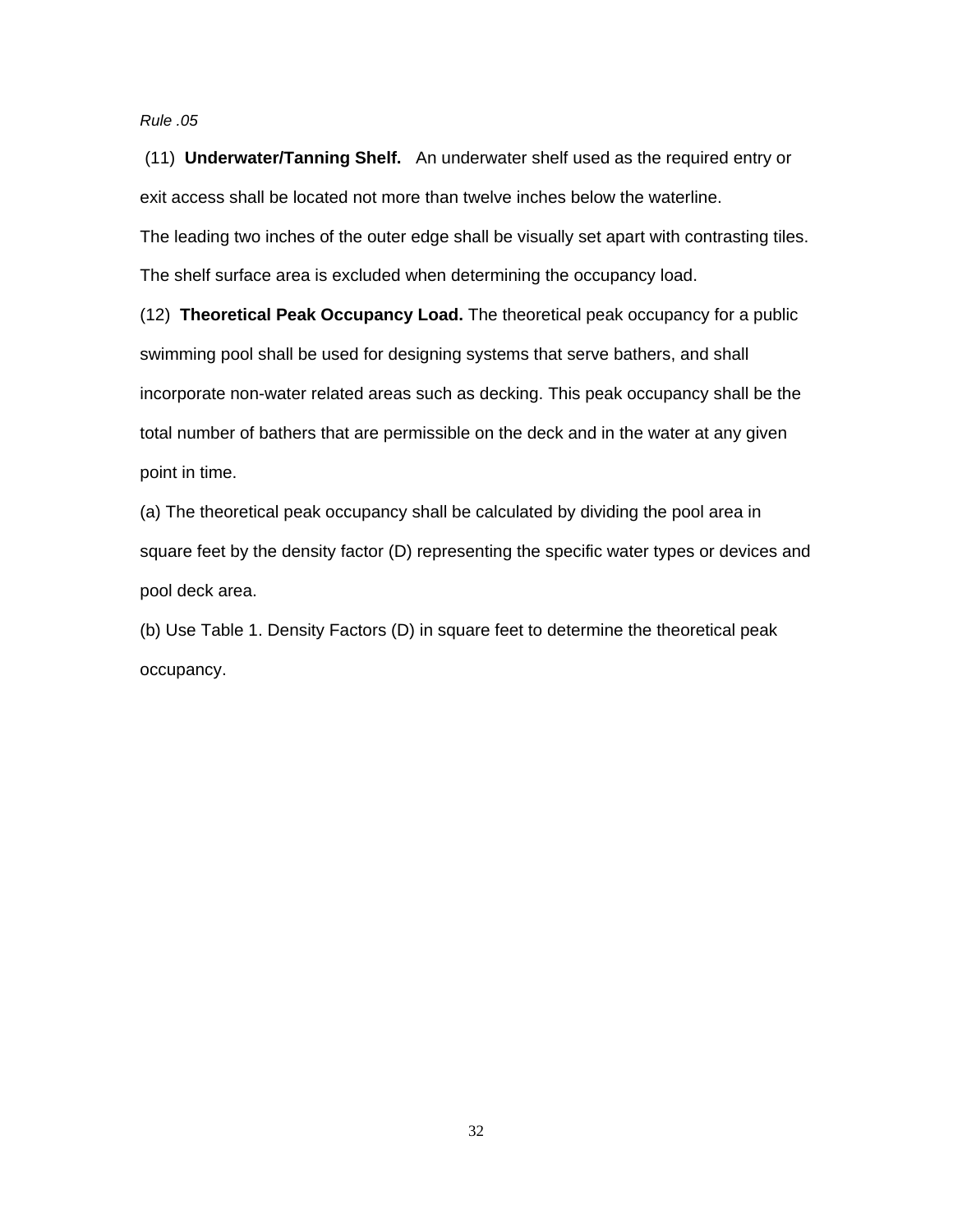*Rule .05(12)(b)*

|                                                                  | Agitated<br>Water in<br>Shallow<br>area or<br>Shallow<br>water or<br>Wading<br>area | Flat<br>Water in<br>Deep<br>area or<br>Deep<br>water<br>(not<br>including<br>the<br>Diving<br>Area) | Diving<br>Area (per<br>each<br>diving<br>board) | <b>Entry Area</b><br>for all<br>other<br>devices<br>including<br>slides |
|------------------------------------------------------------------|-------------------------------------------------------------------------------------|-----------------------------------------------------------------------------------------------------|-------------------------------------------------|-------------------------------------------------------------------------|
| Pools with minimal deck area                                     | 15 square<br>feet per<br>user                                                       | 20<br>square<br>feet per<br>user                                                                    | 300<br>square<br>feet per<br>diving<br>board    | 150<br>square<br>feet per<br>device                                     |
| Pools with deck area at least<br>equal to the water surface area | 12 square<br>feet per<br>user                                                       | 15<br>square<br>feet per<br>user                                                                    | 300<br>square<br>feet per<br>diving<br>board    | 150<br>square<br>feet per<br>device                                     |
| Pool with deck area at least<br>twice the water surface area     | 10 square<br>feet per<br>user                                                       | 12<br>square<br>feet per<br>user                                                                    | 300<br>square<br>feet per<br>diving<br>board    | 150<br>square<br>feet per<br>device                                     |

(c) The theoretical peak occupancy calculations shall be calculated by adding the sums of the applicable figures from Table 1.

(d) A spa or hot water venue density factor shall not exceed one bather per ten square feet of surface area.

(e) A waterslide landing pool may use the manufacturer established capacity if given.

(13) **Wading Pool Water Depth.** Wading pools constructed after adoption of this

chapter shall be separate and physically set apart from beginning or shallow water areas

of swimming pools by at least fifteen feet of deck. Where a wading pool is adjacent to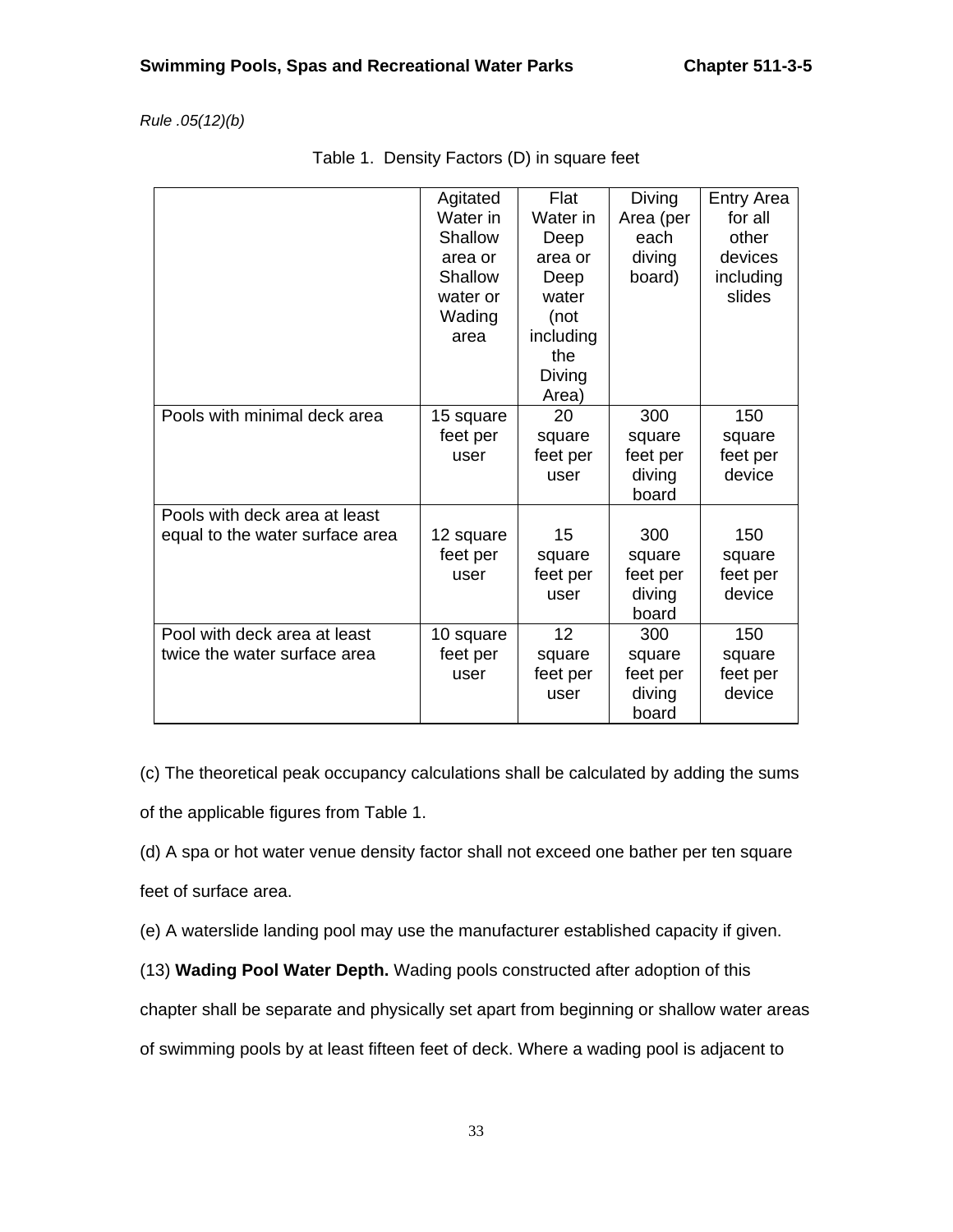*Rule .05(13)* 

any deep water area, a minimum four foot high barrier shall be installed to separate the two pools.

(a) Wading pools shall have a maximum water depth of eighteen inches. Water depths may be reduced from the above maximums and brought to zero at the most shallow point. The areas where the water depth at the edge of the pool exceeds nine inches shall be considered as non-entry areas.

(b) Walls in wading pools shall be vertical or within  $11^{\circ}$  of vertical except for the lower six inches which shall be radiused to the floor. Walls shall not extend more than six inches above the waterline at any point.

(c) Floors of wading pools shall be uniform and sloped to drain with a maximum slope of one foot in twelve feet vertical to horizontal.

(14) **Spa Water Depth.** The maximum water depth in a spa shall be four feet measured from the waterline. Exceptions may be made for spas designed for a special purpose.

(a) Multi-level seating in a spa may be provided, but the maximum water depth of any seat or sitting bench shall be twenty-eight inches measured from the waterline.

(b) The spa shall be provided with a suitable handhold around its perimeter in areas where water depths exceed three feet six inches. Handholds shall be provided no more than four feet apart and may consist of any one or a combination of the following options:

1. Coping, ledges, radiused flanges or decks along the immediate top edge of the spa shall provide a suitable slip-resistant handhold located not more than twelve inches above the waterline; or

2. Ladders, steps or seat ledges; or

3. A secured rope or railing at or not more than twelve inches above the waterline.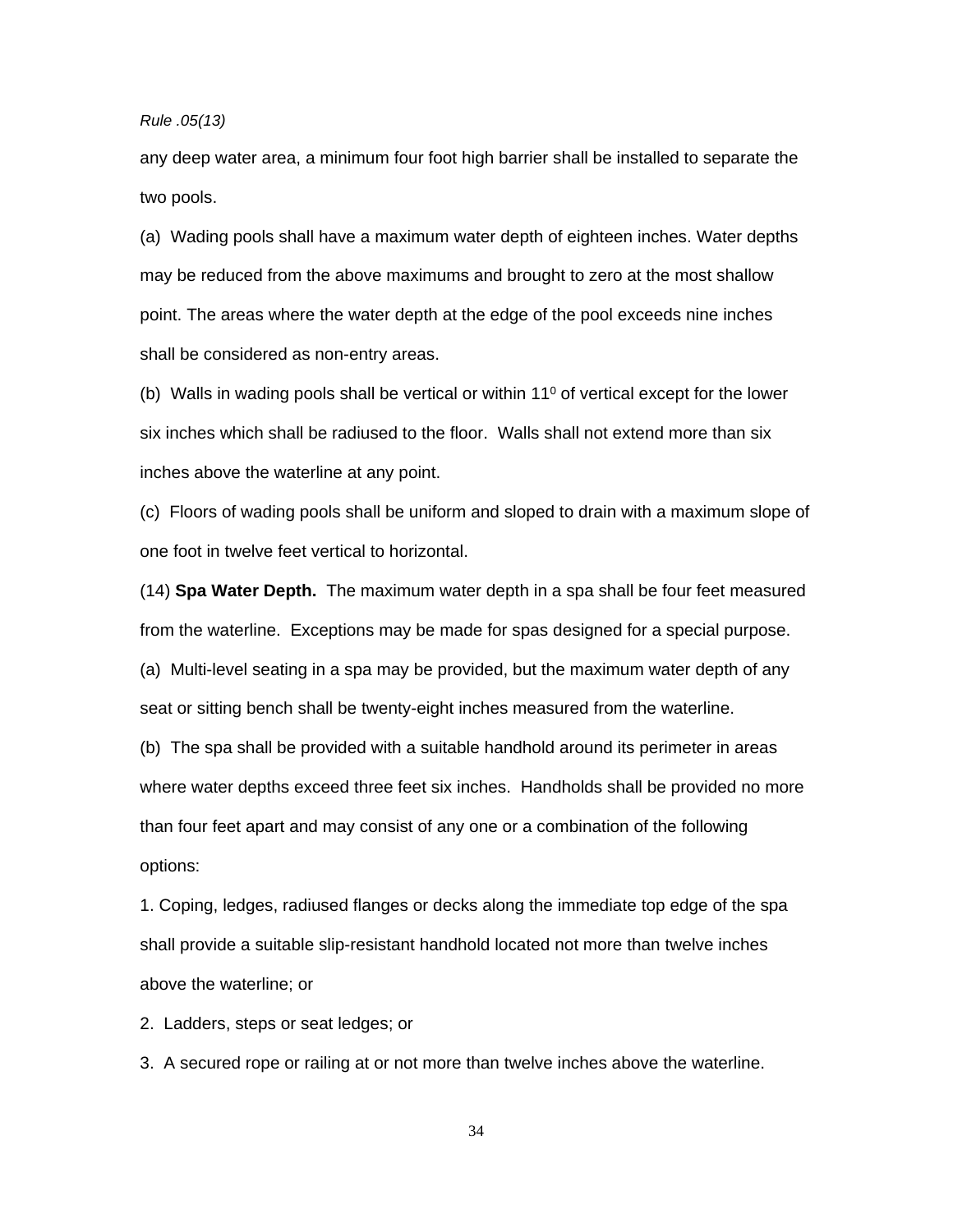*Rule .05(14)*

(c) The slope of the floor in a spa shall not exceed one foot in twelve feet vertical to horizontal.

[Authority: O.C.G.A. Secs. 31-2A-6, 31-12-8, 31-45-10.]

#### **511-3-5-.06 Decks and Deck Equipment.**

(1) **Decks**. These requirements shall apply to all decks and deck equipment at the time of construction.

(a) Decks shall be designed and installed in accordance with the engineering practices required in the area of installation. Decks shall be constructed with a uniform and easily cleaned surface such as concrete, tile, manufactured or acrylic surfaces. This includes the design of sub base when required, concrete mix design, reinforcing, and joints, if a concrete deck is selected. In the absence of specific local engineering practices, the work shall be performed in accordance with the recommended practices of the latest edition of American Concrete Institute (ACI) Standard 302.1R-80, "Guide for Concrete Floor and Slab Construction or successor standard."

(b) Decking shall be flush with the lip of the pool, spa walls, and copings. Decks, ramps, coping and similar step surfaces shall be slip-resistant and easily cleanable.

(c) Special features in or on decks, such as markers or brand insignias, shall conform to this Chapter.

(d) Risers for steps for the deck shall be uniform and have a minimum height of three and three-fourths inches and a maximum height of seven and one-half inches. The minimum tread depth shall be twelve inches.

(e) Backfilled areas that support a deck shall be adequately compacted.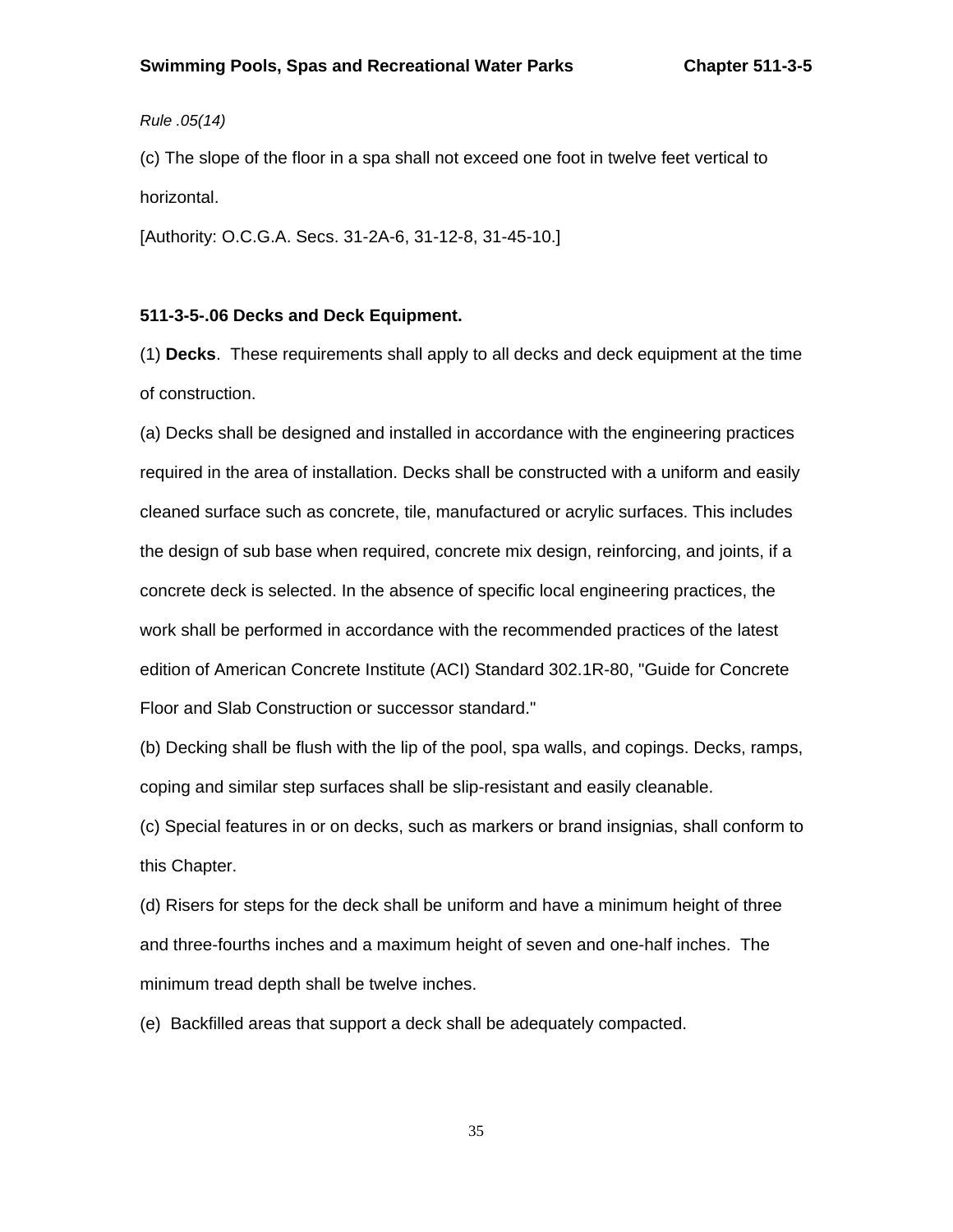*Rule .06(1)* 

(f) The deck, including coping, shall have a minimum four feet width of continuous, unobstructed walking area maintained at all times unless otherwise allowed in the chapter.

(g) A minimum four foot deck width shall be provided on the sides and rear of any diving equipment or waterslide stairs. A deck clearance of forty-eight inches shall be provided around all deck equipment.

(h) The approved decking shall connect all site amenities, entrances, and exits.

(i) A four foot minimum continuous unobstructed deck, which may include the coping, shall be provided around at least 50 percent or more of a spa.

(j) The minimum slope of the decks shall be one-eighth inch per one foot vertical to horizontal.

(k) The maximum voids between adjoining concrete slabs, or between concrete slabs and expansion joint material, shall be three-sixteenths inch of horizontal clearance with a maximum difference in vertical elevation of one-fourth inch.

(l) Open joints or gaps larger than three-sixteenths inch wide or with vertical elevations exceeding 1/4 inches shall be rectified using appropriate fillers. Construction joints where pool coping meets the decks shall be watertight and shall not allow water to pass to the ground beneath.

(m) The areas where the decks join the pool and spa coping shall be designed and installed so as to protect the coping and its mortar bed from damage as a result of anticipated movement of adjoining decks.

(n) Joints in decks shall be provided to minimize the potential for cracks due to a change in elevations, separation of surfaces or movement of the slab.

(o) The areas where the decks join concrete work shall be protected by expansion joints to protect the pool adequately from the pressures of relative movements.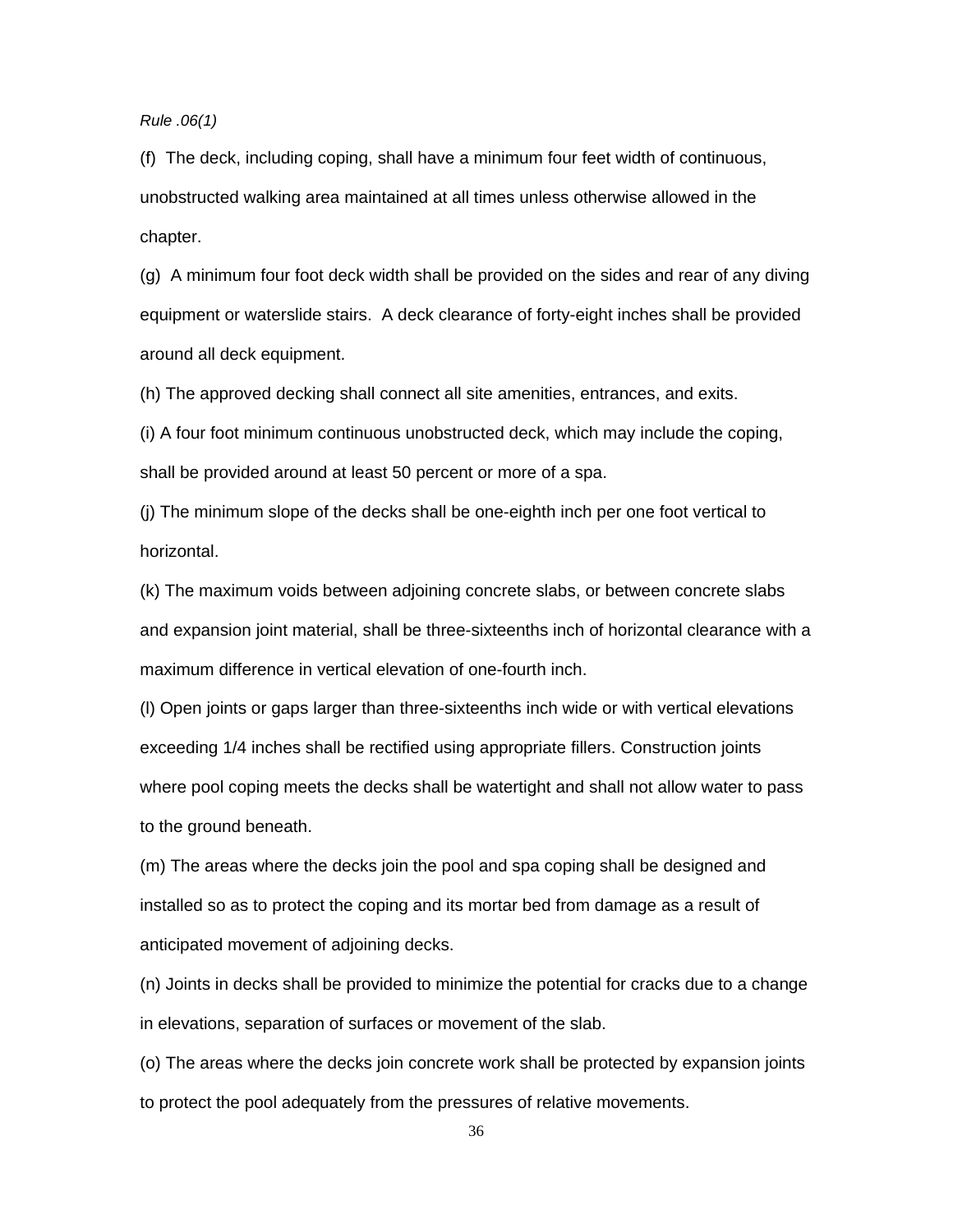*Rule .06(1)* 

(p) Decks shall be edged, have a radius, or be otherwise relieved to eliminate sharp corners.

(q) Decks shall be sloped to effectively drain either to perimeter areas or to deck drains. Drainage shall remove pool and spa splash water, deck cleaning water, and rain waterwithout leaving standing water of more than one-eighth inch depth twenty minutes after the cessation of the addition of water to the deck.

(r) Site drainage shall be provided to direct all perimeter deck drainage as well as general site and roof drainage away from the pool. When required, yard drains shall be installed to prevent the accumulation or puddling of site water in the general area of the decks and related improvements.

(s) There shall be no direct connection between the deck drains and the sanitary or storm sewer system, or the gutter or skimmer recirculation system.

(t) Wing walls or peninsulas less than eighteen inches in width shall not be considered a part of the deck.

(u) If a backwash sump is used, then an open pit or leaching design for backwash sump purposes shall be located so that it falls completely below adjacent decks and fully between a line projected  $45^{\circ}$  downward and away from such decks, or shall be designed to accommodate local soil conditions and the volume of backwash.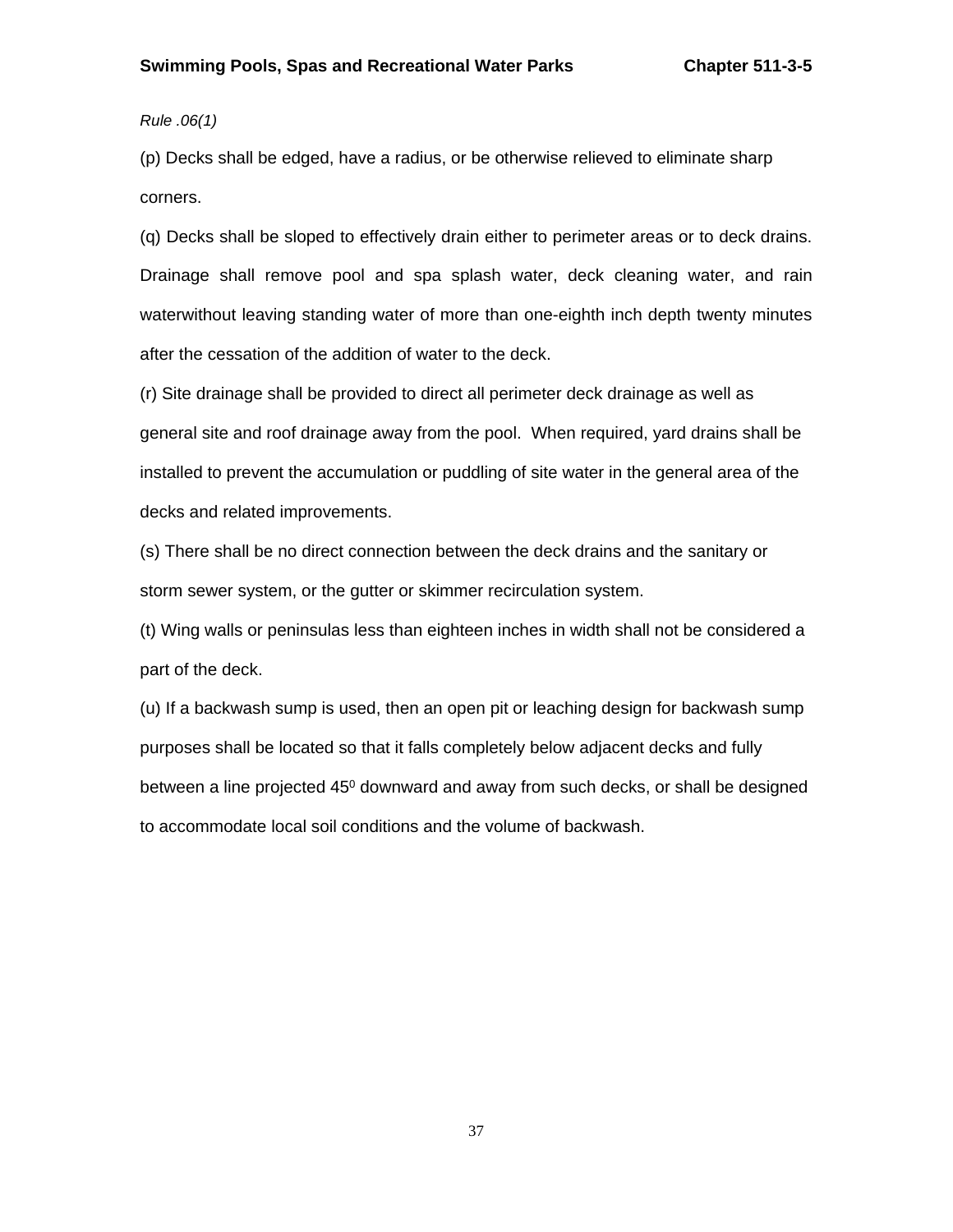

(v) Circulation system piping, other than that integrally included in the manufacture of the pool or spa, shall be subject to an induced static hydraulic pressure test (sealed system) at twenty-five pounds per square inch (psi) for at least fifteen minutes or longer if required by the local code official or health authority. This test shall be performed before the deck is poured and the pressure shall be maintained through the deck pour.

(w) Valves installed in or under any deck shall provide a minimum ten inch diameter access cover and valve pit to facilitate servicing.

(x) A hose bib and a vacuum breaker shall be provided for washing down the entire deck area and shall be located not more than one hundred-fifty feet apart. Water-powered lifts shall have a dedicated hose bib water source.

(y) The deck area will be kept clean of all trash and debris.

(z) Carpet, wood and artificial turf may not be used on the deck adjoining the pool. Additionally, loose plant material or bedding shall not be permitted on the deck area within four feet of the water surface area.

(2) **Entry/Exit.** All pools, except spas, shall have at least two means of entry/exit located so as to serve both ends of the pool and the deepest portion. These shall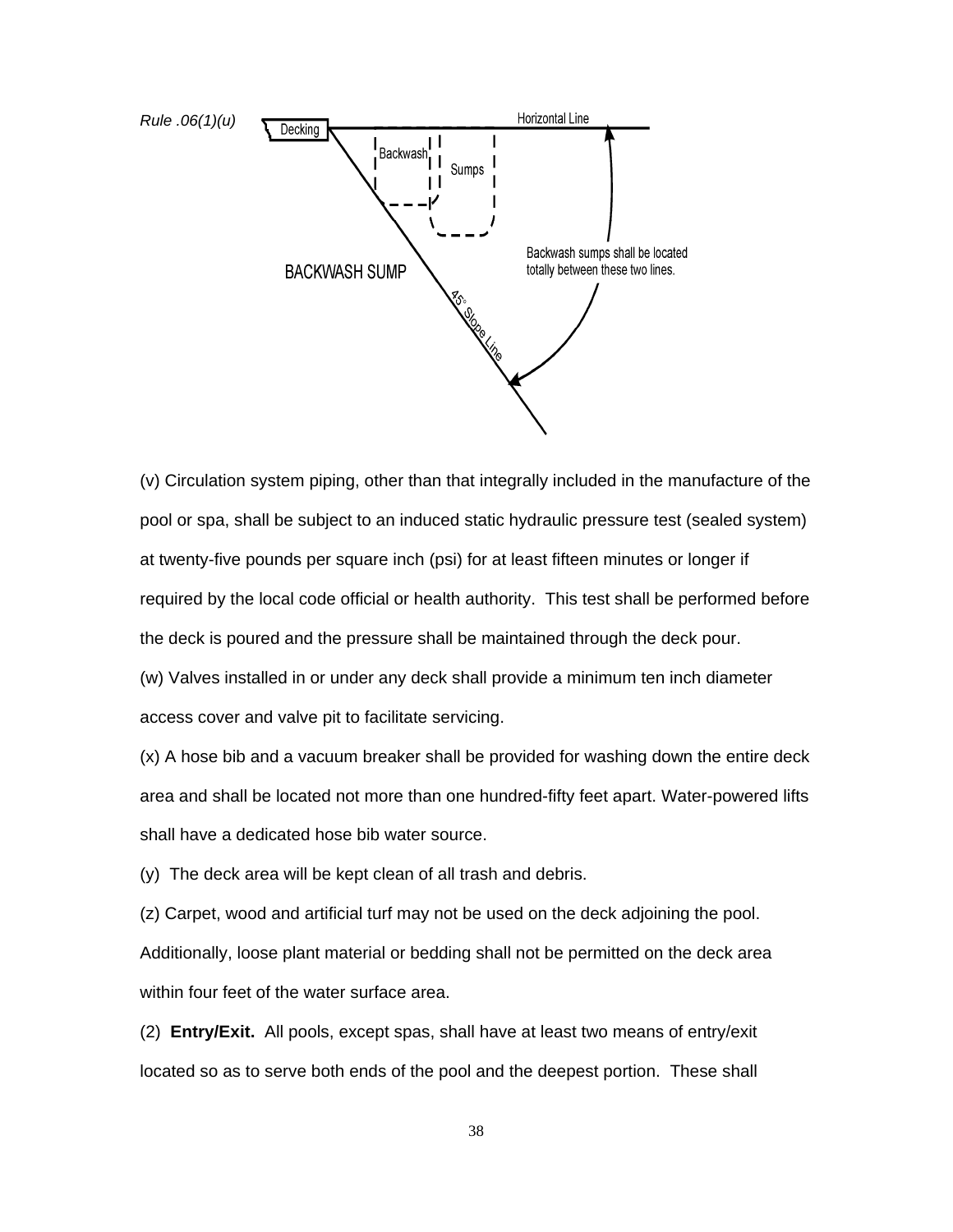# *Rule .06(2)*

consist of ladders, stairs or recessed treads, or a walking entry, and may be used in combination. All treads shall have slip-resistant surfaces. Handicapped accessible entry/exit into the pool shall be designed and provided in accordance with federal, state or local requirements.

(a) Where water depths are twenty-four inches or less at the pool wall, such areas shall be considered as providing their own natural mode for entry/exit.

(b) For pools or water areas over thirty feet in width, each side of the deepest portions of the pool shall have its own entries/exits.

(c) For pools with water depths of more than five feet, a means of entry/exit for the shallow end shall be located between the shallow end wall and the cross section at Point C, while a means of entry/exit for the deep end shall be between the deep end wall and the cross section at Point B as shown in DPH Rule 511-3-5-.05(7).

(d) A means of entry/exit shall be provided at a minimum of every seventy-five linear feet of pool wall or fraction thereof.

(e) Stairs, ladders and recessed treads shall be located to not interfere with racing lanes if applicable.

(3) **Pool Stairs.** The design and construction of protruding and recessed pool stairs shall conform to the following:

(a) Step treads shall have a minimum unobstructed horizontal depth of ten inches and a minimum unobstructed surface area of two hundred forty square inches.

(b) Risers at the centerline of the treads shall have a maximum uniform height of twelve inches, with the bottom riser height allowed to vary from the floor to not more than twelve inches.

(c) The vertical distance from the pool coping, deck, or step surface to the uppermost tread shall not be greater than twelve inches.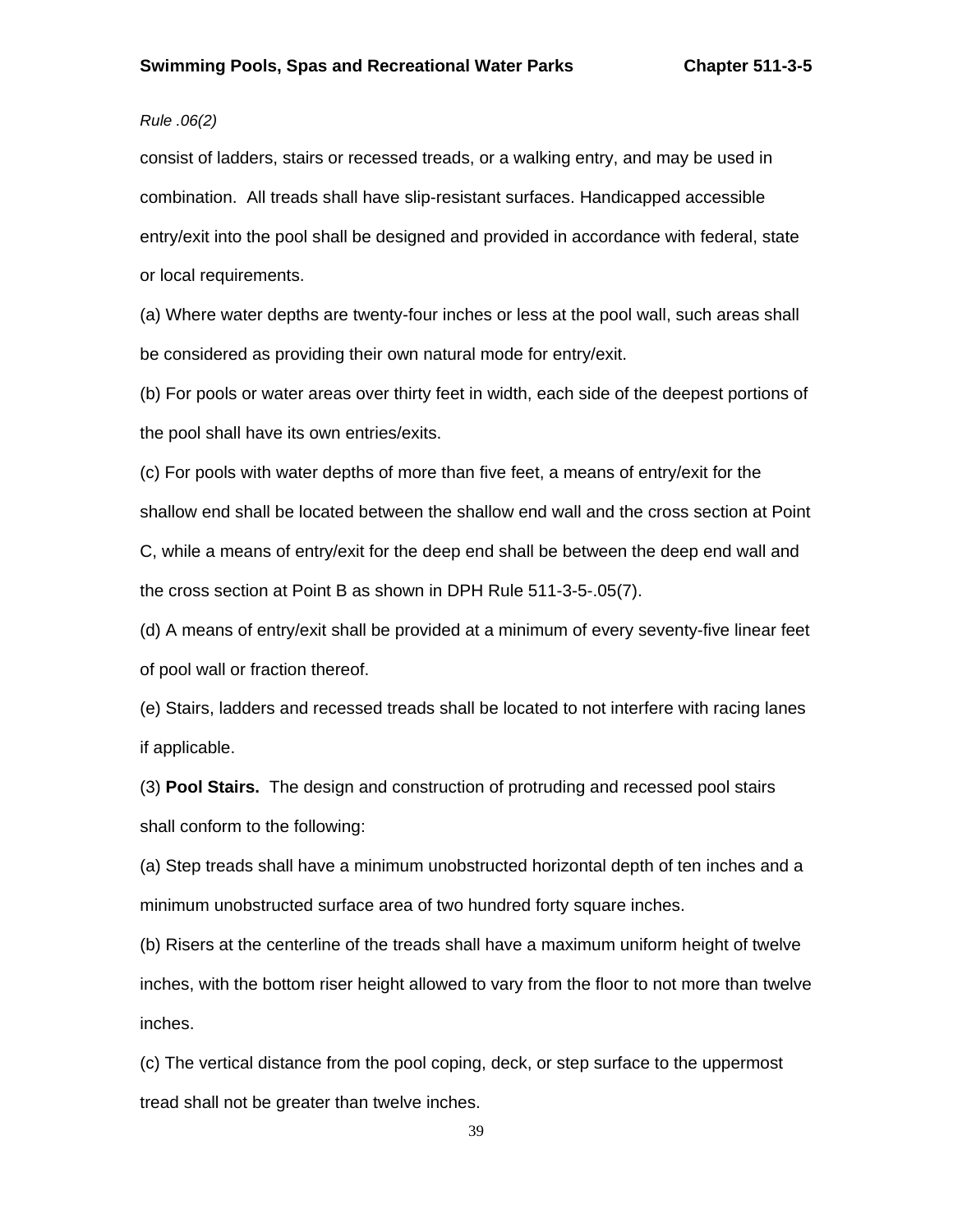### *Rule .06(3)*

(d) Where stairs are located in water depths of more than forty-eight inches, the lowest tread shall be not less than forty-eight inches below the deck and the stairs shall not protrude into the pool. The stairs shall be set back into the pool wall.

(e) The outer two inches of each step shall be marked with slip resistant tiles in a contrasting color.

(f) Each set of stairs shall be provided with at least one handrail to serve all treads and risers. Handrails shall conform to the following standards:

1. Handrails, if removable, shall be installed in such a way that they cannot be removed without the use of tools.

2. The leading edge of handrails facilitating stairs and pool entry/exit shall be no more than eighteen inches plus or minus three inches, horizontally from the vertical plane of the bottom riser (where applicable).

3. The outside diameter of handrails shall be between one and one quarter inch and two inches.

(g) Underwater seats, benches or swimouts may be provided as part of the stairs or recessed treads.

(h) Stairs wider than five feet shall have at least one additional handrail for every twelve feet of stair width or fraction.

(4) **Pool Ladders.** The design and construction of pool ladder(s) shall conform to the following standards:

(a) Pool ladders shall be made entirely of corrosion-resisting materials.

(b) Ladders shall provide two handholds or two handrails.

(c) Below the water level, there shall be a clearance of not less than three inches and not more than six inches between any ladders tread edge, measured from the pool wall side of the tread and the pool wall.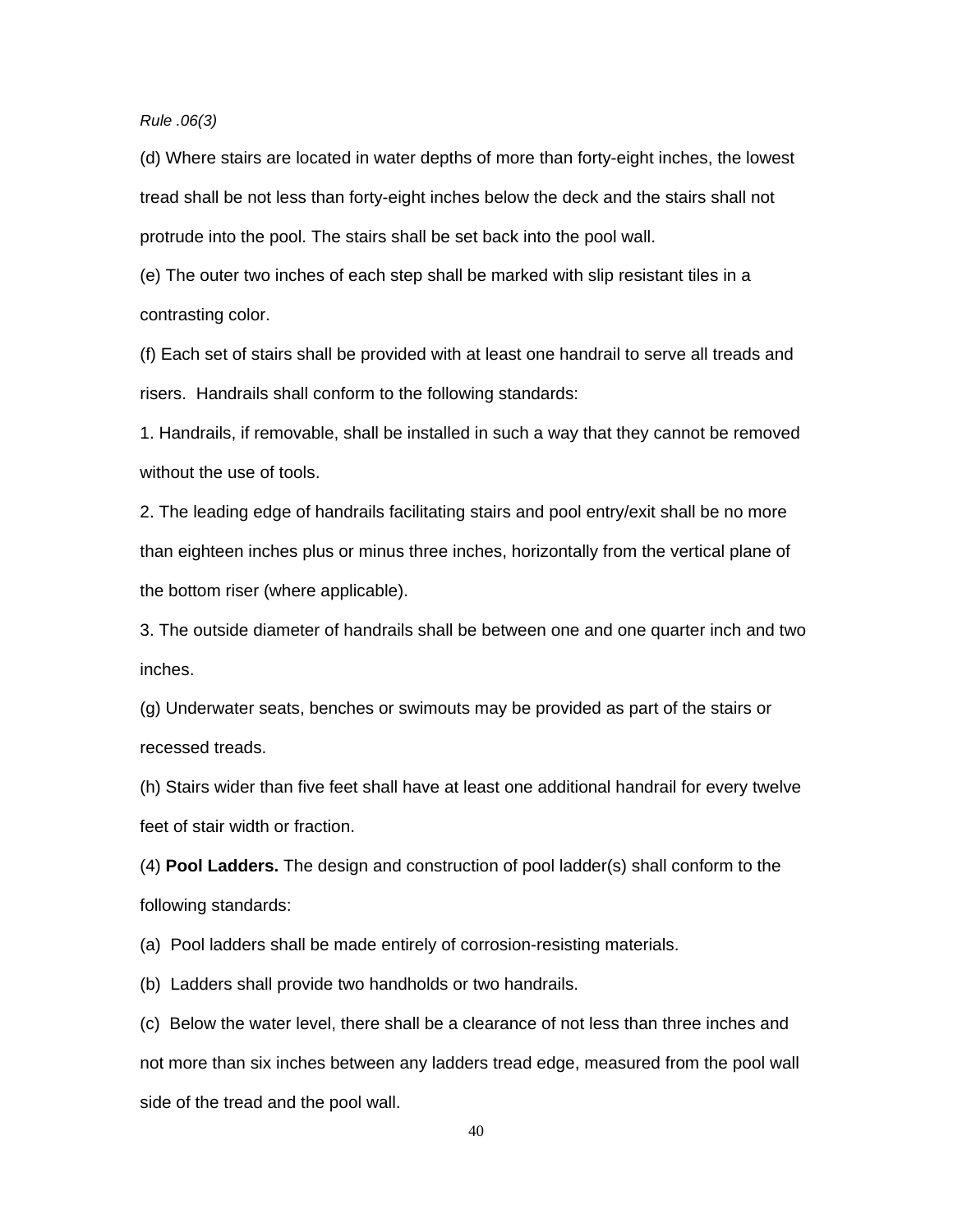*Rule .06(4)* 

(d) The clear distance between ladder handrails shall be a minimum of seventeen inches and a maximum of twenty-four inches.

(e) There shall be a uniform height between ladder treads, with a seven inch minimum distance and a twelve inch maximum distance.

(f) Ladder treads shall have a minimum horizontal depth of two inches.

(5) **Recessed Treads.** The design and construction of recessed treads in the pool wall shall conform to the following standards:

(a) Recessed treads at the centerline shall have a uniform vertical spacing of twelve inches maximum and seven inches minimum.

(b) The vertical distance between the pool coping edge, deck or step surface and the uppermost recessed tread shall be a maximum of twelve inches.

(c) Recessed treads shall have a minimum depth of five inches and a minimum width of twelve inches.

(d) Recessed treads shall drain into the pool to prevent the accumulation of dirt.

(e) Each set of recessed treads shall be provided with a set of handrails, grabrails, or handholds to serve all treads and risers.

(f) The clear distance between handrails and grab rails shall be between seventeen and twenty-four inches.

(6) **Spa Entry/Exit.** Spas shall have a means of entry/exit at a minimum of every fifty feet or portion thereof, where water depths are more than twenty-four inches.

(a) DPH Rule 511-3-5-.06(4) and (5) shall apply to ladders and recessed treads in spas.

(b) Spas shall be equipped with at least one handrail (or ladder equivalent) for each fifty feet of perimeter or portion thereof, to designate the point of entry and exit.

1. Handrails shall be installed in such a way that they cannot be removed without the use of tools.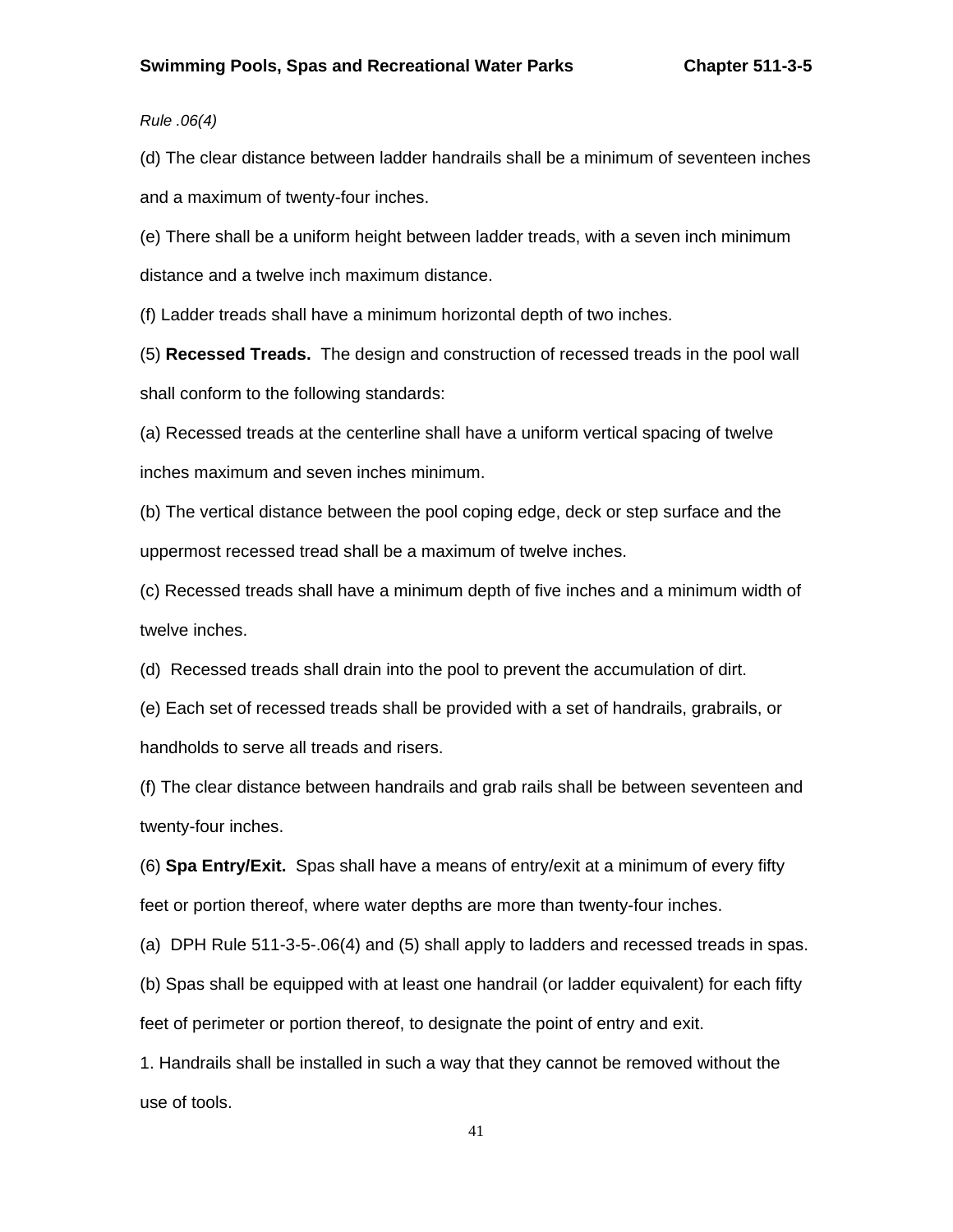#### *Rule .06(6)(b)*

2. The leading edge of a handrail in the spa shall be no more than eighteen inches plus or minus three inches horizontally from the vertical plane of the bottom riser (where applicable).

3. The outside diameter of handrails shall be between one and one-quarter inch and two inches.

(c) The design and construction of spa steps and seat benches, where used, shall conform to the following standards:

1. Step treads shall have a minimum unobstructed horizontal depth of ten inches for a minimum continuous width of twelve inches. Step treads shall have slip-resistant surfaces.

2. Riser heights shall not be more than twelve inches. Where the bottom tread serves as a bench or seat, the bottom riser may be a maximum of fourteen inches above the spa floor.

3. The first and last risers need not be uniform but shall comply with riser height requirements as noted above. The (top riser is measured from the finished deck.

4. Intermediate risers, those between the first and last risers, shall be uniform in height.

5. Each set of steps shall be provided with at least one handrail to serve all treads and risers.

6. The outer two inch edge of each step shall be marked with slip resistant tiles in a contrasting color.

(7) **Supports for Diving Equipment.** Supports, platforms, stairs and ladders for diving equipment shall be designed to carry the anticipated loads. Stairs and ladders shall be of corrosion-resisting material, easily cleanable and with slip-resistant tread.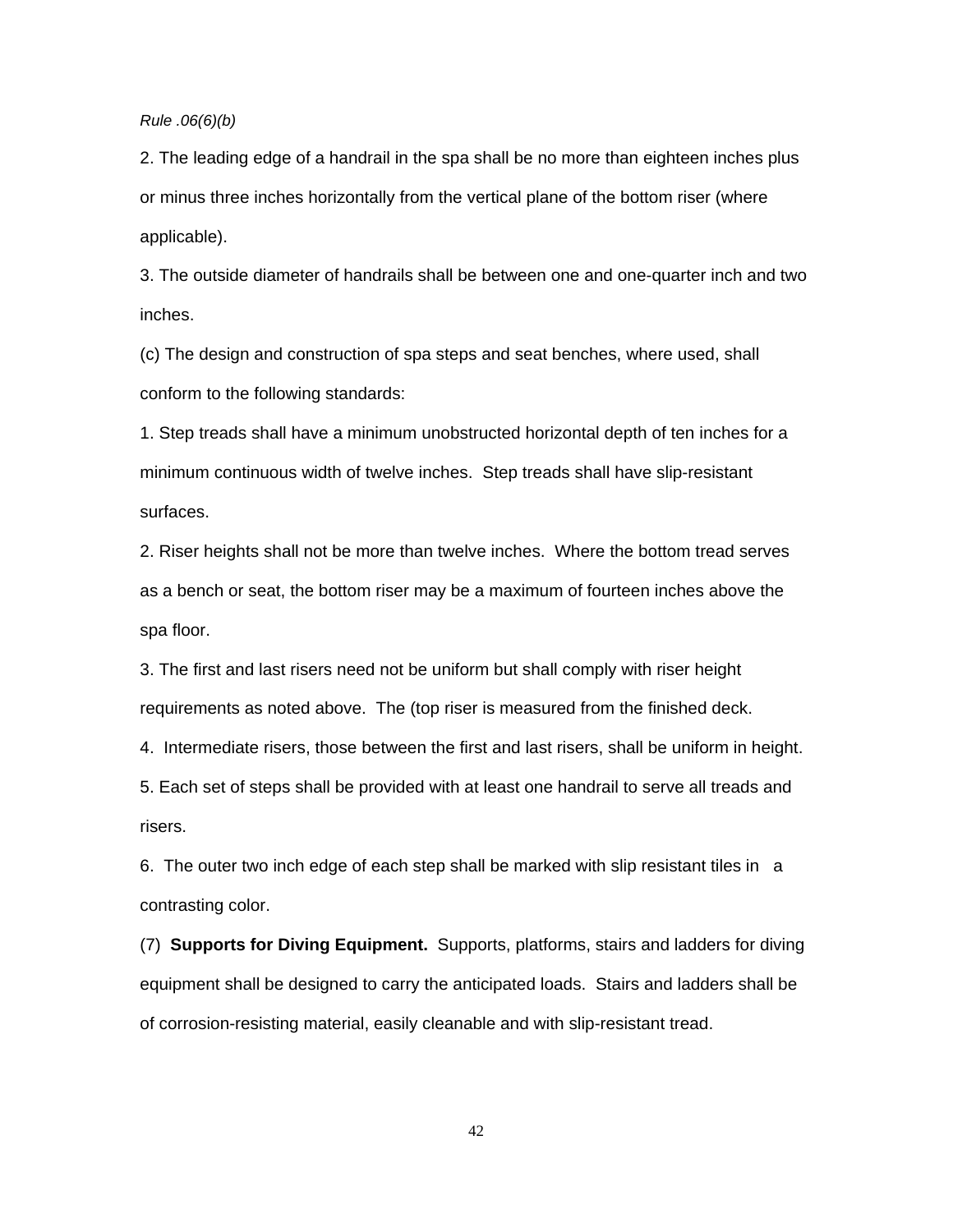# *Rule .06(7)*

(a) All diving stands higher than twenty-one inches as measured from the deck to the top butt end of the board shall be provided with stairs or a ladder. Step treads shall be self-draining.

(b) Platforms and diving equipment of one meter or higher shall be protected with guard rails which shall be at least thirty inches above the diving board and extend to the edge of the pool wall. All platforms or diving equipment higher than one meter shall have guard rails which are at least thirty-six inches above the diving board and extend to the edge of the pool wall.

(8) **Diving Equipment.** Diving equipment shall be designed for swimming pool use and shall be installed in accordance with the manufacturer's recommendations.

Diving boards shall be permitted only when the diving envelope conforms to the standards of the certifying agency that regulates competitive diving at the facility or, if designed for noncompetitive diving, shall follow this section.

(a) Diving equipment manufacturers shall provide installation instructions and specifications with each unit.

(b) A label shall be permanently affixed to the diving equipment or jump board and shall include:

1. Manufacturer's name, identification and address,

- 2. board equipment length,
- 3. identification as to diving or jump board,
- 4. fulcrum setting specifications (if applicable),

5. minimum water envelope required for each diving board and diving stand combination,

- 6. date of manufacture, and
- 7. maximum weight of the user.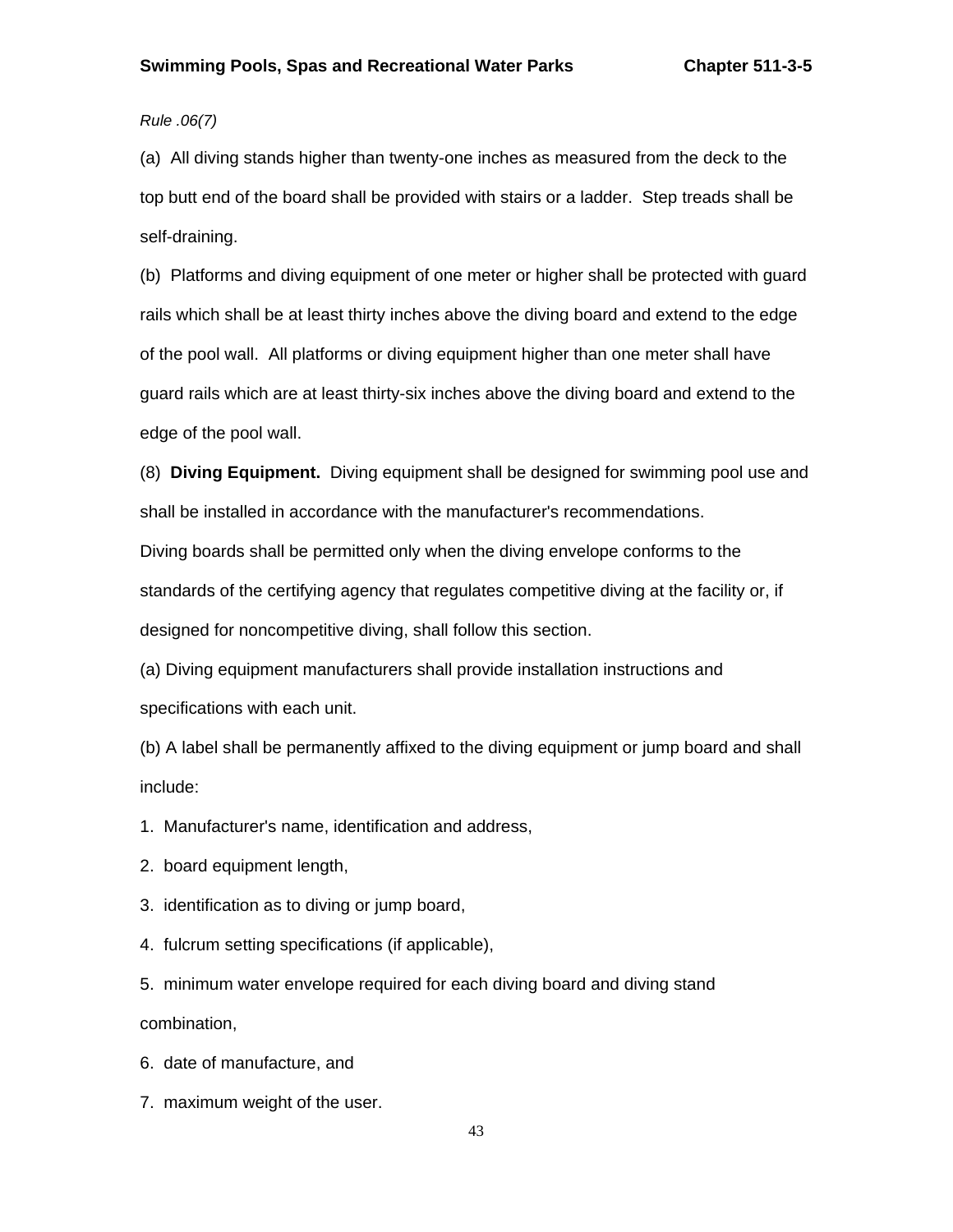*Rule .06(8)*

(c) Diving equipment shall have slip-resistant tread surfaces.

(d) Diving equipment shall be permanently anchored to the pool deck. The edge of the board at the tip end shall be level with the water surface. The tip end of the board over the pool water surface may be higher than the butt end of the board.

(e) Maximum board height over the water shall have plus three inches tolerance.

(f) The maximum construction tolerance of the tip of the board from Point A as shown in DPH Rule 511-3-5-.05(7) shall be plus or minus three inches. The diving equipment shall be in compliance with DPH Rule 511-3-5-.05(6).

(9) **Pool slides.** The requirements of the U.S. Consumer Product Safety Commission Standard for Swimming Pool Slides as published in the Code of Federal Regulations, 16 CFR Part 1207, shall be used for standards relating to swimming pool slides. Installation and use instructions shall be provided with each unit by the manufacturer.

(10) **Play structures and other equipment.** Play structures and other equipment shall meet all requirements set by appropriate authorities such as building codes, the U.S. Consumer Product Safety Commission, ASTM standards, and amusement ride regulations.

(11) **Bridges**. Bridges spanning a pool or any other structures not intended for interactive play shall have a minimum clearance of seven feet from the bottom of the structure to the bottom of the pool and a minimum height of four feet above the water surface. A bridge shall have a minimum forty-two inch high barrier on both sides and a slip resistant walking surface constructed of concrete or a non-absorbent material. A "no diving and no-jumping" sign shall be placed at both ends of the bridge.

[Authority: O.C.G.A. Secs. 31-2A-6, 31-12-8, 31-45-10.]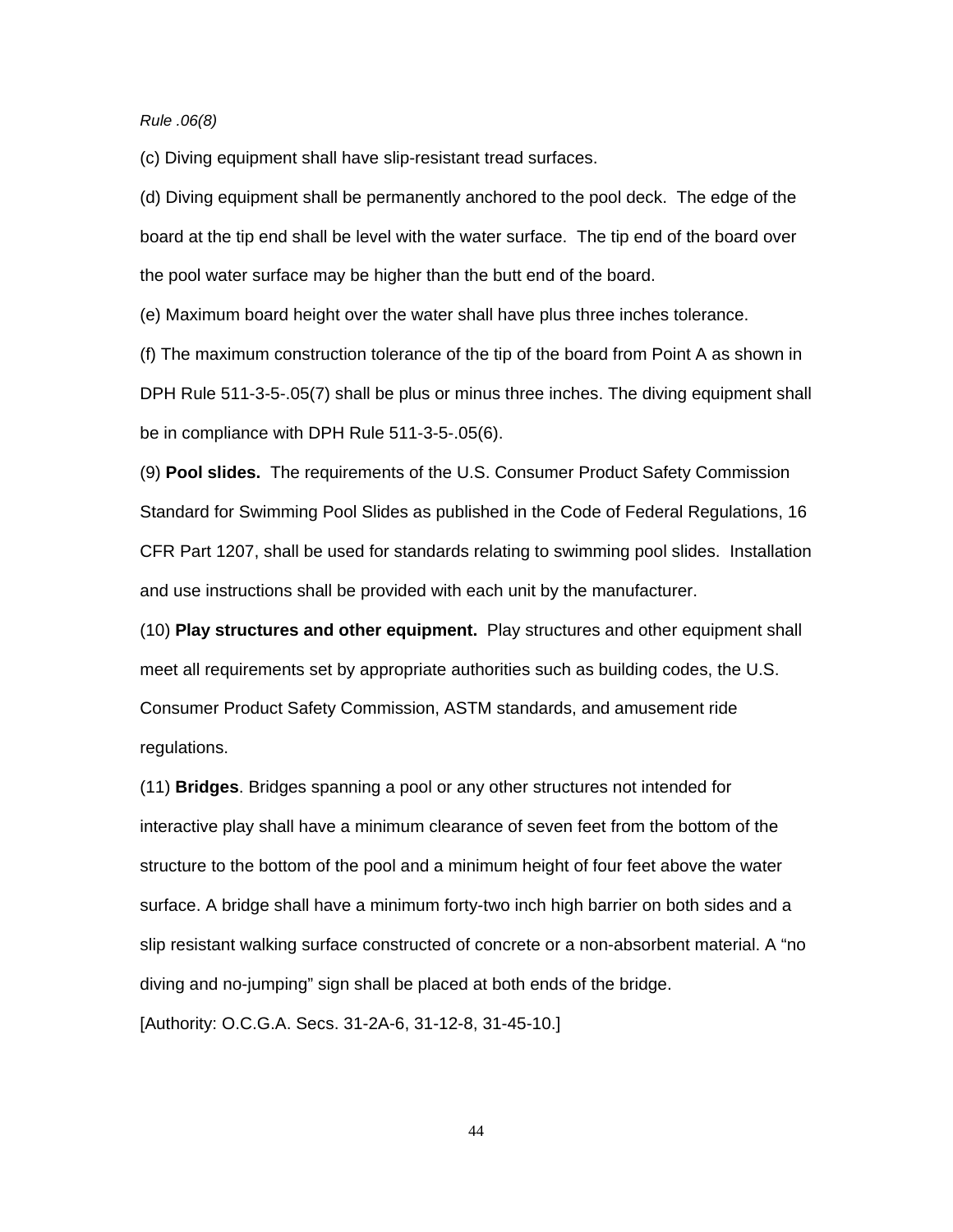# **511-3-5-.07 Circulation Systems.**

(1) A circulation system consisting of pumps, piping, return inlets and suction outlets, filters and other necessary equipment shall be provided for complete circulation of water through all parts of the pool.

(a) The equipment for a swimming pool shall be of adequate size to turn over the entire pool water capacity. The turnover rate for pools constructed after the adoption of this chapter shall not exceed the sum of one and one-half times the average water depth in feet; where the number of hours is equal to the number feet calculated, or exceed once every six hours whichever is less. Unless the rate is otherwise specified in subsection (b) below. This system shall be designed to give the proper turnover rate based on the manufacturer's recommended maximum pressure flow of the filter in dirty media condition of the filter, immediately prior to cleaning the filter.

(b) Turnover rates for pools by type listed below:

| <b>Type</b>                                                                                                                              | Turnover Rate |
|------------------------------------------------------------------------------------------------------------------------------------------|---------------|
| 1. Activity Pools                                                                                                                        | 2 hours       |
| 2. Continuous Water Channels                                                                                                             | 1 hours       |
| 3. Dual Use Swimming Pools (swimming pools<br>with a water slide and/ or one other feature with<br>an average depth exceeding 24 inches) | 4 hours       |
| 4. Diving Pools                                                                                                                          | 8 hours       |
| 5. Interactive Water Play Pools/Spray Pads                                                                                               | 30 minutes    |
| 6. Landing Pools, (Flumes, Slides and All Other<br><b>Plunge Pools</b>                                                                   | 60 minutes    |
| 7. Leisure Rivers                                                                                                                        | 2 hours       |
| 8. Spas/Exercise Spas                                                                                                                    | 30 minutes    |
| 9. Wading Interactive Pools<br>(maximum depth, 18 inches)                                                                                | 60 minutes    |
| 10. Wading Pools (without any interactive<br>equipment)                                                                                  | 60 minutes    |
| 11. Water Attraction/Equipment Pump Reservoir<br>Tanks                                                                                   | 30 minutes    |
| 12. Wave Pools                                                                                                                           | 2 hours       |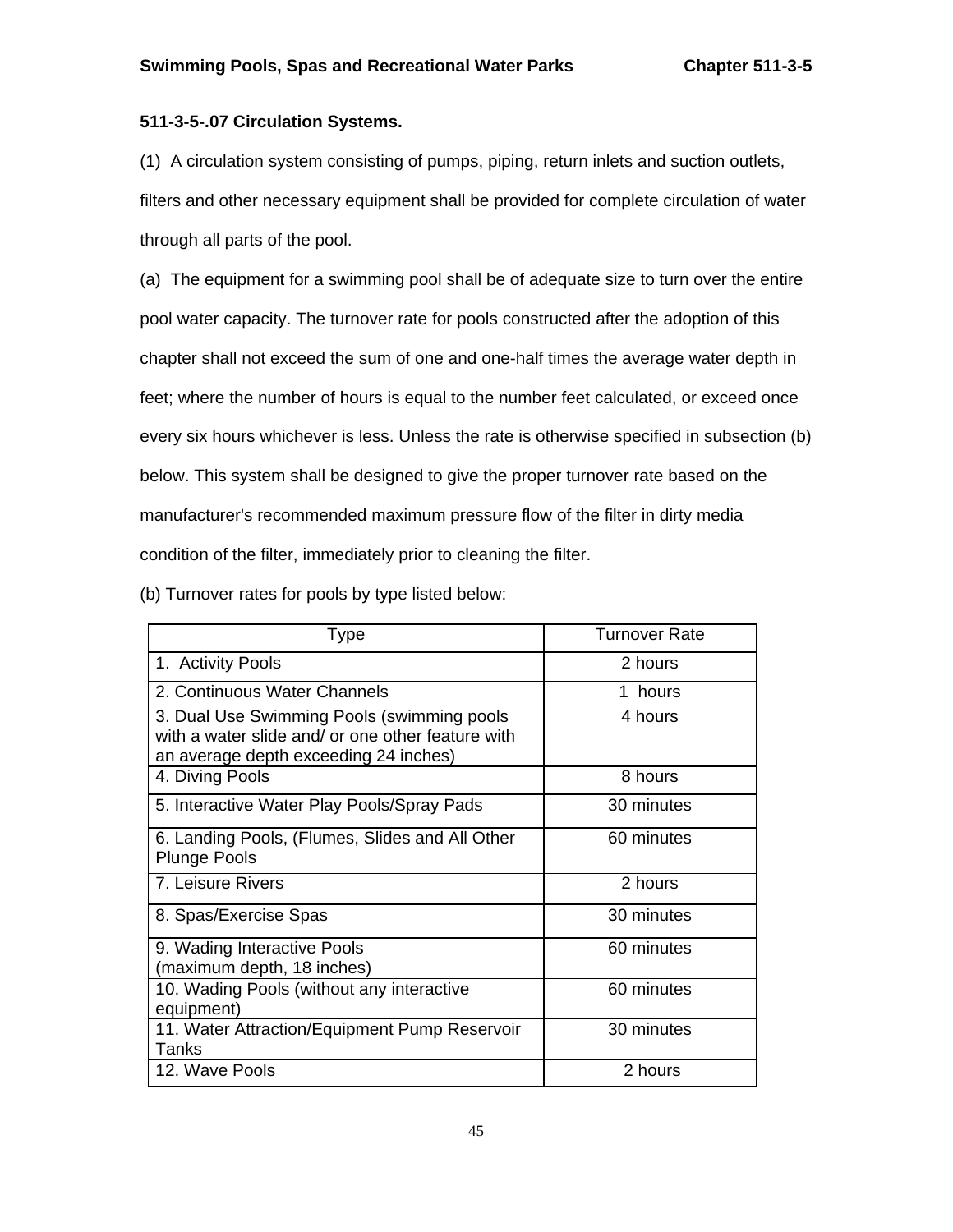*Rule .07(1)* 

(c) Timing devices will be allowed for the purpose of turning down the circulation system during times when a pool is not being used. Timing devices must be set to provide at least one complete turnover immediately prior to the pool reopening.

1. The system flowrate shall not be reduced more than 25% lower than the minimum design flowrate requirement and only reduced when the pool is unoccupied.

2. The system flowrate shall ensure the minimum water clarity required under the chapter is met before opening to the public.

3. The system shall be required to maintain required disinfectant and pH levels at all times.

(d) For spas, a minute timer that does not exceed 15 minutes shall be connected to the agitation system. The timer shall be located out of reach of a bather in the spa. (e) Water clarity shall be maintained. When standing at the pool's edge at the deep end, the main drain suction outlet covers or a four inch by four inch square marker tile in contrasting color shall be clearly visible. When standing at a spa's edge, the deepest portion of the spa floor shall be visible when the water is still.

1. For pools over ten feet deep an eight inch by eight inch square marker tile in a contrasting color to the pool floor shall be visible at the deepest part of the pool.

2. This reference point shall be visible at all times from the edge of the deck.

(f) Circulation system components which require replacement or servicing shall be accessible for inspection, repair or replacement and shall be installed in accordance with the manufacturer's instructions.

(g) Where equipment sizing falls within the scope of NSF testing, materials and equipment used in the circulation system shall comply with the appropriate requirements of NSF Standard 50.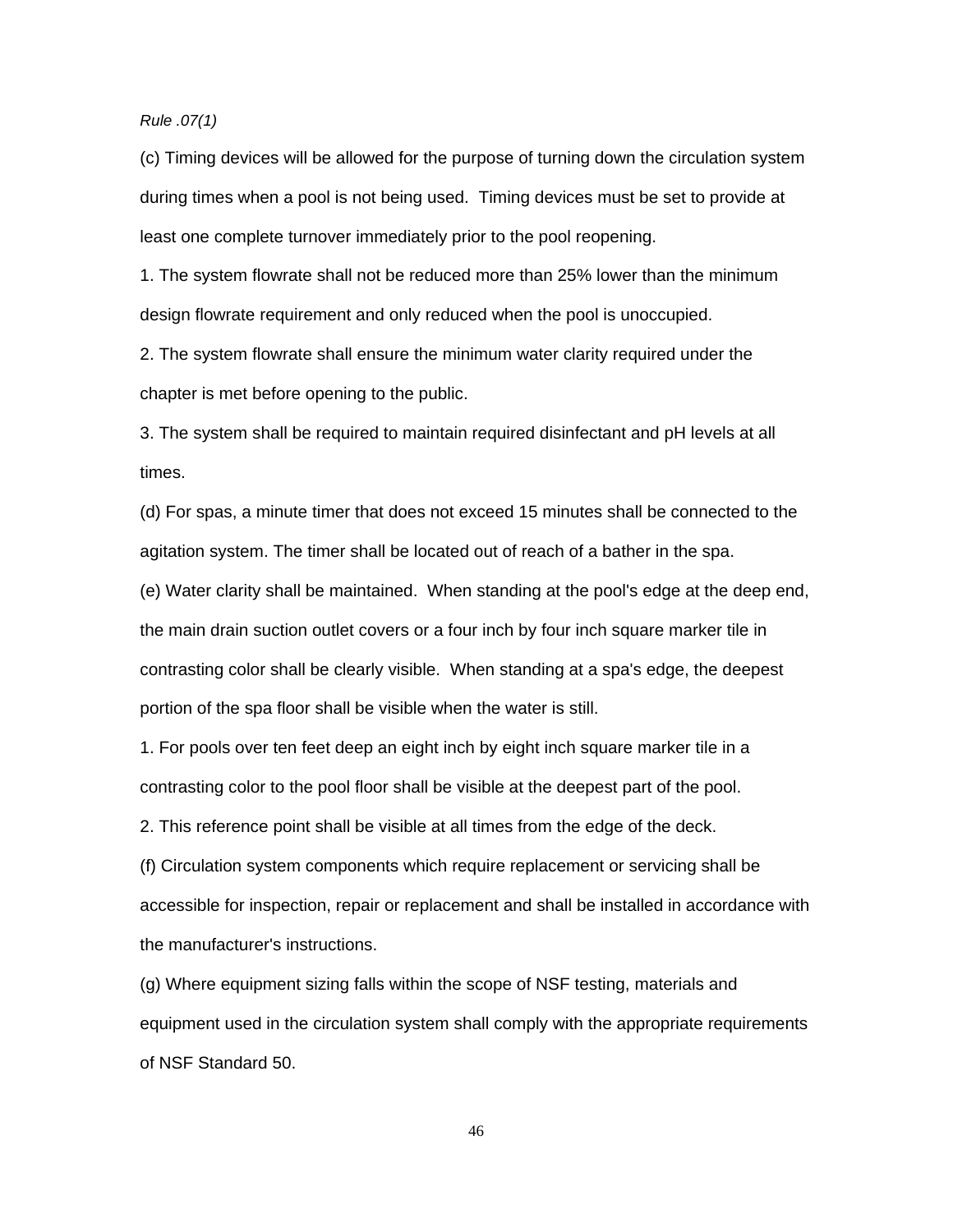# *Rule .07(1)*

(h) Equipment used for a public pool shall be properly supported to prevent damage from misalignment or settlement. The equipment shall be mounted so as to minimize the potential for the accumulation of debris and moisture, following manufacturer's instructions.

(2) **Water Velocity.** The water velocity in the pool or spa piping for discharge piping shall not exceed eight feet per second and for suction piping, shall not exceed six feet per second.

(a) Pool and spa piping shall be sized to permit the rated flows for filtering and cleaning without exceeding the maximum head of the pump.

(b) The pump shall be sized to deliver the required flow rate against the total system head involved.

(3) **Piping and Fittings.** The circulation system piping and fittings shall be nontoxic, shall be considered to be process piping, and shall be of material able to withstand operating pressures and operating conditions.

(a) Pool and spa piping subject to damage by freezing shall have a uniform slope in one direction equipped with valves for adequate drainage. Pool and spa piping shall be supported at sufficient intervals to prevent entrapment of air, water, or dirt. Provisions shall be made for expansion or contraction of pipes. All piping shall comply with NSF Standard 14 or other applicable standards.

(b) Equipment shall be designed and fabricated to drain the pool or spa water from the equipment, together with exposed face piping, by removal of drain plugs and manipulating valves or by other methods. Refer to manufacturer's recommendations for specific information on draining the system.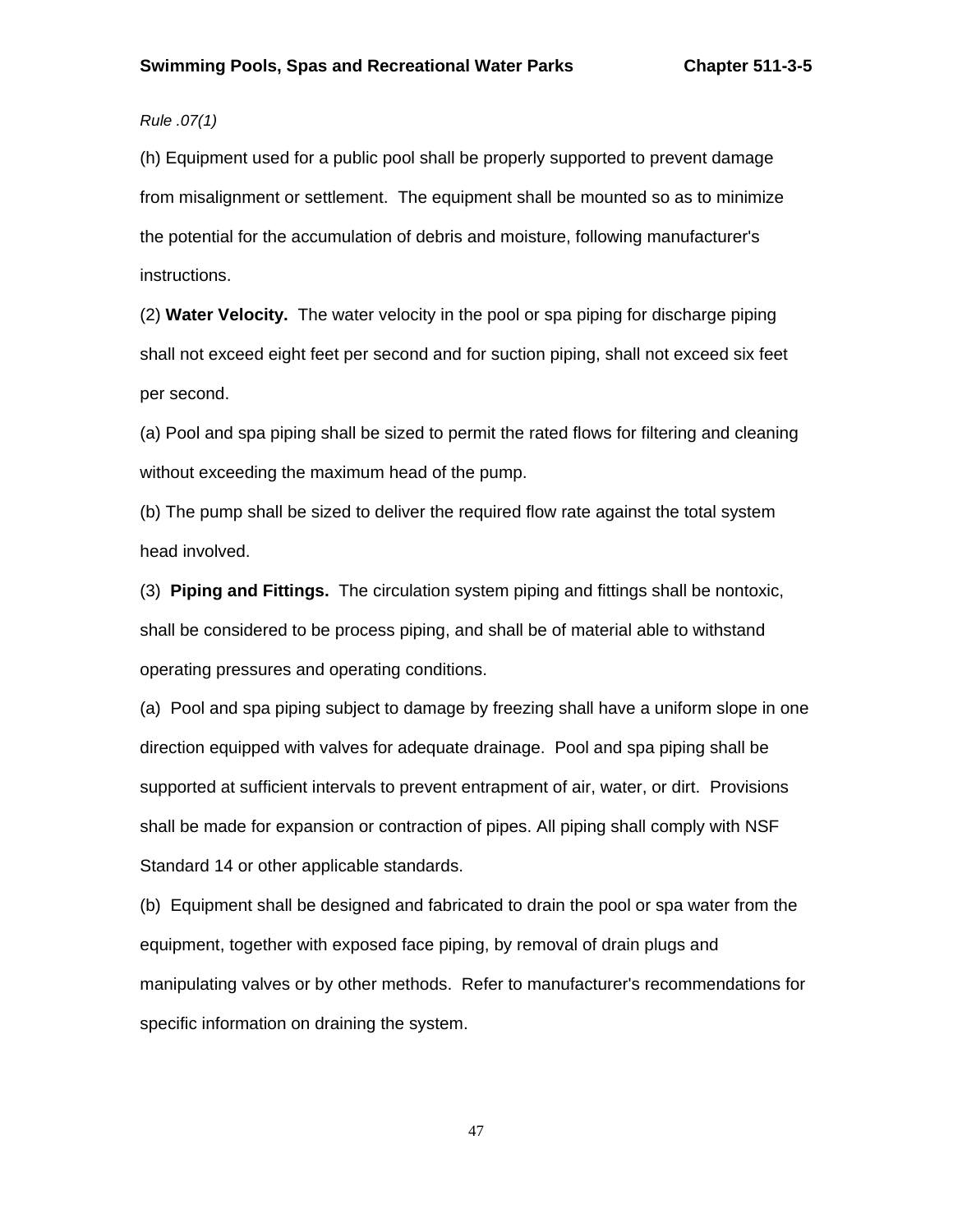### *Rule .07*

(4) **System Condition.** Gauges shall be provided as follows:

(a) A pressure or vacuum gauge or other means of indicating system condition shall be provided in the circulation system in an easily readable location.

(b) A flow meter measuring the rate of flow through the filter system with an appropriate range readable in gallons per minute (GPM) and accurate within ten percent actual flow shall be provided.The flow indicator shall be capable of measuring from one-half to at least one and one-half times the design flow rate. The gauge shall be located after the filtering equipment and in such location on the return line, so as to measure the total amount of water returning to the pool according to the manufacturer's installation specifications.

(5) **Water Clarity and Chemistry.** The circulation system shall be capable of maintaining water clarity and water chemistry requirements and shall operate twenty-four hours per day, except as otherwise provided in this Chapter.

(6) **Instructions.** Written operation and maintenance instructions shall be provided for the circulation system.

[Authority: O.C.G.A. Secs. 31-2A-6, 31-12-8, 31-45-10.]

### **511-3-5-.08 Filters.**

(1) **Design.** Filters shall be designed and maintained so as to provide the water clarity noted in DPH Rule 511-3-5-.07(1) (e).

(a) Filters shall be listed per NSF Standard 50 with the specific maximum flow rates per surface area based on media used.

(b) The following filtration rates for the specific media shall be used in determining the filter area required for the circulation system: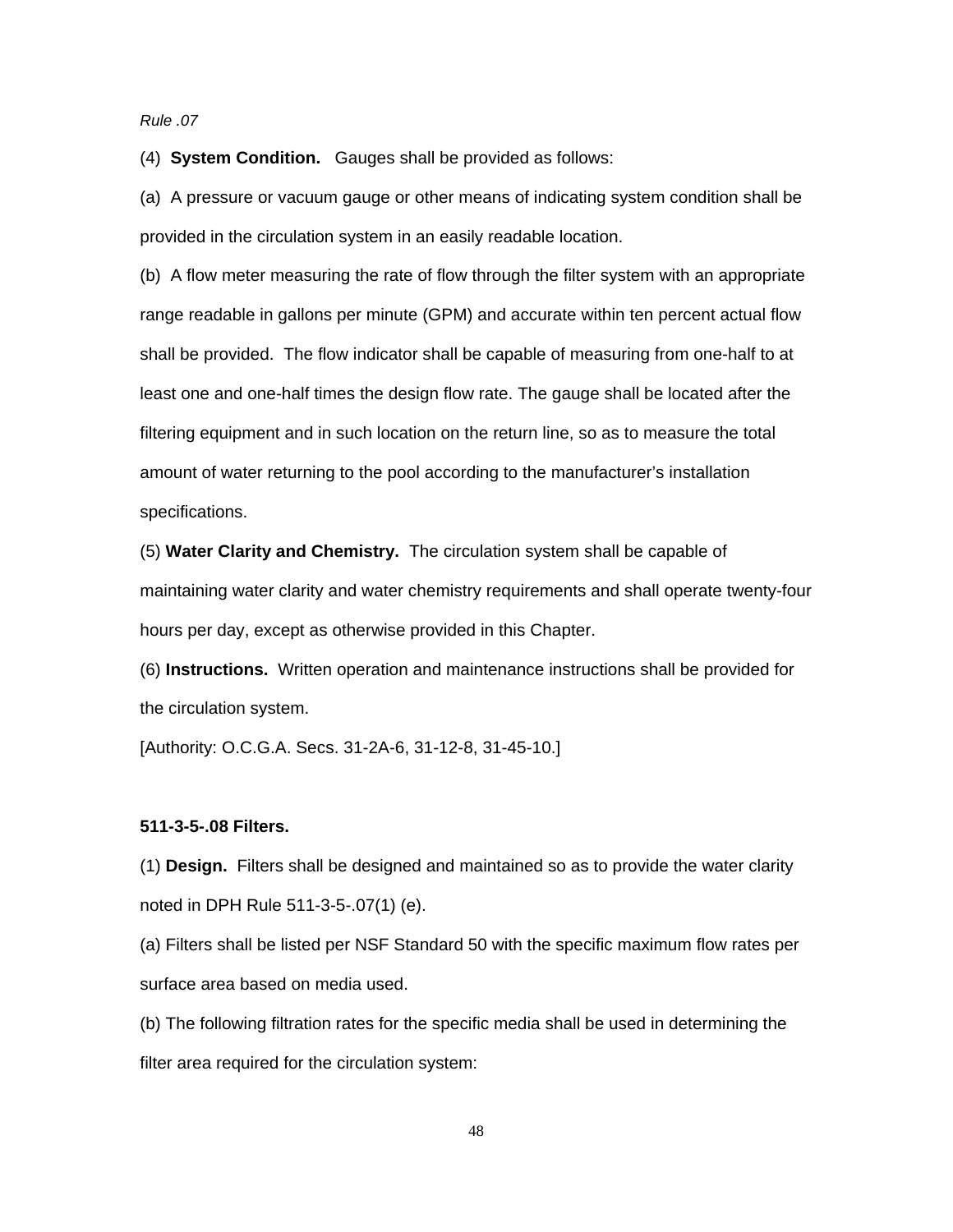# *Rule .08(1)(b)*

1. High-rate granular media filters shall be designed to operate at no more than fifteen gallons per minute per square foot when a minimum bed depth of fifteen inches is provided per manufacturer. When a bed depth is less than fifteen inches, filters shall be designed to operate at no more than twelve gallons per minute per square foot.

2. The design filtration rate for surface-type cartridge filters shall not exceed three-tenths gallons per minute per square foot. One complete set of spare cartridges shall be maintained on site in a clean and dry condition.

3. The design filtration rate for pre-coat filters shall be based on the following types:

(i) Vacuum pre-coat filters shall not be more than either two gallons per minute per square foot, or two and one half gallons per minute per square foot when used with a continuous pre-coat media feed.

(ii) Pressure pre-coat filters shall not be more than two gallons per minute per square foot of effective filter surface area.

(iii) The filtration surface area shall be based on the outside surface area of the media with the manufacturer's recommended thickness of pre-coat media and consistent with their NSF Standard 50 listing and labeling.

(c) Filters shall be designed so that filtration surfaces can be inspected and serviced.

(d) Alternate types of filter media shall be listed and labeled to NSF Standard 50.

(2) **Internal Pressure.** On pressure-type filters, a means shall be provided to permit the release of internal pressure.

(a) Any filter incorporating an automatic internal air release as its principal means of air release shall have lids which provide a slow and safe release of pressure as a part of its design.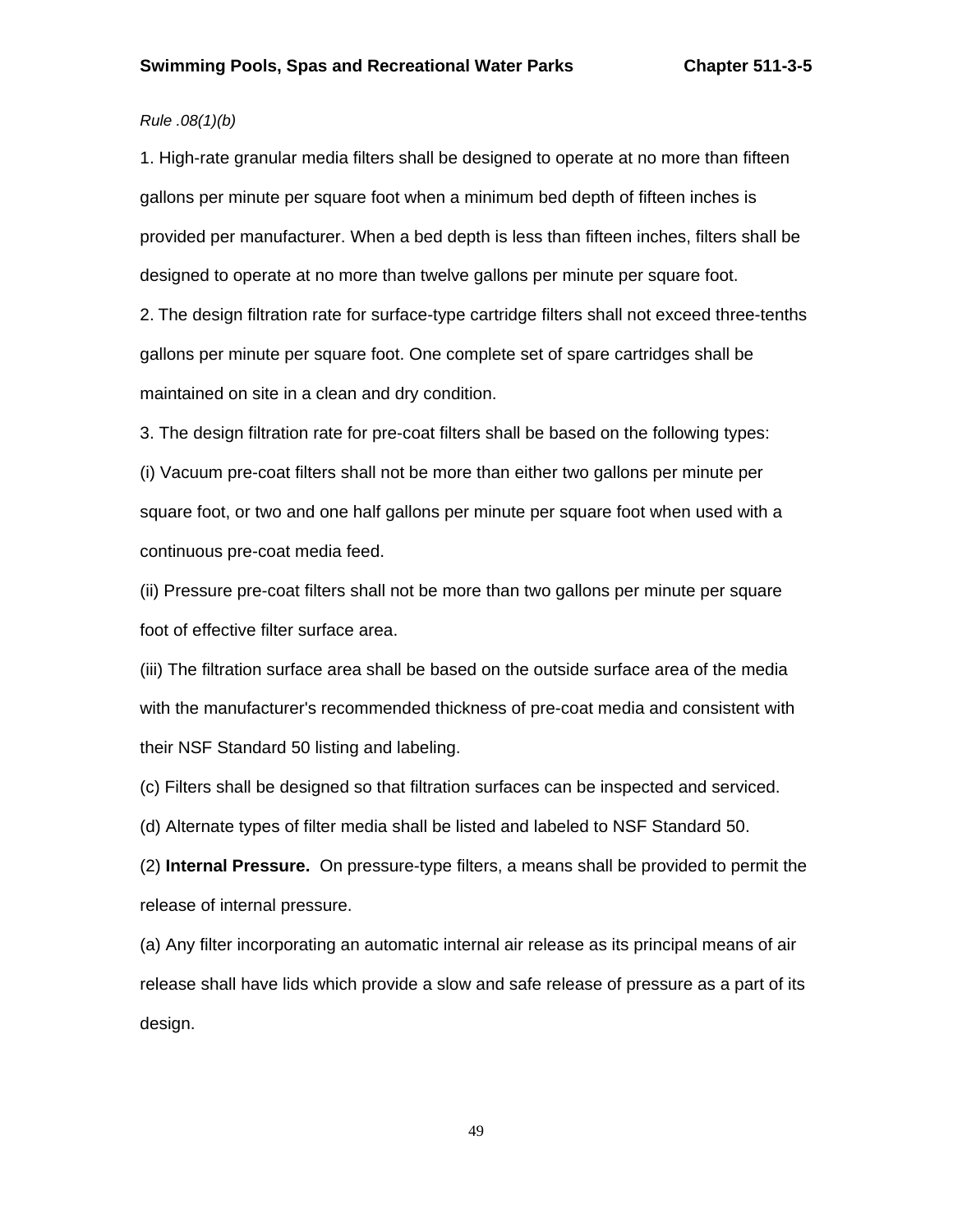## *Rule .08(2)*

(b) Any separation tank used in conjunction with any filter tank shall have a manual means of air release or a lid which provides a slow and safe release of pressure as it is opened as a part of its design.

(c) Influent and effluent pressure gauges (if both are present in the system) shall have the capability to measure up to twenty pounds per square inch increase in the differential pressure across the filter bed in increments of one pound per square inch or less. (3) **Instructions.** Pressure filters and separation tanks shall have operation and maintenance instructions permanently installed on the filter or separation tank and shall include a precautionary warning statement not to start up the system after maintenance without first opening the air release and properly reassembling the filter and separation tank. The statement shall be visible and noticeable within the area of the air release. (4) **Piping.** Piping furnished with the filter shall be of suitable material capable of withstanding one and one-half times the working pressure. The suction piping shall not collapse when there is a complete shutoff of flow on the suction side of the pump. (5) A sight glass shall be installed on the waste discharge line of pressure filters so that the progress of filter washing can be observed.

(6) All piping shall be marked with directional arrows as necessary to determine flow direction. All piping in the equipment room shall be permanently identified by its use and the pool and or aquatic feature it serves.

[Authority: O.C.G.A. Secs. 31-2A-6, 31-12-8, 31-45-10.]

### **511-3-5-.09 Pumps and Motors.**

(1) **Sizing.** A pump and motor shall be provided for circulation of the pool and spa water. Performance of all pumps shall meet or exceed the conditions of flow required for filtering and cleaning (if applicable) the filters against the total dynamic head developed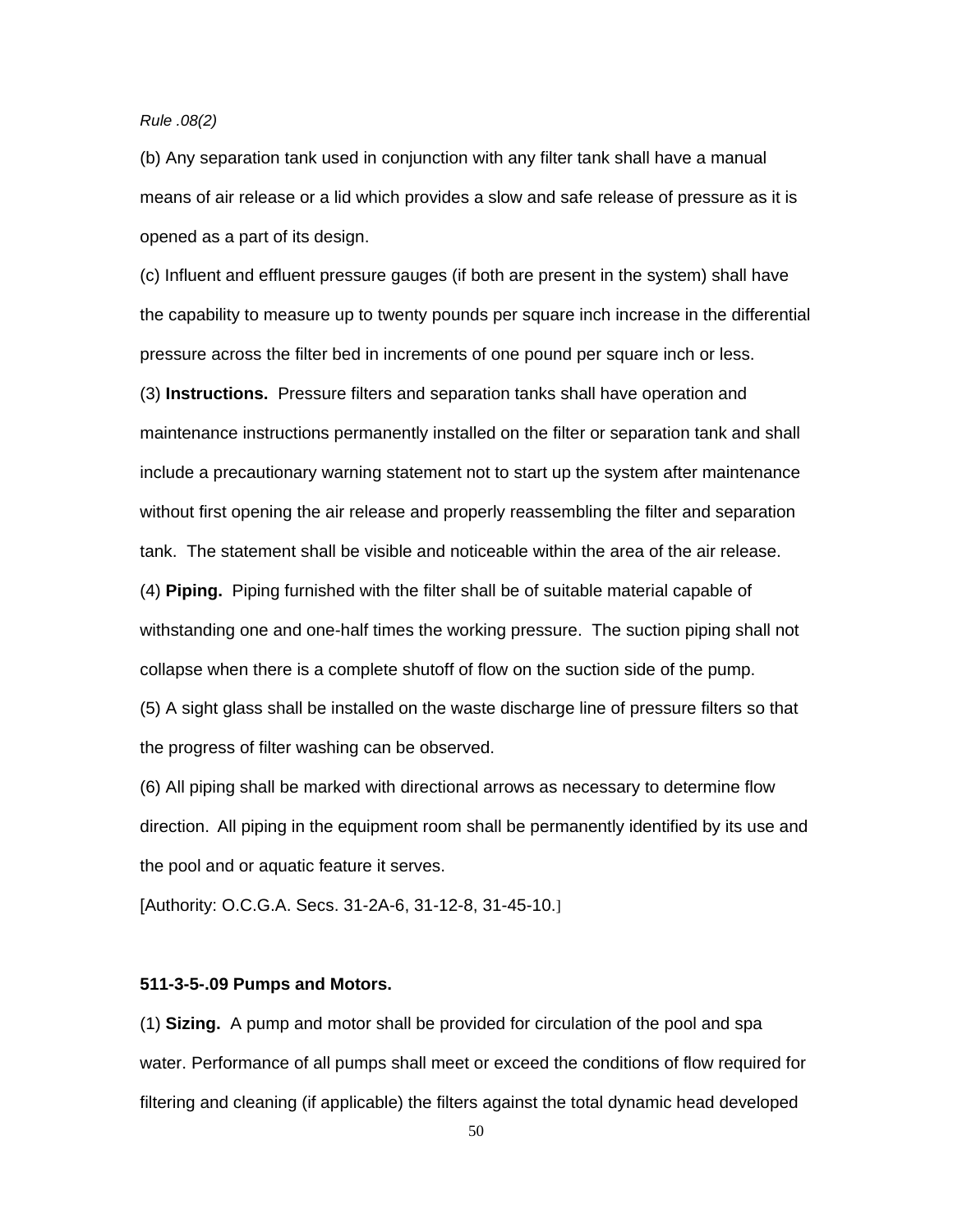# *Rule .09(1)*

by the complete system. Where applicable pumps shall comply with the NSF International Standard 50 or Underwriters Laboratories (UL) Standard 1081.

(2) **Strainer or Screen.** With all pressure filter systems, a cleanable strainer or screen shall be provided upstream of the circulation pumps to remove solids and debris such as hair and lint.

(3) Pumps and motors shall be accessible for inspection and service.

(4) **Safe Operation.** The design and construction of the pumps and component parts shall provide for safe operation.

(5) **Pump Seal.** Where a mechanical pump seal is provided, components of the seal shall be corrosion-resisting and capable of operating under conditions normally encountered in pool operation.

(6) **Capability.** Motors shall be capable of operating the pump under full load with a voltage variation of plus or minus ten percent from the nameplate rating. If the maximum service factor of the motor is exceeded (at full voltage), the manufacturer shall indicate this on the pump curve.

(7) **Overload Protection.** All motors shall have thermal or current overload protection, either built in or in the line starter, to provide locked rotor and running protection. (8) If the pump is below the waterline, valves shall be installed on permanently connected suction and discharge lines, located in an accessible place outside the walls of the pool, where they shall be readily and easily accessible for maintenance and removal of the pump.

(9) Pressure or vacuum gauges shall be installed on all public pools and spas.

(a) The pump vacuum gauge shall be installed as close to the suction side of the pump as possible while still maintaining an accurate reading.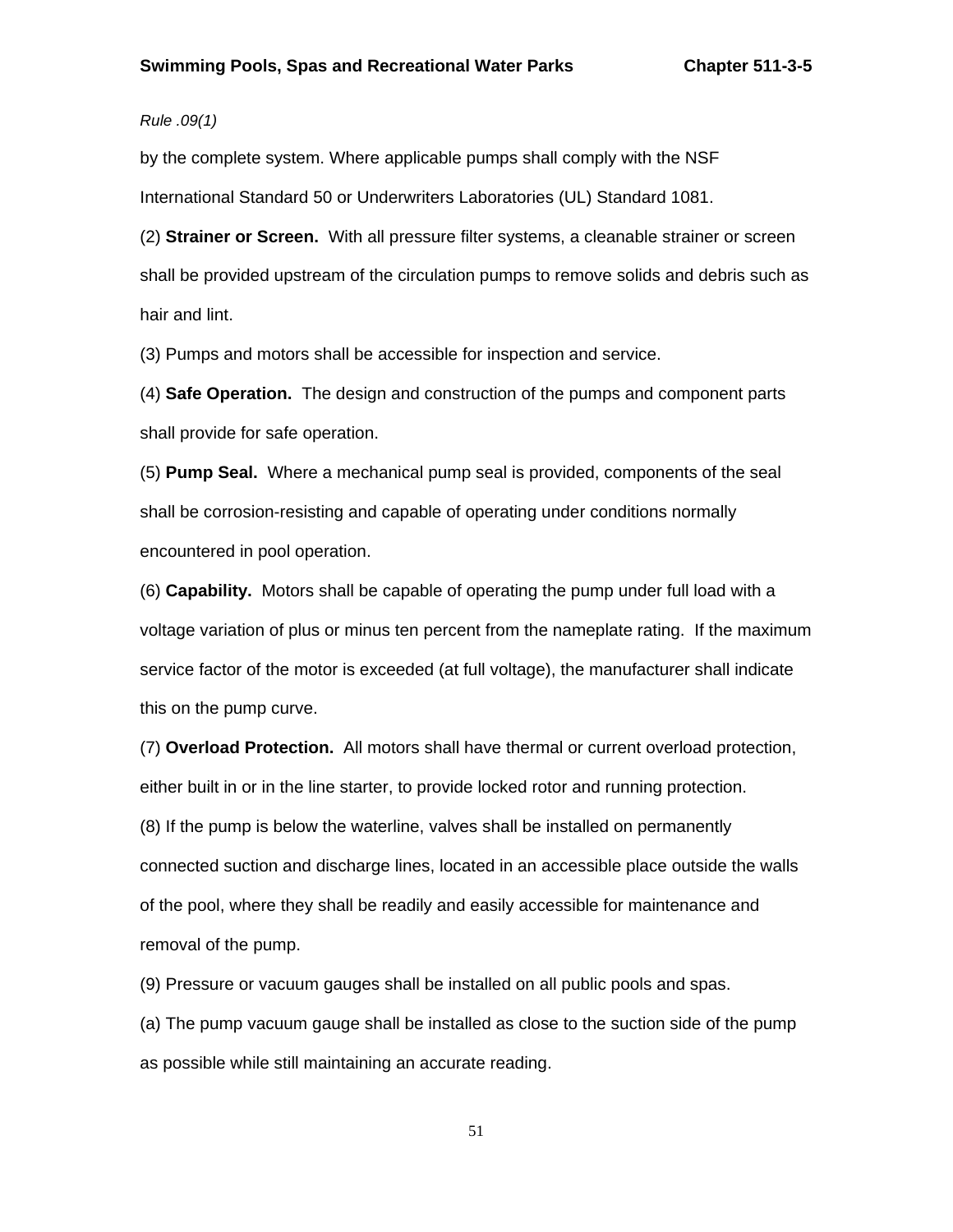#### *Rule .09(9)*

(b) The pressure gauge shall be installed downstream from the pump, on the face piping ahead of the filter or on top of the filter in the area of greatest filter pressure. [Authority: O.C.G.A. Secs. 31-2A-6, 31-12-8, 31-45-10.]

### **511-3-5-.10 Return Inlets and Suction Outlets.**

(1) **Location.** Return inlets shall be installed and arranged to produce a uniform circulation of water and maintain a uniform disinfectant residual throughout the pool or spa. Where skimmers are used, the return inlets shall be located so as to help bring floating particles within range of the skimmers.

(a) Pools shall use wall or floor inlets that are adequate in design, number and location to provide adequate mixing.

(b) A swimming pool shall have a minimum of two return inlets regardless of pool size.

(c). The total number of return inlets shall be based on one inlet per three hundred square feet of pool surface area or one inlet for every twenty feet of pool perimeter or fraction thereof, whichever is greater. The return inlets placement shall be as follows: 1. Wall inlets shall be placed within five feet of each pool corner and at least five feet from a skimmer.

(i) Wall return inlets for the circulation system shall be designed to include directionally adjustable fitting to provide effective distribution of water.

(ii) The fitting shall not constitute a hazard to the user.

2. Floor return inlets must be used on pools more than fifty feet in width based on the following placement:

(i) Floor inlets shall be spaced to effectively distribute the treated water throughout the pool.

(ii) Distance between floor inlets shall be no more than twenty feet.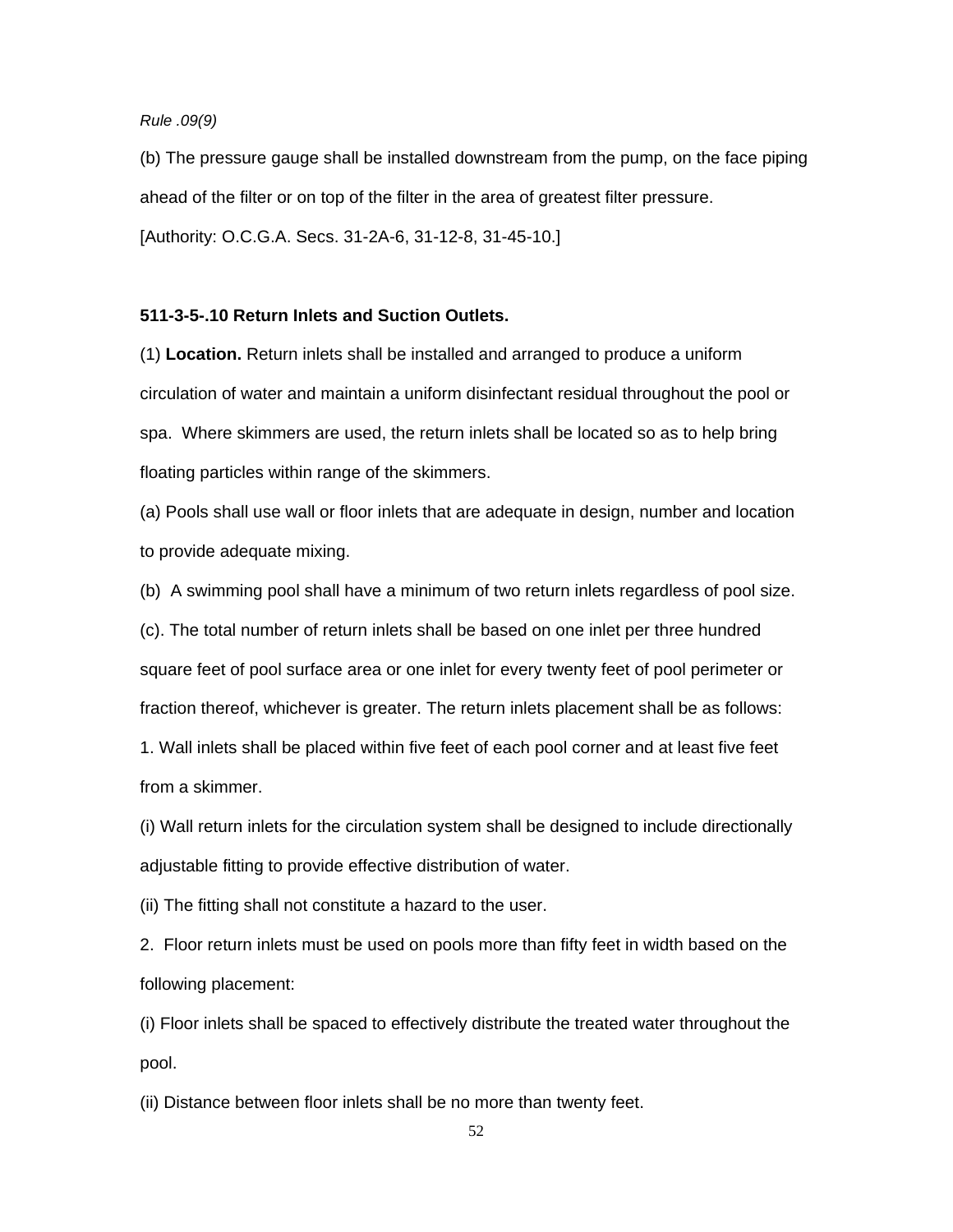## *Rule .10(1)(c)2.*

(iii) A row of floor inlets shall be located within fifteen feet of each side wall.

(iv) Floor inlets shall be flush with the bottom of the pool.

(v) Floor inlets used in combination with wall inlets shall be spaced no more than twentyfive feet from the nearest side walls.

3. For an aquatic facility with multiple pool types in combination using the same body of water, inlets shall meet the chapter's placement criteria and be hydraulically sized to provide the required turnover rate for each pool type.

4. Inlets shall be placed in each recessed or isolated area of the pool.

5. Wall inlets shall not be required to provide directional flow if part of a manufactured gutter system in which the filtered return water conduit is contained within the gutter structure.

(2) Location. All pools shall be provided with at least two main drain suction outlets with sumps in the lowest point of the pool floor or other approved methods.

(a) The main drain system shall be designed at a minimum to handle recirculation flow of 100% of total design recirculation flow rate. The branch pipe from each main drain outlet shall be designed to carry 100% of the recirculation flow rate

(b) The spacing of the main drains shall be at least three feet apart, but not more than twenty on centers nor more than fifteen feet from each side wall.

(c) Three or more suction outlets are subject to the three feet spacing requirement measured from the centerline between the outermost suction outlets.

(3) All spas shall have a minimum of two suction outlets provided for each pump in the suction outlet system, separated by a minimum of three feet or located on two different planes; e.g., one on the bottom and one on the vertical wall, or one each on two separate vertical walls. These suction outlets shall be plumbed such that water is drawn through them simultaneously through a common line to the pump.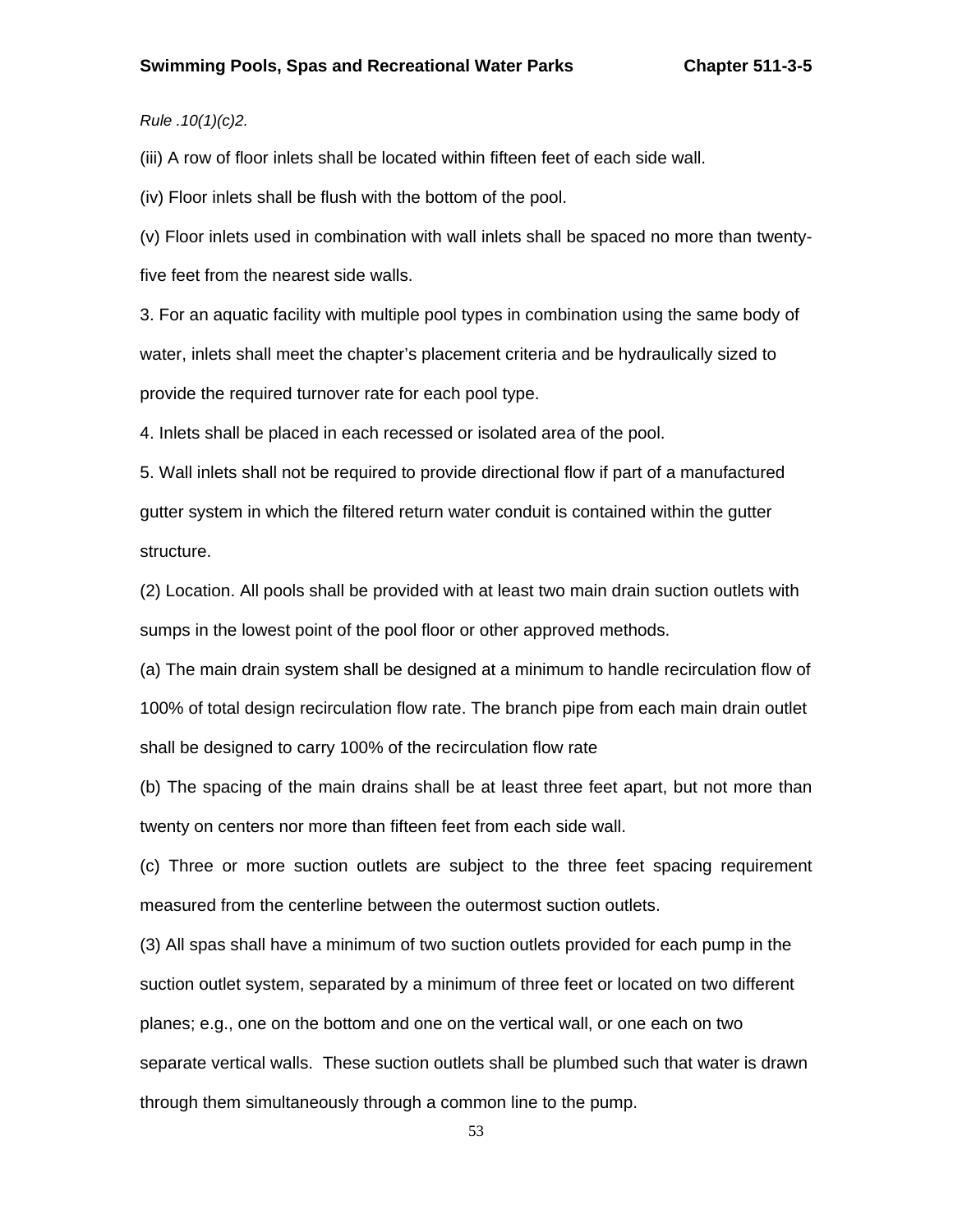### *Rule .10*

(4) Suction outlets shall be provided with a cover that has been tested and approved by a nationally recognized testing laboratory and shall comply with the current ANSI/APSP-16 , Suction Fittings For Use in Swimming Pools, Wading Pools, Spas, and Hot Tubs or a successor standard and the following:

(a) Where three or more main drain suction outlets are connected by branch piping, the flow through each branch pipe from each main drain suction outlet shall be calculated as follows:

1. Quantity (Q) of flow (gpm) maximum for each drain  $=$  total design flowrate (DFR)) divided by number of drains (N) minus one drain, or

2.  $Q(qpm$  per drain) = DFR/(N-1).

(b) The suction outlets shall be connected to a single main suction pipe by branch lines piped to provide hydraulic balance between the drains.

(c) The branch lines shall not be valved so as to be capable of operating independently.

(d) All covers/grates shall be in the same body of water.

(e) Each suction outlet cover shall be attached to a properly manufactured or field fabricated sump that meets ANSI/APSP 16 or successor standard.

(f) The maximum flow on the pump's curve shall be used to select the cover.

(g) Field fabricated suction outlets must be designed and certified by a registered professional engineer to comply with ANSI/APSP 16 or successor standard.

1. Field fabricated suction outlet covers or grates must provide sufficient area so that the maximum velocity of the water passing the grate will not exceed one and one-half feet per second.

2. The field fabricated sumps shall be built so that the opening of the suction pipe will be no closer than one and one-half times the inside pipe diameter from the bottom of the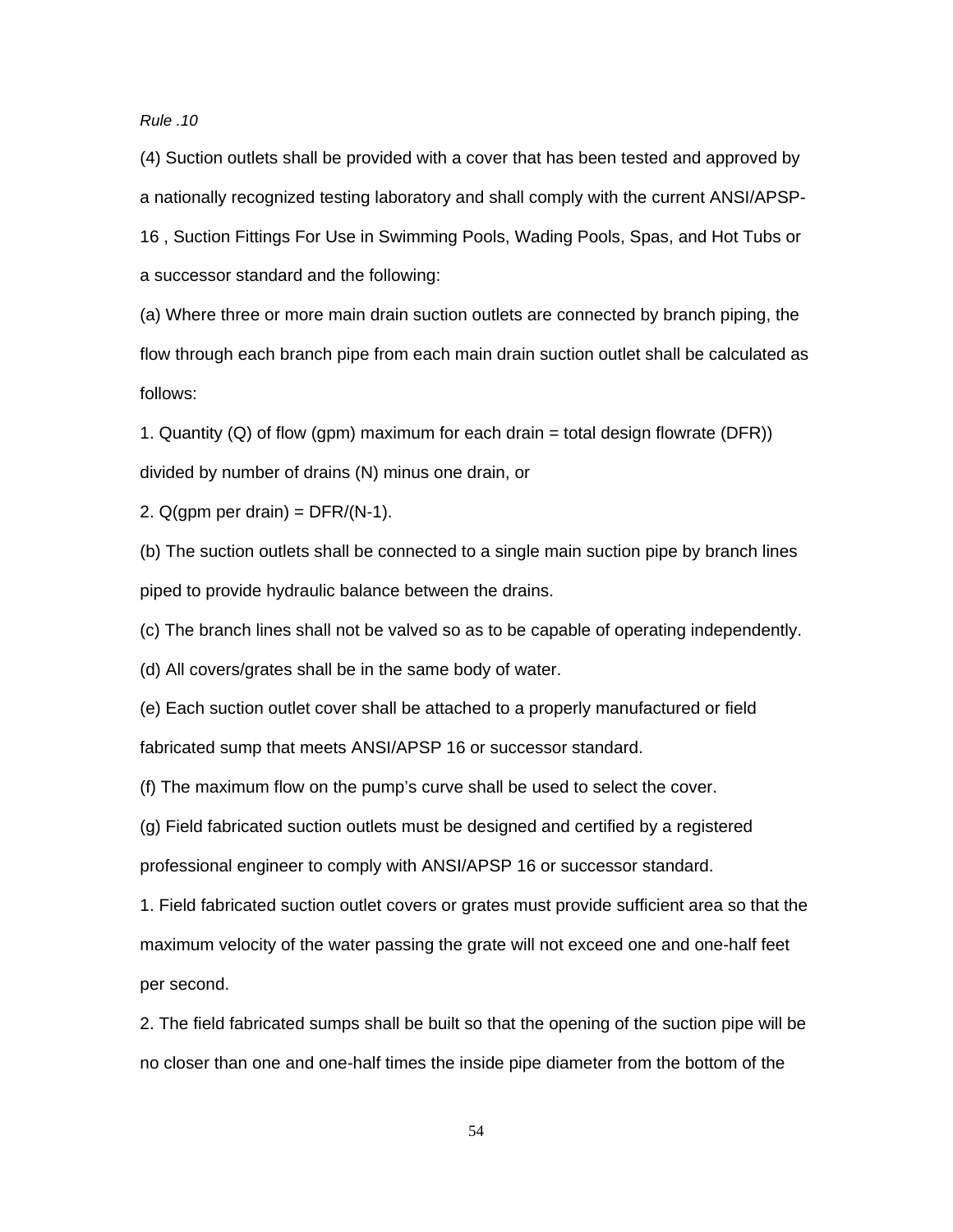## *Rule .10(4)(g)2.*

listed suction outlet cover/grate or in accordance with the standard or manufacturer instructions.

3. The width of openings in grating shall be not less than on eight inch and not more than one half inch. The pool or spa shall not be operated if the outlet grate is missing, broken or secured in such a way that it can be removed without the use of a tool.

(5) **Entrapment Avoidance.** If the suction outlet system, such as a filtration system, booster system, automatic cleaning system, or solar system, has a single suction outlet or multiple suction outlets which can be isolated, each suction outlet shall protect against user entrapment by installing a cover/grate that complies with ANSIAPSP- 7 Standard for Suction Entrapment Avoidance in Swimming Pools, Wading Pools, Spas, Hot Tubs, and Catch Basins or successor standard and as many of the following as necessary: (a) A safety vacuum release system that has been tested by a nationally recognized independent third party and found to conform to ANSI/ASME standard A112.19.17 or ASTM standard F2387 and installed in accordance with manufacturers' instructions.

(b) A suction-limiting vent system designed by a professional engineer,

(c) A gravity drainage system designed by a professional engineer,

(d) Automatic pump shut off system that has been tested by a nationally recognized independent third party and found to conform to a recognized standard,

(e) Other means determined to be equally effective by the Department meeting the requirements of an applicable ASME/ANSI, ASTM or a Consumer Product Safety Commission standard.

(6) Where provided, the vacuum cleaner fittings shall be located in an accessible position between six and eighteen inches below the minimum operating water level or as an attachment to the skimmer(s).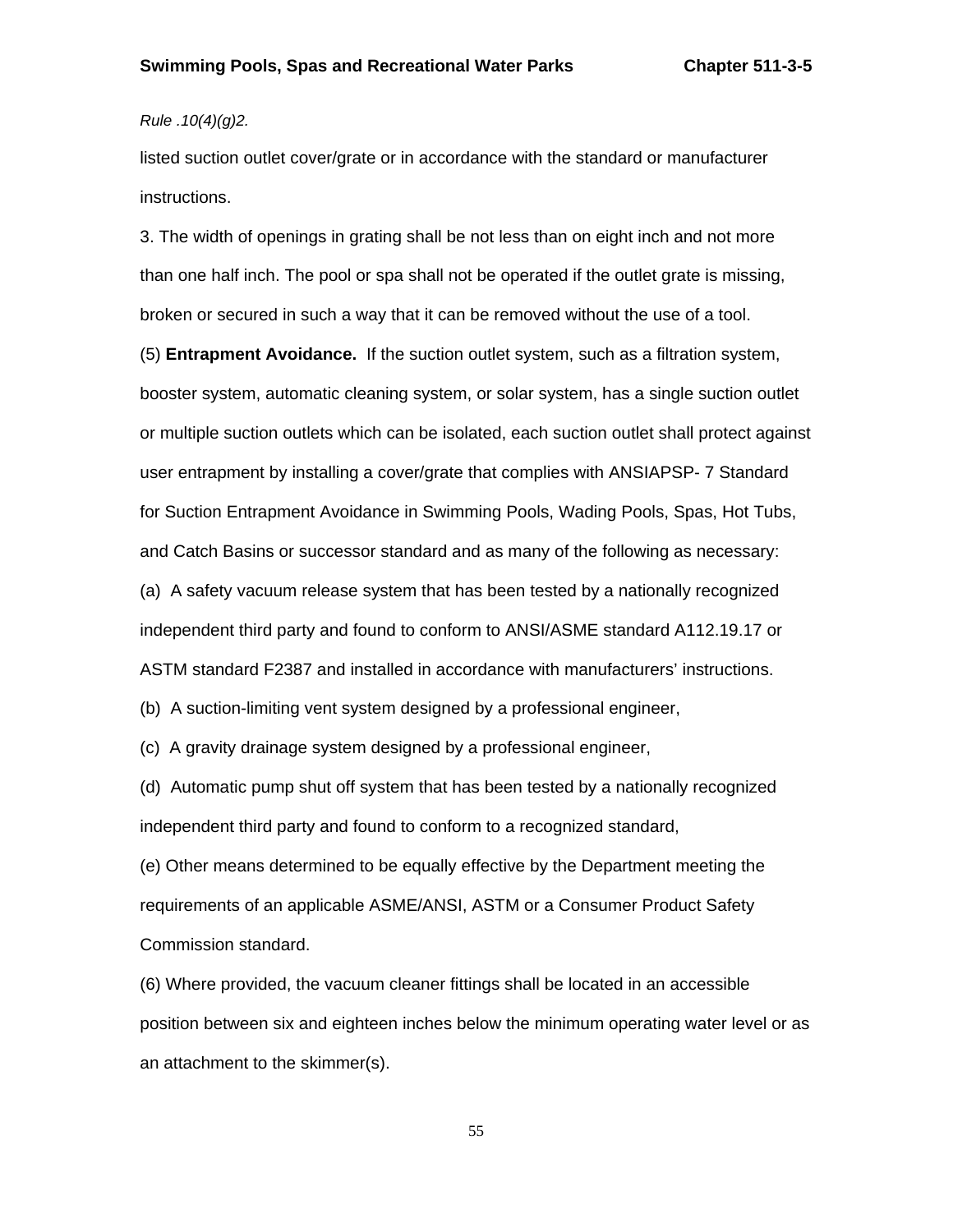## *Rule .10*

(7) The vacuum line shall be protected with a self-closing, self-latching fitting that complies with the current IAMPO SPS 4- Special Use Suction Fitting for Swimming Pools, Spas and Hot Tubs.

[Authority: O.C.G.A. Secs. 31-2A-6, 31-12-8, 31-45-10.]

### **511-3-5-.11 Surface Skimmer Systems.**

(1) A surface skimming system shall be provided on all swimming pools and spas and shall be designed and constructed to skim the pool or spa surface when the water level is maintained within the operational parameters of the system's rim or weir device. Surface skimming devices shall comply with NSF Standard 50.

(2) Skimming devices shall be designed and installed so as not to constitute a hazard to the user.

(3) **Automatic Surface Skimmers.** Where automatic surface skimmers are used as the sole overflow system in pools, at least two surface skimmers shall be provided for the first four hundred square feet or fraction thereof of the water surface area and one skimmer shall be provided for each additional four hundred square feet of surface area. In spas, one skimmer shall be provided for each one hundred square feet of surface area.

(a) Nominal recessed areas such as stairs and swimouts, shall not be considered in the calculation.

(b) When skimmers are used, they shall be located to maintain effective skimming action over the entire surface of the pool or spa.

(c) The skimmer flow rate shall not be less than twenty- five gallons per minutes or more than fifty-five gallons per minutes unless they are based on the manufacturer's design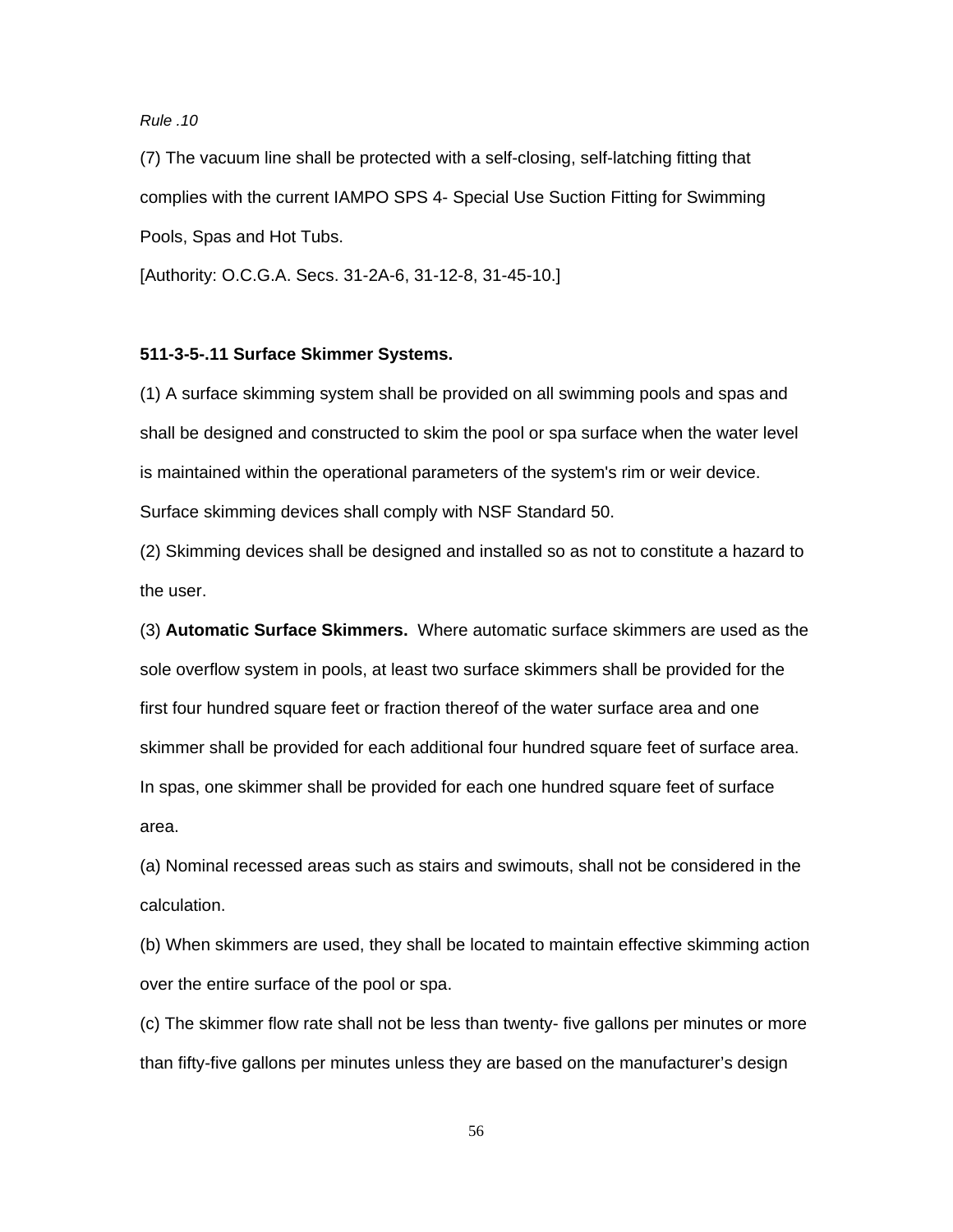# *Rule .11(3)(c)*

specifications. The flow rate for the skimmers shall comply with manufacturer data plates or NSF/ANSI 50 including Annex K.

(d) Each skimmer shall have a weir that adjusts automatically to variations in water level over a minimum range of four inches.

(e) Each skimmer shall be equipped with a trimmer valve capable of distributing the total flow between individual skimmers.

(f) The skimmer equalizer lines, when used, shall be located on the wall with the center no more than eighteen inches below the maximum operating level.

(g) The skimmer equalizer lines shall be protected by an approved cover/grated with a flow rating equal the maximum system flow divided by the number of skimmers in the system or the maximum flow rating of the skimmer, whichever is greater.

(h) Additional skimmers may be required to achieve effective skimming under sitespecific conditions.

(i) The base of each skimmer shall be level with all other skimmers in the pool within a tolerance of plus or minus one-half inch.

(4) **Perimeter Surface Skimmer (Gutter).** Where a perimeter type surface skimming system is used as the sole surface skimming system, this system shall extend completely around the perimeter of the pool except at steps or recessed ladders. (a) The lip of the gutter shall be level and shall be designed to serve as a handhold for

bathers.

(b) The perimeter surface skimming system shall be connected to the circulation system with a system surge capacity of not less than one gallon for each square foot of pool surface or two and one half gallons for each square foot of spa surface.

(c) The hydraulic capacity of the overflow system shall be capable of handling one hundred percent of the circulation flow.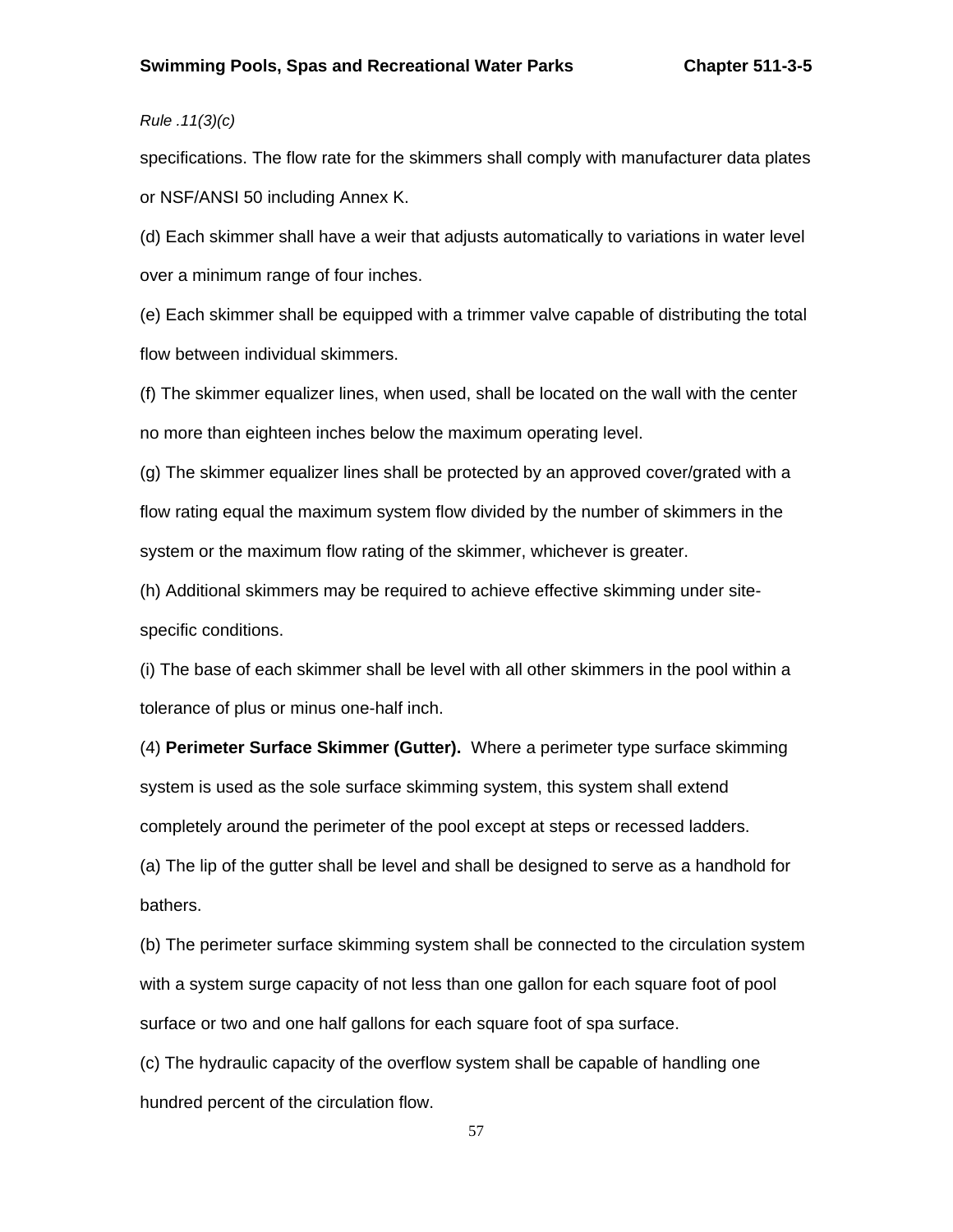*Rule .11(4)* 

(d) Gutters shall be level within a tolerance of plus or minus one-sixteenth inch around the perimeter of the pool.

(e) Automatic makeup water supply equipment shall be provided to maintain continuous skimming of pools with perimeter overflow systems.

(f) Makeup water shall be supplied through an air gap or other approved backflow prevention device.

[Authority: O.C.G.A. Secs. 31-2A-6, 31-12-8, 31-45-10.]

### **511-3-5-.12 Lighting and Electrical Requirements.**

(1) **Artificial Lighting.** Artificial lighting shall be provided for all indoor and outdoor pools and spas. Lighting shall be adequate to illuminate the entire swimming pool enclosure without glare. All installations shall comply with local building code requirements. Ground-fault interrupters must be provided. Lighting in dressing rooms, sanitary facilities, equipment rooms and concessions shall comply with local code requirements.

(a) **Water Surface and Deck Area Illumination.** The water surface and deck area light levels shall meet the following minimum illumination levels:

1. An indoor pool water surface and deck: thirty horizontal foot-candles.

2. An outdoor pool deck: ten horizontal foot-candles.

3. An outdoor pool water surface with underwater lighting: ten horizontal foot-candles.

4. An outdoor pool water surface without underwater lighting: fifteen horizontal footcandles.

(b) Underwater lighting is not required. However, if underwater lighting is used, then the following shall apply: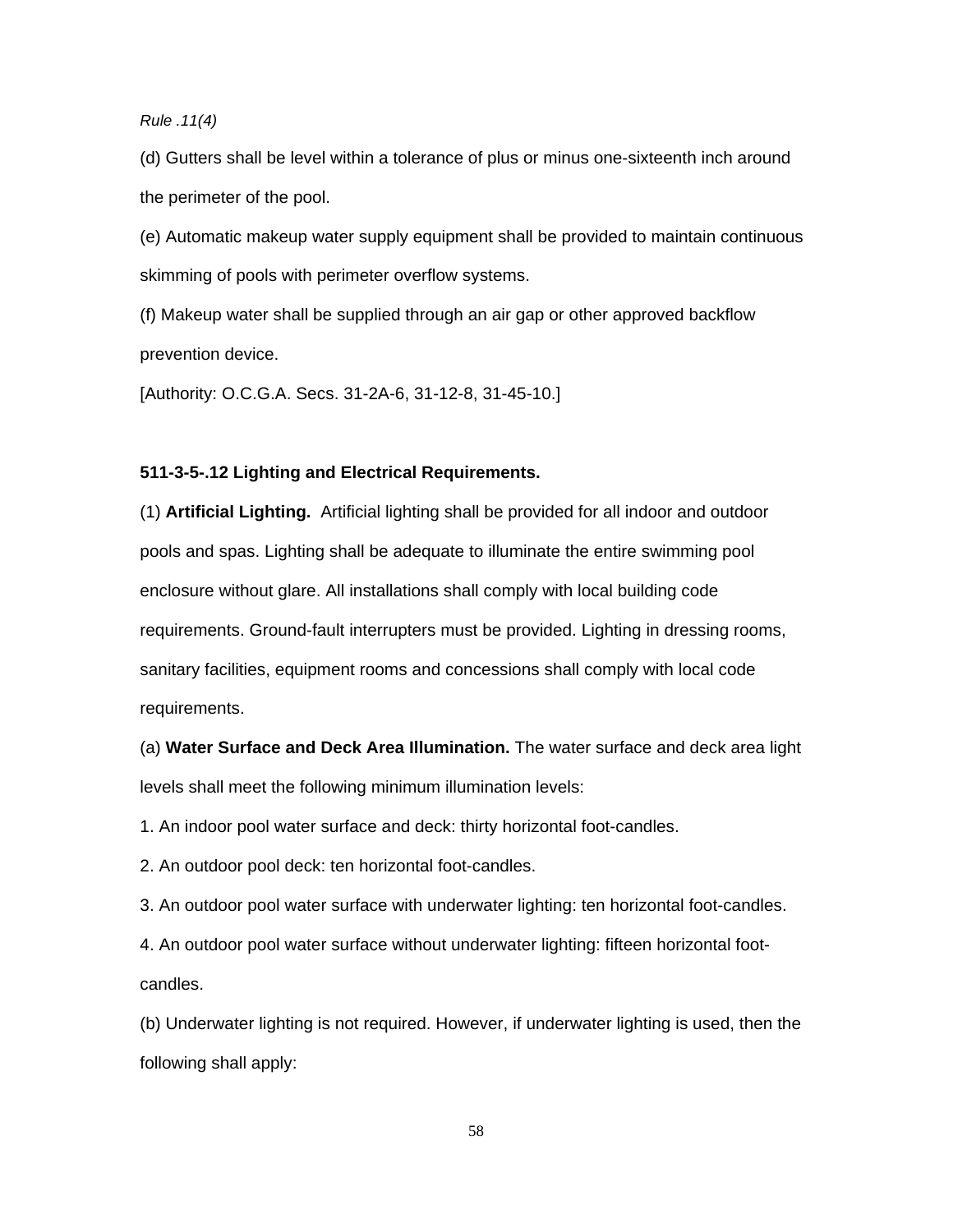# *Rule .12(1)(b)*

1. A minimum of eight lumens per square foot of water surface area must be provided in conjunction with overhead or equivalent deck lighting.

2. Underwater lights, in conjunction with overhead or equivalent deck lighting, shall be located to provide the required illumination so that all portions of the pool, including the pool bottom and main drain suction outlets, may be readily seen.

3. Dimmable or color lighting shall not be used for underwater lighting.

(c) Illumination shall render all portions of the pool, including the pool bottom and main drain suction outlets, readily visible.

(d) More light may be required as deemed necessary by the Health Authority or by other codes which apply.

(e) The lighting shall be evenly spaced around the pool to prevent glare.

(f) Higher underwater light levels shall be considered for deeper water to achieve the outcome. This must be approved by the professional engineer or architect.

(2) For outdoor pools, when not being used for night swimming or recreation, a minimum of three foot candles shall be maintained at the surface of pool and deck areas. Motion detector type lights are acceptable.

(3) No switches, starters, panel boards or similar electrical equipment shall be located in areas readily accessible to bathers while in the pool or on the designated deck area.

(4) No overhead wiring shall pass within twenty feet (horizontal distance) of the pool enclosure.

(5) No electrical outlets shall be located within ten feet of the pool edge.

(6) Public swimming pools that operate outside of daylight hours shall be provided with sufficient emergency lighting to permit evacuation of the pool and securing of the area in the event of power failure. The emergency lighting intensity shall be not less than one foot candle at the water surface and the walking surface of the deck.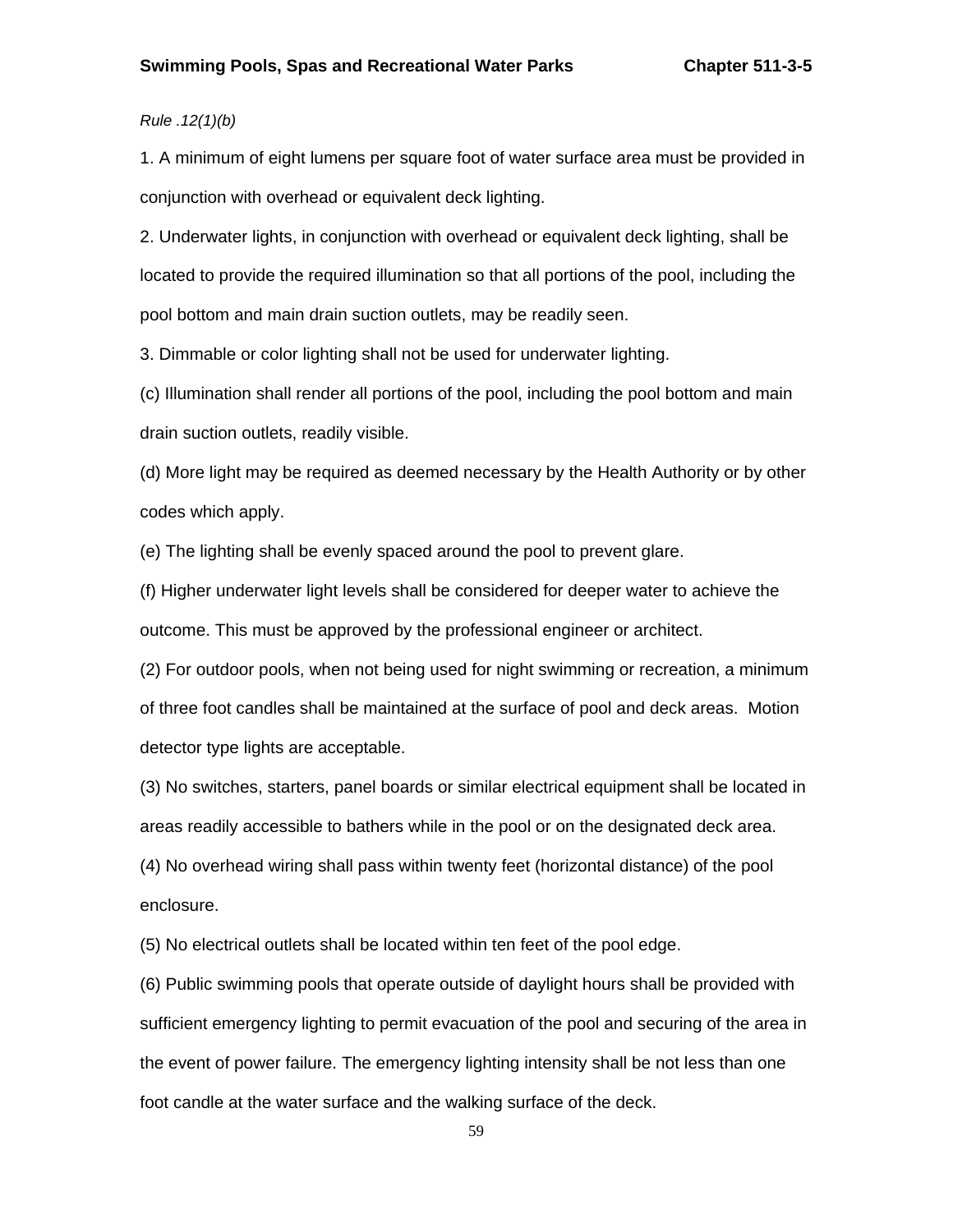*Rule .12* 

(7) Color lighting is prohibited for use as pool deck and water surface illumination.

[Authority: O.C.G.A. Secs. 31-2A-6, 31-12-8, 31-45-10.]

### **511-3-5-.13 Heaters and Temperature Requirements.**

(1) **Sizing.** Heaters, when used, shall be properly sized according to the volume of water, square footage of surface area, and manufacturer's recommendations.

(2) **Water Temperature.** The owner/operator shall routinely check the in-pool or in-spa water to ensure that the temperature does not exceed 104<sup>0</sup>F.

(a) If adjustments are necessary, those adjustments shall be performed in accordance with manufacturer's instructions or by a qualified technician.

(b) An annual gas fired inspections shall be performed by a qualified professional.

(c) A thermometer shall be available to measure the temperature of the water. It shall be attached or available to the operator at all times.

(3) **Installation.** The heater shall be installed in accordance with state and local codes as well as the manufacturer's recommendations.

(a) **Support.** The heater shall be installed on a surface with sufficient structural strength to support the heater when it is full of water and operating. The heater shall be level and not able to move after plumbing, gas, and electrical connections are completed.

(b) **Ventilation.** Fossil fuel heaters shall have adequate ventilation in order to assure proper operation.

(c) **Make Up Air.** Make up air shall be sufficient for proper operation.

[Authority: O.C.G.A. Secs. 31-2A-6, 31-12-8, 31-45-10.]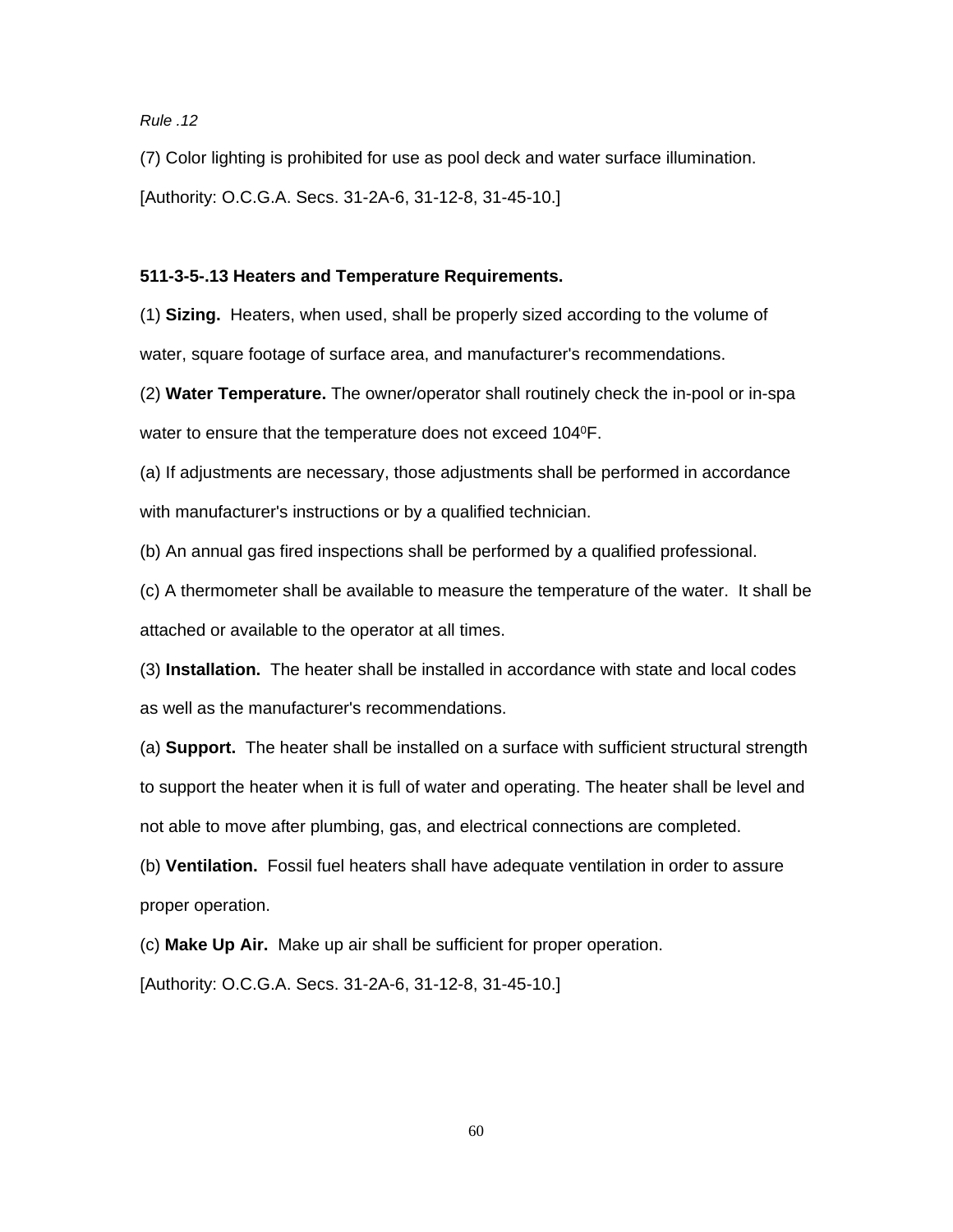## **511-3-5-.14 Air Blower and Air Induction Systems.**

(1) **Entry Devices.** This rule pertains to all devices and systems which induce or allow air to enter the spa either by means of a power pump or passive design.

(2) **Air Intake Source.** Air intake sources shall not induce water external to the spa unit, dirt, or contaminants into the spa.

(3) **Make Up Air.** An air blower installed within an enclosure or indoors shall have adequate ventilation. The air induction system shall be installed in accordance with any applicable codes and the manufacturer's recommendation for air openings to the enclosure.

(4) **Accessibility.** The air blower shall be accessible for inspection and service.

(5) **Air Passages.** Integral air passages shall be pressure tested at the time of manufacture to provide structural integrity to a value of one and one-half times the intended working pressure.

[Authority: O.C.G.A. Secs. 31-2A-6, 31-12-8, 31-45-10.]

### **511-3-5-.15 Water Supply and Wastewater Disposal.**

(1) The water supply for public pools and spas, showers, lavatories, drinking fountains and any other uses in conjunction with the public pool shall be from an approved and potable source and shall be approved by the local health authority before use. Water in the pool shall meet the requirements of DPH Rule 511-3-5-.17 before the pool may be used by bathers.

(2) No direct mechanical connection shall be made between the potable water supply and the swimming pool, chlorinating equipment, or the system of piping for the pool, unless it is protected against backflow and back-siphonage through an air gap meeting the latest ANSI/ASME standard A112.1.2 and the International Plumbing Code or other equivalent means approved by the health authority.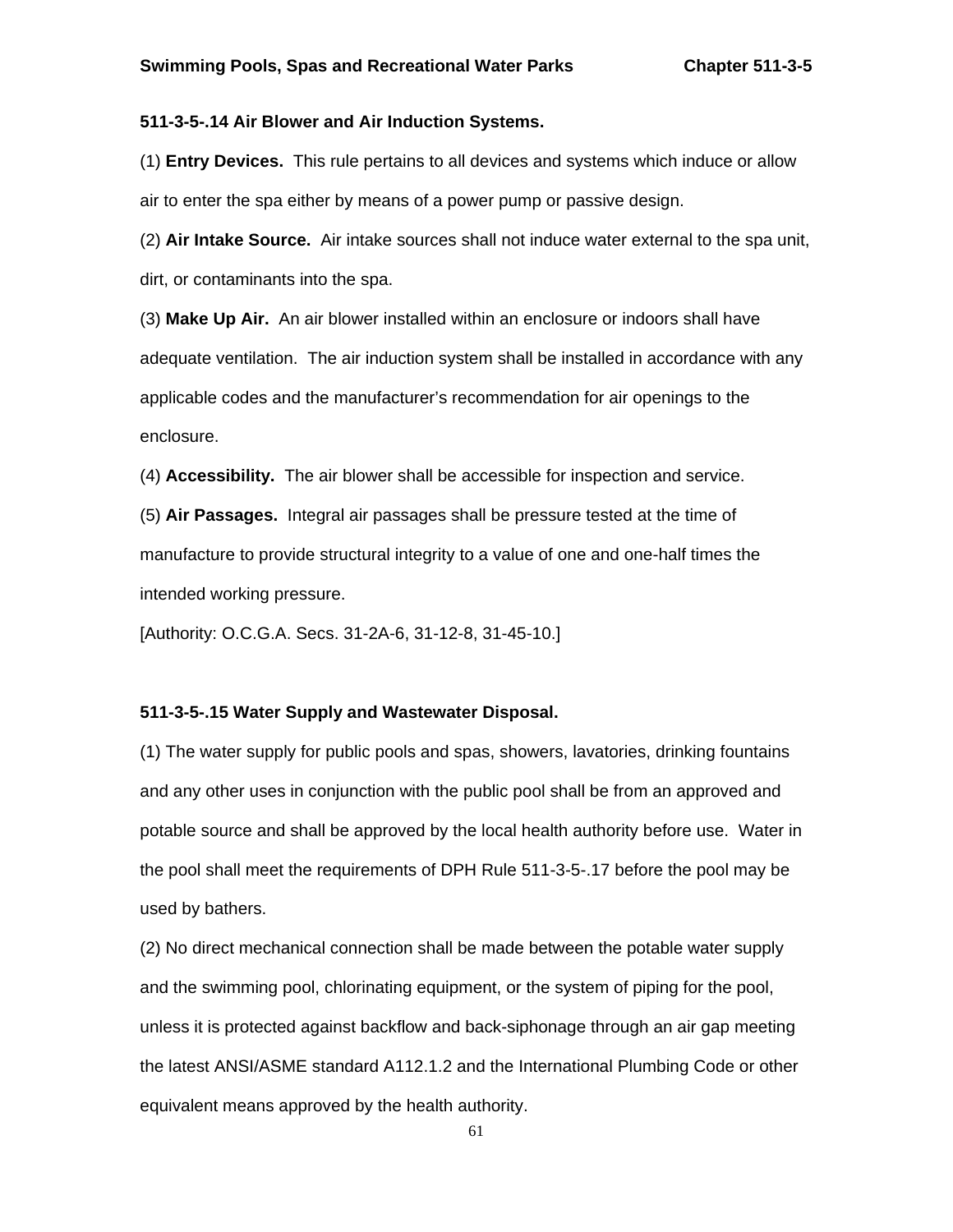*Rule .15* 

(3) An over-the-rim spout, if used, shall be located under a diving board, adjacent to a ladder or otherwise properly shielded so as not to create a hazard. Its open end shall have no sharp edges and shall not protrude more than two inches beyond the edge of the pool. The open end shall be separated from the water by an air gap of at least one and one-half pipe diameters measured from the pipe outlet to the rim.

(4) Backwash water may be discharged into a sanitary sewer through an approved air gap or into an approved subsurface disposal system or by other means approved by the health authority.

(5) Backwash water shall not be returned to the public swimming pool, equipment reservoir or surge tank. Use of backwash water for other purposes must meet state or local law or ordinances.

(6) Where necessary, filter backwash water shall be diverted to a settling tank to eliminate diatomaceous earth and contaminants in the water that exceed the limits set by the state or local water authority.

(7) If required by the water authority, pool water may require neutralizing before being completely drained into a sanitary sewer.

[Authority: O.C.G.A. Secs. 31-2A-6, 31-12-8, 31-45-10.]

### **511-3-5-.16 Disinfectant Equipment and Chemical Feeders.**

(1) Disinfectant equipment and chemical feeders, such as flow-through chemical feeders, electrolytic chemical generators, mechanical chemical feeders, chemical feed pumps, and automated controllers shall comply with the requirements of NSF Standard 50.

(2) The disinfection equipment shall be capable of precisely delivering a sufficient quantity of a registered disinfecting agent in the appropriate amount as outlined in (3) in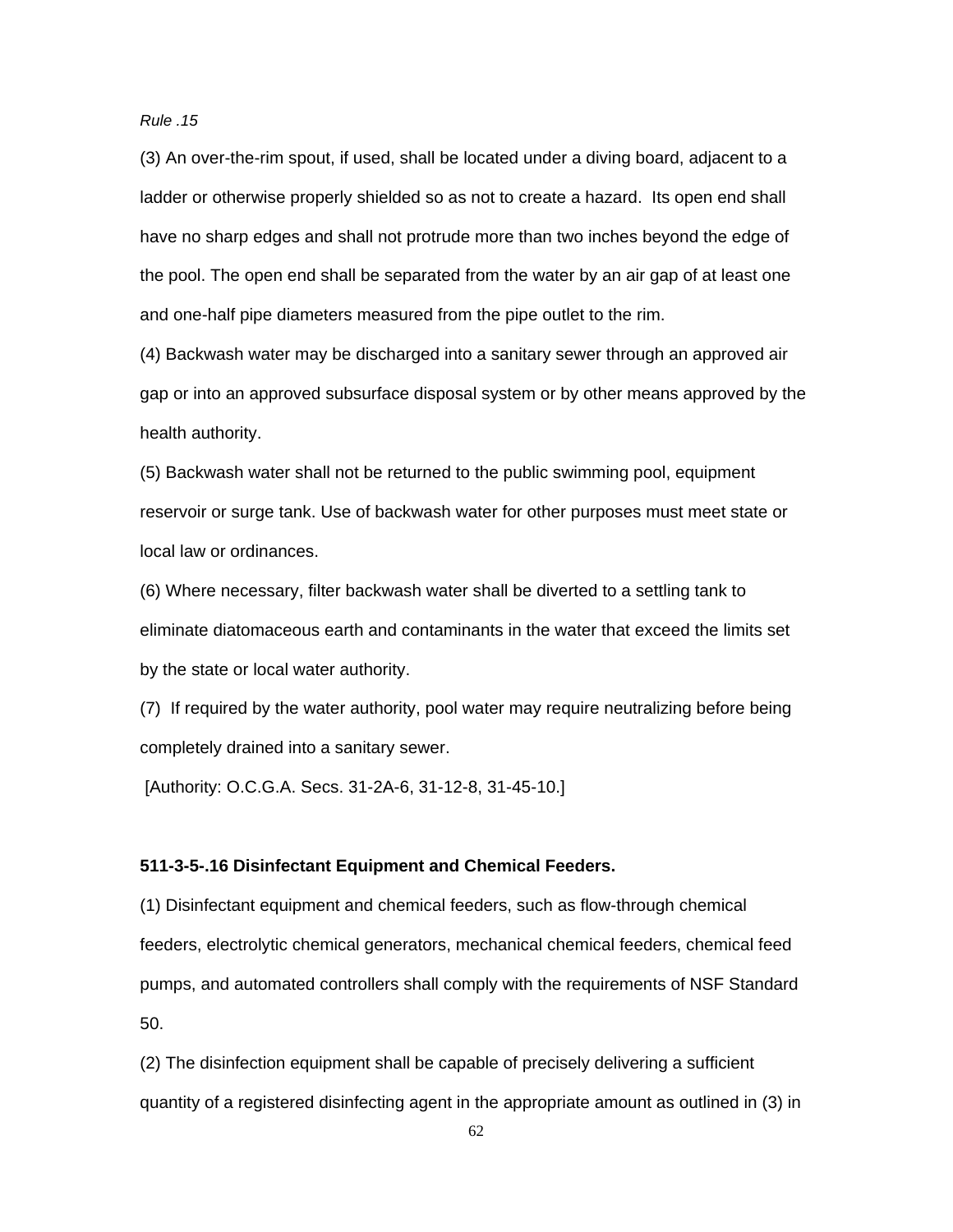*Rule .16(2)* 

this section and maintain the residual concentrations in DPH Rule 511-3-5-.17 of this Chapter.

(a) Every pool and spa shall be required to have at least one unit of disinfectant agent equipment that introduces the agent through the circulation system in compliance with this rule

1. Additional units may be required to maintain chemical and physical parameters of the pool water for new construction or an existing facility, if deemed necessary by the health authority or as required in DPH Rule 511-3-5-.16(2)(3).

2. Increased risk public pools constructed or remodeled after the adoption of this chapter shall deliver, monitor and control disinfectant and pH chemical feeders through an automated chemical controller.

3. Increased risk public pools constructed after the adoption of this chapter shall be required to use an NSF Standard 50 approved supplemental disinfection treatment system such as ozone or ultraviolent light (UV).

(b) The pool or spa water shall be continuously disinfected by a disinfecting agent that imparts an easily measured residual. The disinfecting agent used shall be subject to field testing procedures that are simple and accurate.

(c) Gaseous chlorine, chlorine compounds, bromine compounds or other bactericidal agents shall be acceptable when meeting the disinfectant level parameters outlined in DPH Rule 511-3-5-.17 of this Chapter. Other disinfectant agents not outlined in DPH Rule 511-3-5-.17 may be used if,

1. The owner/operator provides test results to the health authority that show the agent to be an adequate disinfectant for swimming pool and spa use, and

2. A test kit for these other agents is supplied to the health authority by the manufacturer or the pool owner.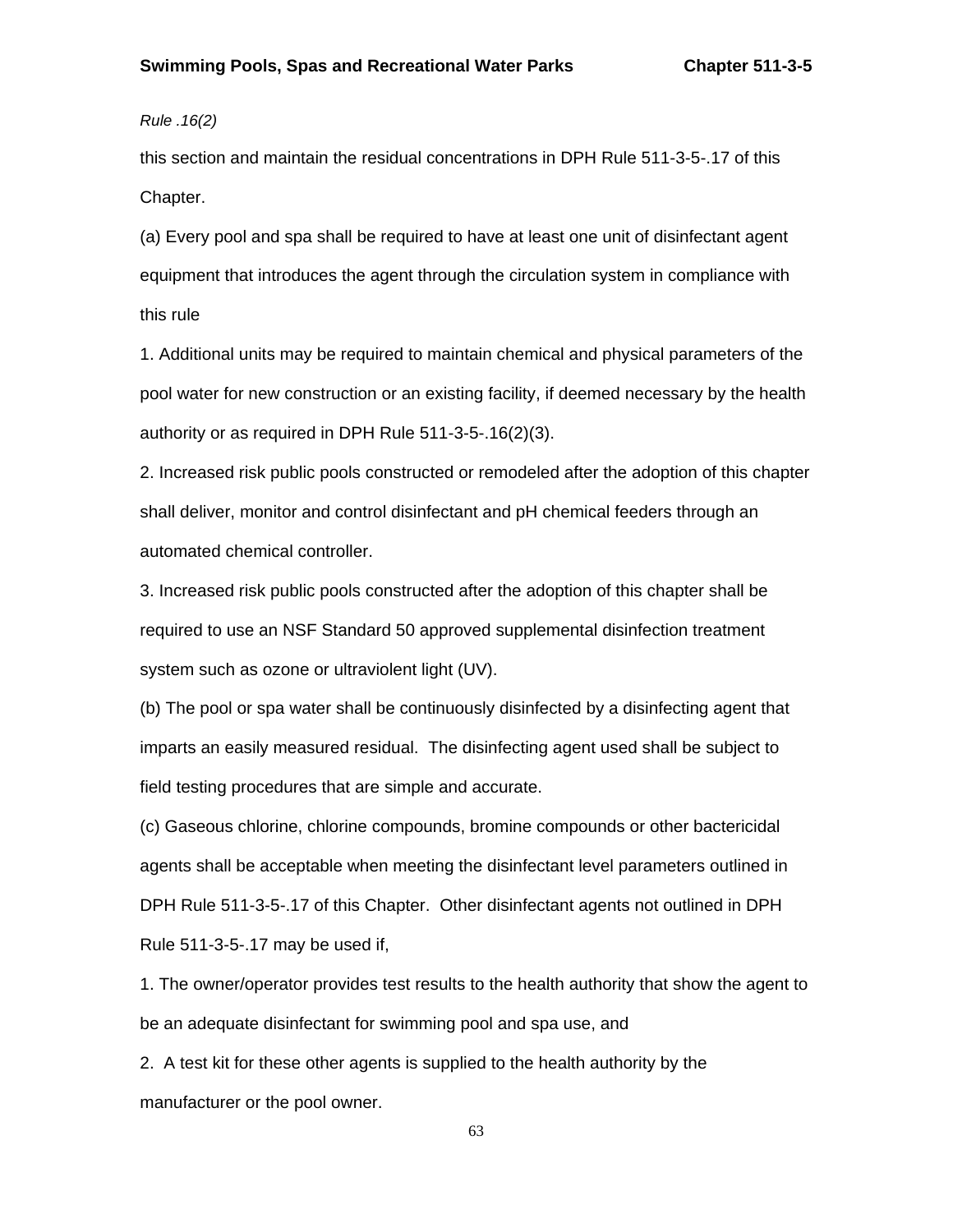*Rule .16(2)* 

(d) All disinfectant agents shall be registered by the U.S. Environmental Protection Agency.

(e) Where water is drawn from the pool to supply water to aquatic features the water may be reused prior to filtration if;

1. The disinfectant and pH levels of the supply water are maintained at required levels and the ratio of interactive play feature, slide, or other apparatus unfiltered water to filtered water circulated in the reservoir or pool shall be no more than 3:1 in order to maintain the efficiency of the filtration system, or

2. The apparatus or device shall use only water that has been filtered and disinfected immediately prior to being discharged into the pool. This includes, but is not limited to, slides, fountains, water wheels, "mushrooms", and squirt guns.

(f) Any water discharged into the pool water shall at least the same level of disinfection that is required for the type of pool that the device is in as listed in DPH Rule 511-3-5- .17.

(3) **Chemical Feeders.** The installation and use of chemical feeders shall conform to the following standards:

(a) Chemical feeders must be installed downstream from the filter and heater.

(b) If the chemical feeder is equipped with its own pump, it shall be installed so it introduces the gas or solution downstream from the heater and, if possible, at a position lower than the heater outlet fitting.

(c) Chemical feed pumps and controllers shall be wired so they cannot operate unless the filter pump is running. If the chlorinator has an independent timer, the filter and chemical feed pump timers shall be interlocked.

(d) All chlorine dosing and generating equipment including erosion feeders, or in line electrolytic and brine/batch generators, shall be designed with the capacity to provide an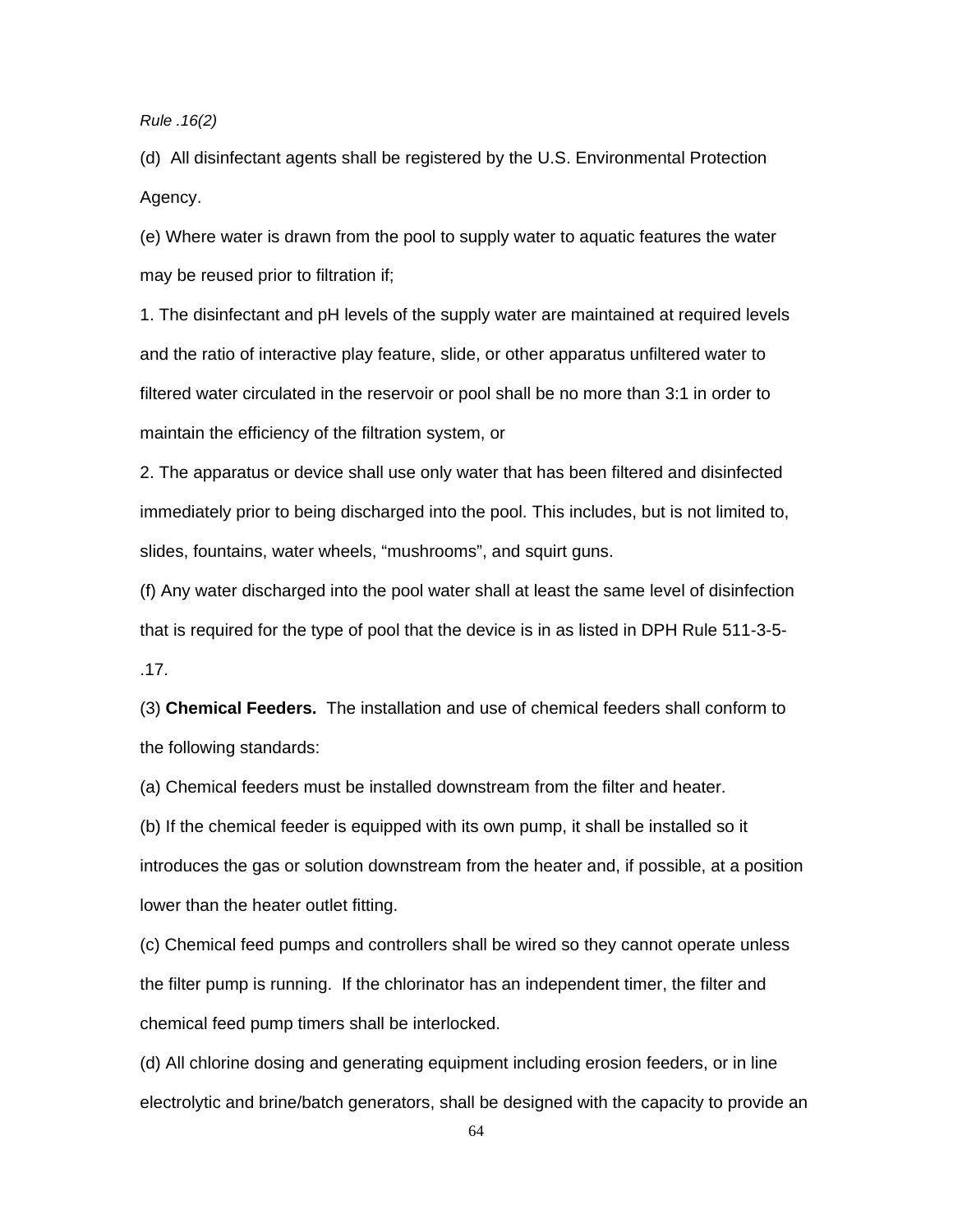# *Rule .16(3)(d)*

adequate dose of disinfectant based on the class, use, load, and setting. The system shall be designed with a capacity to provide the following:

1. Outdoor pools design capacity shall be four pounds of free available chlorine/day/10,000 gallons of pool water;

2. Indoor pools design capacity shall be two and one-half pounds free available chlorine/day/10,000 gallons of pool water.

(e) The rates above are minimums and in all cases the professional engineer or manufacturer shall validate the feed and production equipment specified. Stabilized levels must be able the meet the chapter.

(f) A physical barrier shall be installed between chemical feed pumps supplying acid or liquid hypochlorite solution and other pool components to shield staff and equipment from chemical sprays which might result from leaking connections.

(g) Feeders shall be capable of supplying disinfectant and pH control chemicals, if applicable, to maintain the minimum required disinfection levels at all times in accordance with the chapter.

(h) The injection point of disinfection chemicals shall be located before any pH control chemical injection point with sufficient physical separation of the injection points to reduce the likelihood of mixing of these chemicals in the piping during periods of interruption of recirculation system flow.

(i) The professional engineer shall validate the feed and production equipment specified. Disinfectant levels must meet the requirements of the chapter.

(j) In-line generators shall be permitted on pools using the following requirements:

1. In-line generators shall use pool-grade salt dosed into the water to produce and introduce chlorine into the pool treatment loop through an electrolytic chamber.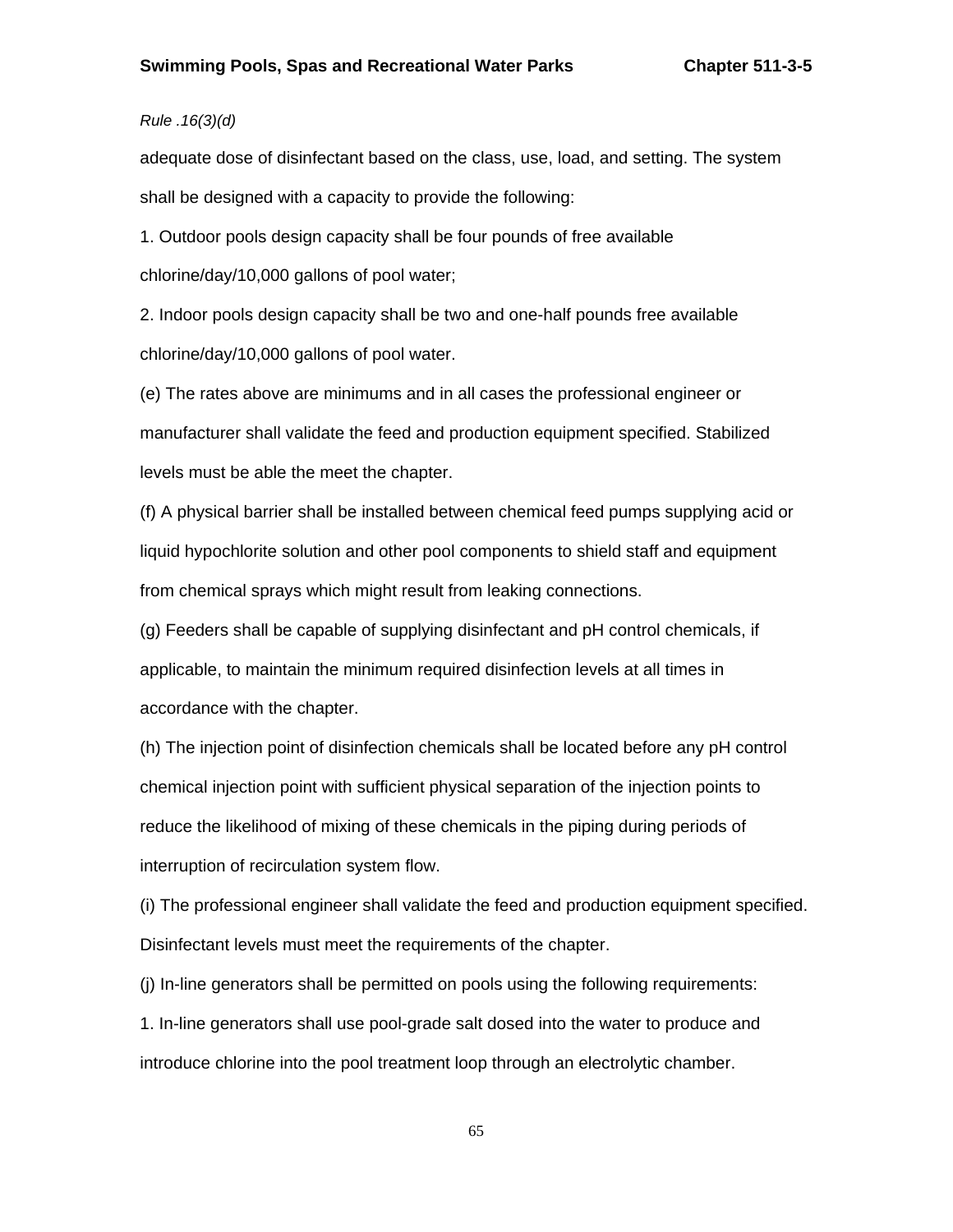*Rule .16(3)(j)* 

2. Electrolytic generators shall have a total dissolved solid (TDS) or salt (NaCl) readout and a low salt indicator.

3. The feed rate shall be adjustable from zero to full range.

4. The generator unit shall be listed and labeled to NSF Standard 50 and UL 1081 for electrical/fire/shock safety by an ANSI-accredited certification organization.

5. The generator shall be interlocked and installed according to the manufacturer's instructions.

6. The saline content of the pool water shall be maintained in the required range.

7. Brine batch generators shall produce chlorine through an electrolytic cell and produces chlorine from brines composed of pool-grade salt.

8. In line generator equipment shall have an EPA facility registration number.

9. An in line generator maybe supplemented with other systems to meet the dosing requirements in subsection (3) (d) above.

(k) Feeders for pH adjustment shall comply with the following:

1. Chemicals for pH adjustment shall include but not be limited to muriatic (hydrochloric) acid, sodium bisulfate, carbon dioxide, sulfuric acid, sodium bicarbonate, and soda ash.

2. A pH adjustment feeders shall be adjustable from zero to full range.

3. Reservoirs shall be clearly marked and labeled with contents.

(l) Automated controllers shall be installed for monitoring and turning on or off chemical feeders used for pH and disinfectant control in facilities referenced in DPH Rule 511-3-5-  $.16(2)(a)2.$ 

(m) Operation manuals or other instructions that give clear directions for cleaning and calibrating automated controller probes and sensors shall be provided for the automated controller.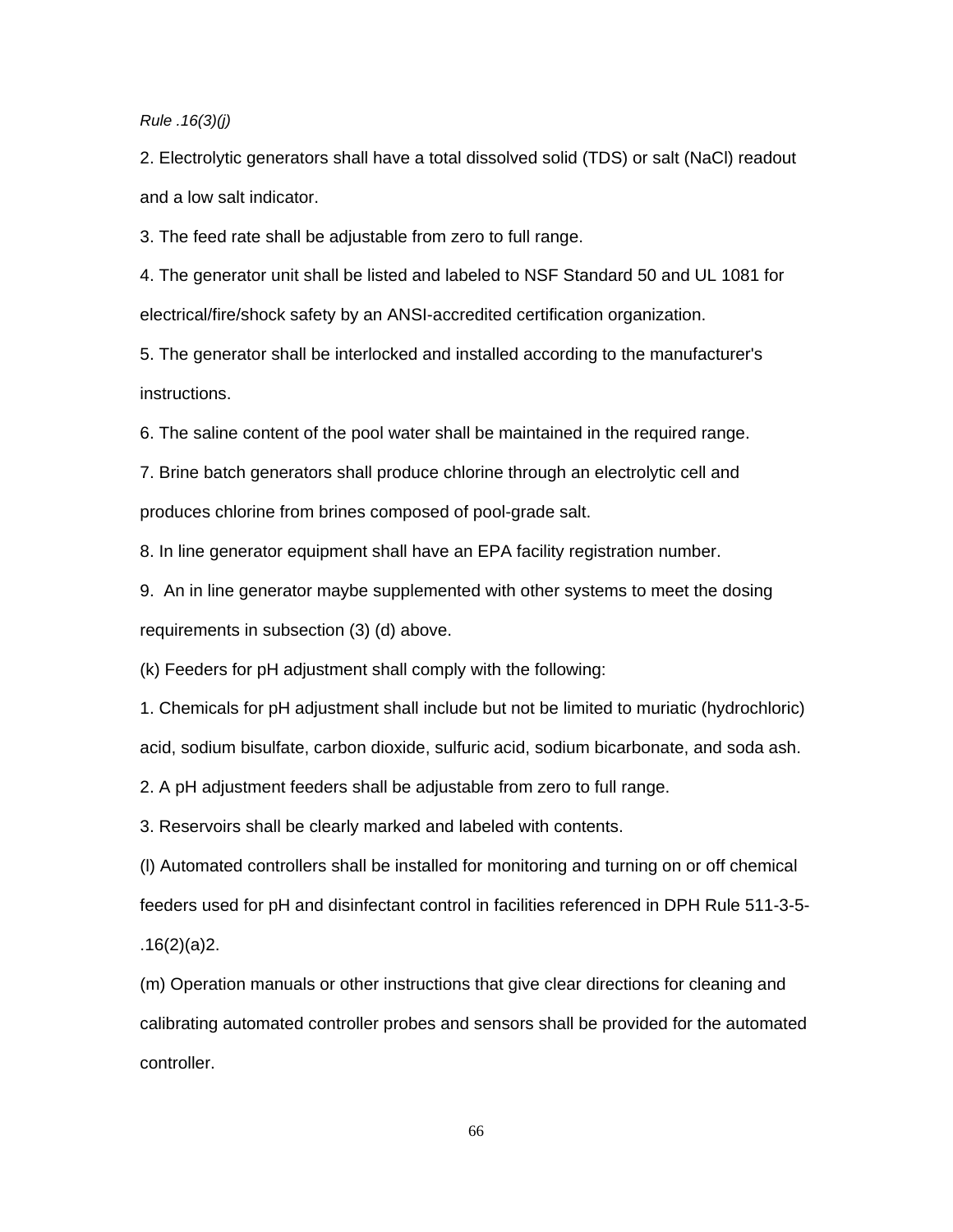*Rule .16(3)* 

(n) Where used, ultraviolet light (UV) systems shall be installed in the recirculation system after the filters;

1. A bypass pipe that is valved on both ends shall be installed to allow maintenance on the UV unit while the pool is in operation.

2. UV system operation shall be interlocked with the recirculation pump so that power to the UV system is interrupted when there is no water flow to the UV unit.

(4) **Gas Feed Systems.** Carbon dioxide and ozone are the only gas feed systems permitted at a new public pool. Where  $CO<sub>2</sub>$  cylinders are located indoors, a monitor and alarm shall be provided to alert patrons/operator of high CO<sub>2</sub> or low O<sub>2</sub> levels.

(5) **Elemental (Gaseous) Chlorine**. Chlorine in the gaseous form may not be used as a disinfectant in pools constructed after 31 December 2016. Facilities that currently use gas chlorine systems may continue to use them if they follow subsections (a)-(p) below. (a) Users of gas chlorine must be trained on the proper procedures for handling chlorine and the appropriate emergency procedures.

(b) Gas chlorination equipment shall be located so that equipment failure or malfunction will have minimal effect on evacuation of pool patrons in an emergency.

(c) Gas chlorine feeders (chlorinators) shall be activated by a booster pump using recirculated water supplies via the recirculation system. The booster pump shall be interlocked to the filter pump to prevent feeding of chlorine when the recirculation pump is not running.

(d) The chlorinator, cylinders of chlorine, and associated equipment shall be housed in a reasonably gas-tight and corrosion-resisting housing having a floor area adequate for the purpose. Cylinders shall always be stored in an upright position and properly secured so they cannot tip over if bumped.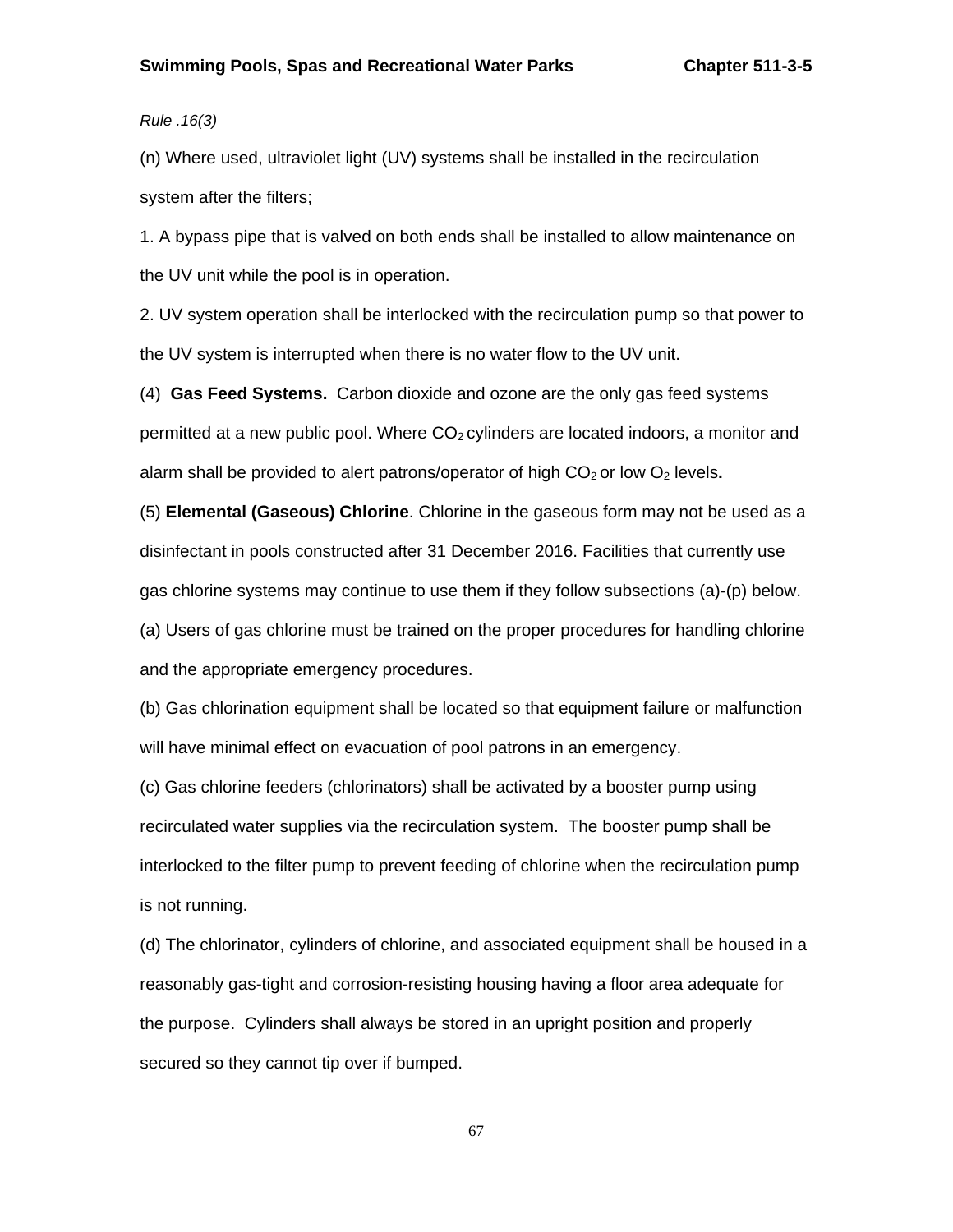*Rule .16(5)* 

(e) All enclosures shall be located at or above ground level. The enclosure shall be provided with a motor-driven exhaust fan capable of producing at least one air change per minute. This fan must be located at the lower part of the enclosure and there must be louvers of good design near the top of the enclosure for admitting fresh air. A warning sign stating "Chlorine Gas" shall be posted on doors. Doors to the chlorine room shall open away from the pool and be equipped with a viewing window located so that the chlorinator and the inside of the enclosure can be clearly seen prior to entering. (f) Electrical switches for the control of artificial lighting and ventilation systems shall be on the outside of the enclosure adjacent to the door.

(g) Facilities shall include a scale suitable for weighing the cylinders.

(h) Connections from the cylinders to the system depend on the type of chlorinator to be used and shall comply with the chlorinator manufacturer's recommendation.

(i) An automatic chlorine leak detector and alarm shall be installed in the chlorinator room.

(j) Respirators approved by the National Institute for Occupational Safety and Health (NIOSH) shall be provided for protection against chlorine. Occupational Safety and Health Administration (OSHA) regulations require training and maintenance programs for respirators.

(k) Containers may be stored indoors or outdoors. Full and empty cylinders shall be segregated and appropriately tagged. Storage conditions shall:

1. minimize external corrosion;

2. be clean and free of trash;

3. be located away from an elevator or ventilation system; and

4. be located away from elevated temperatures or heat sources.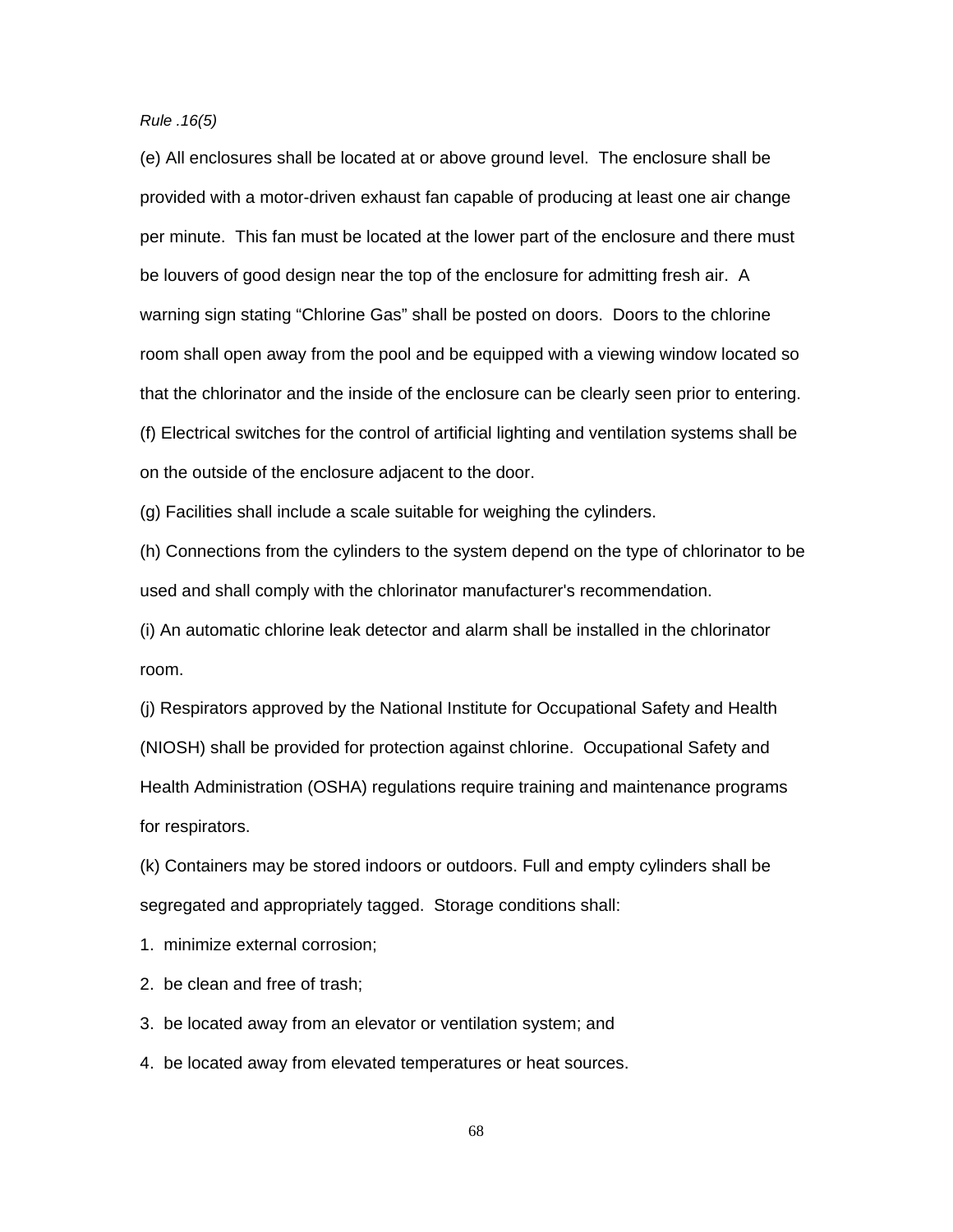## *Rule .16(5)*

(l) A specific person shall be made responsible for chlorination operations and shall be trained in the performance of routine operations including emergency procedures and leak control procedures, and maintain current documentation of their training in proper respirator use.

(m) Chlorine cylinders must be handled with care. Valve protection caps and valve outlet caps shall be in place at all times except when the cylinder is connected for use. Cylinders must not be dropped and shall be protected from falling objects. Cylinders shall be used on a first-in, first-out basis. New, approved washers shall be used each time a cylinder is connected.

(n) A safety wall chart shall be posted in or near the chlorine enclosure and a second chart shall be posted in the pool office near the telephone. The telephone number of the chlorine supplier shall be shown on this chart.

(o) Pool personnel shall be informed about leak control procedures.

(p) As soon as a container is empty, the valve shall be closed and the lines disconnected. The outlet cap shall be applied promptly and the valve protection hood attached. The open end of the disconnected line shall be plugged or capped promptly to keep atmospheric moisture out of the system.

(6) **Training.** Personnel responsible for the operation of the disinfection agent equipment shall be properly trained in the operation of that equipment and the procedure for performing and interpreting the necessary chemical field tests and the appropriate emergency procedures.

(7) **Test Kits.** Every pool shall be supplied with an accurate and reliable water quality testing device capable of measuring any agent that is introduced into the water of the pool.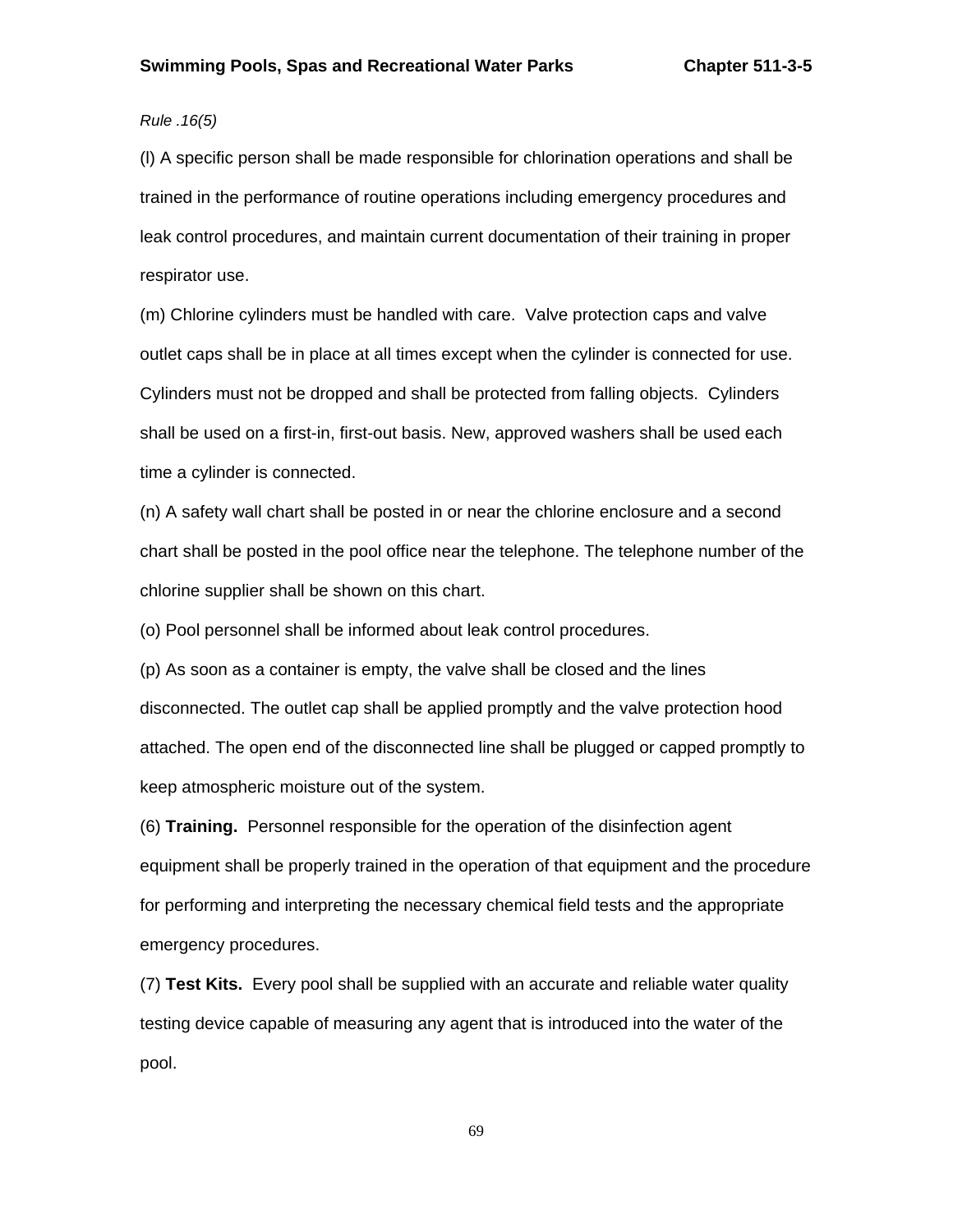*Rule .16(7)* 

(a) Digital water quality testing devices shall be listed and labeled to NSF 50 or approved by the health authority.

(b) All test kits should include methods for the determination of pH, free available chlorine (FAC), total available chlorine (TAC) if chlorine is used, bromine or other chemical disinfectant residuals, cyanuric acid (if used), total alkalinity, calcium hardness, and copper and silver (if a copper or copper/silver ionization unit has been installed). (c) The local health authority shall be given, upon request, a field testing kit for any agents introduced into the water supply. If a field testing kit is not available, the agent cannot be introduced until standards for testing have been established by, and written approval has been obtained from, the health authority.

(d) The Orthotolidine test (OTO) is unacceptable since it cannot distinguish FAC and TAC.

(e) The test kit shall be stored in accordance with manufacturer's instructions. Chemical agents shall be maintained at proper manufacturer specified temperatures.

(f) A test kit that requires calibration shall be calibrated in accordance with the manufacturer's instructions.

[Authority: O.C.G.A. Secs. 31-2A-6, 31-12-8, 31-45-10.]

#### **511-3-5-.17 Chemical Operational Parameters.**

The chemical operational parameters in swimming pool or spa water shall not exceed the maximum level or be lower than the minimum level given in the following parameters. Where no minimum or maximum is given, additional information is within this Chapter to assist the pool operator.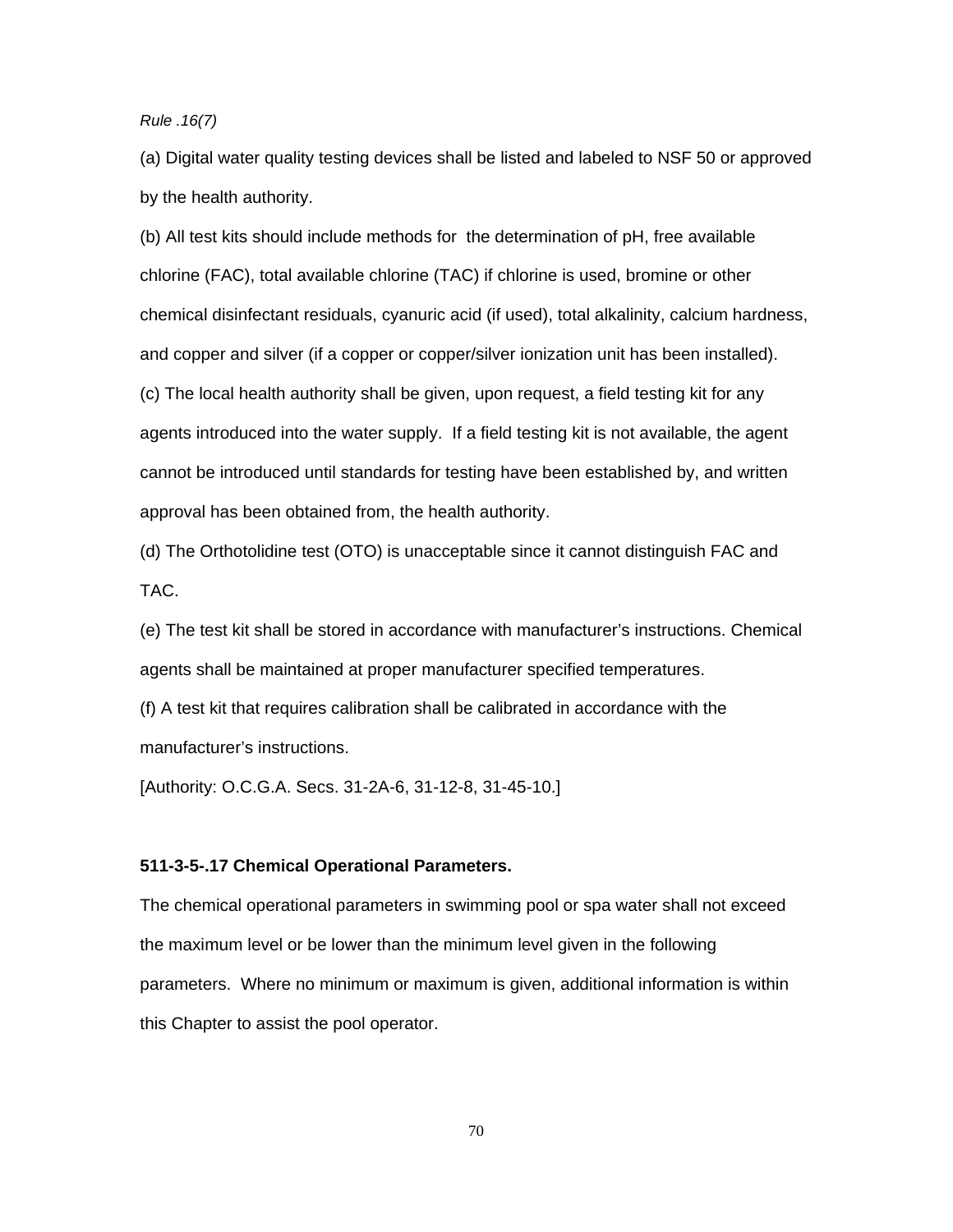| Rule |  |
|------|--|
|------|--|

|                                                                                                      | Minimum          | Ideal       | Maximum | Comments                                                                                                                                                                                                                                                                                                           |
|------------------------------------------------------------------------------------------------------|------------------|-------------|---------|--------------------------------------------------------------------------------------------------------------------------------------------------------------------------------------------------------------------------------------------------------------------------------------------------------------------|
| (1) Disinfectant<br><b>Levels</b><br>(a) Free chlorine,                                              |                  |             |         |                                                                                                                                                                                                                                                                                                                    |
| ppm in pools not<br>using cyanuric acid<br>or a stabilized<br>chlorine compound<br>use (b), 1.-5.    |                  |             |         |                                                                                                                                                                                                                                                                                                                    |
| (b) All public pools<br>except as listed<br>below:                                                   | 1.0              | $1.0 - 3.0$ | 10.0    | In a pool, hot<br>weather/heavy use<br>may require<br>operation at or                                                                                                                                                                                                                                              |
| 1. Spas                                                                                              | $\overline{3.0}$ | $3.0 - 5.0$ | 10.0    | near maximum<br>levels. Regular                                                                                                                                                                                                                                                                                    |
| 2.Activity/interactive/<br><b>Wading Pools</b>                                                       | 2.0              | $2.0 - 5.0$ | 10.0    | superchlorination<br>is recommended<br>(see Remedial<br>Practices below).                                                                                                                                                                                                                                          |
| 3. Interactive Water<br>Play Pool(Spray<br>Pad)                                                      | 2.0              | $2.0 - 5.0$ | 10.0    |                                                                                                                                                                                                                                                                                                                    |
| 4. Wading Pools                                                                                      | 2.0              | $2.0 - 5.0$ | 10.0    |                                                                                                                                                                                                                                                                                                                    |
| 5. Water Attraction<br><b>Pump Reservoirs</b>                                                        | $\overline{2.0}$ | $2.0 - 5.0$ | 10.0    |                                                                                                                                                                                                                                                                                                                    |
| (c) Free Chlorine<br>level in<br>pools using<br>cyanuric acid or a<br>stabilized chlorine<br>product | $\overline{2.0}$ | $2.0 - 5.0$ | 10.0    |                                                                                                                                                                                                                                                                                                                    |
| Combined chlorine,<br>ppm                                                                            | None             | None        | 0.4     | High combined<br>chlorine results in<br>chloramine formation<br>and reduced<br>chemical efficacy.<br>Take remedial action<br>to establish break<br>point chlorination<br>(See Remedial<br>Practices below).<br>Other signs of<br>combined chlorine: -<br>Sharp chlorine odor -<br>Eye irritation - Algae<br>growth |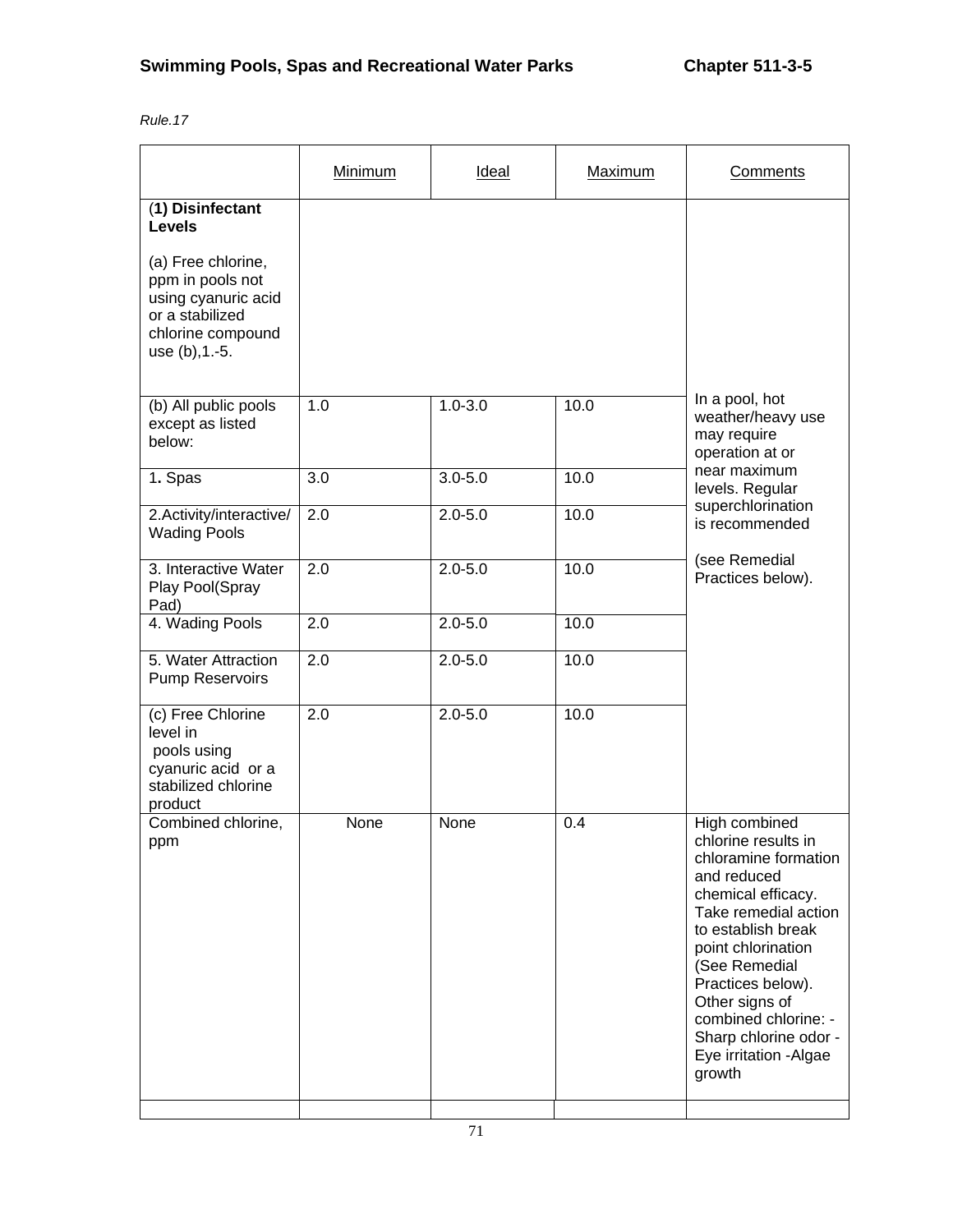| Bromine, ppm<br>(2) Chemical                        | Minimum<br>Pool 3.0<br>Spa 4.0 | Ideal<br>Pool 3.0-5.0<br>Spa 4.0-6.0                                                                         | Maximum<br><b>Pool 8.0</b><br>Spa 8.0 | Comments                                                                                                                                                                                                                                                                   |
|-----------------------------------------------------|--------------------------------|--------------------------------------------------------------------------------------------------------------|---------------------------------------|----------------------------------------------------------------------------------------------------------------------------------------------------------------------------------------------------------------------------------------------------------------------------|
| <b>Values</b>                                       |                                |                                                                                                              |                                       |                                                                                                                                                                                                                                                                            |
| pH                                                  | $\overline{7.2}$               | $7.4 - 7.6$                                                                                                  | 7.8                                   | If pH is:<br>Too High:<br>Low chlorine<br>$-$<br>efficiency<br>Scale formation<br>Cloudy Water<br>Too Low:<br>Rapid<br>$\equiv$<br>dissipation of<br>disinfectant<br>Eye discomfort<br>Plaster and<br>concrete etching<br>Corrosion of<br>metals and vinyl<br>liner damage |
| Alkalinity (buffering),<br>ppm as CaC0 <sub>3</sub> | 60 ppm                         | 80-100 for<br>halogen<br>compounds<br>with a high pH<br>100-120 for<br>halogen<br>compounds<br>with a low pH | 180                                   | If total alkalinity:<br>Too Low:<br>pH bounce<br>$\overline{a}$<br>corrosion<br>$\equiv$<br>tendency<br>Too High:<br>Cloudy water<br>$\qquad \qquad -$<br>Increased<br>$\overline{\phantom{m}}$<br>scaling potential<br>pH tends to be<br>too high                         |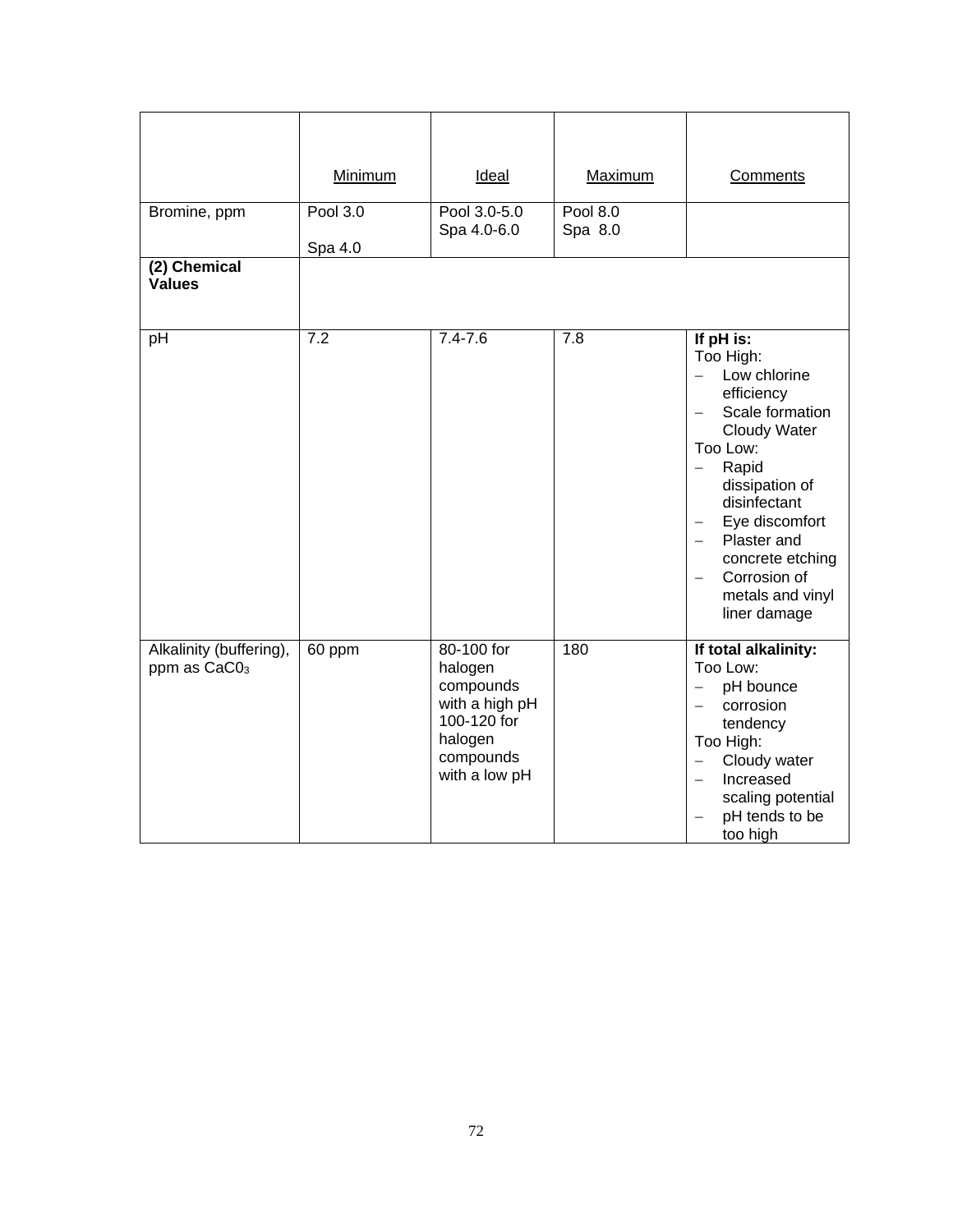|                                                   | <b>Minimum</b> | <b>Ideal</b>                | <b>Maximum</b> | Comments                                                                                                                                                                                                                                                                                                                                                                                                                                                                                                                                                                                                                                               |
|---------------------------------------------------|----------------|-----------------------------|----------------|--------------------------------------------------------------------------------------------------------------------------------------------------------------------------------------------------------------------------------------------------------------------------------------------------------------------------------------------------------------------------------------------------------------------------------------------------------------------------------------------------------------------------------------------------------------------------------------------------------------------------------------------------------|
| <b>Total dissolved</b><br>solids (TDS),<br>ppm    |                |                             |                | These values are<br>offered as<br>guidelines rather<br>than absolute<br>values to indicate<br>concern for<br>accumulation of<br>impurities in the<br>course of operation.<br>Excessive high TDS<br>may lead to hazy<br>water or corrosion<br>of fixtures, and can<br>be reduced by<br>partial draining with<br>addition of fresh<br>water.<br><b>High initial TDS</b><br>may indicate poor<br>water quality due to<br>corrosive mineral<br>salts, humus or<br>organic matter.<br>Consult local water<br>authority.<br><b>Increasing TDS</b><br>indicates build-up of<br>impurities to be<br>controlled by partial<br>drain/refill with fresh<br>water. |
| Calcium<br>hardness, ppm,<br>as CaCo <sub>3</sub> | 150            | 200-400 to<br>balance water | 1000           | Operations of pools,<br>spas and hot tubs at<br>maximum hardness<br>will depend on<br>alkalinity (buffering)<br>requirements of the<br>disinfectant used.<br>Maximum alkalinity<br>and lower pH must<br>be used with<br>maximum hardness<br>(over 500 ppm)                                                                                                                                                                                                                                                                                                                                                                                             |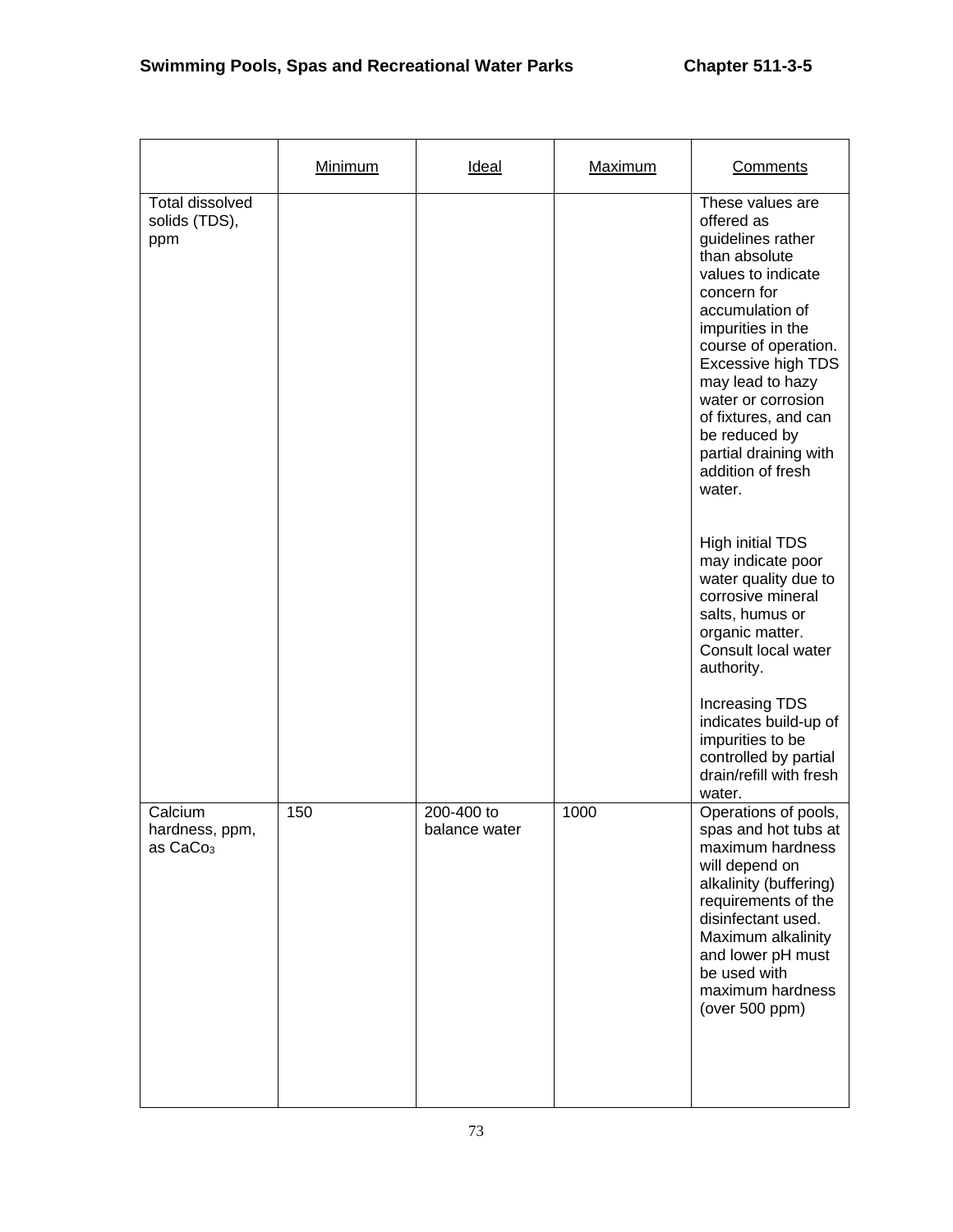| (2) Chemical<br>Values (con't)  |      |      |      |                                                                                                                                                                                                                                                         |
|---------------------------------|------|------|------|---------------------------------------------------------------------------------------------------------------------------------------------------------------------------------------------------------------------------------------------------------|
| Heavy metals,<br>ppm            | None | None |      | If heavy metals,<br>such as copper,<br>iron, manganese,<br>silver are present:<br>-Staining may occur<br>-Water may discolor<br>-Chlorine dissipates<br>rapidly<br>-Filter may plug<br>-May indicate pH<br>too low or corrosion.                        |
| (3) Biological<br><b>Values</b> |      |      |      |                                                                                                                                                                                                                                                         |
| Algae                           | None | None | None | If algae are<br>observed:<br>-Shock treat pool<br>(See Remedial<br>Practices, Shock<br>treatment)<br>-Supplement with<br>brushing and<br>vacuuming.<br>-Use approved<br>algaecide according<br>to label directions<br>(See Remedial<br>Practices below) |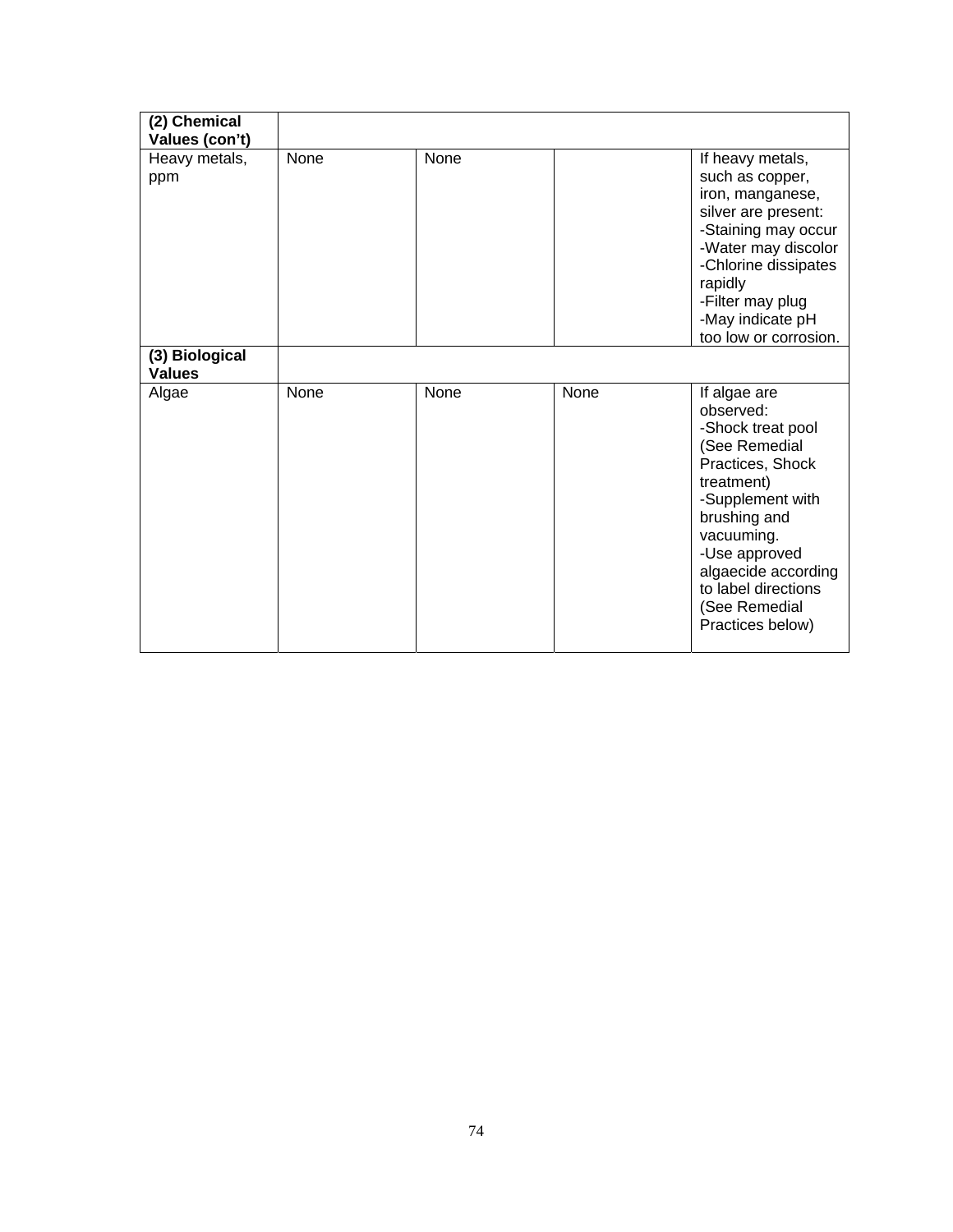# **Swimming Pools, Spas and Recreational Water Parks Chapter 511-3-5**

|                             | Minimum        | Ideal                                   | Maximum | Comments                                                                                                                                                                                                                           |
|-----------------------------|----------------|-----------------------------------------|---------|------------------------------------------------------------------------------------------------------------------------------------------------------------------------------------------------------------------------------------|
| <b>Bacteria</b>             | <b>None</b>    | Recognized<br>Water quality<br>Standard |         | If bacteria count<br>exceeds maximum<br>allowed:<br>-Superchlorinate<br>and follow proper<br>maintenance<br>procedures<br>-Maintain proper<br>disinfectant<br>residual.                                                            |
| (4) Stabilizer (if<br>used) |                |                                         |         |                                                                                                                                                                                                                                    |
| Cyanuric acid,<br>ppm       | $\blacksquare$ | 30-50                                   | 90      | If stabilizer is:<br>Too High:<br>May reduce<br>chlorine efficacy<br>Too Low:<br>Chlorine<br>Residual<br>rapidly<br>destroyed by<br>sunlight<br>Note: Stabilizer<br>is not needed in<br>indoor or<br>brominated<br>pools and spas. |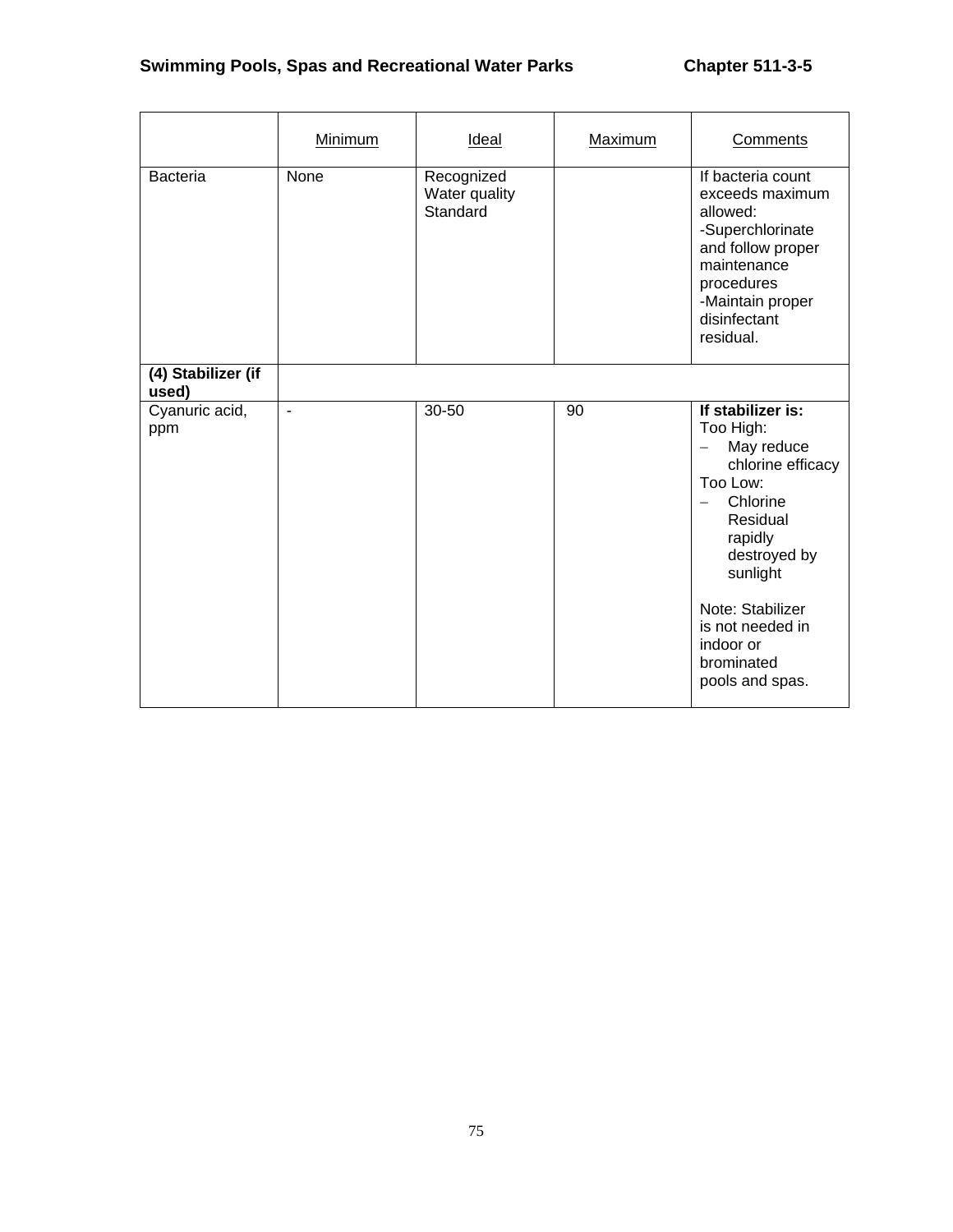|                                               | <b>Minimum</b> | Ideal                                  | <b>Maximum</b>                                                       | Comments                                                                                                                                                                                                                                                                                                             |
|-----------------------------------------------|----------------|----------------------------------------|----------------------------------------------------------------------|----------------------------------------------------------------------------------------------------------------------------------------------------------------------------------------------------------------------------------------------------------------------------------------------------------------------|
| (5) Remedial<br><b>Practices</b>              |                |                                        |                                                                      |                                                                                                                                                                                                                                                                                                                      |
| Break point<br>chlorination<br>dosage in ppm. |                |                                        |                                                                      | When combined<br>chlorine is over 0.4<br>ppm, superchlorinate<br>by adding ten times<br>the combined<br>chlorine in ppm and<br>subtract the current<br>disinfectant level.<br>(e.g. combined<br>chlorine is 0.5 ppm,<br>superchlorinate by<br>adding 4 ppm. (5<br>ppm -1 ppm current<br>chlorine level = $4$<br>ppm) |
| Superchlorination                             |                |                                        |                                                                      | Applied at the end of<br>daily usage, hold this<br>level for 1-4 hours to<br>clarify the water,<br>remove ammonia<br>(combined chlorine),<br>and to kill any algae<br>present.                                                                                                                                       |
|                                               |                |                                        |                                                                      | Can also be applied<br>when no bathers are<br>present and as<br>required to maintain<br>clear water and the<br>required halogen<br>residual.                                                                                                                                                                         |
| Superchlorination<br>frequency                | Pool- monthly  | Pool- Every<br>other week<br>Spa-Daily | Pool- Weekly<br>when the<br>temperature is<br>over 85 <sup>0</sup> F | Note: Some high use<br>pools may need<br>superchlorination<br>three times a week or<br>more as a<br>preventative measure<br>or when combined<br>chlorine is over 0.4                                                                                                                                                 |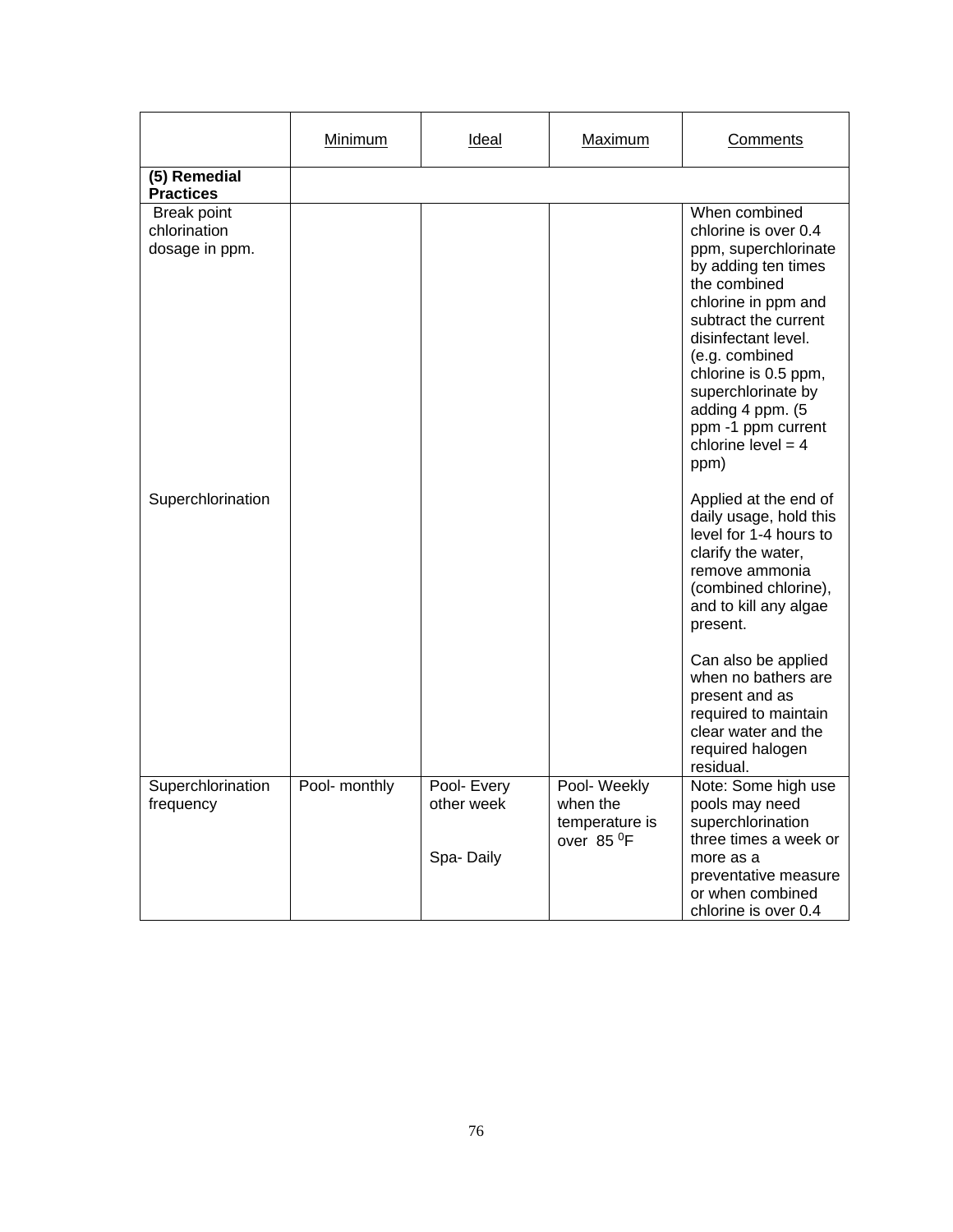|                                      | Minimum | Ideal       | Maximum | Comments                                                                                                                                                                                                                         |
|--------------------------------------|---------|-------------|---------|----------------------------------------------------------------------------------------------------------------------------------------------------------------------------------------------------------------------------------|
| Shock treatment,<br>dosage in ppm    | 10.0    |             |         | Nonchlorine oxidizers<br>are not considered<br>biocidal, but may<br>reduce organic<br>contaminants.                                                                                                                              |
| Clarifying/Flocculating<br>frequency |         | When needed |         | Use all clarifiers<br>following<br>manufacturer's<br>directions.                                                                                                                                                                 |
| Algaecides                           |         |             |         | Follow manufacturer's<br>directions. Use E.P.A.<br>registered products.                                                                                                                                                          |
| Water replacement                    |         |             |         | Water in spas that have<br>high bather use may<br>require partial or<br>complete replacement<br>of water periodically to<br>dilute dissolved solids,<br>to maintain water clarity<br>and to do necessary<br>routine maintenance. |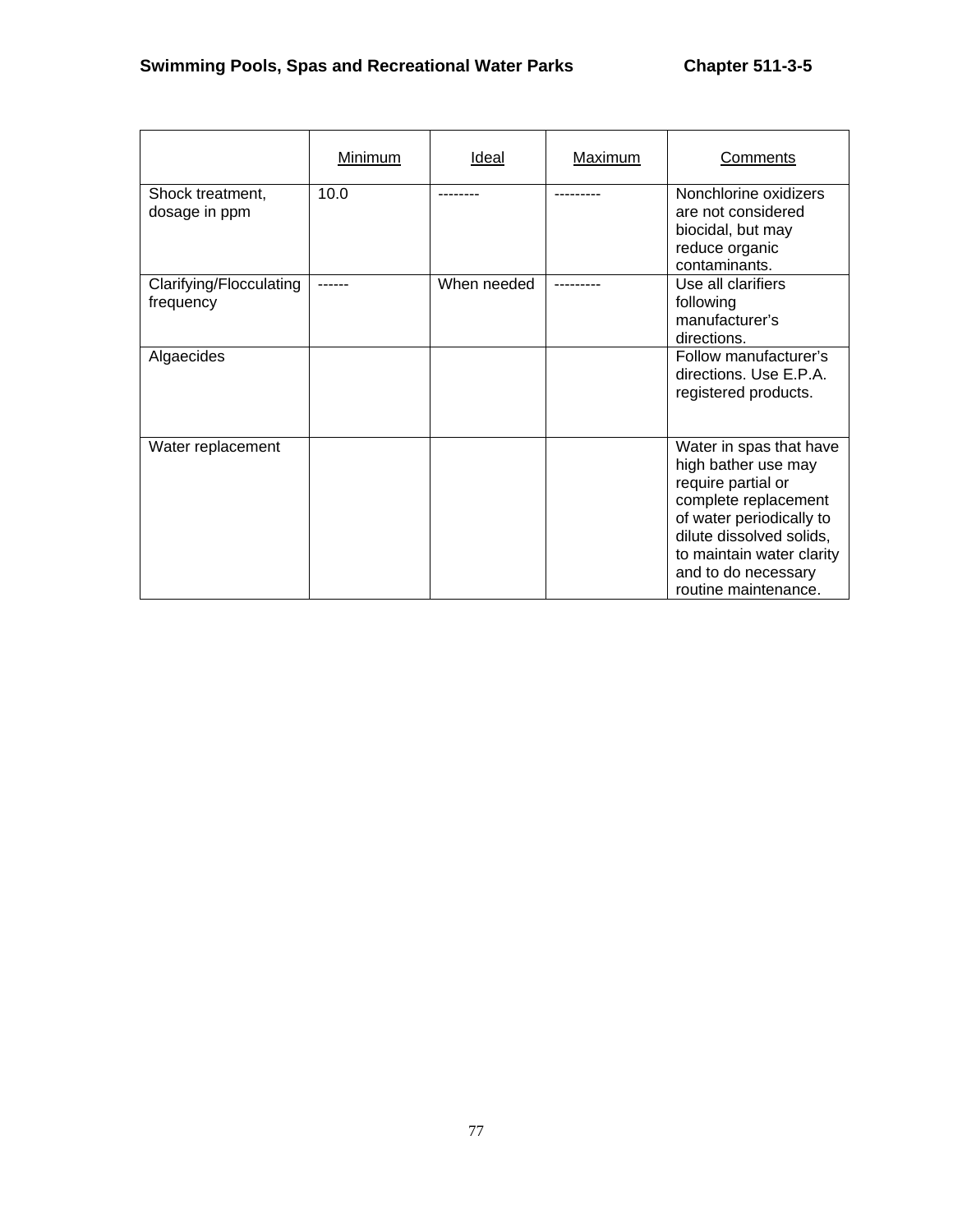|                                   | <b>Minimum</b> | <b>Ideal</b>                                             | Maximum            | <b>Comments</b>                                                                                                                                                                                                                                                                                                                                                                                                                                                               |
|-----------------------------------|----------------|----------------------------------------------------------|--------------------|-------------------------------------------------------------------------------------------------------------------------------------------------------------------------------------------------------------------------------------------------------------------------------------------------------------------------------------------------------------------------------------------------------------------------------------------------------------------------------|
| Foam                              | None           | None                                                     | None               | Foam may harbor<br>persistent<br>microorganisms. If<br>foaming is not<br>adequately<br>controlled, consider<br>daily shock<br>treatment, water<br>replacement or an<br>appropriate antifoam<br>agent. Follow<br>manufacturer's<br>directions.                                                                                                                                                                                                                                 |
| (6) Temperature<br>0 <sub>F</sub> | $\overline{a}$ | 78 - 82 <sup>0</sup> F or<br><b>Bather</b><br>preference | 104 <sup>0</sup> F | If temperature is:<br>Too High:<br>Health hazard<br><b>Bather</b><br>$\equiv$<br>discomfort<br>Excessive fuel<br>$\overline{\phantom{0}}$<br>requirement<br>Increased<br>evaporation<br>Increased<br>$\overline{\phantom{m}}$<br>scaling<br>potential<br>Increased use of<br>disinfectants<br>Increase<br>$\overline{\phantom{0}}$<br>potential for<br>corrosion<br>Too Low:<br><b>Bather</b><br>$\overline{\phantom{0}}$<br>discomfort<br>Increase chance<br>of hyperthermia |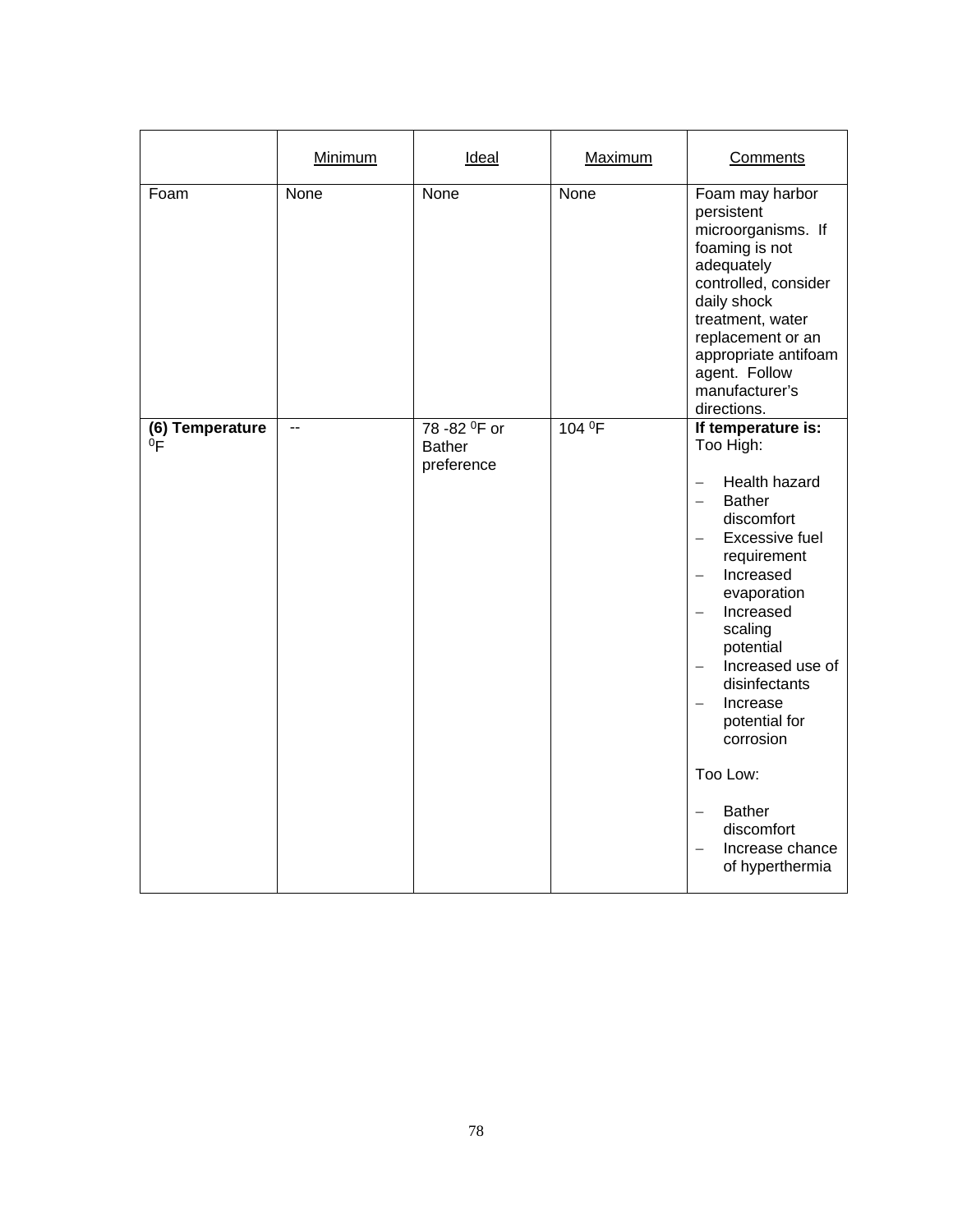# **Swimming Pools, Spas and Recreational Water Parks Chapter 511-3-5**

|                   | <b>Minimum</b>                                                                                                           | Ideal        | Maximum        | Comments                                                                                                                                                                                                                                                                                                                                                                                          |
|-------------------|--------------------------------------------------------------------------------------------------------------------------|--------------|----------------|---------------------------------------------------------------------------------------------------------------------------------------------------------------------------------------------------------------------------------------------------------------------------------------------------------------------------------------------------------------------------------------------------|
| (7) Water Clarity |                                                                                                                          |              |                |                                                                                                                                                                                                                                                                                                                                                                                                   |
| Water turbidity   | Must be able to<br>see main drain<br>covers or marker<br>tile on the bottom<br>of the deepest<br>portion of the<br>pool. | $\mathbf{u}$ | $\overline{a}$ | If water is turbid:<br><b>Disinfectant</b><br>level may be<br>low<br>Filtration<br>$\overline{\phantom{0}}$<br>system may be<br>inoperative<br>Improper<br>$\overline{\phantom{0}}$<br>chemical<br>balance<br>Bottom should<br>$\overline{\phantom{0}}$<br>be clearly<br>visible at the<br>deepest part<br>of the pool or<br>spa.<br>Consult<br>$\overline{\phantom{0}}$<br>remedial<br>practices |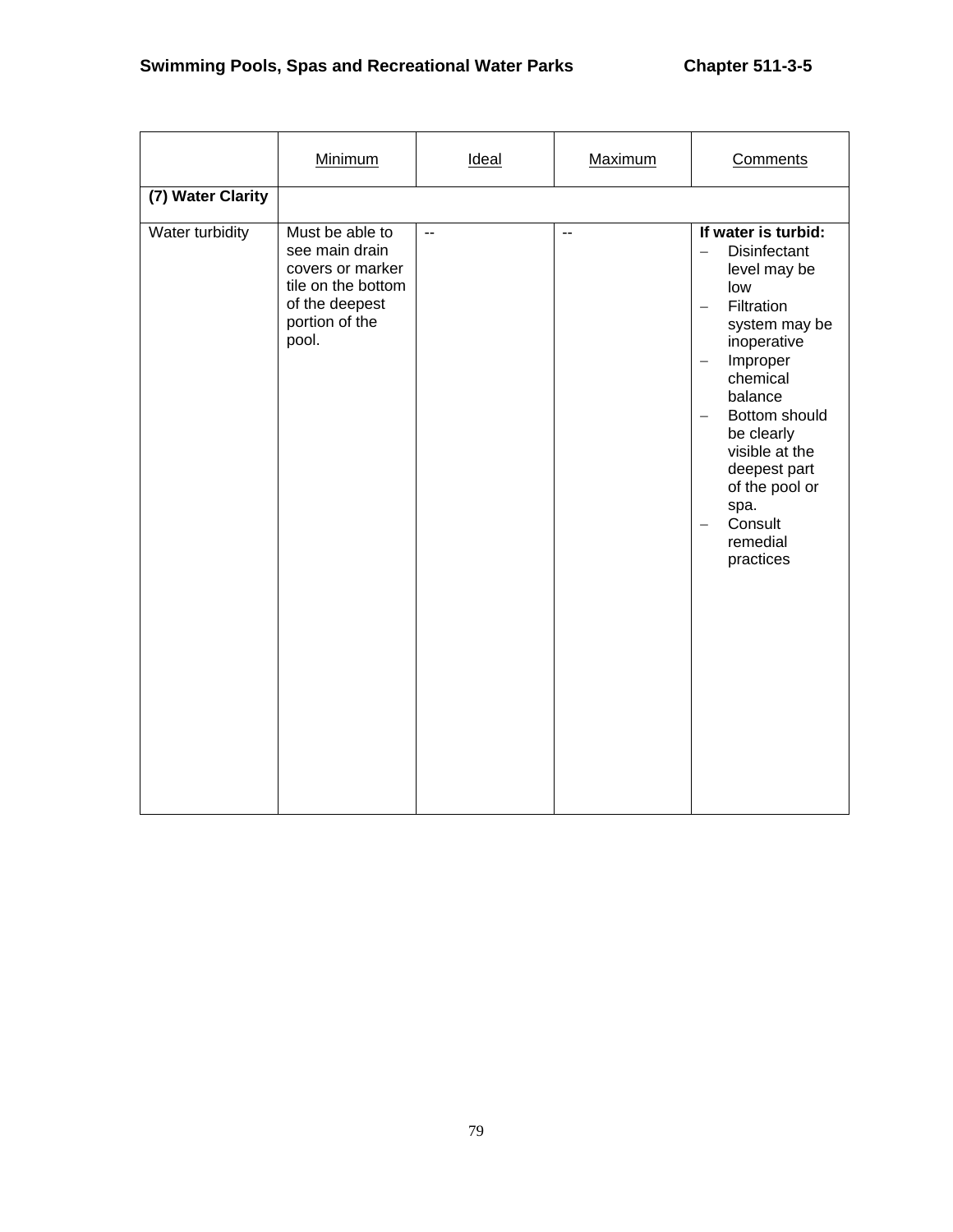|                                                                                                                                               | Minimum | Ideal | Maximum | Comments                                                                                                                                                                                                                                                                                                                                                                                                                                                          |
|-----------------------------------------------------------------------------------------------------------------------------------------------|---------|-------|---------|-------------------------------------------------------------------------------------------------------------------------------------------------------------------------------------------------------------------------------------------------------------------------------------------------------------------------------------------------------------------------------------------------------------------------------------------------------------------|
| (8) Oxidizers                                                                                                                                 |         |       |         |                                                                                                                                                                                                                                                                                                                                                                                                                                                                   |
| Ozone, low<br>output<br>generators                                                                                                            | --      |       | 0.1     | Serves as oxidizer of water<br>contaminants.                                                                                                                                                                                                                                                                                                                                                                                                                      |
| Contact<br>concentration<br>mg/L when<br>ozone is injected<br>and not removed<br>prior to entry into<br>pool.<br>Above pool and<br>spa levels | 0       | 0     | 0.05    | Indoor installations should have<br>adequate ventilation.                                                                                                                                                                                                                                                                                                                                                                                                         |
| (9) Oxidizer<br><b>Reduction</b><br><b>Potential</b>                                                                                          |         |       |         |                                                                                                                                                                                                                                                                                                                                                                                                                                                                   |
| <b>ORP</b>                                                                                                                                    | 750 MV  | $-$   |         | When chlorine or bromine is used<br>as the primary disinfectant, ORP<br>can be used as a supplemental<br>measurement of proper disinfectant<br>activity. The use of ORP testing<br>does not eliminate or supersede the<br>need for testing the disinfectant<br>level with standard test kits and<br>ORP reading may be affected by a<br>number of factors including (1) pH,<br>(2) probe film and (3) cyanuric acid.<br>Follow manufacturer's<br>recommendations. |

[Authority: O.C.G.A. Secs. 31-2A-6, 31-12-8, 31-45-10.]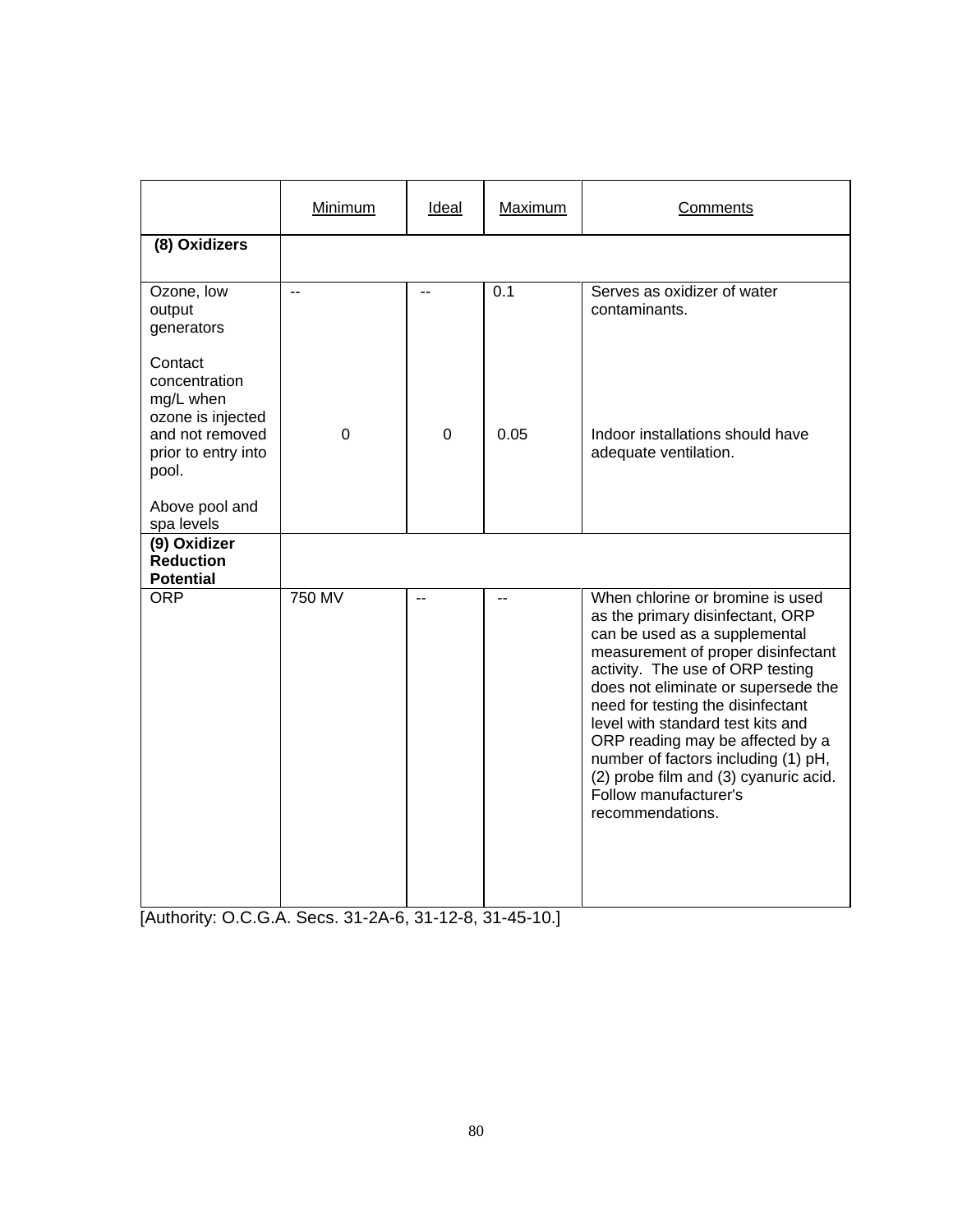## **511-3-5-.18 Specific Safety Features and Markers.**

(1) **Handholds.** A public pool shall have a suitable handhold around its perimeter in areas where the depth exceeds three feet six inches. Handholds shall be provided no more than four feet apart and shall consist of any one or a combination of the items listed below:

(a) Coping, ledge or deck along the immediate top edge of the pool which provides a slip-resisting surface of at least four inches minimum horizontal width and located at or not more than twelve inches above the waterline; or

(b) Ladders, stairs or seat ledges; or

(c) A railing placed at or not more than twelve inches above the waterline.

(2) **Rope and Float Line.** A rope and float line shall be provided within one foot of and on the shallow side of the break in grade between the shallow and deep portions of the swimming pool, with its position marked with visible floats at intervals of seven feet or less.

(a) The rope and float line shall be securely fastened to wall anchors of corrosionresisting materials and of the type which shall be recessed or have no projection that will constitute a hazard when the line is removed.

(b) The line shall be of sufficient size and strength to offer a good handhold and support loads normally imposed by users.

(c) The operator may remove the float line when the pool is used for lap swimming or swim meets. The line must be reattached immediately after completion of the event.

(3) **Depth Markers for Swimming Pools**. Depth of water in feet and inches shall be plainly and conspicuously marked at or above the waterline on the vertical pool wall and on the top of the coping or edge of the deck or walk next to the pool. The word or abbreviation for "feet" and "inches" must be specified. Where displayed in meters in addition to feet and inches, the word meter shall be spelled out.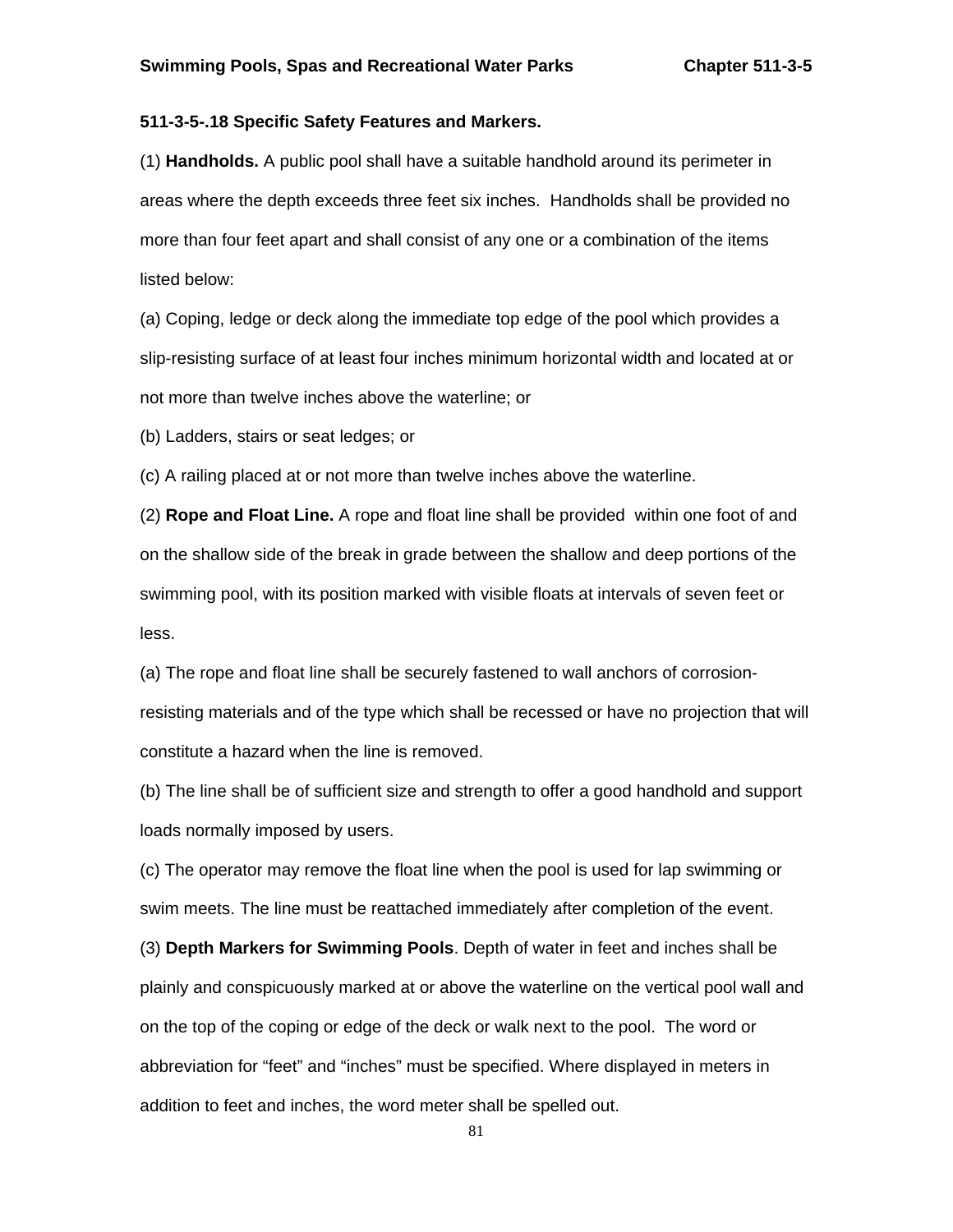## *Rule .18(3)*

(a) Depth markers on the vertical pool wall shall be positioned to be read from the water side. The marker shall be placed to allow as much of the number to be visible above the waterline as possible.

(b) Depth markers on the deck shall be within eighteen inches of the water edge and positioned to be read while standing on the deck facing the water.

(c) Depth markers shall be slip-resistant.

(d) Depth markers shall be installed at the maximum and minimum water depths and at all points of slope change.

(e) Depth markers shall be installed at intermediate increments of water depth of two feet or less, and shall be spaced at intervals of twenty-five feet or less.

(f) Depth markers shall be arranged uniformly on both sides and both ends of the pool.

(g) Depth markers on irregularly shaped pools shall designate depths at all major deviations in shape.

(h) Depth markers number and letters shall be tile and four inches minimum in height. Numbers shall be of contrasting color to the background on which they are applied.

(i) Depth markers shall indicate the actual pool depth within plus or minus three inches, at normal operating level when measured three feet from the pool wall or at the tangent point where the cove radius meets the floor, whichever is deeper.

(j) Interactive water play pools shall not be required to have depth markings or "No Diving" signage.

(4) **Depth Markers for Spas.** Public spas shall have permanent depth markers with numbers and letters a minimum of four inches high plainly and conspicuously visible from all obvious points of entry and in conformance with subsections (a) thru (f) below: (a) There shall be a minimum of two depth markers per spa, regardless of spa size or shape.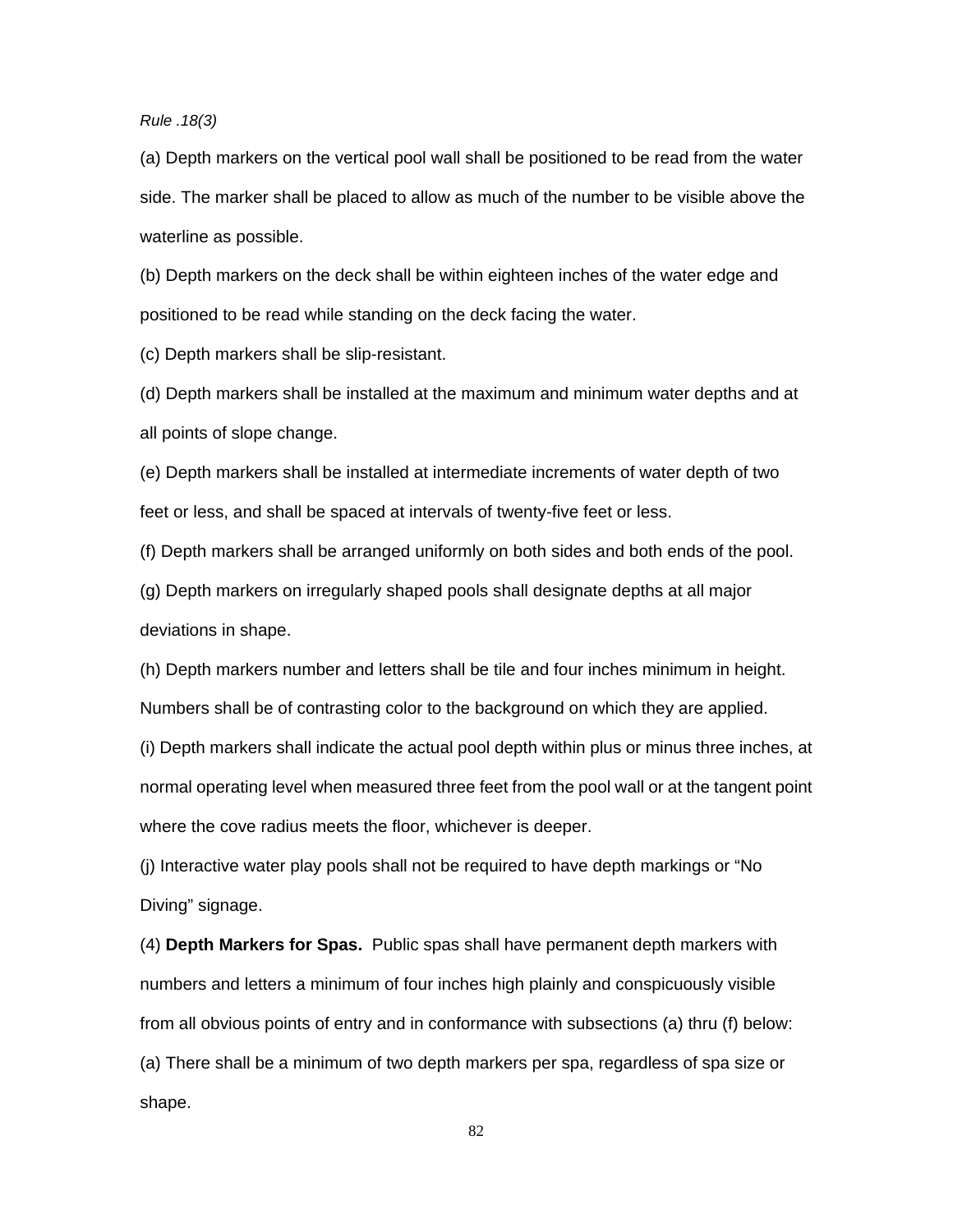*Rule .18(4)* 

(b) Depth markers shall be spaced no more than twenty-five feet apart and shall be uniformly located around the perimeter of the spa.

(c) Depth markers shall be positioned on the deck within eighteen inches of the water line.

(d) Depth markers shall be positioned to be read while standing on the deck facing the water.

(e) Depth markers in or on the deck surfaces shall be slip-resisting.

(5) **Clock.** All public facilities shall have a functioning clock which is visible to spa users.

(6) **Water Temperature.** The maximum temperature in a spa shall not exceed 1040F  $(40^{\circ}C)$ .

(a) The spa operator shall be provided with an accurate thermometer  $(\pm 1^0F)$  tolerance) and shall periodically check to ensure that the maximum temperature does not exceed 1040F.

(b) A means to determine the spa temperature with a  $\pm 1^0$ F tolerance shall be provided to the user.

(7) **Water Agitation**. The agitation system on spas constructed after 31 December 2016 shall be connected to a minute timer that does not exceed fifteen minutes and shall be located out of reach of a bather in the spa.

(8) **Emergency shutoff switch.** A clearly labeled emergency shutoff switch shall be provided for all pools and spas constructed or remodeled after the adoption of this chapter. The emergency shutoff or control switch shall stop the motor*s* that provide power to the circulation system and hydrotherapy or agitation system pump. The emergency shutoff switch installation shall be installed in accordance with the applicable electrical code.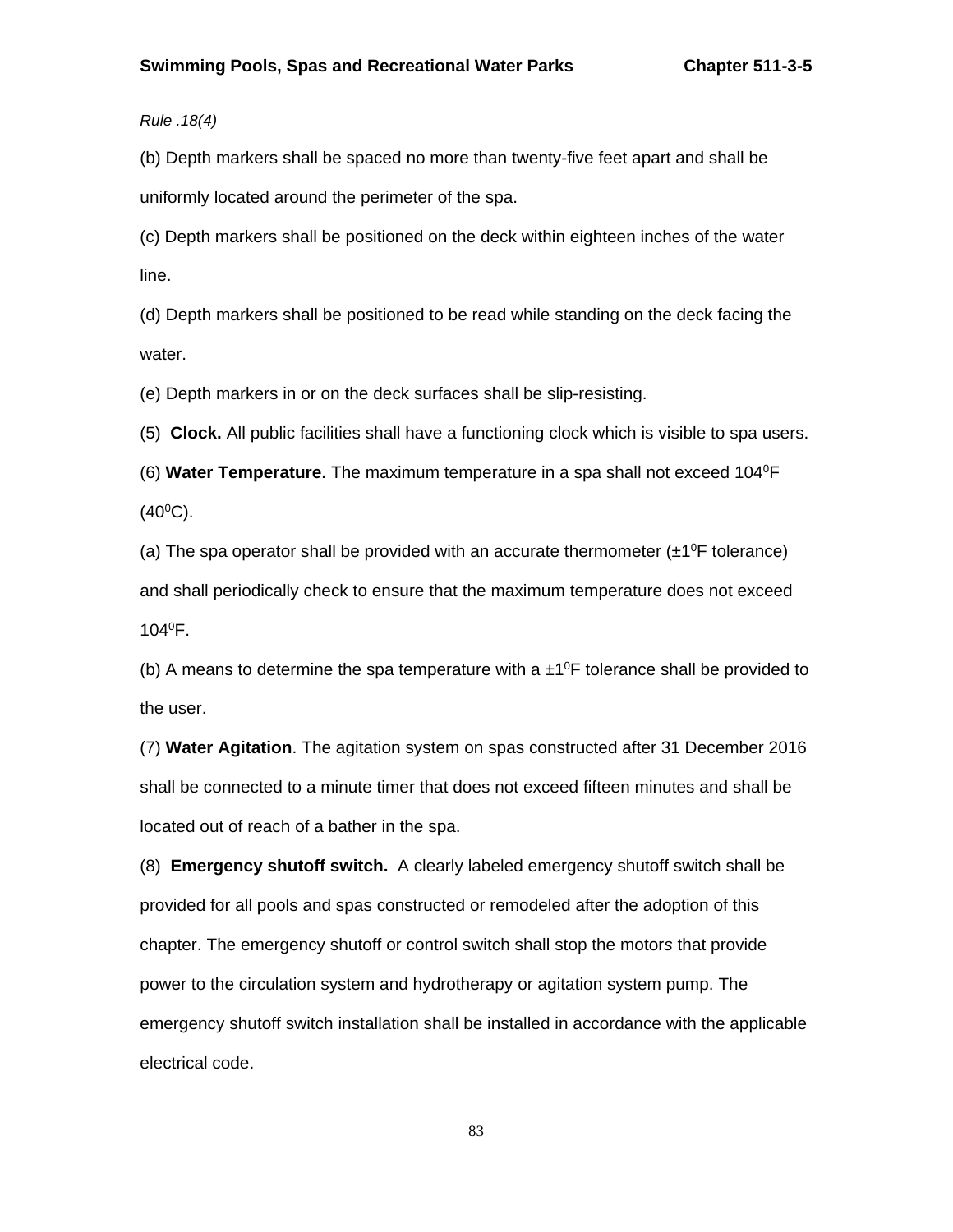*Rule .18* 

(9) **Lifeguards.** All owners, managers, or lifeguards, if provided, shall be responsible for the supervision and safety of the pool, spa, or recreational water park. If lifeguards and safety assistants are provided, then they must hold current, nationally recognized certifications in lifeguarding and a designated title commensurate to the assigned duties.Adult/child/infant CPR and First Aid certifications also must be current. The certificates, or photocopies thereof, shall be maintained at the facility and be available to the local health authority for inspection.

(10) **Lifesaving Equipment.** All public swimming pools shall have lifesaving equipment conspicuously and conveniently on hand at all times. Lifesaving equipment for special purpose pools may be exempted from this requirement or the requirements will be provided as deemed necessary by Health Authority. The following will be provided: (a) A light, strong pole not less than twelve feet long including body hook.

(b) A minimum one-fourth inch diameter throwing rope one and one-half times the maximum width of the pool or fifty feet in length, whichever is less, to which has been firmly attached a ring buoy with an outside diameter of approximately fifteen inches or a similar flotation device which is U.S. Coast Guard approved.

(c) An operable, hard-wired, conventional telephone line or continuous powered source, weatherproof emergency phone shall be permanently installed in a conspicuous location within the pool enclosure and must be readily available to bathers at all times. The emergency phone shall be capable of connecting to 911 and electronically transferring an automatic number identification and automatic locator identification of the pool emergency phone to the public safety answering point, if available. A 911 sign or the names and phone numbers of the nearest available police, fire, ambulance service or rescue unit shall be posted nearby.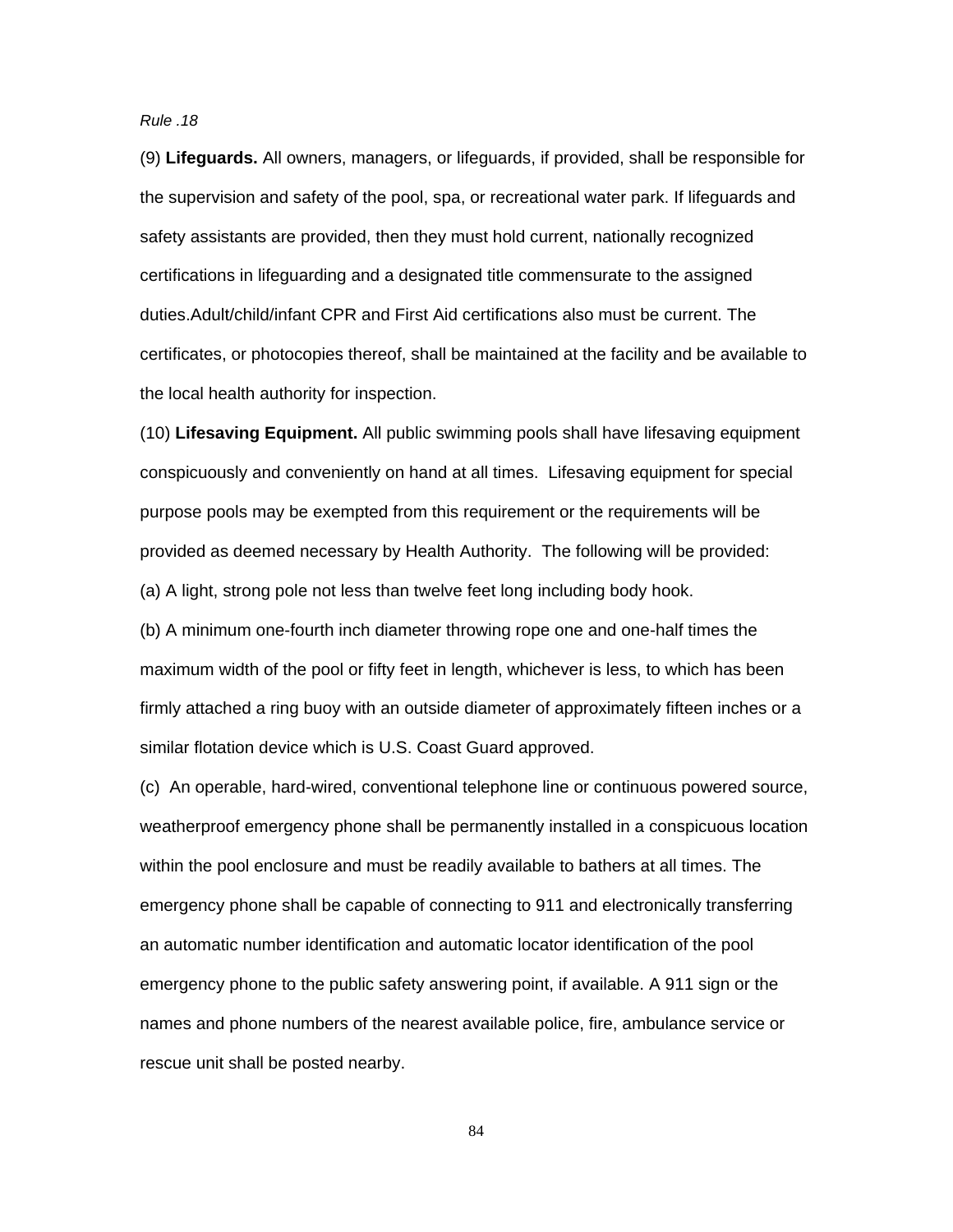*Rule .18* 

(11) **Barriers.** All outdoor swimming pools and spas shall be enclosed by a barrier to prevent entry to the pool area when the pool is closed.

(a) The top of the barrier shall be at least forty eight inches above grade measured on the side of the barrier which faces away from the swimming pool.

1. The maximum vertical clearance between a solid surface and the bottom of the barrier shall be four inches measured on the side of the barrier which faces away from the swimming pool.

2. For non-solid surfaces, the vertical clearance between the bottom of the barrier and the grade shall not exceed two inches for a barrier constructed after adoption of the chapter.

3. Where the top of the pool structure is above grade, the barrier may be at ground level, such as the pool structure.

4. Where the barrier is mounted on top of the pool structure, the maximum vertical clearance between the top of the pool structure and the bottom of the barrier shall be four inches.

(b) Openings in the barrier shall not allow passage of a four inch diameter sphere.

(c) Solid barriers which do not have openings such as a masonry or stone wall, shall not contain indentations or protrusions except for normal construction tolerances and tooled masonry joints.

(d) Where the barrier is composed of horizontal and vertical members and the distance between the tops of the horizontal members is less than forty-five inches, the horizontal members shall be located on the swimming pool side of the fence. Spacing between vertical members shall not exceed one and three-fourth inches in width. Where there are decorative cutouts within vertical members, spacing within the cutouts shall not exceed one and three-fourth inches in width.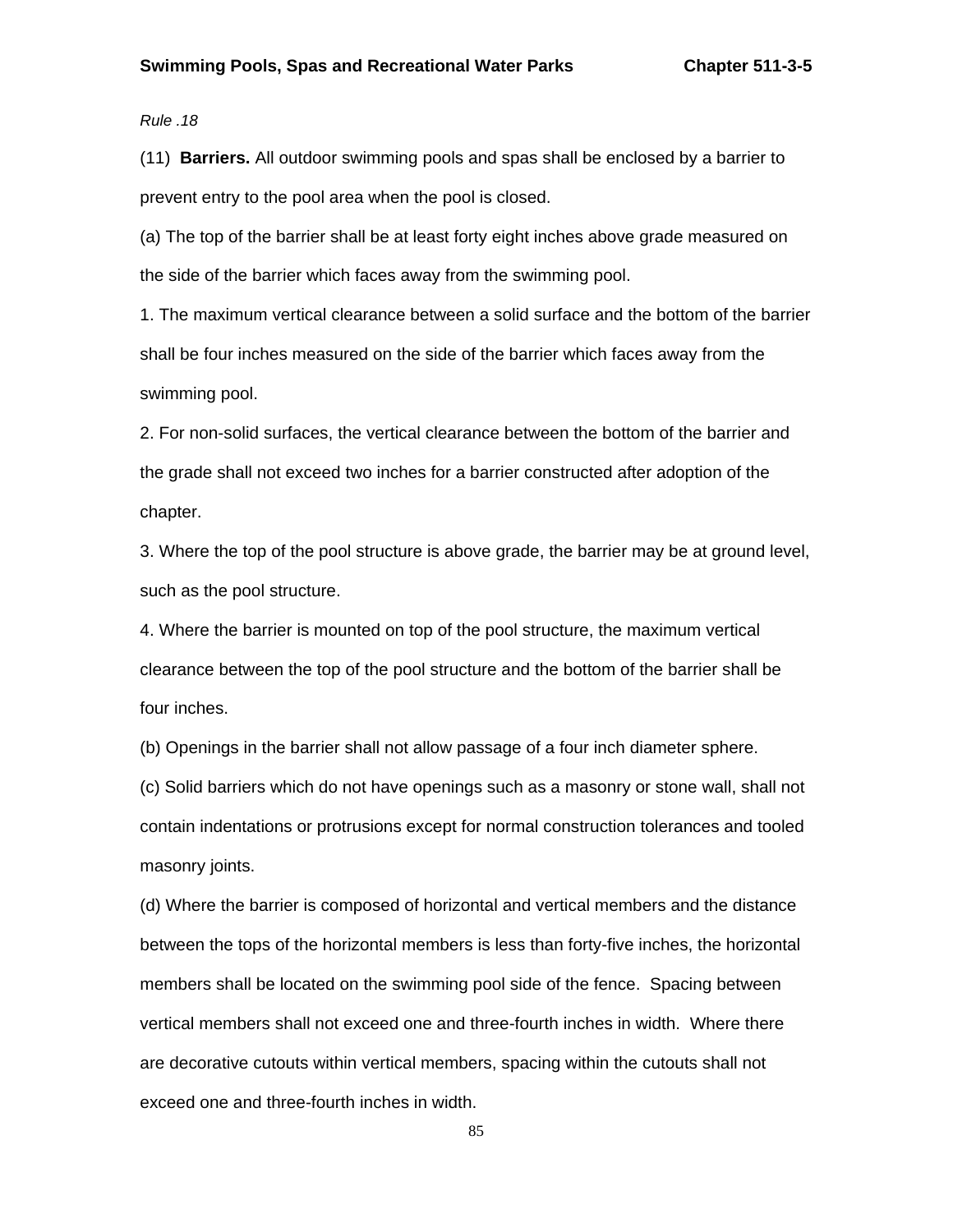*Rule .18(11)* 

(e) Where the barrier is composed of horizontal and vertical members and the distance between the tops of the horizontal members is forty-five inches or more, spacing between vertical members shall not exceed four inches. Where there are decorative cutouts within vertical members, spacing within the cutouts shall not exceed one and three-fourth inches in width.

(f) Maximum size for chain link fences shall be one and three-fourth inches unless the fence is provided with slats fastened at the top or the bottom which reduce the openings to no more than one and three-fourth inches.

(g) Where the barrier is composed of diagonal members, such as a lattice fence, the maximum opening formed by the diagonal members shall be no more than one and three-fourth inches.

(h) Access gates shall also comply with the requirements of this Rule and shall be equipped to accommodate a locking device. Barrier gates shall open away from the pool in facilities constructed after adoption of this chapter. Pedestrian access gates shall be self-closing and have a self-latching device. Gates other than pedestrian access gates shall have a self-latching device. Where the release mechanism of the selflatching device is located less than fifty-four inches from the bottom of the gate,

1. The release mechanism shall be located on the pool side of the gate at least three inches below the top of the gate and

2. Any openings in the gate or barrier located within eighteen inches of the release mechanism shall be less than one-half inch.

3. Mechanisms controlled by an access card reader, key entry device or keypad shall be located on the outside of the access gate.

(i) There shall not be direct access from any dwelling into the pool enclosure. For indoor pools, other means of protection, such as self-closing doors with self-latching devices,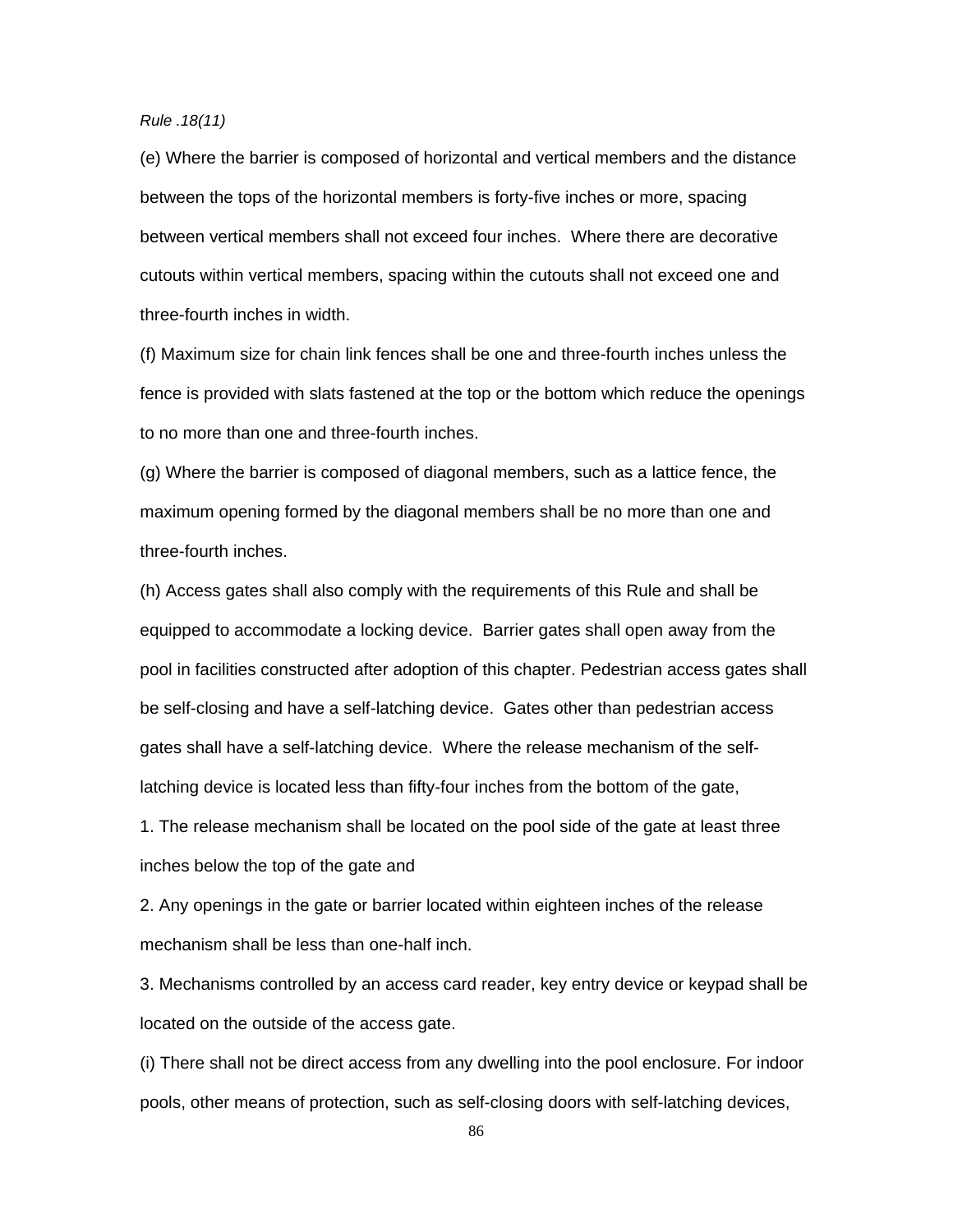# *Rule .18(11)(i)*

keypads, card readers or key entry devices which are approved by the appropriate administrative authority, shall be accepted so long as the degree of protection afforded is not less than the protection of an outdoor facility.

(j) Barriers shall be located so as to prohibit permanent structures, equipment or similar objects from being used to climb the barriers. There shall be a clear zone of not less than thirty-six inches around the exterior of the barrier.

(k) A spa with a safety cover that complies with ASTM F1346, "Performance

Specification for Safety Covers and Labeling Requirements for All Covers for Swimming

Pools, Spas and Hot Tubs" shall be exempt from the provisions of this section.

Swimming pools with safety covers shall not be exempt from the provisions of this rule.

(l) Windows on a building that form part of a barrier around a pool shall have a maximum opening width not to exceed four inches. If designed to be opened, windows shall also be provided with a non-removable screen.

(m) For a passage through a wall separating the indoor portion of a pool from an outdoor portion of the same pool, the overhead clearance of the passage to the pool floor shall be at least six feet eight inches to any solid structure overhead.

(12) **Warning Signs for Swimming Pools.** Signs shall be provided as follows:

(a) The words "No Diving" and the universal international symbol for "NO DIVING" shall be permanently visible at the edge of the deck for water five feet in depth or less, placed only on the deck beside the depth markers, and shall conform to that outlined for depth markers in subsections (3)(a) thru (h) above.

(b) Where no lifeguard is on duty, a sign or signs shall be placed in clear view at or near the entrance to the pool and shall state in clearly legible letters at least four inches high "WARNING - NO LIFE GUARD ON DUTY and RISK OF DROWNING - SUPERVISE CHILDREN CLOSELY".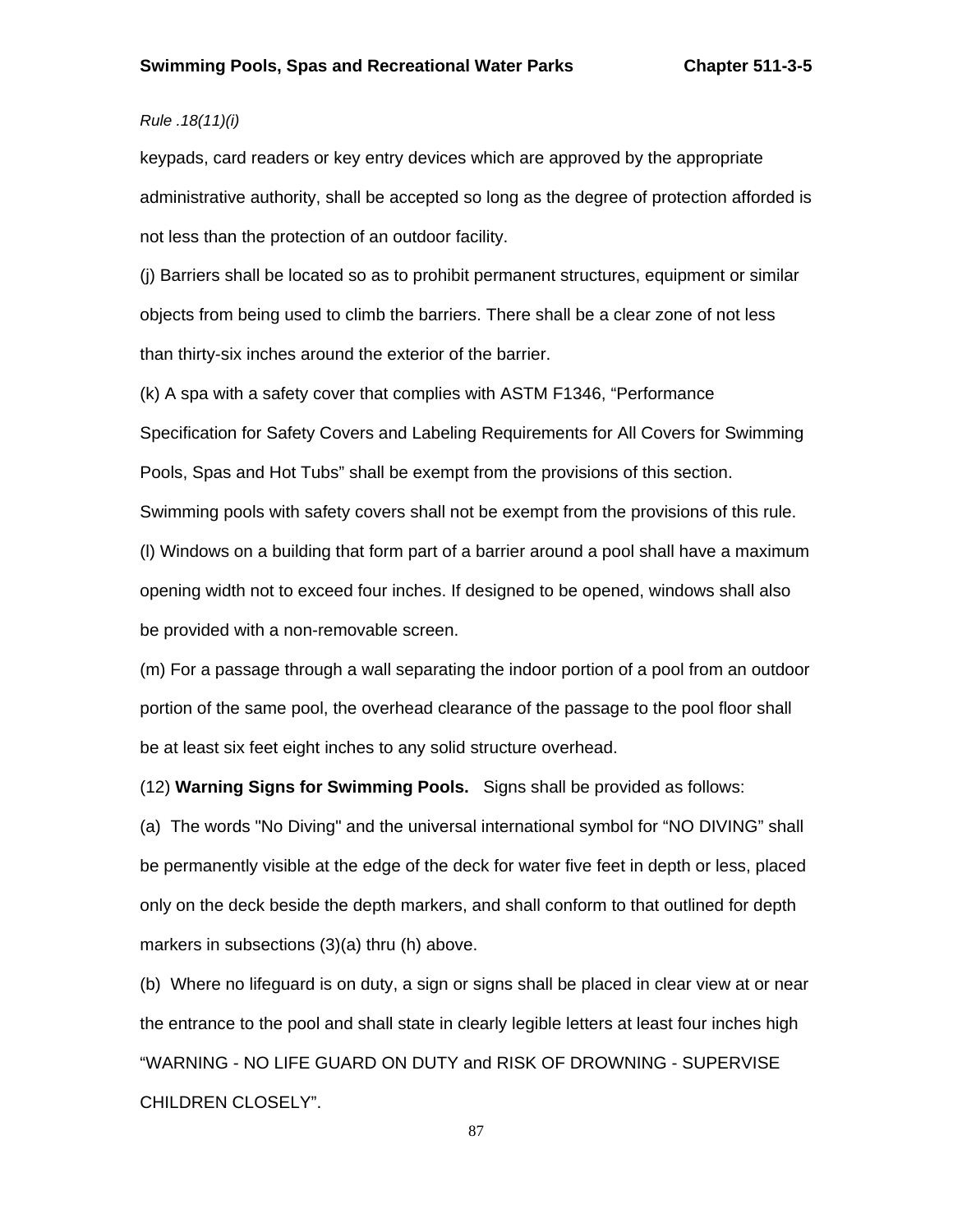*Rule. 18(12)* 

(c) The same sign in subsection (b) above or an additional sign will state under the heading "Pool Risks" the following items in clearly legible letters at least one inch high:

1. Shower before entering the water.

2. Children shall not use pool without an adult in attendance.

3. Adults should not swim alone.

4. All children three years old and younger and any child not potty-trained must wear snug fitting plastic pants or a water resistant swim diaper.

5. Do not swim if the suction outlets are missing, broken, or not clearly visible from the deck.

6. No glass articles allowed in or around pool.

7. Do not swallow the pool water.

8. Do not dive unless diving area is clear of other bathers.

9. Do not swim if you had diarrhea within the past two weeks.

10. No animals are allowed in the pool or pool enclosure, except service animals are allowed on the deck.

(13) **Warning Signs for Spas.** Signs shall be provided as follows:

(a) Signage which states safety, emergency and operational aspects of the spa, shall be prominently located near the spa.

(b) Warning signs for spas shall be in clear view of the spa and prominently displayed. Signs shall state the spa's address, the location of the nearest telephone with references that emergency telephone numbers are posted at the location. These emergency telephone numbers should include the name and phone number of the nearest available police, fire or ambulance service, and "911" if available. Signs shall include, but not be limited to the following messages: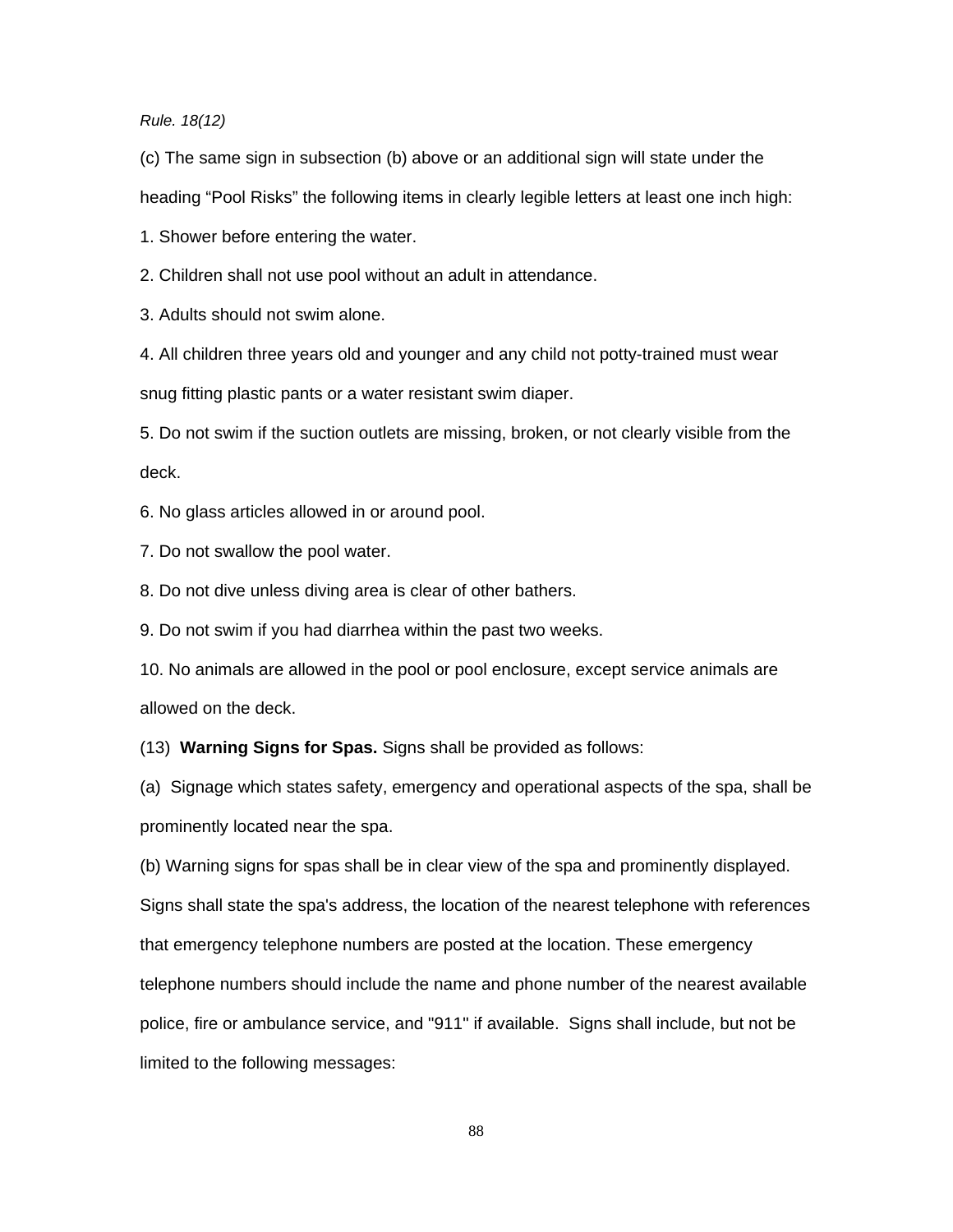# *Rule .18(13)(b)*

1. Risk of Fetus Damage. Hot water exposure limitations vary from person to person.

Pregnant women and small children should not use spa without medical approval.

2. Risk of Drowning. Other persons suffering from heart disease, diabetes, high or low blood pressure, and other health problems should not enter the spa without medical approval.

3. Risk of Drowning. Do not use the spa while under the influence of alcohol, narcotics, or drugs that cause sleepiness and drowsiness or raise/lower blood pressure.

4. Risk of Drowning. Use caution when bathing alone. Overexposure to hot water may cause nausea, dizziness, and fainting. Lower water temperatures are recommended for young children and for extended use (more than10-15 minutes).

5. Risk of Drowning. Do not use or operate spa if the suction fitting is missing, broken, or loose.

6. Risk of Child Drowning. Unsupervised use by children is prohibited. Children under five shall not use the spa.

7. Risk of Injury. Check spa temperature before entering. The spa temperature should not exceed 1040F.

8. Risk of Injury. Enter and exit slowly.

9. Risk of Injury. Keep all glass and breakable objects out of the spa area.

10. Risk of Shock. Never place electrical appliances (telephone, radio, or televisions) within five feet of the spa.

(c) A sign shall be posted stating the hours of operation in clear view near the entrance and shall state the theoretical peak occupancy.

(14) In all swimming pools built prior to December 31, 2016 which have floor slopes greater than that allowed in this chapter or which have other construction variances to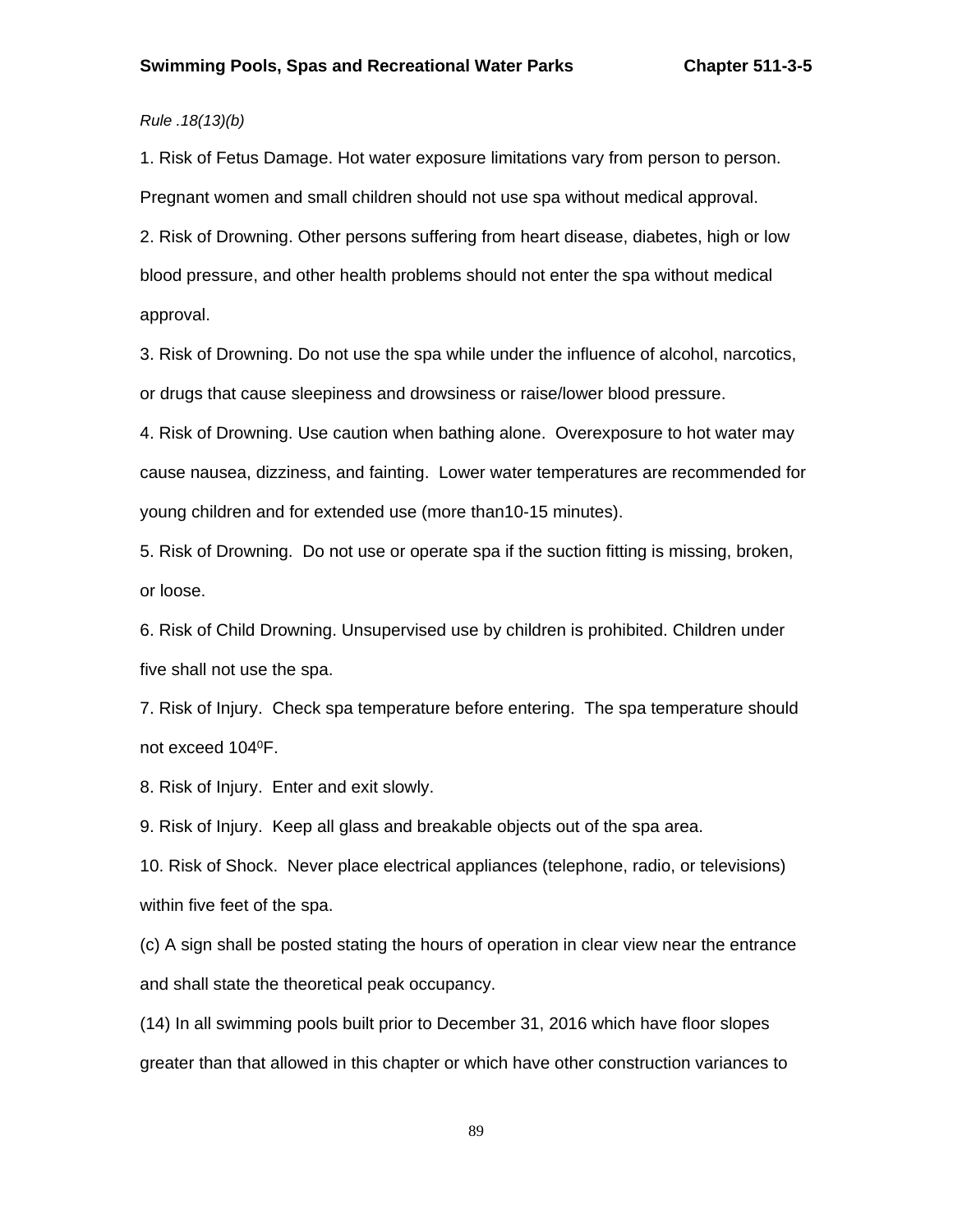*Rule .18(14)* 

this chapter, the health authority may require a warning sign stating the possible hazard to be posted in public view.

(15) **Obstructions and Entrapment Avoidance.** There shall be no obstructions that might injure or entrap a user. Types of entrapment include, but are not limited to, wedge or pinch-type openings and rigid cantilevered protrusions.

(16) At least one drinking fountain shall be provided and available to users at the pool site.

(17) A minimum of one rinse shower shall be provided on the pool deck of all public pools and spas. Water used for rinse showers may be at ambient temperature.

(18) Class C multi-family residential housing pools are exempt from the requirements of

(17) and (18) of the rule, if the facility is only open to residents and their guests.

[Authority: O.C.G.A. Secs. 31-2A-6, 31-12-8, 31-45-10.]

## **511-3-5-.19 Dressing Facilities and Sanitary Facilities**.

(1) **Dressing Facilities.** Adequate dressing facilities for pools, spas and recreational water parks shall be provided adjacent to the pool unless adequate dressing facilities are provided elsewhere on the general premises in close proximity to the pool.

(a) Handicapped accessible dressing and sanitary facilities shall meet all state and local requirements, and may be included as part of the required total number of water closets, shower heads, and lavatories. Dressing rooms may be combined with sanitary facilities, so long as all other requirements of this Rule are met.

(b) Dressing facilities, when provided, shall be have separations for each sex with no interconnection. The rooms shall be well-lighted, drained, ventilated, and of good construction with impervious materials. They shall be developed and planned so that good sanitation can be maintained throughout the building at all times.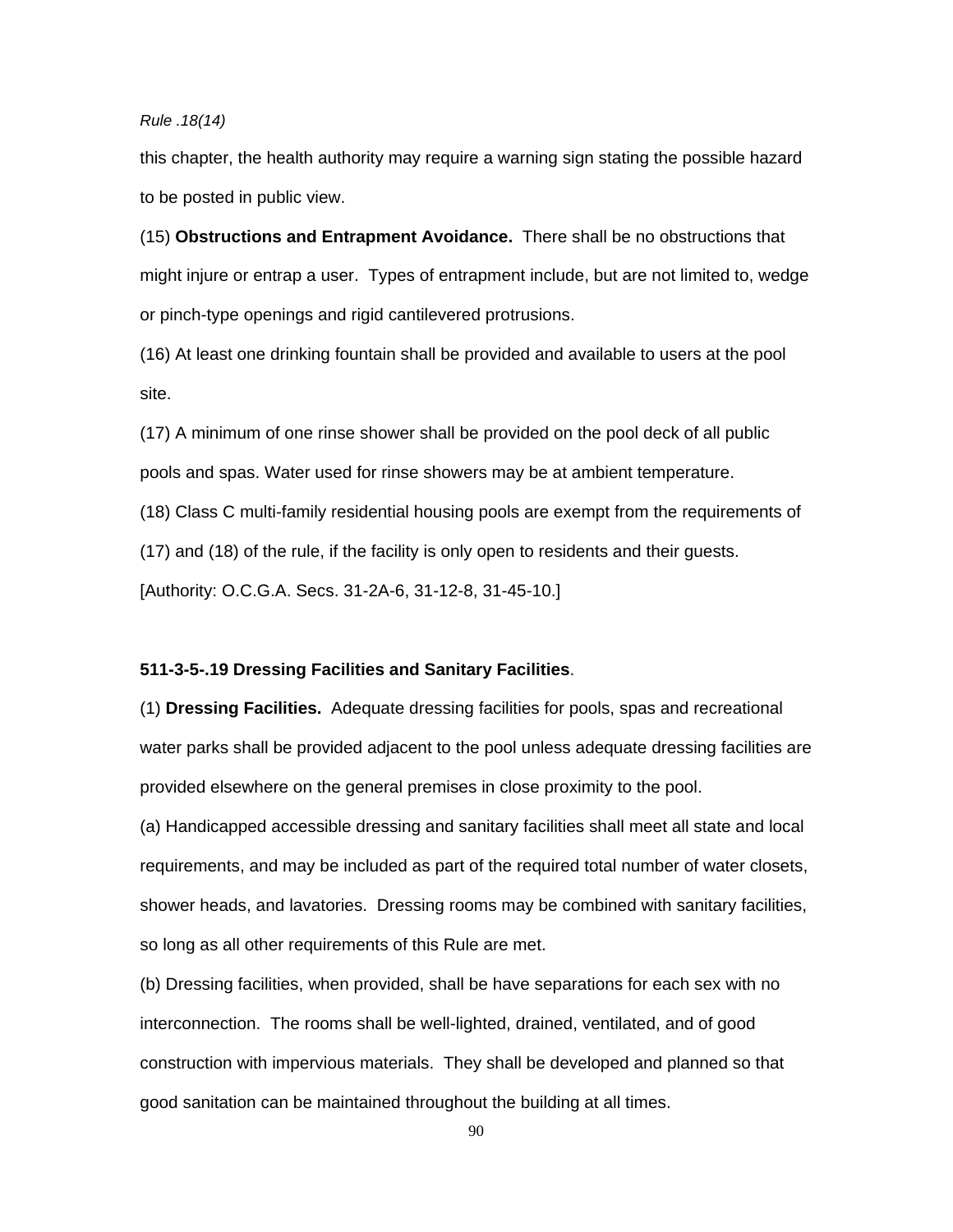# *Rule .19)(1)*

(c) Partitions between portions of the dressing room area, screen partitions, shower, toilet and dressing room booths shall be of durable material not subject to damage by water and shall be designed so that a waterway is provided between partitions and floor to permit thorough cleaning of the walls and floor areas with hoses and brooms. (d) There shall be at least one shower for each sex for facilities less than 4000 square feet of water surface area. One additional shower head for each sex shall be added for each additional 4000 square feet of water surface area or fraction thereof. These showers, when provided, may be used in place of the deck showers. However, the use of deck showers may not be substituted for dressing facility showers.

(e) Hot and cold water under pressure shall be provided in dressing facility showers.

(f) Floors of the dressing facility shall be free of joints or openings and shall be continuous throughout the areas. Floors shall have a slip-resistant surface that shall be relatively smooth to insure thorough cleaning. Floor drains shall be provided and floors shall be sloped not less than one-fourth inch per foot toward the drains to insure positive drainage.

(g) An adequate number of three-fourths inch hose bibs shall be provided for flushing down the dressing facility interior.

(2) **Sanitary Facilities.** Lavatories and toilets shall be provided for all public pools and spas and shall be located no more than 300 feet from the entrance; provided, however, that and increased risk pool shall have sanitary facilities no more than 200 feet from the entrance.

(a)The minimum criteria for lavatories and toilets for public pools shall be based upon the theoretical peak occupancy as established. The occupancy is divided evenly, fifty percent female and fifty percent male for these determinations.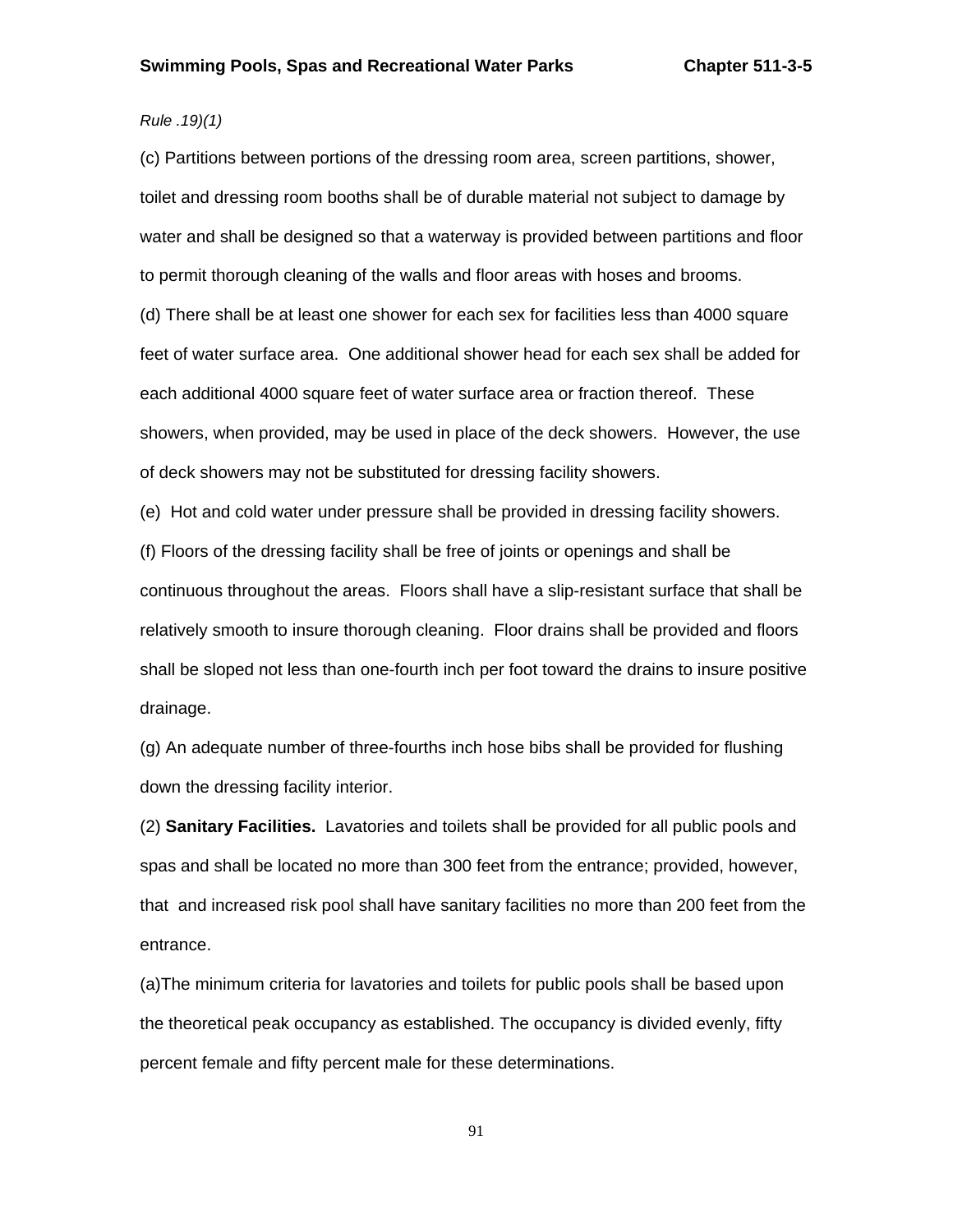*Rule .19(2)* 

(b) All public pools shall provide one water closet, one lavatory and one urinal for the first fifty male users. One additional water closet, lavatory and urinal shall be provided for each additional one hundred fifty male users or fraction thereof.

(c) All public pools shall provide two water closets and two lavatories for the first fifty female users. One additional water closet and lavatory shall be provided for each additional one hundred female users or fraction thereof.

(d) All spas shall provide at least one water closet and lavatory for each sex.

(e) Soap dispensers for providing either liquid or powdered soap shall be provided at each lavatory. The dispenser shall be of all metal or plastic. No glass shall be permitted in these units.

(f) At least one paper towel dispenser or hand blow dryer shall be provided for every three lavatories.

(g) An unbreakable mirror may be provided over each lavatory.

(h) Toilet paper holders shall be provided at each water closet.

(i) Soap, paper towels, and toilet tissue shall be provided in all dispensers.

(j) Fixtures shall be installed in accordance with local plumbing codes and shall be properly protected against back-siphonage.

(k) Fixtures shall be designed so that they may be readily and frequently cleaned and disinfected without damage.

(l) At least one trash receptacle will be available in toilet areas.

(m) Facilities shall provide a minimum of one diaper changing station in the male and female bathroom or dressing area.

(n) Sanitary facility fixtures and dressing area fixtures and furniture shall be cleaned and sanitized with an EPA-approved product and as needed to provide a clean and sanitary environment.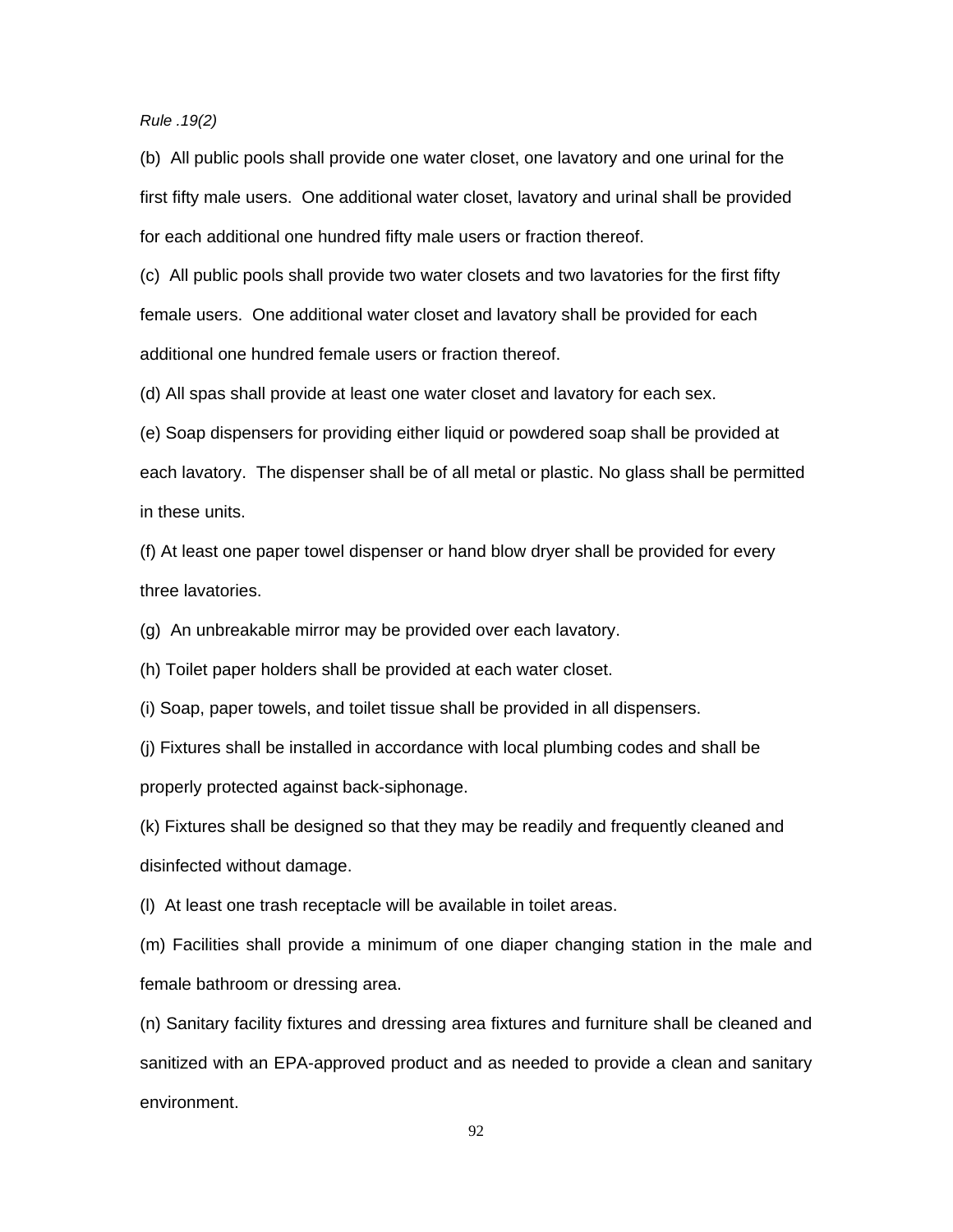# *Rule .19(2)*

(o) If a bodily fluid such as feces, vomit, or blood has contaminated a surface, facility staff shall limit access to the affected area until the following remediation procedures or department approved process has been completed;

1. Before disinfection, all visible contaminant shall be cleaned and removed with disposable cleaning products effective with regard to type of contaminant present, type of surface to be cleaned, and the location with the facility.

2. Contaminated surfaces shall be disinfected with one of the following:

(i) A 5,000 mg/l bleach disinfection solution, such as a 1:10 dilution of fresh household bleach with water; or

(ii) An equivalent disinfectant that has been approved by the U.S. EPA for bodily fluids disinfection.

3. The disinfectant shall be left on the affected area for a minimum of twenty minutes or as otherwise indicated on the disinfectant label directions.

[Authority: O.C.G.A. Secs. 31-2A-6, 31-12-8, 31-45-10.]

#### **511-3-5-.20 Recreational Water Parks and Special Purpose Pools.** The rule provides

specifications for the design and operation of special purpose pools, such as amusement rides and water slides, whether used in recreational water parks or aquatic facilities as a standalone attraction or in combination with other attractions or pools. The design of special purpose pools shall comply with the specifications in this Rule and other applicable rules in this Chapter. This Rule describes several types of special purpose pools, but it is not intended to be an exhaustive list of such pools.

### (1) **Deviation from requirements.**

(a) A special purpose pool may deviate from the requirements of this Chapter if and to the extent: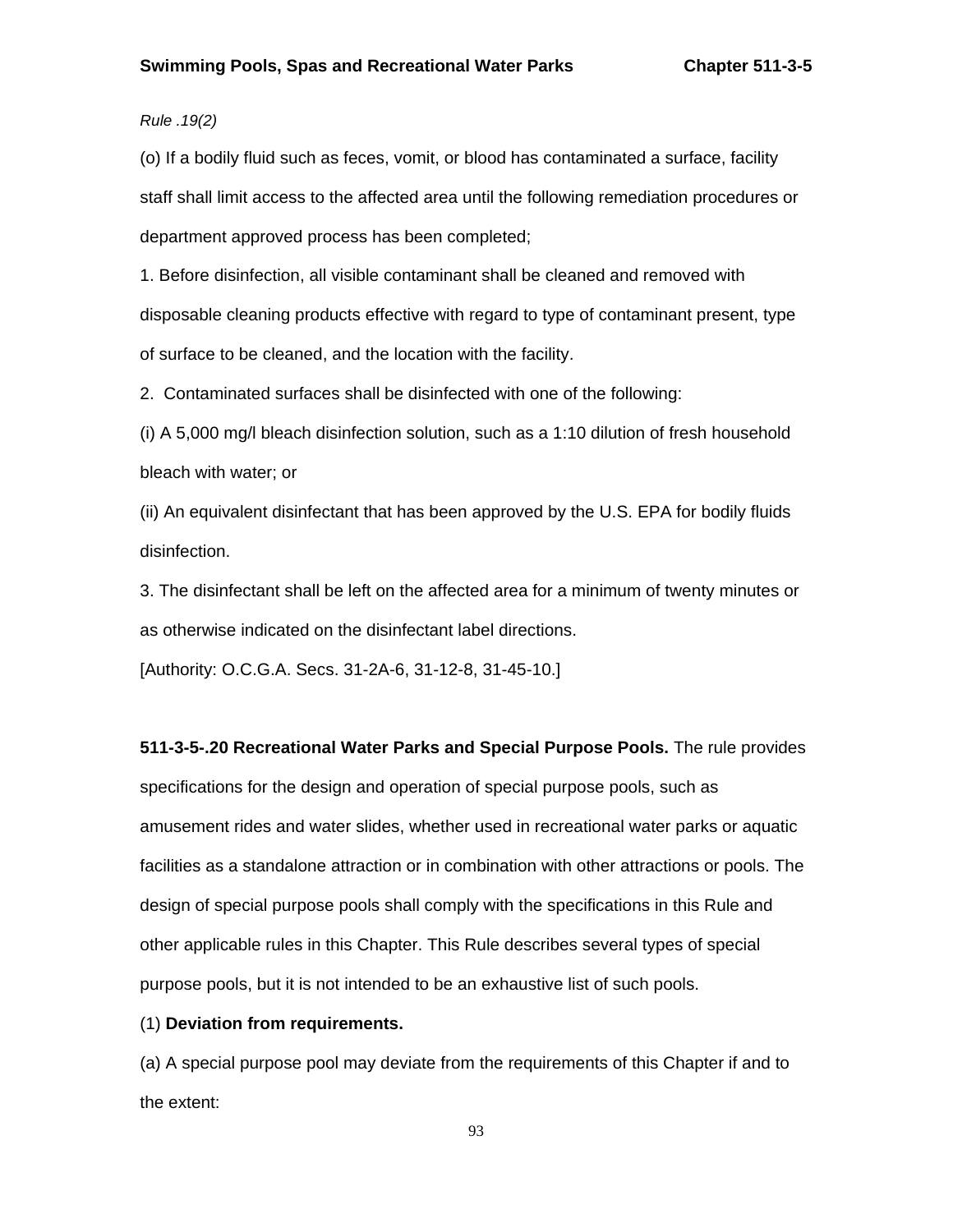## *Rule .20(1)(a)*

1. A variance from this regulation is obtained from the Department to accommodate the design and use of the special purpose pool; or

2. The design and construction of the attraction meet sound engineering practice and present no health or safety hazard; and

3. The facility provides appropriate supervision onsite during hours of operation.

(b) If combined pool types are approved within a recreational water park or aquatic facility, each pool must comply with the applicable chapter provisions as if the pool functioned independently.

(c) The designing engineer and manufacturer, if applicable, must verify that the device or design meets the applicable American Society for Testing and Materials standard or Consumer Product Safety Commission regulation.

## (2) **Interactive Water Play Pool.**

(a) The water supply for an interactive water play pool must, at all times, meet the requirements relating to water quality set forth in DPH Rule 511-3-5-.17.

(b) The interactive water play pool must be equipped, at its lowest point, with an unvalved drain of sufficient capacity and design to prevent the accumulation of water in the pool. Any direct suction outlets shall be prohibited.

(c)If an interactive water play pool is positioned near a deeper water swimming pool, then it must be located at the shallow end and must be separated from the deeper water by at least ten feet of deck, or by a barrier or fence meeting the requirements of this section. The design shall meet the following:

1. The minimum size of the tank shall be equal to the volume of two and one-half minutes of the combined flow of all feature pumps and the filter pump.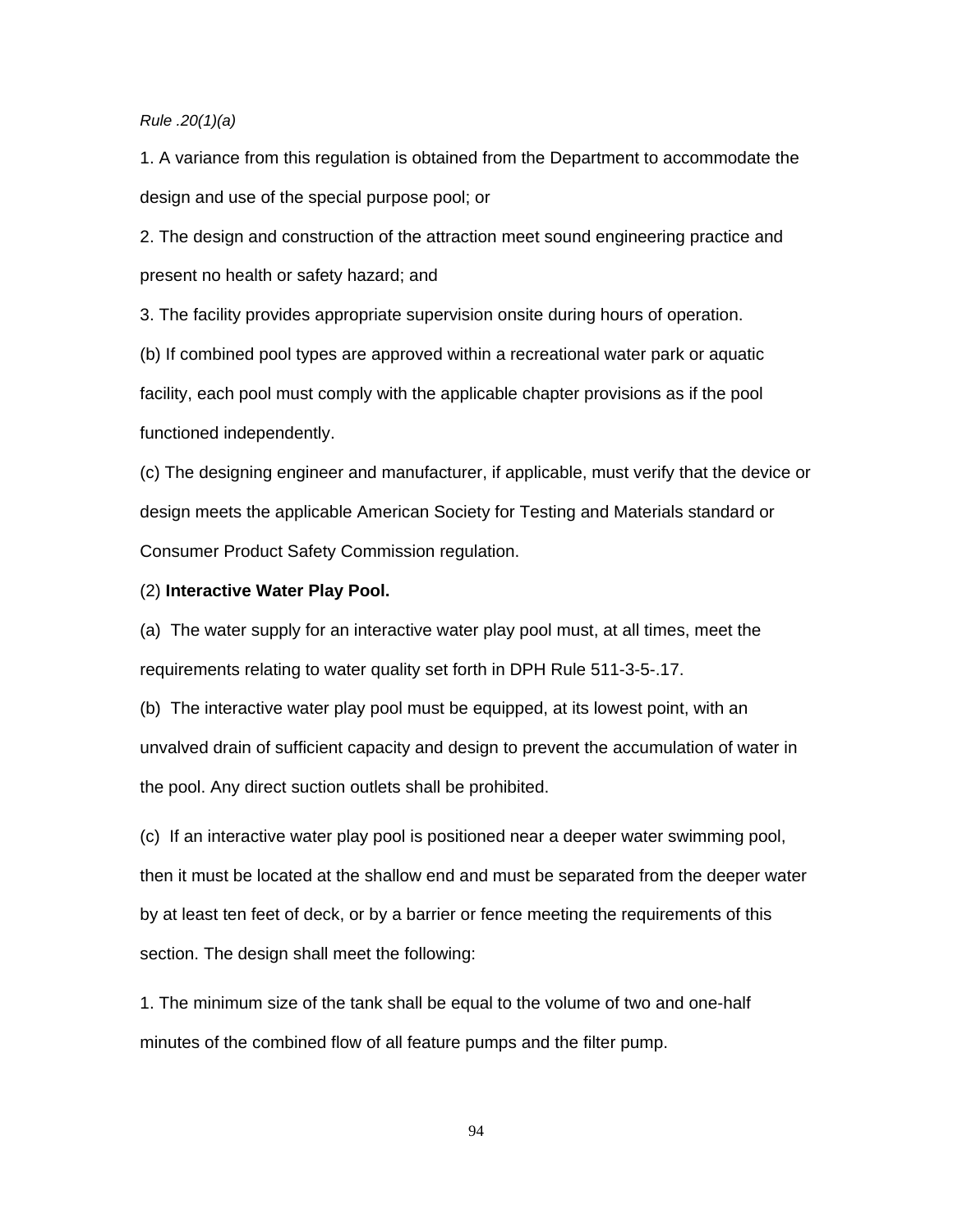# *Rule .20(2)(c)*

2. Adequate access shall be provided to the reservoir. Stairs or a ladder shall be provided as needed to ensure safe entry into the tank.

3. When an underground reservoir is utilized, an automatic skimmer system shall be provided. A variable height skimmer may be used or a custom surface skimmer device may be substituted if deemed appropriate by both the design engineer and the health authority.

4. The filter system shall be capable of filtering and treating the entire water volume of the reservoir tank within thirty minutes. The filter system shall draft from the tank and return filtered and treated water to the tank through equally spaced inlet fittings.

5. The water feature pump shall draft from the reservoir tank and an automatic water level controller shall be provided.

6. The flow rate through the feature nozzles of the water features shall be such as not to harm the patrons and shall not exceed twenty feet per second unless justified by the design engineer and by the fountain system manufacturer.

7. An overfill waste line with air gap shall be provided and a means of vacuuming and completely draining the tank shall be provided.

8. Depth markers are not required.

(d) Interactive water play pools floor slope shall be at least one foot in twelve feet vertical to horizontal or gentler slope.

(e) The density factor used to determine theoretical peak occupancy shall be eight square feet per bather and one person per fifteen square feet of deck area.

(f) A barrier shall be provided to separate an interactive water play, wading, and wading interactive pools from other bodies of water within the same facility. The barrier shall comply with this Chapter unless: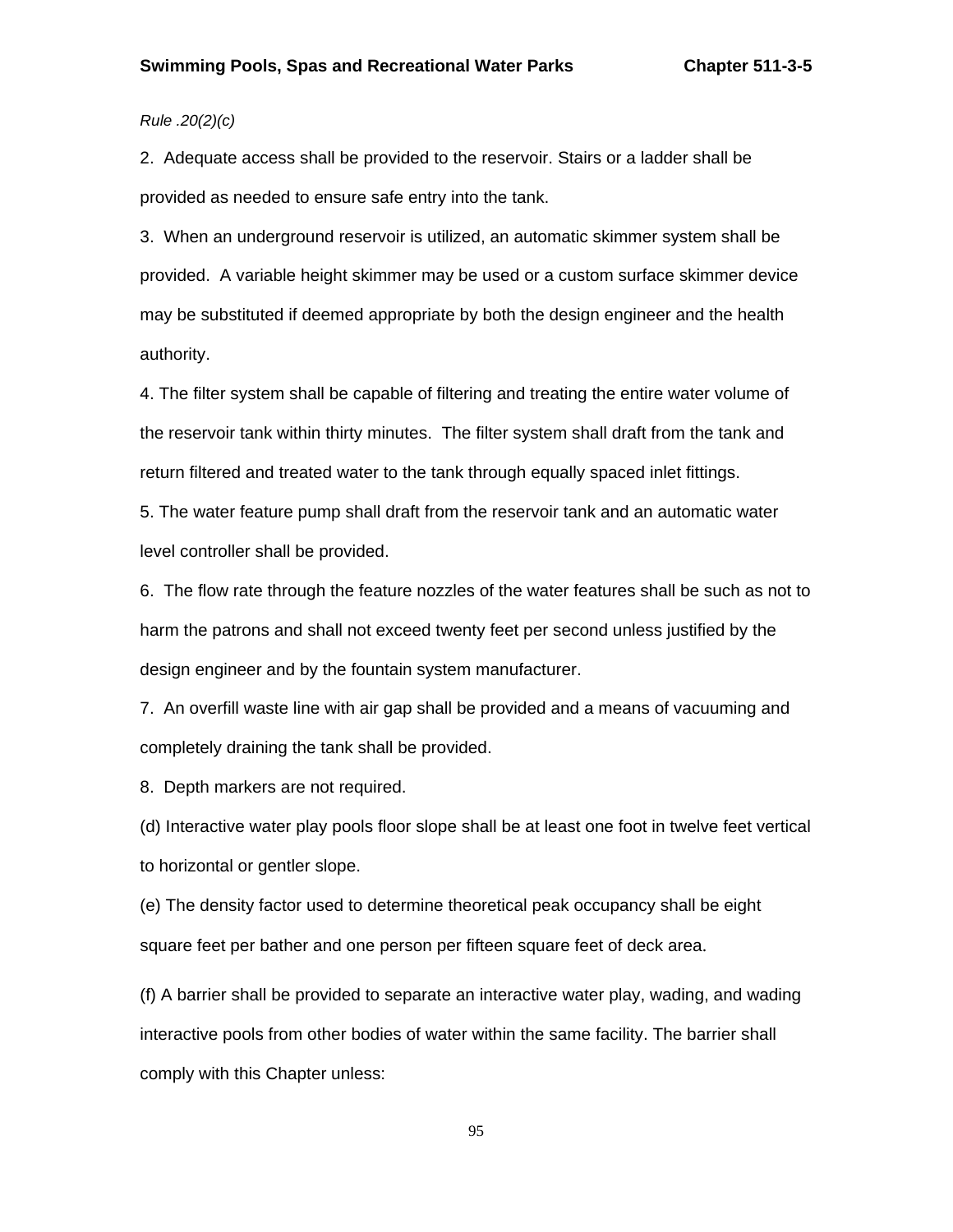## *Rule .20(2)(f)*

1. The pool is separated by a distance of at least ten feet from other bodies of water; 2. If the aquatic facility consists only of one or more increased risk pools, such as interactive water play pools, then the requirements for an enclosure between pools are not required; or

3. A variance has been approved by the Department.

(g) For zero-depth-entry into pools, the floor slope shall be at a one foot in twelve feet vertical to horizontal or gentler slope. Trench drains shall be used along zero depth entries at the waterline to facilitate surface skimming.

## (3) **Water slides.**

(a) A water slide shall consist of one or more flumes, landing pools, or slide runouts, a pump reservoir, and facilities for the disinfection and chemical treatment of the water. (b) The structural design of a water slide and the materials used in its construction must conform to generally-accepted structural engineering practices and must provide a sound, durable structure that will safely sustain all the dead loads, operational loads, water loads, rider loads, and environmental loads encountered.

(c) All components of a water slide that come into contact with bathers must be assembled, arranged, and finished so that their external surfaces and edges do not present an injury hazard to the skin of users under casual contact.

(d) The owner of a water slide and the state registered professional engineer who designs and certifies the slide construction are responsible for the safe design and construction of the entire facility.

(e) The design engineer shall comply with this chapter and must provide documentation certification that the water slide design conforms to the following standards or any successor standards;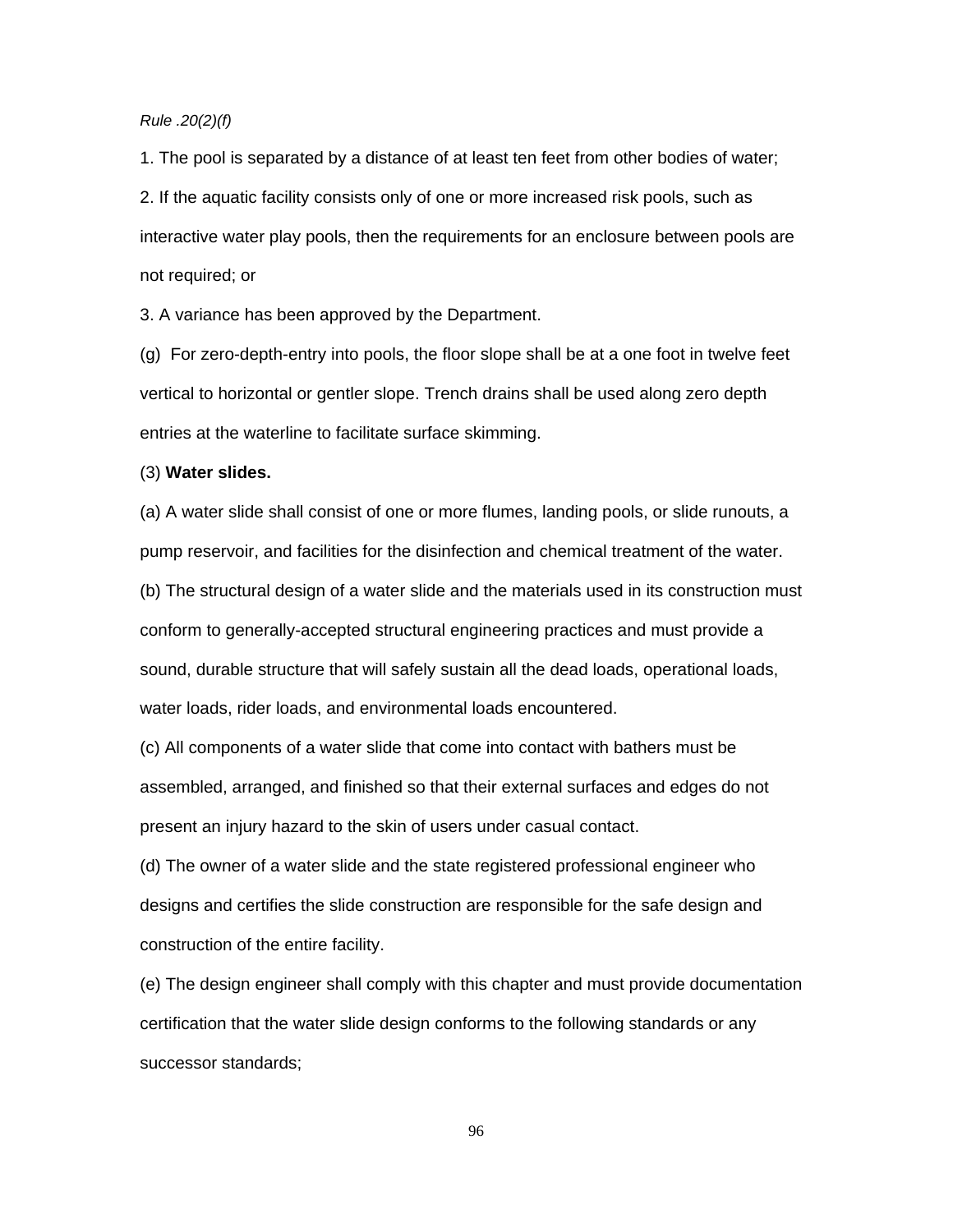*Rule .20(3)(e)* 

1. ASTM F2376-13 Standard Practice for Classification, Design, Manufacture,

Construction, and Operation of Water Slide Systems;

2. ASTM F2469-09 Standard Practice for Manufacturer, Construction, Operation, and Maintenance of Aquatic Play Equipment; and

3. Ga. Rules & Regs. Chapter 120-3-27 Amusement Rides.

(f) **Flumes.** 

1. Each flume of a water slide must be water-tight. Its surfaces must be inert, nontoxic, smooth and easily cleaned.

2. Flume material shall be demonstrated as strong enough to support specified loads.

3. Flume components, maintained using the manufacturer's instructions, shall not deteriorate over time in such a way that a hazard will develop.

4. If a tube-type flume is used, it must be designed or ventilated to prevent a hazardous concentration of toxic disinfectant fumes under all circumstances of operation.

5. Open flumes shall be configured to contain the rider or vehicle under all reasonable operating conditions.

6. Open water slide flumes shall be kept clear of obstacles within the water slide clearance envelope. Flume risers sections may be added to block access to anything encroaching in the area.

7. Water slides shall have additional sidewall height provided by a flume riser section on the outside part of all horizontal curves to contain the rider.

8. Lateral centripetal forces shall be considered in curved sections of flumes. Predicted rider speeds should be used to calculate these forces.

9. The flume must be designed and constructed so as to prevent bathers from falling out of the flume in elevated sections where a bather might be able to stop contrary to intended use.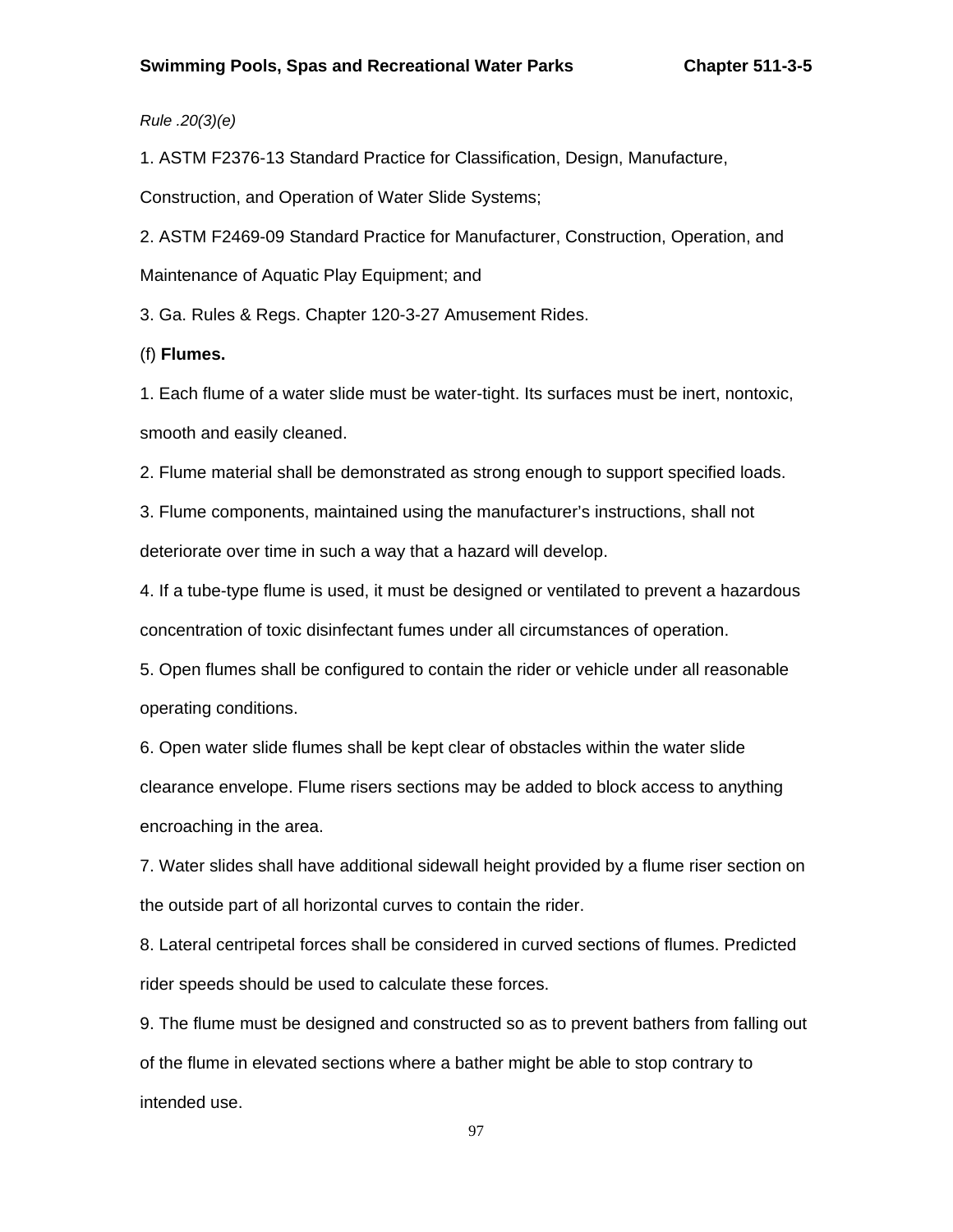### *Rule .20(3)(f)*

10. The construction, dimensions and methods of mechanical attachment of a flume must provide a smooth and continuous surface through the entire length of the flume. Seams and joints shall be properly designed to prevent misalignment.

11. The walls of any flume must be designed so that the continuous and combined action of hydrostatic, dynamic and static loads, as well as normal environmental deterioration do not damage the flume bed to the extent of creating a structural failure that presents a hazard of injury to users or that requires frequent patch repairs that may weaken the structural integrity of the flume.

(g) **Flume exit.** The exit of any flume must be designed to ensure that bathers enter the landing pool or slide runout at a safe speed and angle of entry. If a slide that has two or more flumes, and there is a point of intersection between the centerlines of any two flumes, then the distance between that point and the point of exit for each intersecting flume must not be less than twenty feet, or thirty feet if any users exit a flume at high speed, or as otherwise certified by the design engineer.

(h) **Exit into landing pool.** If users exit the flume of a water slide into a landing pool, then the following requirements apply:

1. Landing pools shall be designed to decelerate and stop riders and allow them to exit the water slide without encountering an obstruction.

2. The exit path for riders shall not cross with the landing zone of other slides. The designated pool exit shall be such as to force the riders to move forward and away from the paths of riders from other flumes.

3. The flume must be horizontal and perpendicular to the wall of the pool at the point of exit.

4. The flume must be designed with an exit system that provides for safe entry into the landing pool or slide runout. Present practices for safe entry shall follow the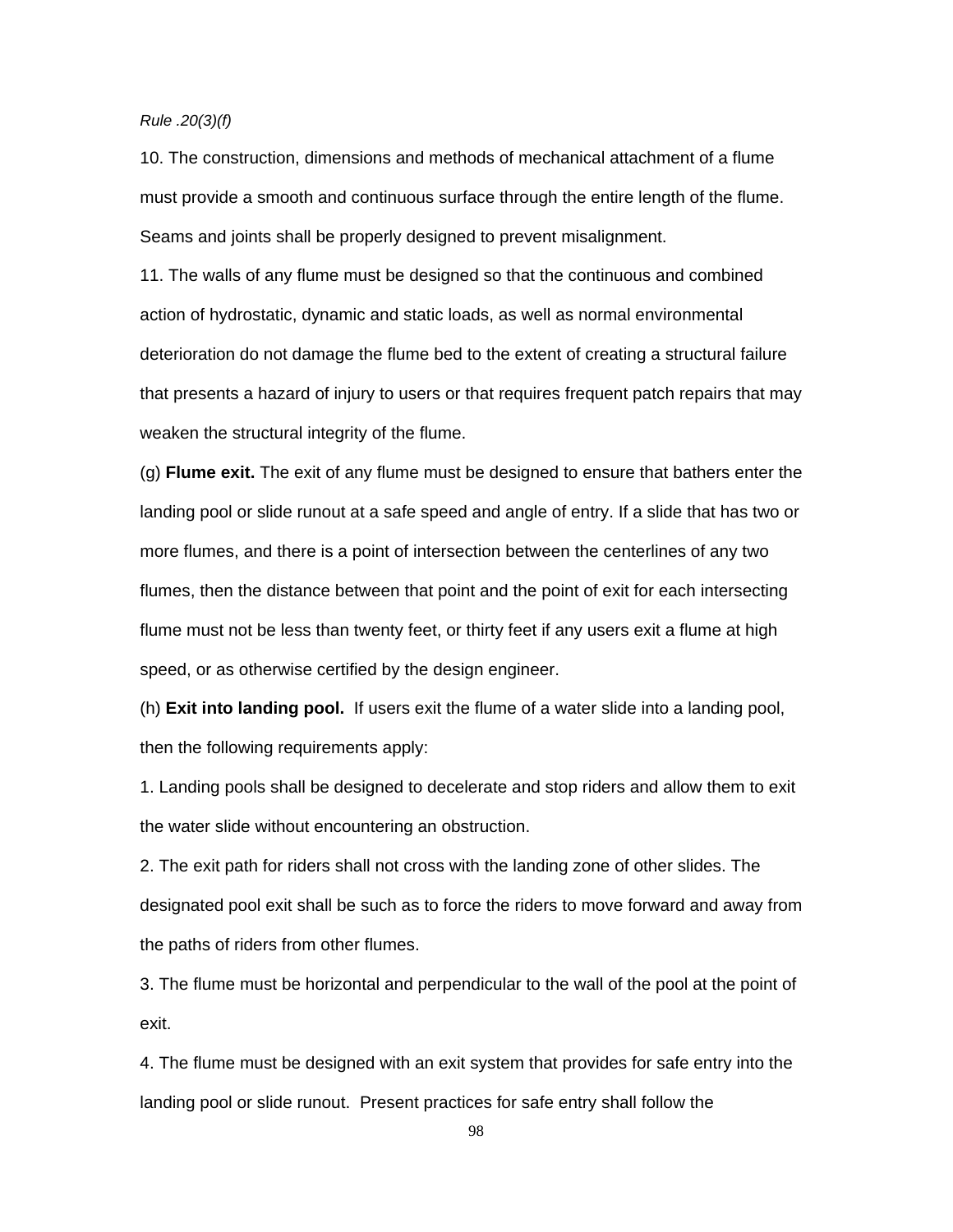# *Rule .20(3)(h)4.*

manufacturer's recommendation and ASTM standard. Other methods are acceptable as long as safe exit velocities and proper body altitudes are assured under normal use by the designing engineer;

5. The flume at pool entry shall be straight for the last eight of the water slide entering the pool. The exit must be flush with the vertical wall of the pool at the point of exit and not more than two inches above, nor less than six inches below, the normal operating level of the pool, unless otherwise certified by the design engineer; and

6. The distance between:

(i) The side wall for a body slide landing pool and that portion of the flume exit nearest the wall must be not less than five feet and for a tube slide landing pool not less than four and one-half feet at the points of measurement in the pool;

(ii) The centerline of the flume and the centerline of any adjacent flume must arranged to minimize the opportunity for contact with other riders when exiting the flumes of adjacent slides simultaneously and not be less than six feet at the point of exit; unless otherwise certified by the design engineer.

(iii) The point of exit and the side of the landing pool opposite the bathers as they exit must be of sufficient length to decelerate and stop riders and minimize the potential for contact with the landing pool wall or stationary objects like ladders or steps, must not be less than twenty if the flume ends above or below the normal operating water level of the pool, unless otherwise certified by the design engineer.

### (i) **Landing Pools.**

1. When a landing pool is used at a water slide flume, it must be located at the end of the slide.

2. Except as otherwise provided in subsection (3)(e) above, or as certified by the design engineer, the water depth in a landing pool at the end of the flume must be minimum of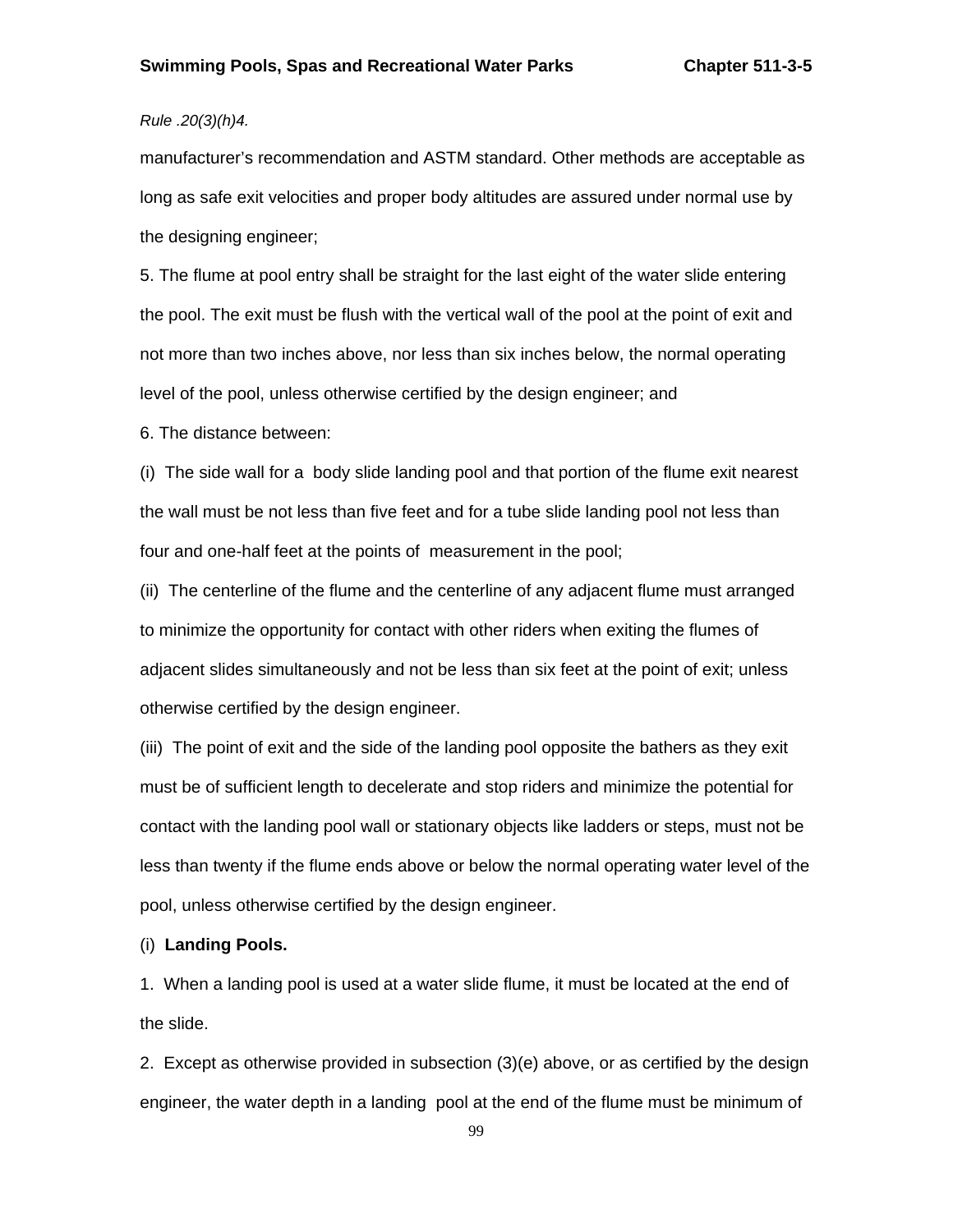## *Rule .20(3)(i)2.*

three and one-half feet from the normal operating water level to the floor. This depth must be maintained for distance of not less than twenty feet from the point of exit from the flume or not less than thirty feet if the point of exit is even with the normal operating water level. The landing pool for a high speed slide will require additional length and water depth. The health authority may waive these requirements if a special exit system is used or if the manufacturer or design engineer designates a safe exit configuration from the flume and safe entry into the landing pool.

3. Beyond the area of level floor required above, in the area of the pool opposite the point of exit from the flume or other falling-entry feature, the floor of the landing pool may have a constant slope or a slope upward of not more than l foot in 7 feet

4. If steps are provided instead of exit ladders or recessed steps with handrails, a handrail meeting the requirements of this Chapter must be provided at the steps opposite the point of exit from each flume.

(j) **Decks**. A deck must be provided along the exit side of the landing pool and along one or more of the other sides of the pool. The pump and reservoir must be accessible from a deck not less than three feet wide.

#### (k) **Means of access**.

1. A concrete walkway, steps, stairway, or ramp must be provided for access between the landing pool and the top of the flume.

2. The walkway or other means of access must:

- (i) not retain standing water;
- (ii) conform to the structural requirements of the local building code;
- (iii) be at least four feet wide;
- (iv) be provided with handrails;
- (v) have a slip-resistant surface;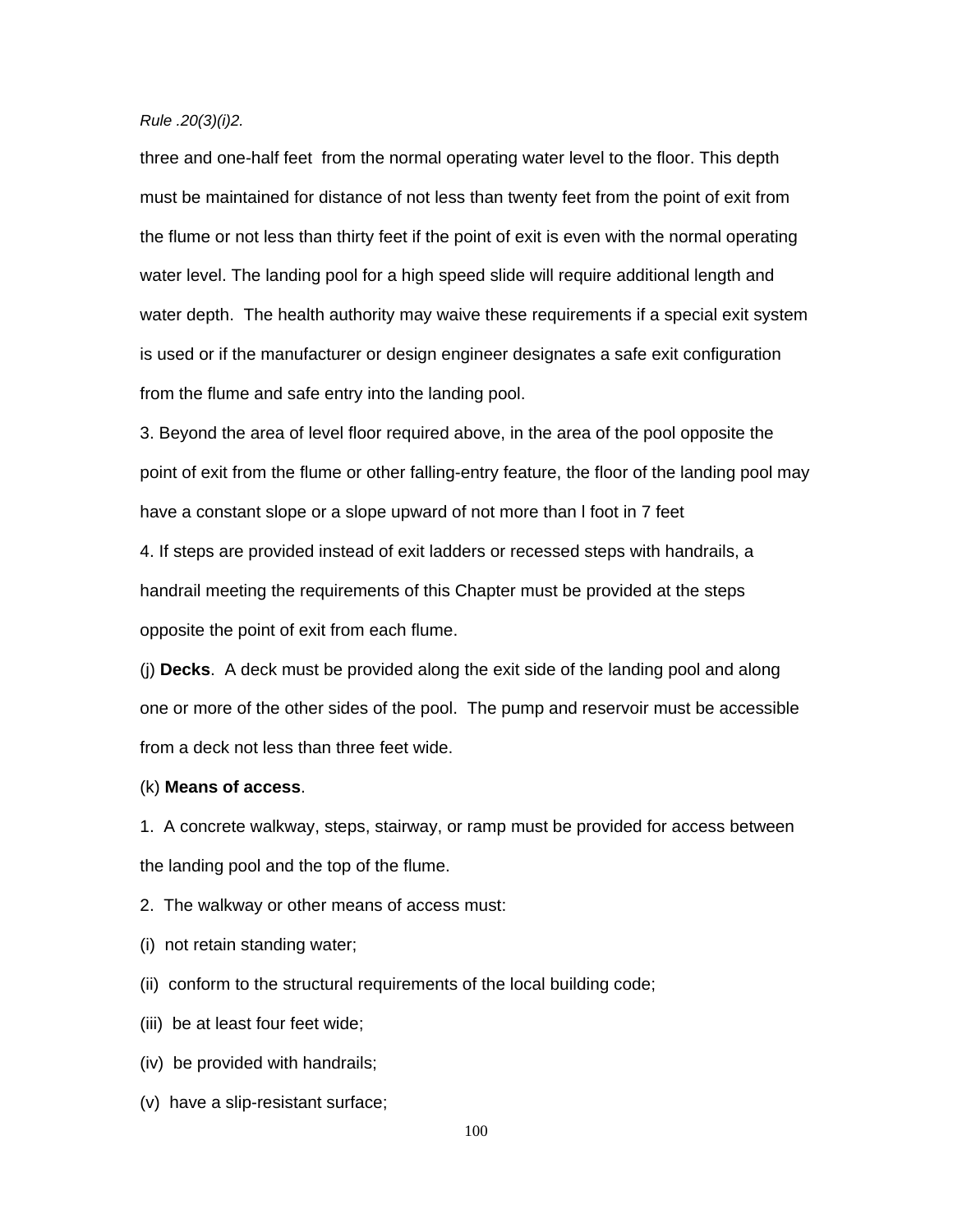# *Rule .20(3)(k)2.*

(vi) be separated from the flume by a physical barrier that is located a safe distance from the flume so that it cannot be touched by users of the flume.

#### (l) **Slide runouts.**

1. Slide runouts, if used, must have an exit opening or step, unless one or both of the walls of the runout are not more than nineteen inches in height.

2. Slide runouts must be designed with adequate length and water depth and sloped so as to bring the user to a safe stop.

#### (m) **Pump reservoirs**.

1. Pump reservoirs used in water slides must have sufficient volume to contain not less than two minutes of combined flow from all water treatment and flume pumps, or must contain enough water to ensure that the landing pool will maintain a constant water depth.

2. The interior of pump reservoirs must be water-tight with a hard trowel or equivalent slip-resistant finish.

3. Pump reservoirs must be accessible only to authorized persons. Intakes to the slide pump must be designed to allow cleaning without danger of trapping the operator.

## (n) **Control of water.**

1. A surge-free automatic water makeup system with a manual override must be installed to maintain the normal operating water level of the landing pool at all times. An approved backflow prevention device must be provided.

2. The velocity of water at the weir or inlet grate must not exceed one and one-half feet per second.

3. The suction outlet drain of the falling-entry pool must be clearly visible from the deck with the flume water turned off.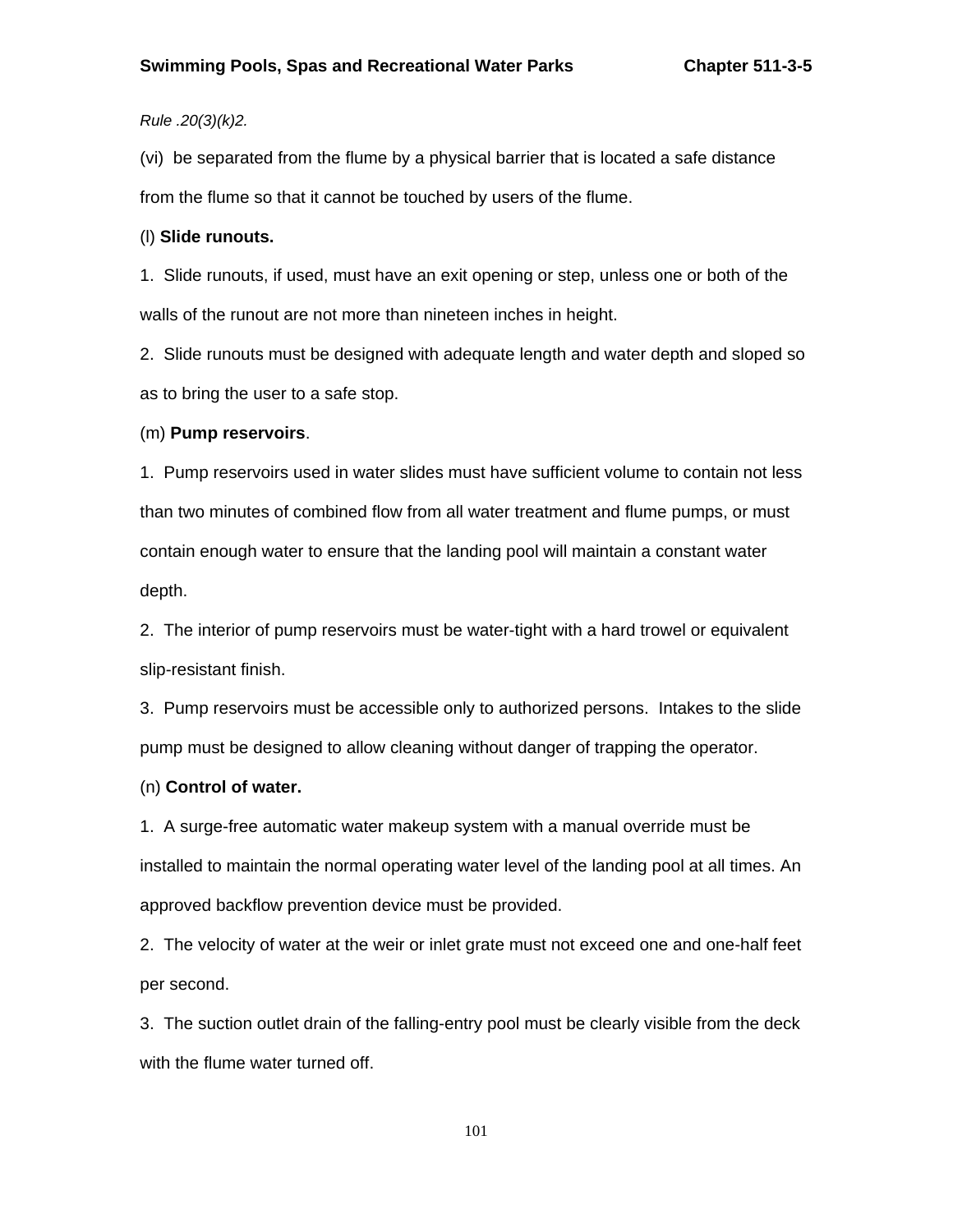### *Rule .20(3)*

(o) **Waterslide Rules.** The operator of a water slide or other falling-entry feature shall post one or more warning signs at the entrance to the facility. A sign with the heading "Risk of Illness and Injury", must state that the following types of conduct are prohibited within the facility:

- 1. Running, standing, kneeling, rotating, tumbling, or stopping in any flume or tunnel.
- 2. Rough playing on the slide or feature.
- 3. Diving or flipping while exiting from a flume or feature.
- 4. Use of the slide while under the influence of alcohol or drugs.
- 5. Use of the flume or feature by more than one person at a time.
- 6. Failure to obey the instructions of the pool attendant or lifeguard.
- 7. Failure to keep hands inside the flume while using the slide.
- 8. Failure to leave the falling-entry pool promptly after exiting from the slide.
- 9. The possession of any glass, bottle or food in or near any pool.
- 10. Entry into an area of grass or other vegetation and returning to slide, feature or pool.
- 11. The possession of any loose objects.
- 12. The use of any clothing other than the swimwear on the slide or feature.
- 13. Wearing any bracelet, watch, or other jewelry.

#### (p) **Precautions for safety.**

1. An attendant must be on duty at all times while a water slide is open for use. The attendant shall serve as the safety director of the slide. In that capacity, the attendant shall control crowds, keep bathers moving through the pool or runout in an orderly fashion, and control any unsafe behavior in the lower flumes, in the pool or runout, or on the decks at the base of the slide.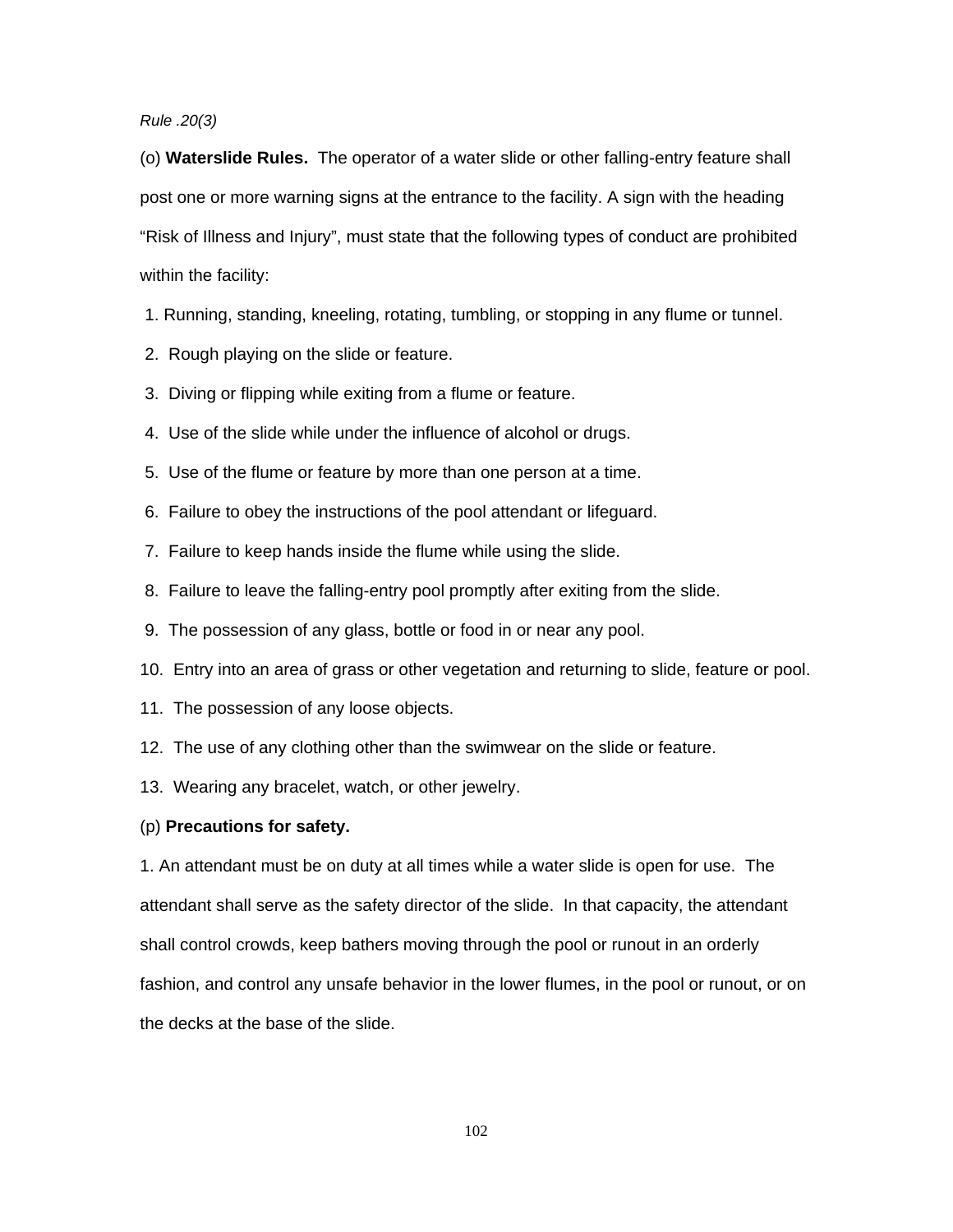# *Rule .20(3)(p)*

2. An attendant must be on duty at all times while the water slide is open for use. The attendant shall control bathers near the entrance, regulate the departure of each bather down the slide, and control any unsafe behavior in the upper flumes.

3. Radio or other means of communication acceptable to the health authority must be provided between the flume entry attendant and the splash pool or slide runout lifeguard

4. Each water slide must have a means to allow the flume entry attendant to monitor the slide exit.

(q) **Pool Slides.** All pool slides shall be designed, constructed, and installed to provide a safe environment for all bathers utilizing the slide in accordance with the applicable ASTM and CPSC standard.

1. Water depth at the slide exit shall be determined by the slide manufacturer.

2. The landing area in the pool shall be protected through the use of a float line, peninsula, or other similar design to prevent collision with other bathers.

3. Clear space shall be maintained to the pool edge and between other features per manufacturer requirements.

4. A barrier or netting shall be provided to prevent bather access underneath the pool slide where sufficient clearance is not provided. Openings in any barrier or netting shall not allow for the passage of a four inch sphere and no opening can create a finger entrapment.

5. Pool slides must have an attendant during hours of operation to monitor activity and compliance with the posted manufacturer warnings.

(4) **Activity pools.** Amusement devices used in activity pools must be designed and maintained so that their surfaces are smooth, nontoxic and easily cleanable. The devices must not pose a safety or health hazard to users and must not interfere with circulation or disinfection of the water. The pool and equipment shall meet the following;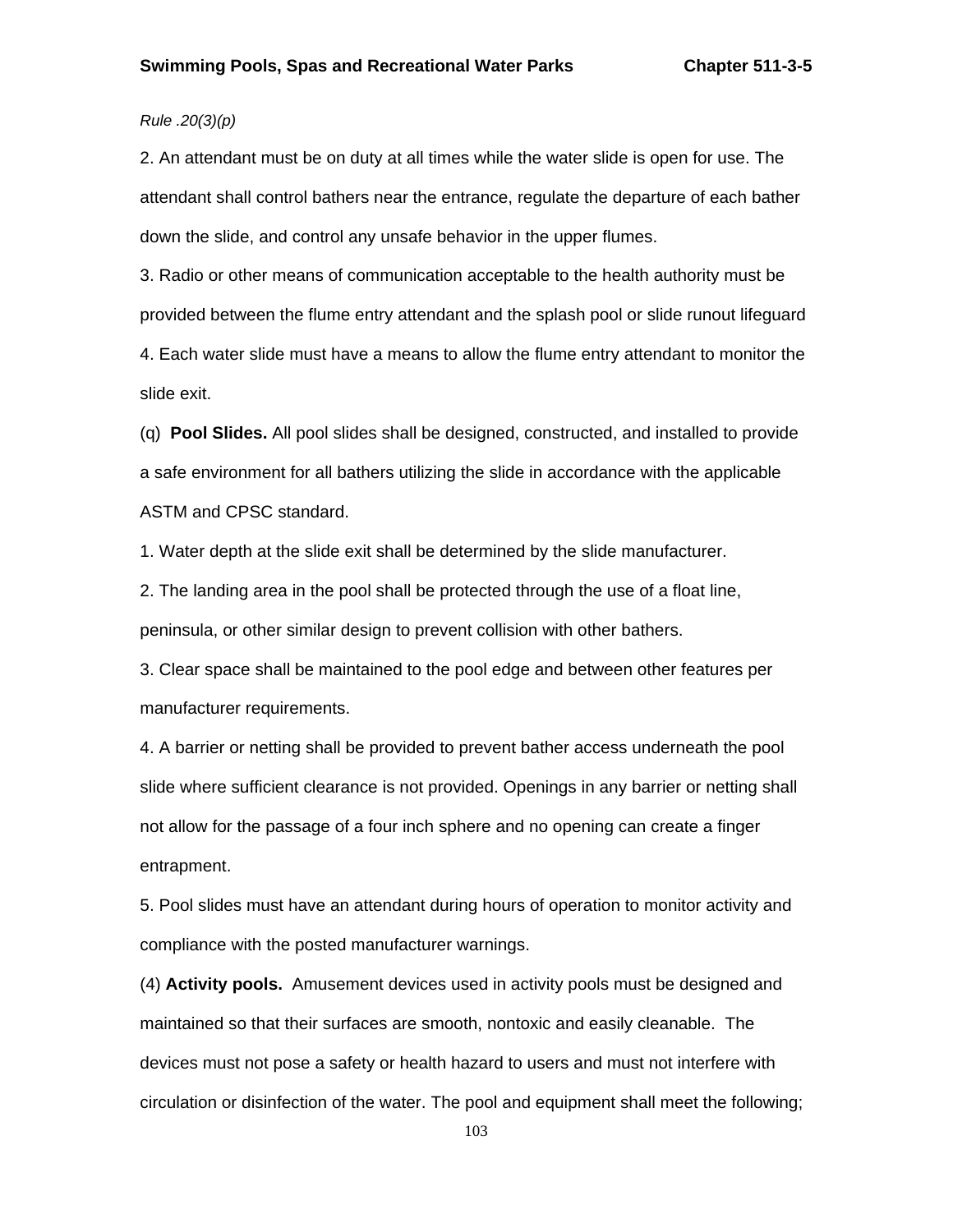*Rule .20(4)* 

(a) Play and water activity equipment shall be installed in accordance with the manufacturer's instructions.

(b) A rope and float line shall be provided to identify a water depth of more than four and one half feet in a constant floor slope configuration.

(c) Floating devices not intended to be mobile shall be anchored in a manner to restrict movement to the range established by the manufacturer; and

(d) ASTM F2469-09 Standard Practice for Manufacturer, Construction, Operation, and Maintenance of Aquatic Play Equipment and Consumer Product Safety Commission standards shall be met.

## (5) **Wave pools.**

(a) The generation of waves more than three feet in height in a wave pool, regardless of the depth of the pool, must not continue for more than fifteen minutes at a time.

(b) The main drain must be clearly visible from the deck with the wave generating equipment turned off.

(c) Bather access to the wave pool shall be allowed only at the shallow or beach end. The sides of the pool must be protected from unauthorized entry into the pool by the use of a fence or other comparable barrier.

(d) Wave pools must be provided with handholds at the static water level. These handholds must be self-draining and must be installed so that their outer edge is flush with the pool wall. The design of the handholds must ensure that body extremities will not become entangled during wave action.

(e) Life jackets must be provided free for use by bathers who request them.

(f) Each permanent station for pool attendants and lifeguards must be provided with a clearly labeled and readily accessible emergency shut-off switch for the control of the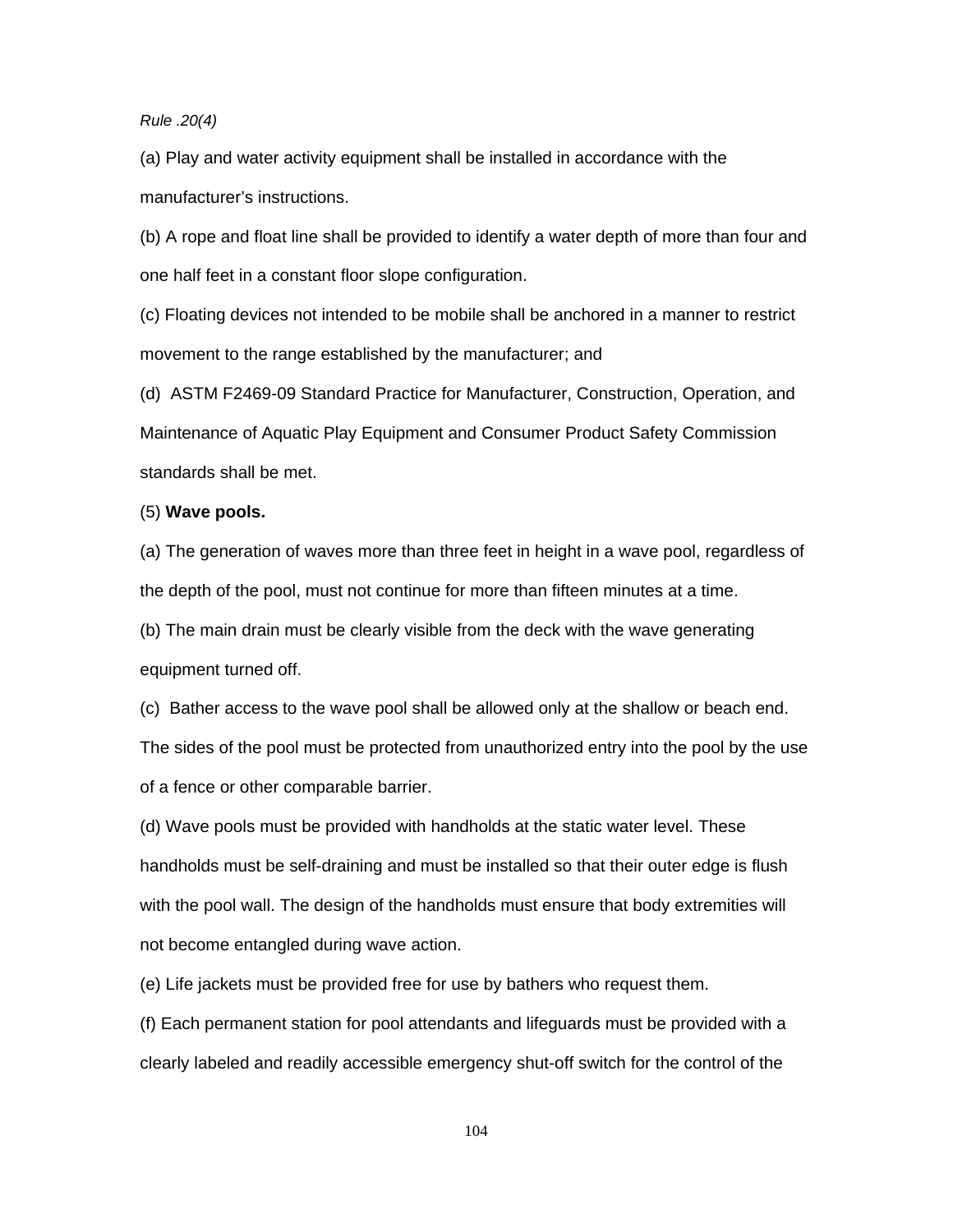# *Rule .20(5)(f)*

wave action. A minimum of two emergency shut-off switches to disable the wave action shall be provided, one on each side of the wave pool.

(g) An audible warning system must be provided to alert bathers of the beginning of wave generation.

(h) Stepholes and handrails must be provided at one or more locations along the wall of the wave pool. The stepholes and handrails must extend down the wall so they will be accessible during wave generation at the lowest water level. The distance between the handrail and the wall must not exceed six inches.

(i) A rope and float line shall be installed to restrict bather access to the wave pool caisson wall. The location of the rope and float line shall be in accordance with the wave equipment manufacturer's instructions. The wall anchors shall be recessed and be made of corrosion-resistant material. A float line is not required to separate the first point of transition from shallow to deep.

(6) **Wading Interactive/Child amusement lagoons.** Devices used in child amusement lagoons must be designed and maintained so that their surfaces are smooth, nontoxic and easily cleanable.

(a) The devices must not pose a safety or health hazard to bathers and must not interfere with circulation or disinfection of the water.

(b) The devices shall comply with ASTM F2469-09 Standard Practice for Manufacturer, Construction, Operation, and Maintenance of Aquatic Play Equipment and Consumer Product Safety Commission Standards.

(7) **Leisure River, Continuous Water Channel** - **Watercourse rides.**

(a) Handrails, steps, stairs, and booster inlets for watercourse rides must not protrude into the watercourse.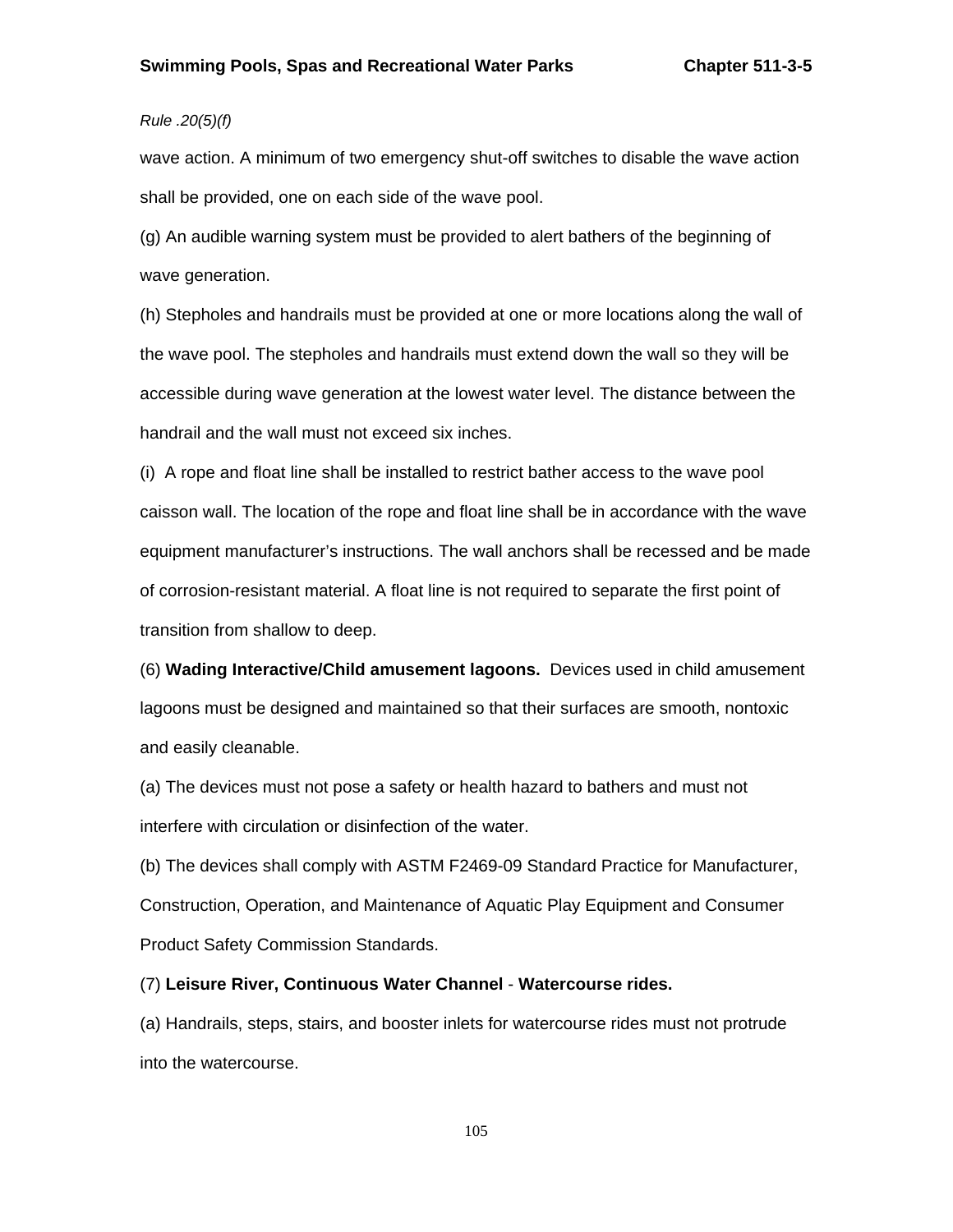### *Rule .20(7)*

(b) The watercourse must not be narrower than twelve feet and not deeper than three and one half feet.

(c) An approved method of exit must be provided at least every two hundred feet along the watercourse.

(d) A deck must be provided along at least one side of the water course.

(e) The design velocity of the water in a watercourse ride must not exceed two miles per hour.

(f) The design engineer of a continuous water course may deviate from the requirements in subsections (a) - (e) above if sound engineering and safety practices are met. (g) All bridges spanning a watercourse shall have a minimum clearance of both seven feet from the bottom of the watercourse and four feet above the water surface to any structure overhead.

(8) **Sanitary and Dressing Facilities for Waterparks.** The design of the facility and the number of fixtures for the first 7500 square feet or fraction thereof of water available for bather access shall meet DPH Rule 511-3-5-.19. For every additional 7500 square feet or fraction thereof of water available for bather access at the facility, there shall be not less than one water closet for males, one urinal for males, one lavatory for males, one shower for males, two water closets for females, one lavatory for females and one shower for females.

(a) A rinse shower shall be on the deck or at entrance of each pool or attraction.

(b) Water used for rinse showers may be at ambient temperature.

[Authority: O.C.G.A. Secs. 31-2A-6, 31-12-8, 31-45-10.]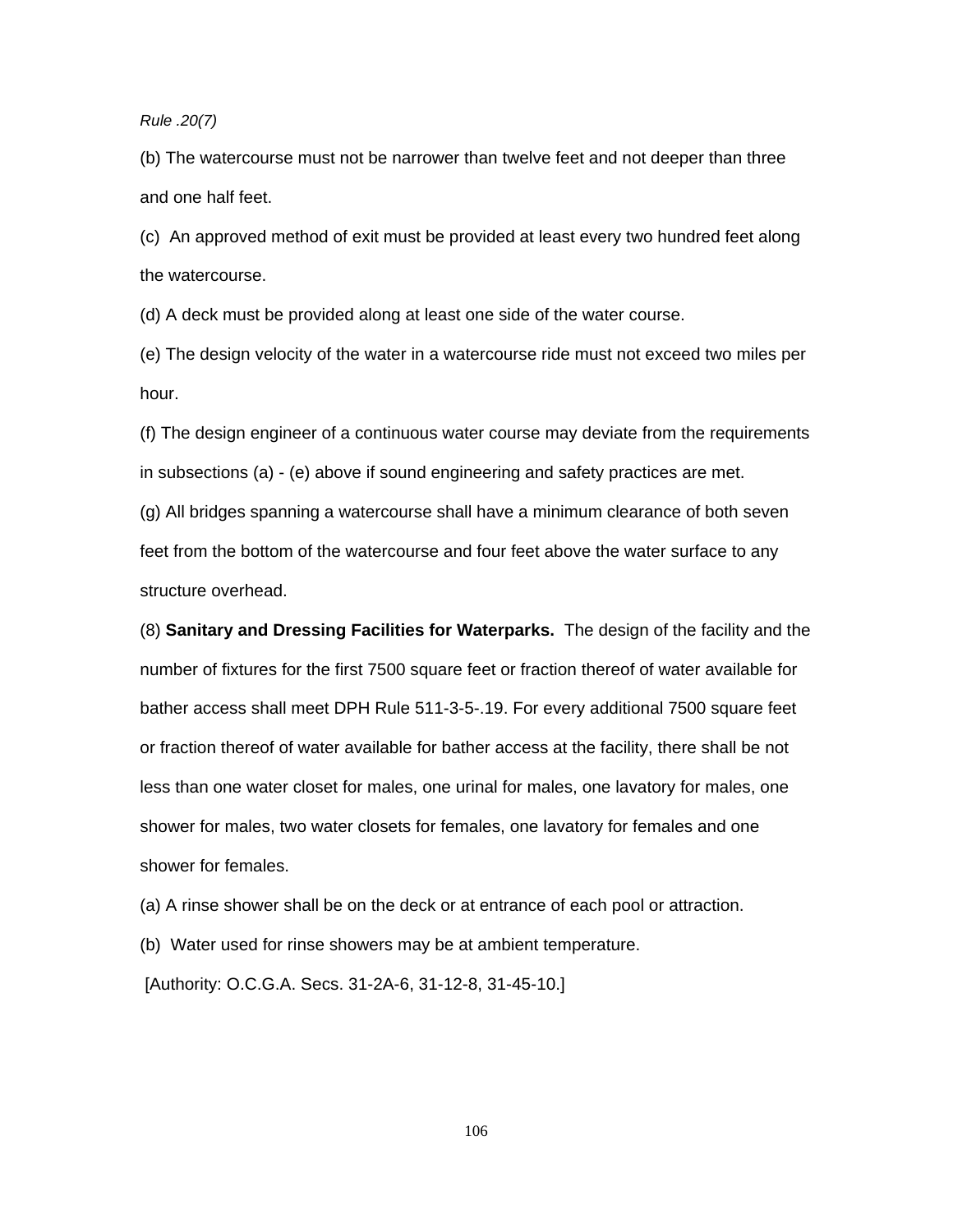# **511-3-5-.21 Food Service.**

(1) Food Service facilities shall comply with provisions of Article 13 of O.C.G.A. Chapter 26-2 and DPH Rule 511-6-1.

(2) Bathers shall not be allowed to eat or drink while in or partially in the water.

(3) Food and beverages shall only be served on non-breakable containers. The pool must be drained and vacuumed if any broken glass enters the water.

(4) Covered trash containers shall be provided where food or beverages are available and allowed to be consumed.

[Authority: O.C.G.A. Secs. 31-2A-6, 31-12-8, 31-45-10.]

## **511-3-5-.22 Operation and Management.**

(1) All swimming pools and spas covered by this Chapter shall be maintained under the supervision and direction of a properly trained operator who shall be responsible for the sanitation, safety, and proper maintenance of the pool and all related equipment, and for and daily recordkeeping.

(2) The trained operator shall have a current certificate showing completion of an approved operator training course. A copy or the original certificate or documentation shall be available onsite for inspection by the Health Authority.

(3) The trained operator may be an employee or a contract service provider.

(4) Training for the operator can be obtained by completion of a course approved by the Department.

(5) The trained operator must perform a minimum of two visits weekly and be able to provide assistance whenever needed.

(6) Written documentation of the operator's visits must be available at the pool facility. At a minimum, the written record must indicate the condition of the following items:

(a) The circulation, filtration, and disinfection systems,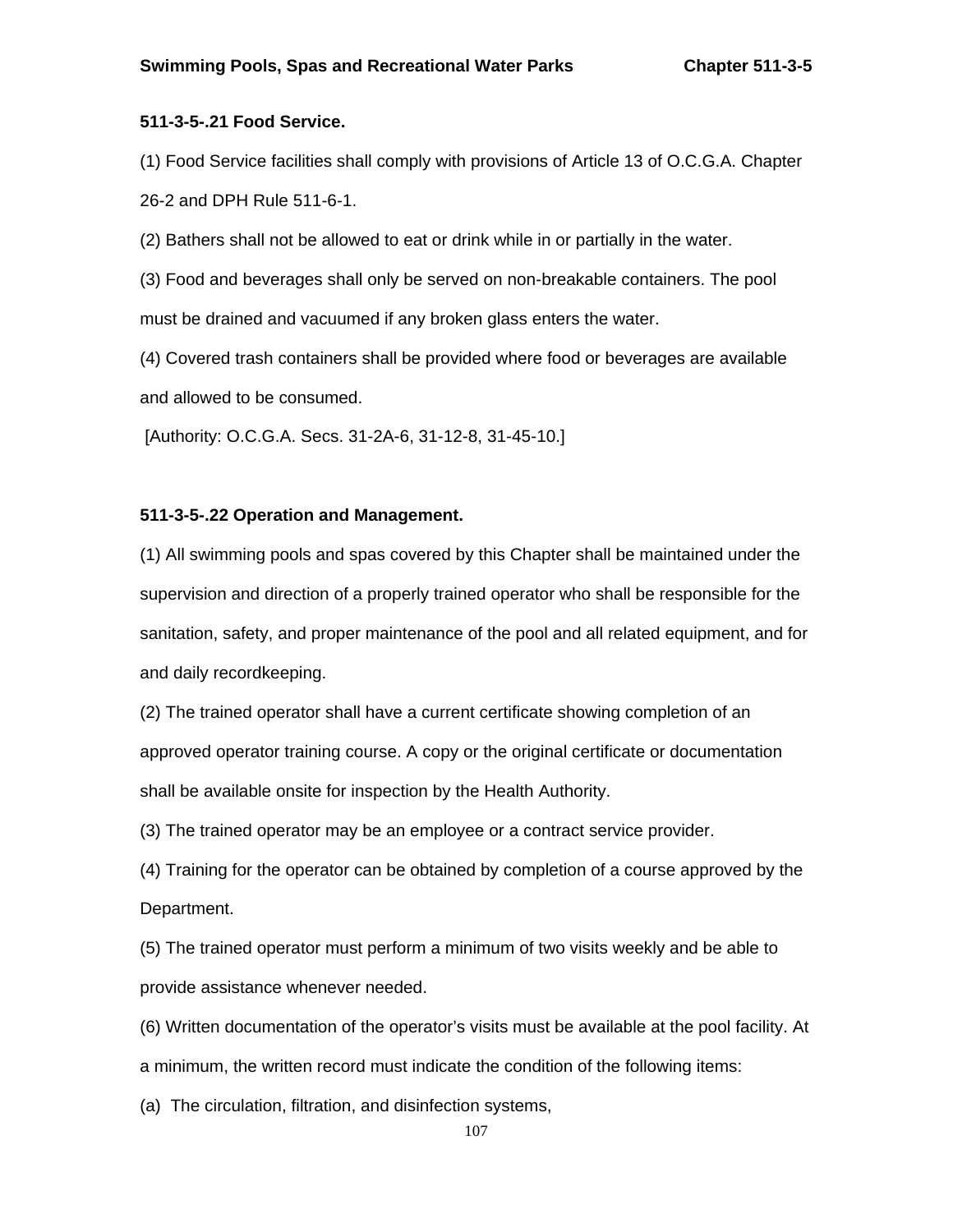*Rule .22(6)* 

(b) safety equipment on-site,

(c) pool stairs and deck condition,

(d) water chemistry test results and,

(e) record what corrective actions, if necessary, were taken by the operator.

(7) Facilities without an on-site trained operator must appoint a responsible on-site person. This individual must be capable of testing the water chemistry as required by the chapter, and must be trained to perform the requirements in DPH Rule 511-3-5-.16. (8) The responsible person must receive training on basic pool operations from the trained operator, or from a local health department course if available.

(9) **Water Testing Frequency.** The trained operator or responsible person shall collect water samples from the water in the pool for monitoring. An in-line sampling port may be used for water held in reservoirs. The water quality testing frequency shall be as follows: (a) For pools, free available chlorine or total bromine and pH shall be tested a minimum of two times daily during the hours of operation.

(b) Total alkalinity shall be tested weekly and calcium hardness shall be tested monthly.

(c) If stabilized chlorine is used as the primary disinfectant, the operator shall test

cyanuric acid every two weeks. Otherwise, cyanuric acid shall be tested monthly.

Cyanuric acid shall be tested twenty-four hours after addition to the water.

(d) For spas and hot water venues, free available chlorine, total bromine, pH and water temperature shall be tested prior to opening and recorded every four hours.

(e) In-line oxidation reduction potential readings (if applicable) shall be recorded at the same time the free available chlorine or total bromine and pH tests are performed.

(f) If in-line electrolytic chlorinators are used, salt levels shall be tested at least weekly or per manufacturer's instructions.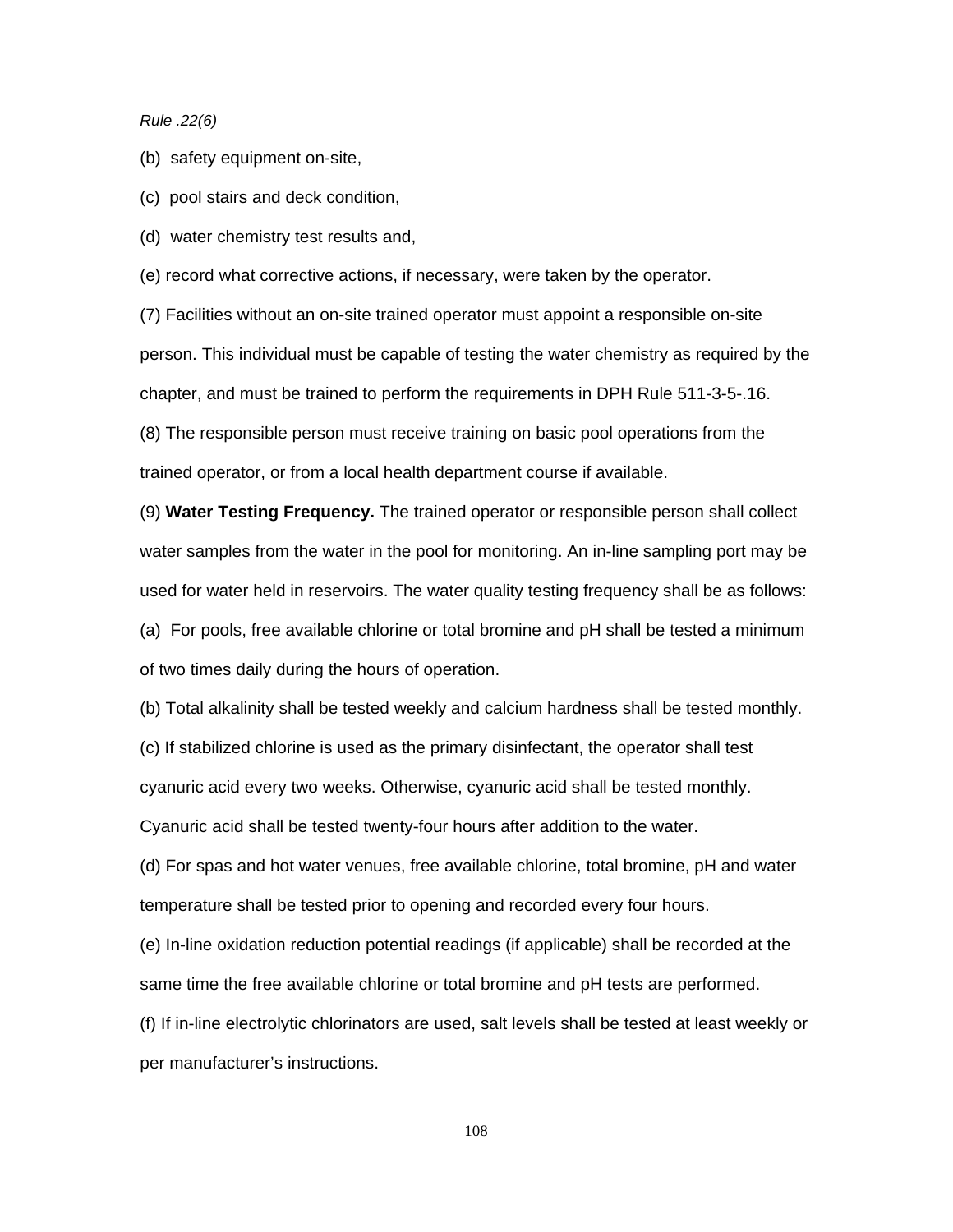### *Rule .22*

(10) **Water Testing Procedure.** The pool operator or responsible person shall acquire a water sample for testing the chemical parameters:

(a) The sample shall be obtained from at least eighteen inches below the surface of the water and from a location between the inlets.

(b) The sample shall be obtained from a section of the pool that has a water depth of between three to four feet when available.

(c) For each water test, sampling locations shall rotate around the shallower end of the pool. The pool operator shall include the deepest area of the pool in the water sampling rotation once per week.

(11) If the water test results are not in compliance with DPH Rule 511-3-5-.17, the operator shall close the pool, record findings, and make the necessary adjustments to the water chemistry to comply with the chapter. The chemicals used and amounts shall be recorded on the operator log.

(12) A safety self-inspection shall be conducted daily by the trained operator or responsible person and documented on a log sheet.

(13) **Fecal and Non-Fecal Contamination Response Plan.** All public swimming pools shall have a written contamination response plan for responding to incidents of formedstool, diarrheal-stool, and vomitus contamination. Such incidents shall be recorded and managed by the trained operator or responsible person as follows:

(a) A log shall be maintained to record each occurrence of contamination in the water or on the adjacent deck area for formed or diarrheal fecal material, whole stomach discharge of vomitus, and blood.

(b) After an incident, the public swimming pool will be closed for the time required to achieve the correct contact concentration and time (CT) value (CT, mg-min/L) for the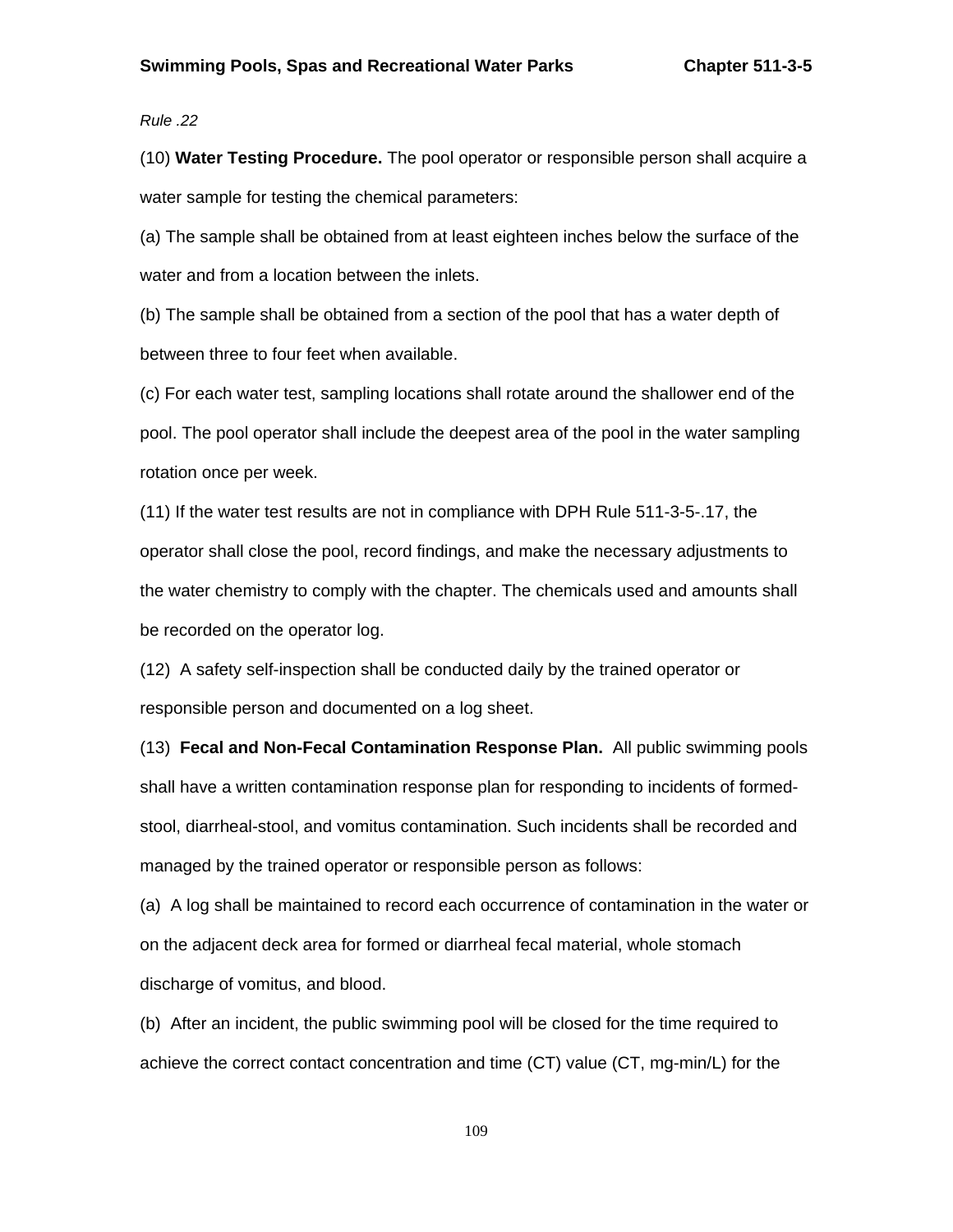#### *Rule .22(13)(b)*

hazard, in accordance with the most recent recommendations published by the Centers for Disease Control and Prevention.

(14) Upon completion of any swimming pool or spa, the manager and his operators shall be given complete written and oral instructions by the builder as well as operational guidance of the pool, all equipment and the maintenance of the swimming pool water.

(15) The theoretical peak occupancy limit shall be observed by the management. A sign stating the occupancy shall be posted in a visible location near the entrance in four inch letters and numbers. The maximum number of bathers to be allowed in a pool enclosure at one time shall be based on DPH Rule 511-3-5-.05(12).

(16) Management shall establish an inclement weather policy for the safety of the bathers.

[Authority: O.C.G.A. Secs. 31-2A-6, 31-12-8, 31-45-10.]

#### **511-3-5-.23 Compliance Procedures.**

(1) A swimming pool, spa, or recreational water park shall not operate until a valid operating permit has been issued by the health authority after inspection.

(2) An operating permit shall not be issued until appropriate inspections show compliance with the requirements of this Chapter, with no violations noted on the inspection report.

(3) The health authority shall inspect the swimming pool, spa, or recreational water park for compliance as follows:

(a) Swimming pools, spas, or recreational water parks which open on or after April 1 and which close on or before October 31 shall be inspected at least once during the period of operation.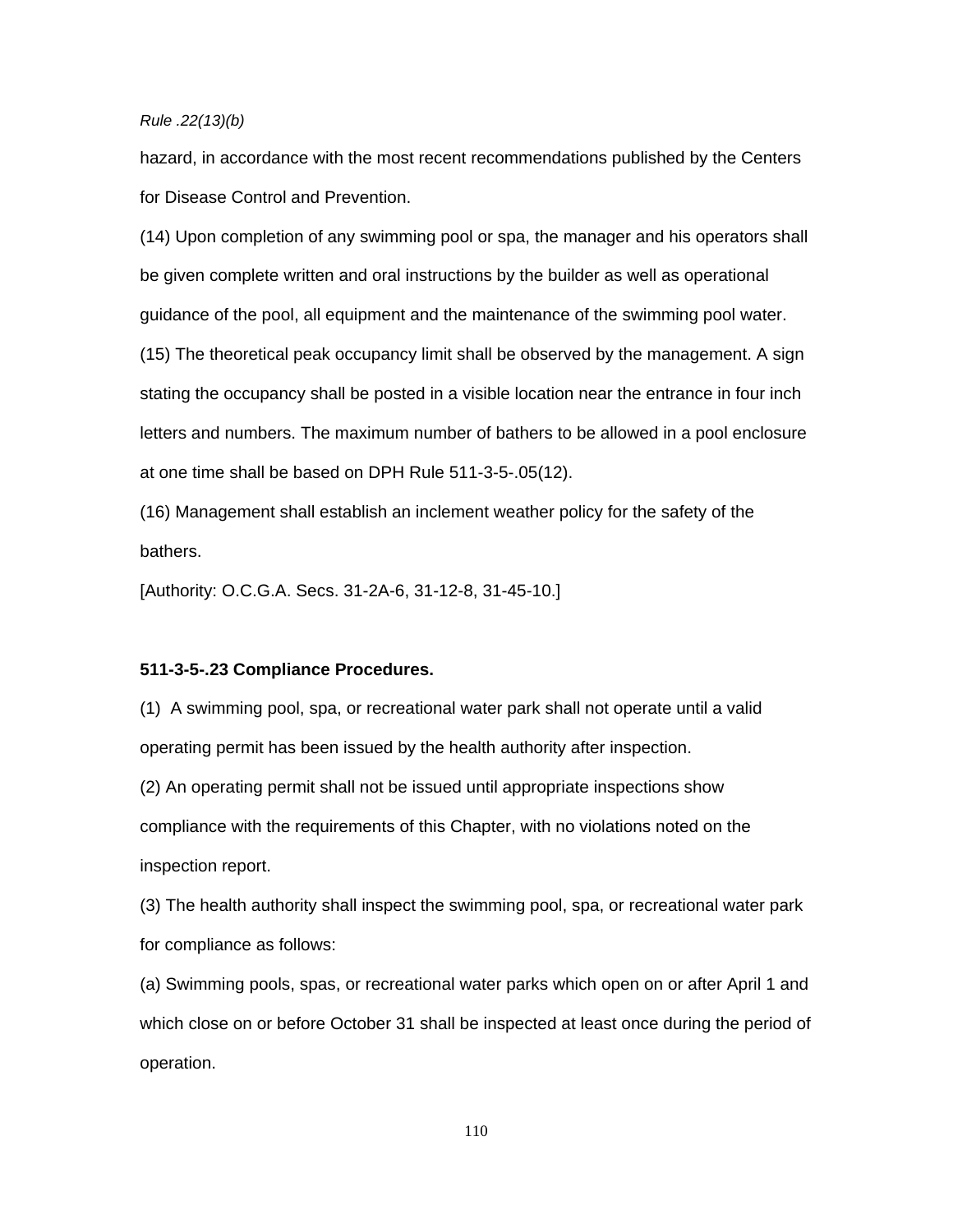## *Rule .23(3)*

(b) All other swimming pools, spas, or recreational water parks shall be inspected at least twice each year. Additional inspections may be made as determined necessary by the health authority.

(c) The inspection, testing and monitoring frequency may be changed by the health authority based on the occurrence of injury and illness or inspection history.

(d) The operator shall receive a copy of the inspection and place it in a location protected from the weather and in public view as designated by the health authority.

(e) Representatives of the health authority, after proper identification, shall be permitted to enter any swimming pool or spa facility or the grounds of any recreational water park at any reasonable time for the purpose of making inspections to determine compliance with this Chapter.

(4) **Inspection Report Ratings and Imminent Hazards**. The inspection report used will be as adopted by the Georgia Department of Public Health.

(a) An unsatisfactory rating will be given when any of the following occurs:

1. When an imminent health hazard as described in subsection (5) below is found;

2. when any two or more violations are found; or

3. when any violation is repeated on a follow up inspection.

(b) A satisfactory rating will be given:

1. When no more than one non-imminent health hazard violation is found, and

2. when there are no repeat violations on a follow-up inspection.

(c). A follow-up inspection shall be performed within thirty days from the date of an unsatisfactory rating.

(d) Violations which are not imminent health hazards shall be corrected within thirty days, or upon a timeframe in the plan of correction approved by the local health authority.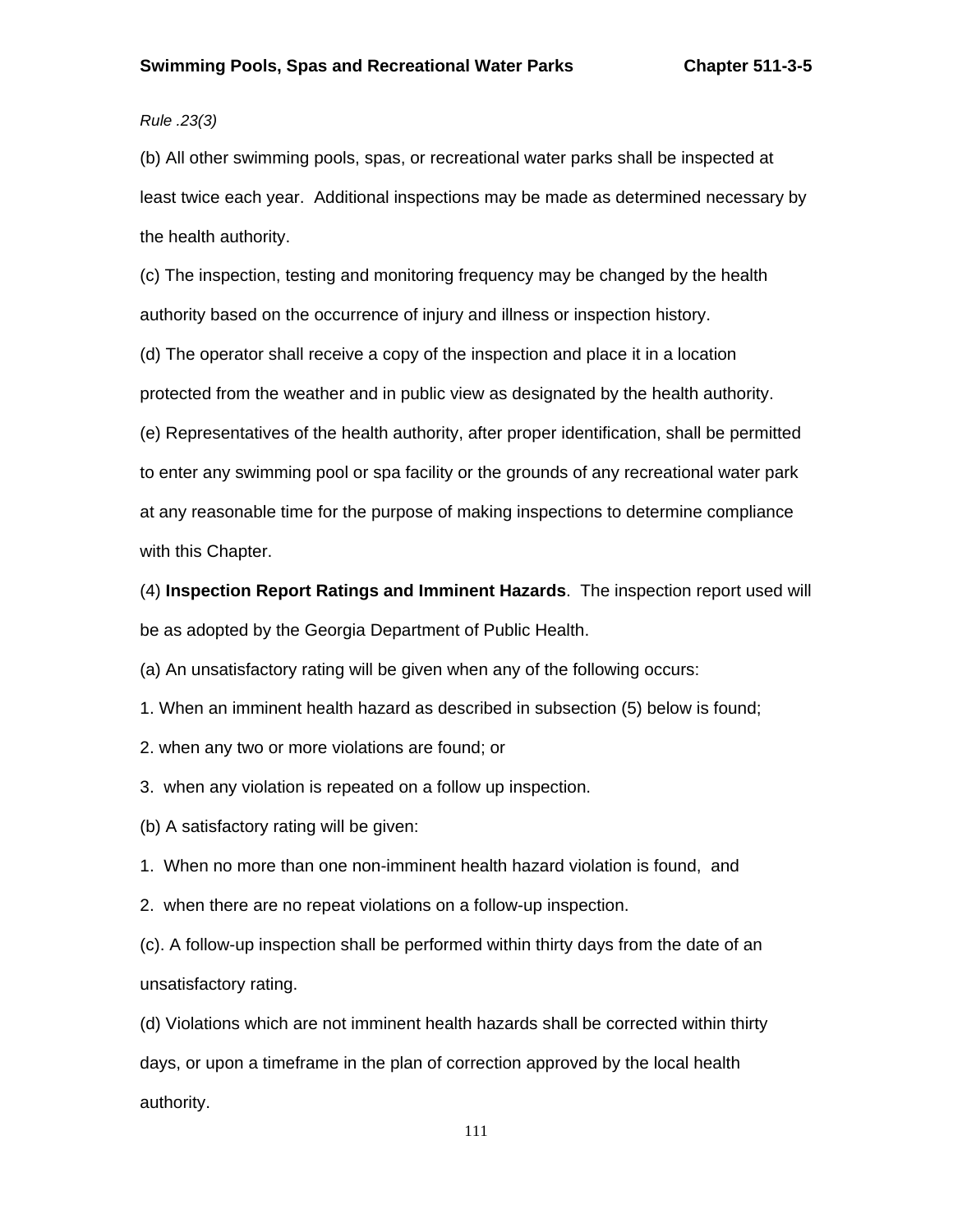*Rule .23(4)* 

(e) An unsatisfactory rating may result in suspension or revocation of the operating permit.

(5) **Imminent Health Hazards**. Items that are considered imminent health hazards include the following:

(a) During operation, disinfectant levels are less than the minimum level specified in DPH Rule 511-3-5-.17. If the level of the disinfectant used is not specified in DPH Rule 511-3-5-.17, the disinfectant must be approved and kept at levels determined necessary by the health authority.

(b) During operation, the pH is less than the minimum or more than the maximum levels allowed in DPH Rule 511-3-5-.l7.

(c) The pump, automatic disinfectant equipment, or other equipment necessary for continuous filtration and disinfection of the swimming pool, spa, or recreational water park attraction is not working or is unable to maintain adequate turnover rate.

(d) The water turbidity is such that the suction outlet/main drain cover or a standard white marker tile on the bottom of the deepest portion of the pool cannot be seen.

(e) Broken glass or sharp objects in the water or on the deck area;

(f) Broken, unsecured, or missing main drain, or any submerged suction outlet cover/grate;

(g) Failure to provide and maintain a barrier to inhibit unauthorized access to the outdoor facility when required;

(h) Absence of required lifesaving equipment on the deck or an emergency phone;

- (i) Number of bathers exceeds the posted peak occupancy;
- (j) Use of an unapproved or contaminated water supply source for potable water use;
- (k) A fecal matter contamination in the water; and
- (l) Other hazards as determined by the health authority.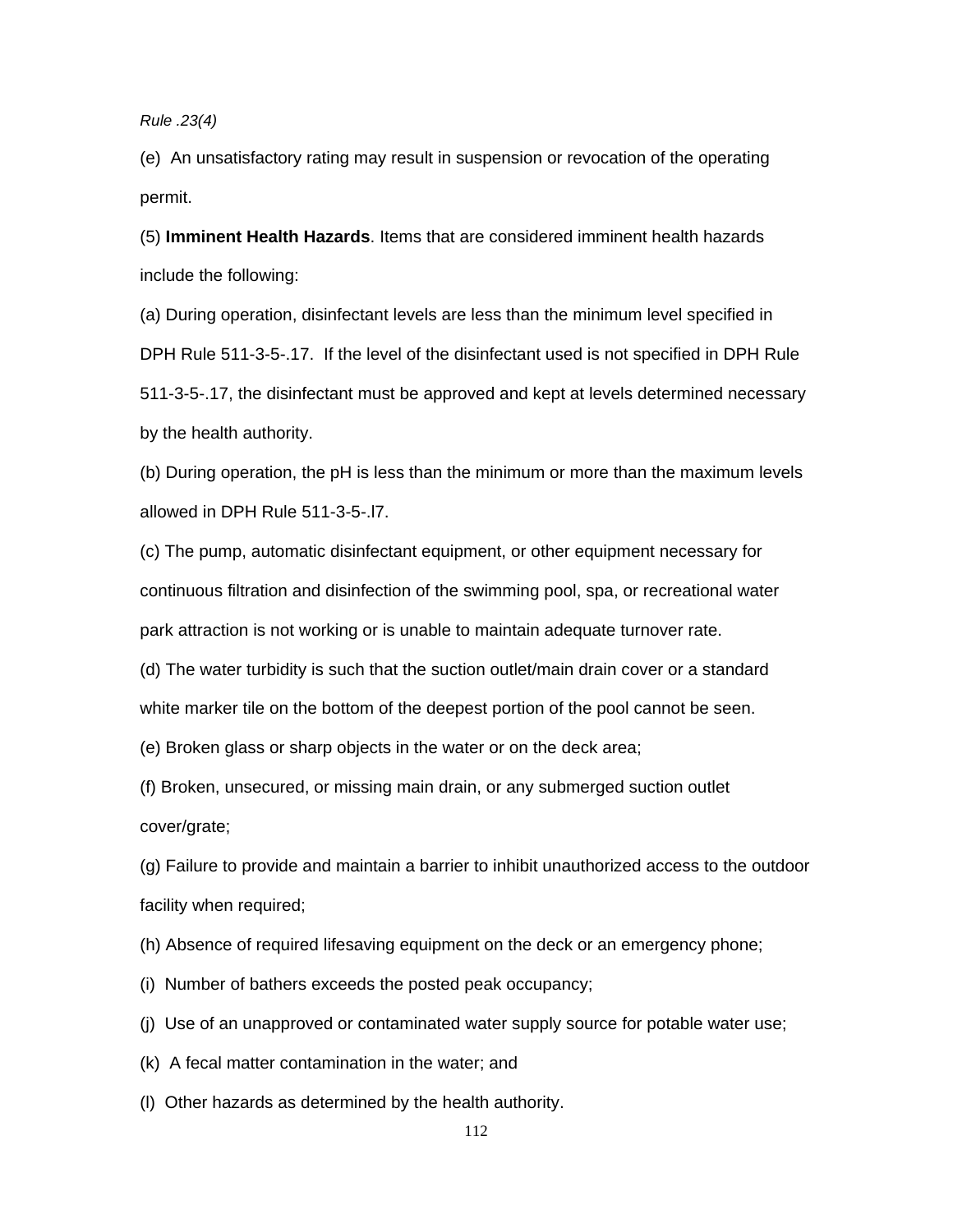*Rule .23* 

(6) Fecal incidents shall be recorded and reported to the local health authority at the time of the incident.

(7) The health authority may require the preparation of a water sampling and a water safety plan by an appropriate professional when operational conditions and bather health and safety warrant such action.

(8) **Voluntary Closure.** In lieu of suspension or revocation of a permit, a swimming pool, spa, or recreational water park attraction may be allowed to voluntarily close until such time as the violations resulting in an unsatisfactory rating are corrected. The health authority shall inspect the premises within two working days of notification that the hazard has been corrected by the operator.

(9) **Suspension or Revocation.** The health authority may deny permit applications, and may suspend or revoke permits, for failure to comply with the provisions of this Chapter. When an application for a permit is denied or the permit previously granted is to be suspended or revoked, the applicant or holder thereof shall be afforded notice and an opportunity for a hearing.

(a) The action of the health authority is effective upon service of a written notice thereof, and operation must cease immediately in the case of a suspension or revocation.

(b) The notice must state the basis for the action and advise the permit holder or applicant of the right to a hearing on request within 72 hours.

(c) If requested, the hearing will be conducted by an experienced supervisory level employee of the health authority not directly involved in the suspension.

(d) The rules of evidence will not apply, but both the health authority and the permit holder or applicant may present witnesses, documents, and argument.

(e) The hearing official will be authorized to rescind, affirm, or modify the action, and may impose conditions on any decision allowing the pool to operate.